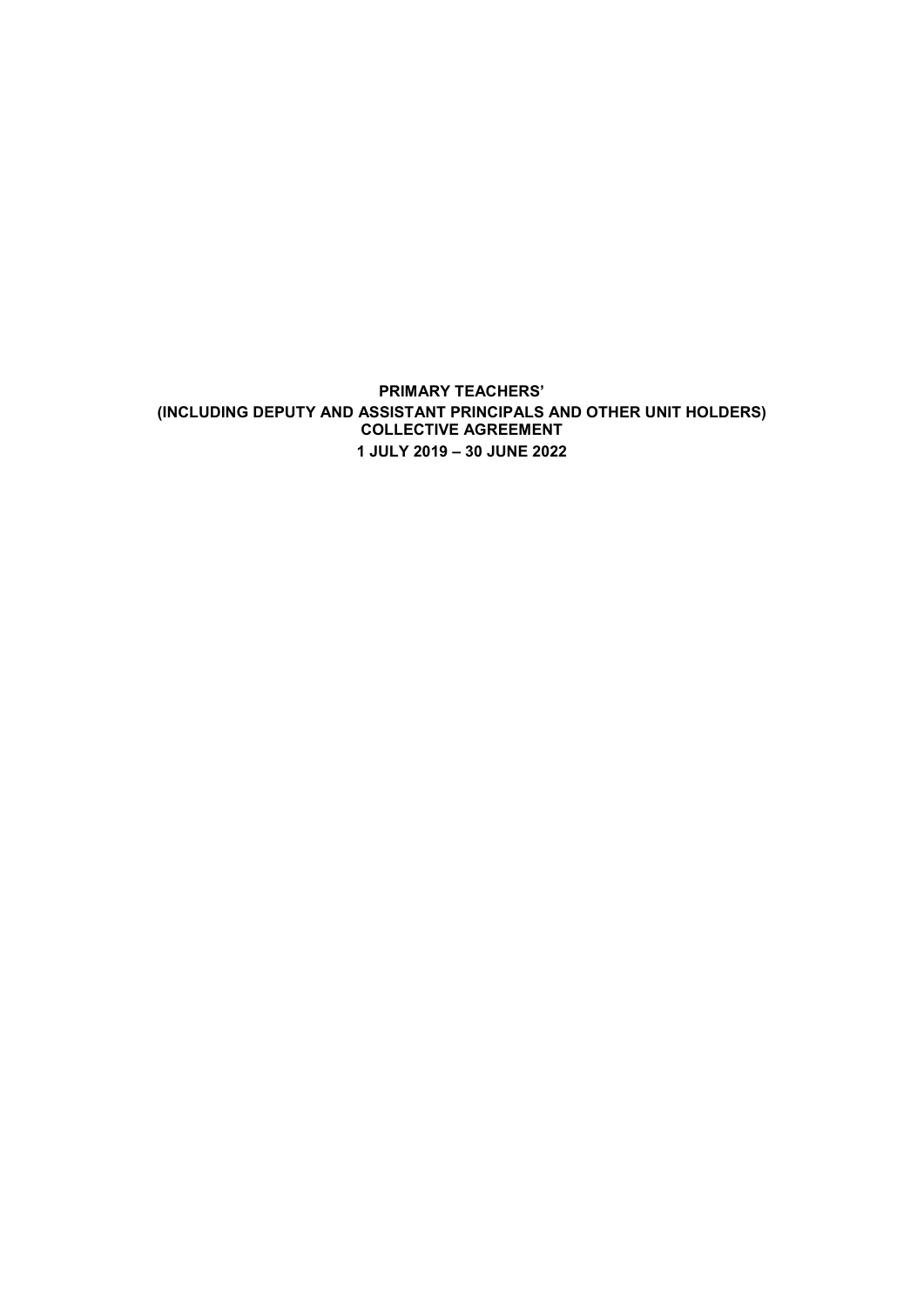#### **Primary Teachers' (including Deputy and Assistant Principals and other Unit Holders) Collective Agreement 1 July 2019 – 30 June 2022**

# **Part 1 Coverage**<br>1.1 Parties

- 1.1 Parties<br>1.2 Applica
- 1.2 Application<br>1.3 Coverage
- 1.3 Coverage<br>1.4 Term of A
- 1.4 Term of Agreement<br>1.5 Variations
- Variations<sup>1</sup>
- 1.6 Definitions<br>1.7 Declaration
- Declaration Pursuant to the State Sector Act

### **Part 2 • General Provisions**<br>2.1 • Good Employer/Equa

- 2.1 Good Employer/Equal Employment Opportunities
- 2.2 Appointments<br>2.3 Re-entry After
- 2.3 Re-entry After Absence due to Childcare<br>2.4 Henatitis B Immunisation
- 2.4 Hepatitis B Immunisation<br>2.5 Personal Files
- 2.5 Personal Files<br>2.6 Access
- 2.6 Access<br>2.7 Union D
- **Union Deductions**
- 2.8 Paid Union Meetings
- 2.9 Termination of Employment
- 2.10 Hours of Work/Leave
- 2.11 Kapa Haka and Polyfest Relief Days

# **Part 3 Remuneration**<br>3.1 **Unified Base Same**

- 3.1 Unified Base Salary Scale
- 3.2 Base Salary Scale<br>3.3 Salary Qualification
- 3.3 Salary Qualification Groups<br>3.4 Untrained Emplovees
- 3.4 Untrained Employees<br>3.5 Salary on Appointmen
- Salary on Appointment
- 3.6 Resource Teachers Salary on Appointment
- 3.7 Progression
- 3.8 Recognition of Improved Qualifications
- 3.9 Units<br>3.10 Retire
- 3.10 Retirement Savings<br>3.11 Allowances
- 3.11 Allowances
- 3.12 Grandparented Service Increment
- Higher Duties Allowance Acting in a Higher Position Other Than Principal
- 3.14 Relieving Principal
- 3.15 Isolation Allowance
- 3.16 Hard to Staff Allowances
- 3.16.1 Staffing Incentive Allowance<br>3.16.2 Priority Teacher Supply Alloy
- Priority Teacher Supply Allowance
- 3.17 Māori Immersion Teaching Allowance (MITA)
- 3.18 Special Duties Increment Allowance<br>3.19 Bus Controller's Allowance
- 3.19 Bus Controller's Allowance<br>3.20 Normal/Model School Allow
- 3.20 Normal/Model School Allowance
- 3.21 Associate Teacher Allowance<br>3.22 Compassionate Grant
- Compassionate Grant
- 3.23 Payment of Salaries
- 3.24 Holiday Pay (Permanent and Long Term Relieving Employees)
- 3.25 Part-time Employees
- 3.26 Payments for Recruitment, Retention and Responsibility
- 3.27 Mentor Teacher Allowance
- 3.28 Classroom Release Time (CRT)
- 3.29 Braille or NZ Sign Language Allowance
- Leadership Payments
- 3.31 Cluster Manager Remuneration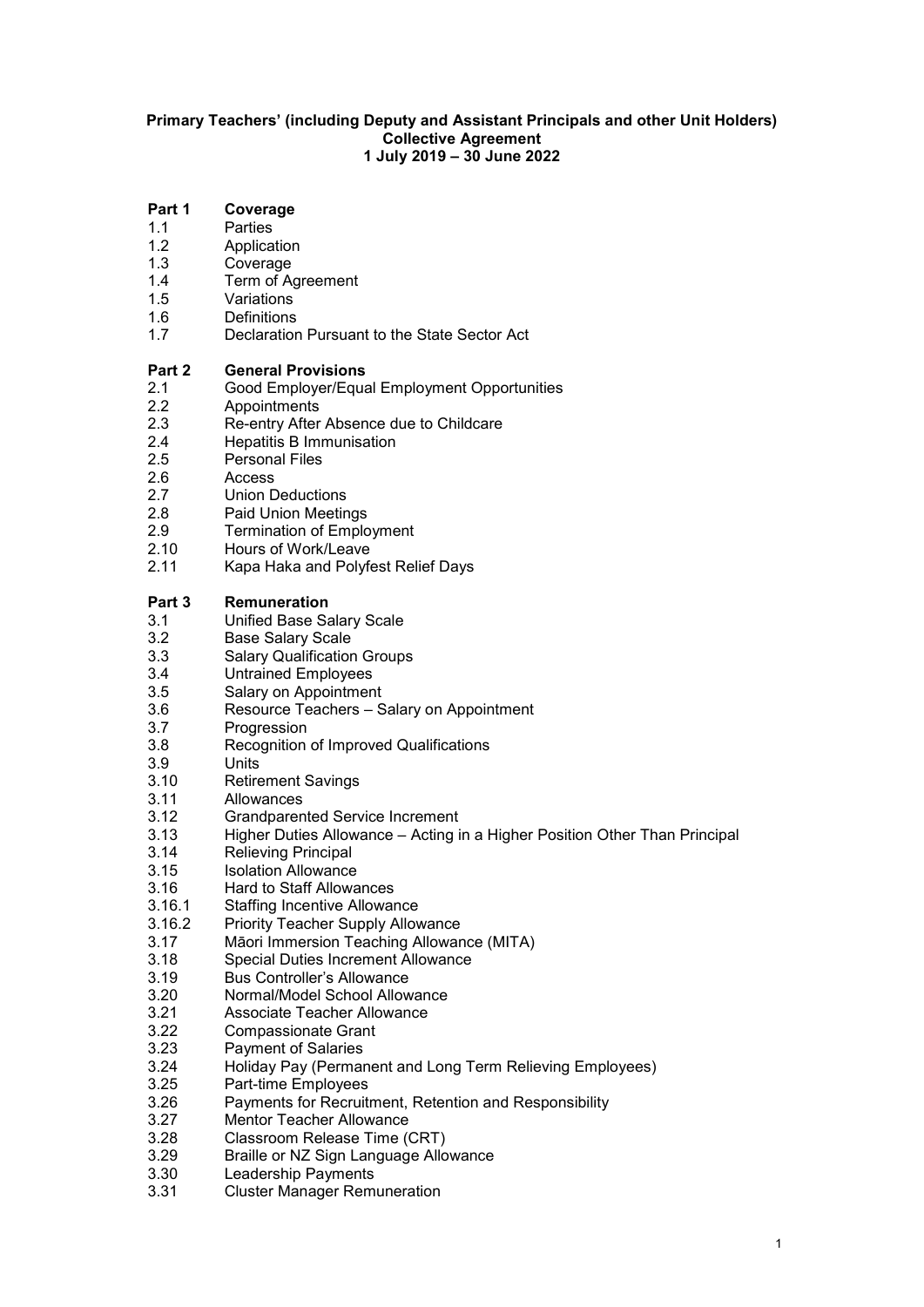- 3.32 Advanced Classroom Expertise Teacher Allowance
- 3.33 Allowances for Kāhui Ako Leadership Role
- 3.34 Allowances for Kāhui Ako Teacher (across community) Role
- 3.35 Allowances for Kāhui Ako Teacher (within school) Role

### **Part 4 Conditions Relating to Leave**

- 4.1 Sick Leave Entitlement<br>4.2 Sick Leave Service
- Sick Leave Service
- 4.3 Disregarded Sick Leave
- 4.4 Holiday Pay Deductions
- 4.5 Parental Leave
- 4.6 Bereavement/Tangihanga Leave for Death in New Zealand or Overseas<br>4.7 Discretionary Leave
- 4.7 Discretionary Leave<br>4.8 Study Leave
- 4.8 Study Leave<br>4.9 Unpaid Refre
- 4.9 Unpaid Refreshment Leave<br>4.10 Paid Sabbatical Leave
- 4.10 Paid Sabbatical Leave<br>4.11 Jury Service and Witne
- 4.11 Jury Service and Witness Leave<br>4.12 Family Violence Leave
- **Family Violence Leave**

### **Part 5 Reimbursing Allowances**

- 5.1 General<br>5.2 Travellin
- 5.2 Travelling Allowance<br>5.3 School Camp Allowa
- School Camp Allowance
- 5.4 Evening Meal Allowance
- 5.5 Transport Allowance for Relieving Employees<br>5.6 Expenses Incurred in Use of Private Vehicles
- 5.6 Expenses Incurred in Use of Private Vehicles
- Miscellaneous Expenses

### **Part 6 Removal Expenses**<br>6.1 **Eligibility**

- 6.1 Eligibility
- 6.2 Promotion<br>6.3 Removal B
- Removal Expenses from Schools Qualifying for the Staffing Incentive Allowance (SIA)
- 6.3A Removal Expenses from Schools Qualifying for the Priority Teacher Supply Allowance (PTSA)
- 6.4 First Permanent Appointment Non SIA/PTSA
- 6.5 Employees on Long-term Specialist Courses
- **Removal Reimbursing Expenses**

#### **Part 7 Terms and Conditions of Service of Teachers in the Chatham Islands (including Pitt Island)**

- 7.1 House Rents
- 7.2 Housing (Other)
- 7.3 Fuel and Power<br>7.4 Motor Vehicles
- 7.4 Motor Vehicles<br>7.5 Payments of Fa
- Payments of Fares to Mainland for Annual Leave
- 7.6 Secondary Schools Allowance<br>7.7 Chatham Islands Allowance
- 7.7 Chatham Islands Allowance<br>7.8 Chatham Islands Removal E
- 7.8 Chatham Islands Removal Expenses
- 7.9 Eligibility<br>7.10 Payment
- Payment of Fares to Mainland for Professional Development

### **Part 8 Te Aho o Te Kura Pounamu**

- 8.1 General
- 8.2 Job Sharing (Instead of 2.2.6 and 2.2.7)
- 8.3 Hours of Work (Instead of 2.10)<br>8.4 Units (Instead of 3.9)
- 8.4 Units (Instead of 3.9)<br>8.5 Leave
- I eave
- 8.6 Off-site Allowance<br>8.7 Travelling Allowan
- 8.7 Travelling Allowance (Instead of 5.2)
- 8.8 Surplus Staffing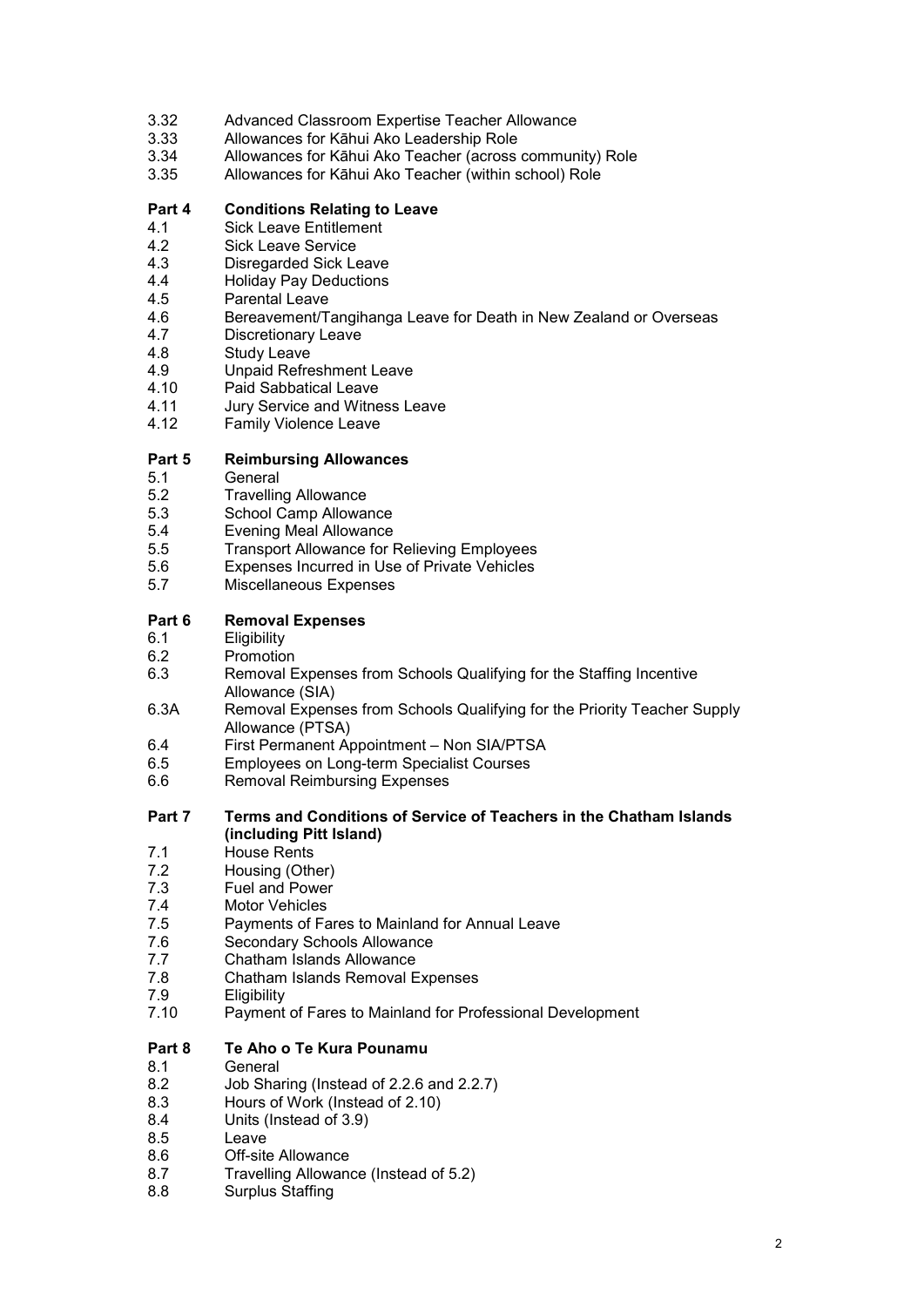# **Part 9 Employment Protection and Surplus Staffing Provisions**

- 9.1 Employment Protection Provisions<br>9.2 Surplus Staffing
- 9.2 Surplus Staffing<br>
9A Surplus Staffing
- 9A Surplus Staffing Teachers
- 9B Surplus Staffing Provisions for Speech Language Therapists
- 9C Surplus Staffing Provisions for Resource Teachers<br>9D Changing Status to Kura Kaupapa Māori
- Changing Status to Kura Kaupapa Māori

# **Part 10 Complaints/Discipline/Competency**

- 10.1 General<br>10.2 Ngā Kōr
- 10.2 Ngā Kōrero me ngā Tikanga
- 10.3 Discussions in a Māori Context<br>10.4 Discipline
- 10.4 Discipline<br>10.5 Suspensic
- 10.5 Suspension<br>10.6 Instant Dism
- 10.6 Instant Dismissal<br>10.7 Competency
- 10.7 Competency<br>10.8 Personal Grie
- Personal Grievance

#### **Part 11 Employment Relationship Problems**

#### **Schedules**

| Schedule 1 | Definition of Levels of Maori Immersion                                       |
|------------|-------------------------------------------------------------------------------|
| Schedule 2 | Interim Framework of Professional Standards for Deputy Principals and         |
|            | Assistant Principals - 1 February 1998                                        |
| Schedule 3 | Interim Framework of Professional Standards for Teachers -<br>1 February 1998 |

### **Appendices**

| Appendix 1 | <b>Grandparented Remuneration Provisions</b>                                         |
|------------|--------------------------------------------------------------------------------------|
| Appendix 2 | Extract from Employment Relations Act 2000                                           |
| Appendix 3 | Relevant Specialist Level 7 Qualifications and Other Qualification<br><b>Matters</b> |
| Appendix 4 | <b>School Reorganisation Staff Surplus Provisions</b>                                |
| Appendix 5 | Resource Teacher Surplus Staffing Process                                            |
| Appendix 6 | Salary on Appointment                                                                |
| Appendix 7 | Terms of Settlement and Elements from Previous Settlements                           |
| Appendix 8 | 2012 Amalgamation of the Supplementary Learning Support (SLS) and                    |
|            | Resource Teacher: Learning and Behaviour (RTLB) Services Surplus                     |
|            | <b>Staffing Provisions</b>                                                           |

#### **Signatories**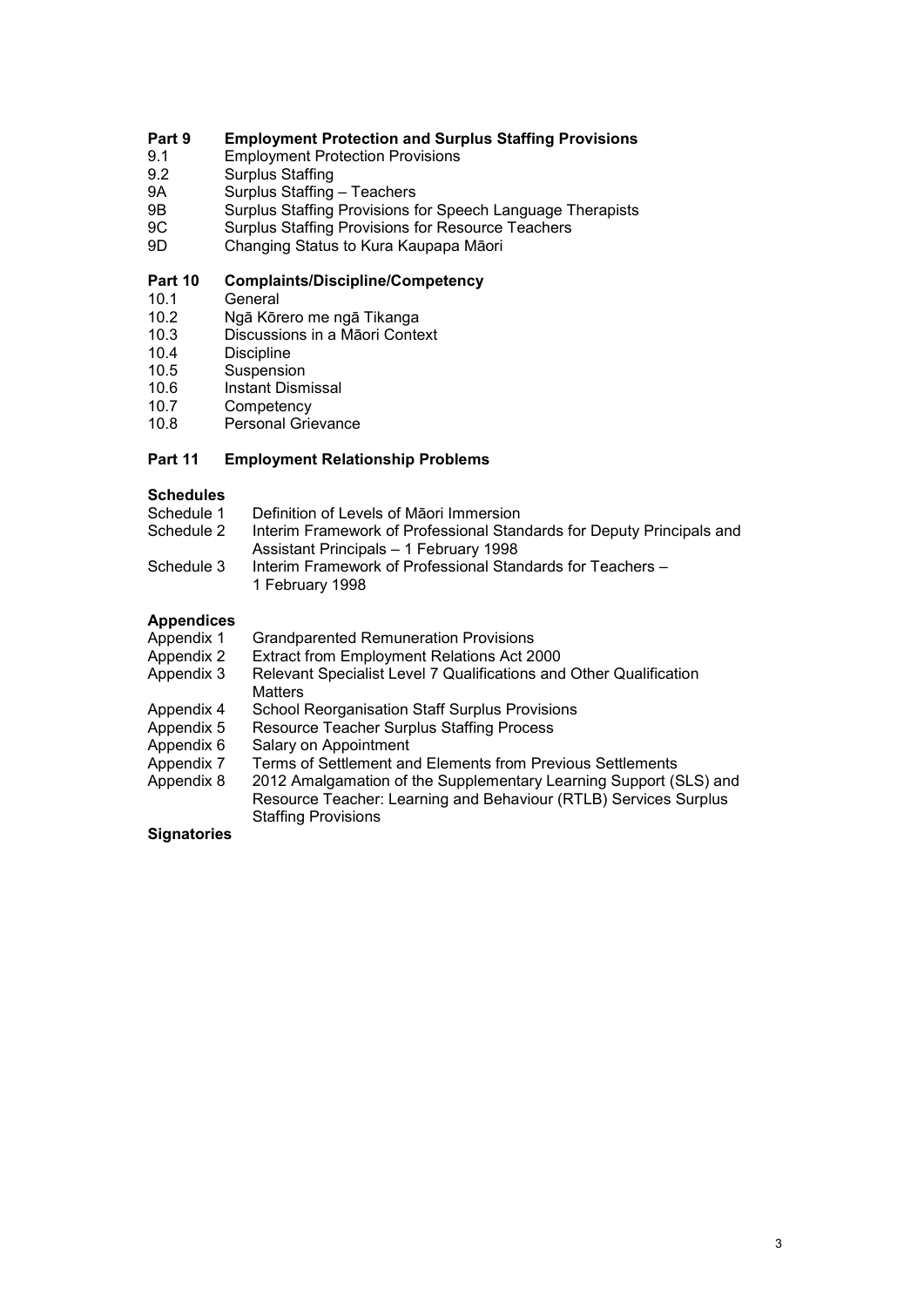### **Part 1 Coverage**

### **1.1 Parties**

The parties to this collective agreement (Agreement) are:

- (a) The Secretary for Education (the Secretary) acting under delegation from the State Services Commissioner made pursuant to section 23 of the State Sector Act 1988 and acting in accordance with section 74(5) of the State Sector Act 1988 (as amended by the Employment Relations Act 2000); and
- (b) The New Zealand Educational Institute Te Riu Roa (NZEI Te Riu Roa).

### **1.2 Application**

This Agreement shall be binding on:

- (a) Each employee who comes within the coverage clause and who is or becomes a member of NZEI Te Riu Roa.
- (b) Each employer, as defined in 1.6.4 below.

### **1.3 Coverage**

- (a) This Agreement covers work undertaken in state and state-integrated schools by employees (as defined in (b) below) in:
	- (i) Primary schools (including normal schools, model schools, and intermediate schools);
	- (ii) Composite schools (other than area schools) including Te Aho o Te Kura Pounamu primary section and the primary section of Te Aho o Te Kura Pounamu Specialist Services;
	- (iii) Special schools;
	- (iv) Intermediate departments, special classes or attached special education units of secondary schools;

and shall include any such school that is also established as a kura kaupapa Māori or that has any additional designation or status under the Education Acts 1964 and 1989.

- (b) For the purposes of 1.3(a) above employees are:
	- (i) Teachers;<br>(ii) Speech la
	- Speech language therapists; and
	- (iii) Untrained employees in teacher positions.
- (c) This Agreement does not apply to teachers in composite schools who predominantly teach students classified as year 9 or above.
- (d) This Agreement does not apply to principals.
- (e) This Agreement shall apply to those Resource Teachers Learning and Behaviour (RTLB) who were no longer covered by clause 1.3(a) of the Primary Teachers' Collective Agreement 2010-2012 after 28 January 2012 (but who were covered by it as at 27 January 2012) and who accept employment in the new lead employing school, so long as they remain employed as an RTLB in that lead employing school and remain a member of the NZEI Te Riu Roa.

### **1.4 Term of Agreement**

This Agreement shall come into force on 1 July 2019 and shall expire on 30 June 2022, except as provided for under section 53 of the Employment Relations Act 2000.

### **1.5 Variations**

The parties agree that the terms and conditions contained in this Agreement may be varied at any time by written agreement between NZEI Te Riu Roa and the Secretary, acting under delegation from the State Services Commissioner made pursuant to section 23 of the State Sector Act 1988, in accordance with section 74 of the State Sector Act 1988. Any such variation agreed shall be binding on employees and employers of those employees covered by this Agreement in accordance with section 74(6) of the State Sector Act 1988 (as amended by the Employment Relations Act 2000).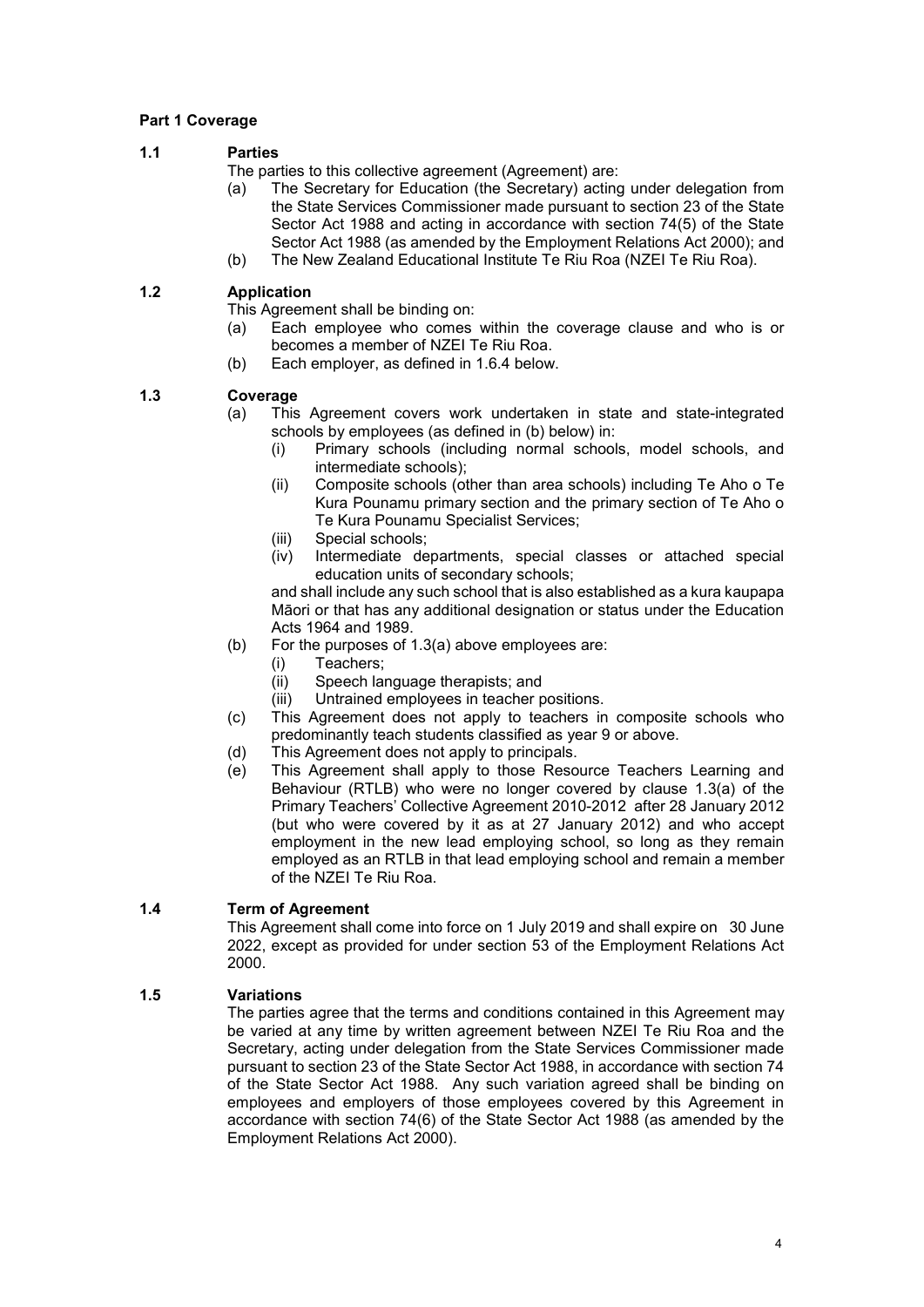### **1.6 Definitions**

The following definitions apply for the purposes of this Agreement unless specified otherwise:

- 1.6.1 'Area school' shall have the meaning ascribed in the Education (School Staffing) Order for the time being in force.
- 1.6.2 'Composite school' shall mean a school classified as a composite school under the Education Act 1989.
- 1.6.3 'Correspondence school' shall mean a school classified as a correspondence school under the Education Act 1989.
- 1.6.4 'Employer' shall mean a Board of Trustees constituted pursuant to the Education Acts 1964 and 1989 (or where a Commissioner has been appointed under Part 9 of the Education Act 1989 to act in place of the Board of Trustees, that Commissioner) of a state or state-integrated school that employs employees falling within the coverage as set out in 1.3.
	- (*Note: In relation to a dispute about the interpretation, application or operation of this Agreement, the employer shall act, if the Secretary acting under delegation from the State Services Commissioner made pursuant to section 23 of the State Sector Act 1988 so requires, together with or in consultation with the Secretary acting pursuant to section 74A(b) of the State Sector Act 1988.*)
- 1.6.5 'Institute' or 'union' shall mean the NZEI Te Riu Roa.
- 'Intermediate department in a secondary school' shall mean a department classified as such under the Education Act 1989.
- 1.6.7 'Primary school' shall mean a school classified as a primary school or an intermediate school under the Education Act 1989.
- 1.6.8 'Primary Teachers' Collective Agreement' ("PTCA" or "the Agreement") shall mean the Primary Teachers' (including Deputy and Assistant Principals and other Unit Holders) Collective Agreement 2019-2022.
- 1.6.9 'Relievers'
	- Long term relievers are fixed term employees employed for a continuous period beyond three weeks. The employment of long term relievers is not limited to relieving in a permanent teacher position.
	- Short term relievers are fixed term employees who are temporarily employed on a casual basis to relieve in a permanent teacher position for a period not exceeding three weeks.
- 1.6.10 'School Day' shall mean a day on which the school is open for instruction.<br>1.6.11 'Secondary school' shall mean a school classified as a secondary school
- 'Secondary school' shall mean a school classified as a secondary school under the Education Act 1989.
- 1.6.12 'Special School' shall mean a school classified as a special school under the Education Act 1964.
- 1.6.13 'Start of the school year' shall mean (regardless of the first day schools are open for instruction in Term 1) for normal pay and employment purposes:
	- 28 January for all teachers: except
	- For teachers being employed for the first time in a state or state-integrated school, or being employed after a break in service, their start day is as advised to payroll by the employer.
- 1.6.14 'Teacher' shall mean a primary teacher who has been fully certificated or provisionally certificated or certificated subject to confirmation by the Teaching Council of Aotearoa New Zealand (Teaching Council) and shall include, without limitation:
	- Unit holders including deputy and assistant principals;
	- Teachers and unit holders on the 'Q' scale;
	- Resource teachers; and
	- Primary trained liaison teachers employed by Te Aho o Te Kura Pounamu.
- 1.6.15 'Untrained employee' shall mean an employee without recognised teacher training qualification(s) who is employed in a teacher position.
- 1.6.16 For the purposes of Part 9 and Appendix 4 of this Agreement, '30 school weeks' shall mean 150 school days.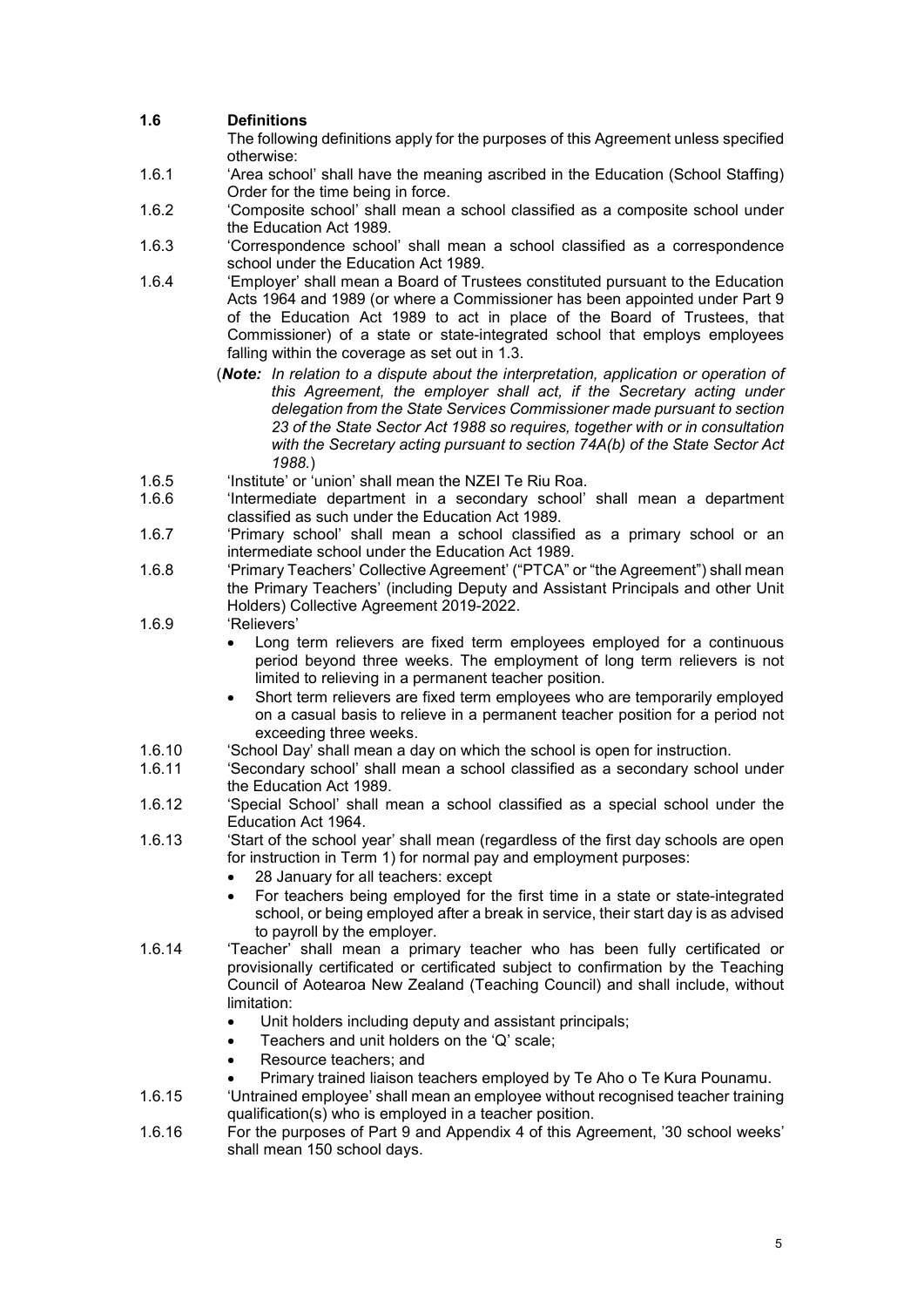### **1.7 Declaration Pursuant to the State Sector Act**

Pursuant to section 75 of the State Sector Act 1988 the Secretary acting pursuant to the delegated authority of the State Services Commissioner has declared that all of the conditions contained in this Agreement are actual conditions of employment provided that the Secretary may from time to time give approval to the salary rates or allowances being treated as minimum rates where there is agreement to this between the employer and any of its employees.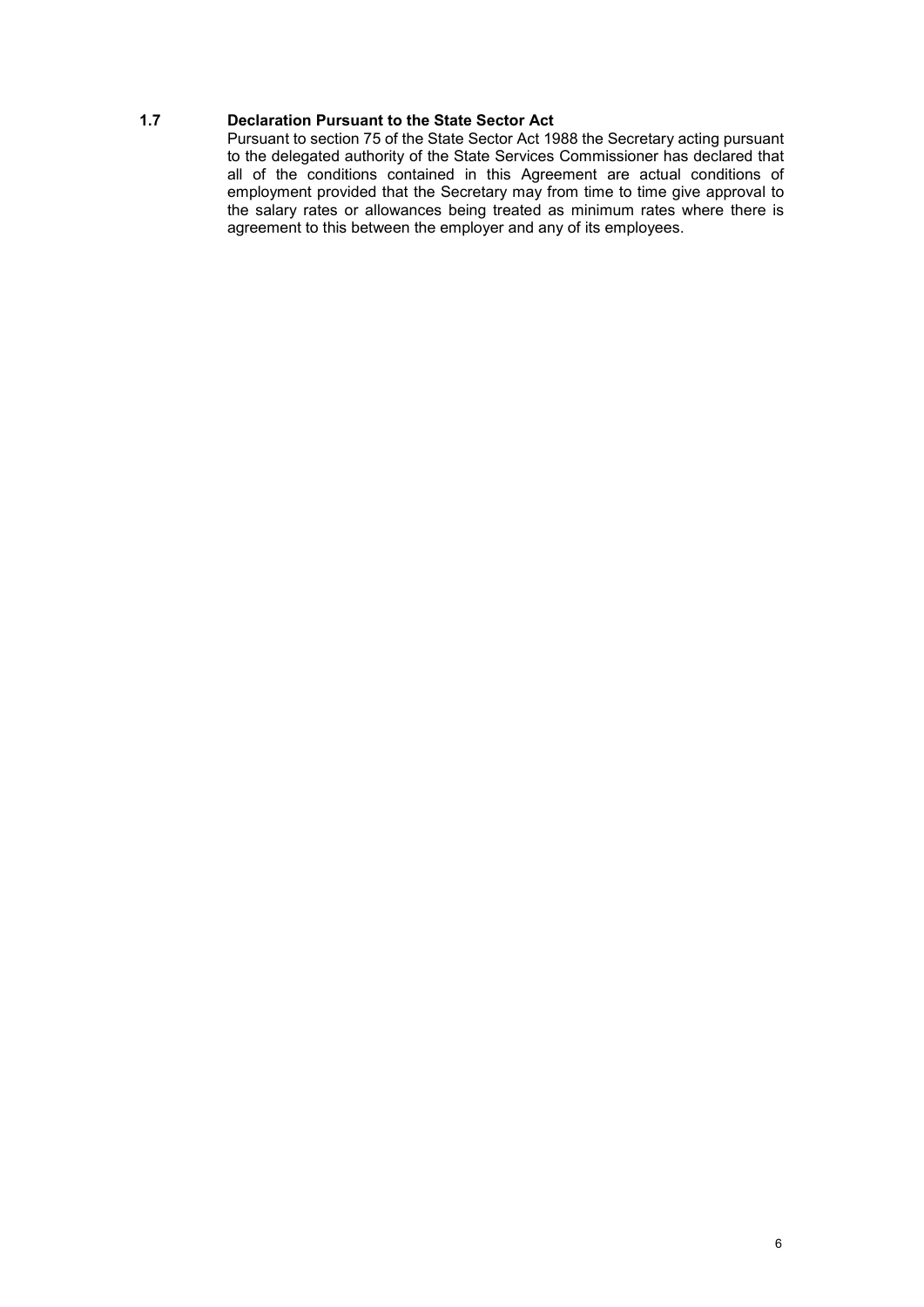### **Part 2 General Provisions**

#### **2.1 Good Employer/Equal Employment Opportunities**

Attention is drawn to Part 7A of the State Sector Act 1988 which outlines the responsibilities of the employer with regard to the operation of a personnel policy that complies with the principles of being a good employer and the equal employment opportunity responsibilities of the employer.

### **2.2 Appointments**

#### 2.2.1 **Advertising Positions**

Except as provided under s77HB of the State Sector Act 1988 positions of at least one year's duration must be advertised nationally. However where a permanent unit is to be allocated but there is no vacancy attached to that unit, the employer shall advertise internally the roles and responsibilities attached to the unit.

#### 2.2.2 **Permanent Positions**

All part-time and full-time positions shall be permanent unless identified as being fixed term in accordance with clause 2.2.5.

### 2.2.3 **Appointment Criteria**

- (a) Attention is drawn to the State Sector Act 1988 section 77G insofar as it provides that the person best suited to the position shall be appointed. In applying that provision the employer will have regard to the experience, qualifications and abilities relevant to the position and such other relevant matters as it determines.
- (b) Employers are required to make available to all applicants on request details of the duties to be carried out and the criteria being adhered to in making that appointment.
- (c) Equal employment opportunities principles shall be applied and demonstrated in appointments procedures. The intent of these principles is to provide equal access and consideration and equal encouragement in areas of recruitment, selection, promotion and career development. These principles are to be applied to enable people to pursue their careers without their chances being reduced by factors which are irrelevant to the requirements of the position under consideration.

### 2.2.4 **Letter of Appointment**

The employer will advise the employee in writing of their starting salary (including any units) and the nature of the position, i.e. fixed term or permanent. Where the appointment is fixed term the letter of appointment will need to state the way in which the employment will end, and the reasons for his or her employment ending in that way, in accordance with 2.2.5.

#### 2.2.5 **Fixed Term Employment**

- (1) An employee and an employer may agree that the employment of the employee will end:
	- (a) At the close of a specified date or period; or
	- (b) On the occurrence of a specified event; or
	- (c) At the conclusion of a specified project.
- (2) Before an employee and employer agree that the employment of the employee will end in a way specified in subsection (1) the employer must:<br>(a) Have genuine reasons based on reasonable grounds for specifying
	- Have genuine reasons based on reasonable grounds for specifying that the employment of the employee is to end in that way; and
	- (b) Advise the employee of when or how his or her employment will end and the reasons for his or her employment ending in that way.
- (3) The following reasons are not genuine reasons for the purpose of subsection (2)(a):
	- (a) To exclude or limit the rights of the employee under the Employment Relations Act 2000;
	- (b) To establish the suitability of the employee for permanent employment.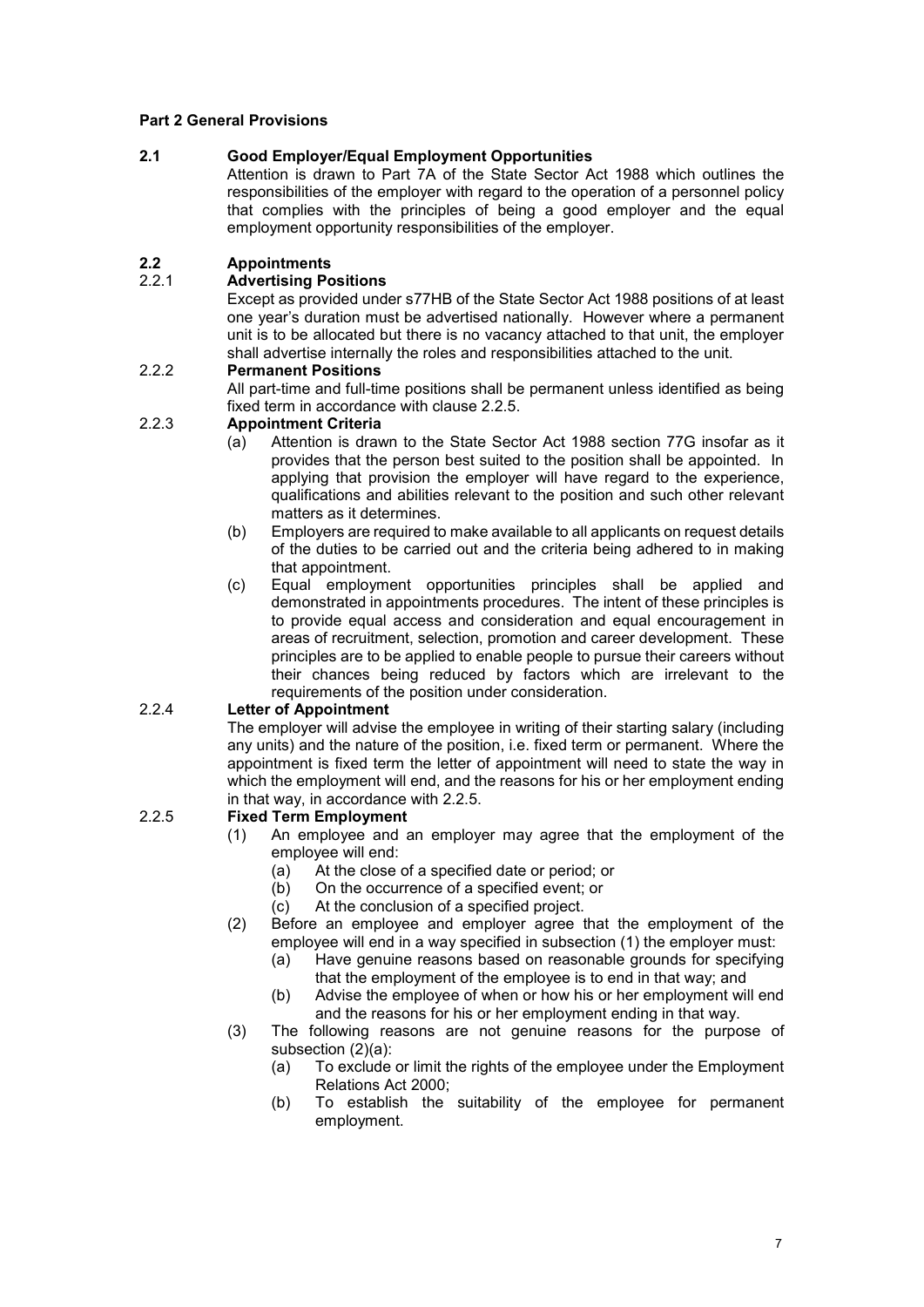### 2.2.6 **Job Sharing**

- (a) (i) On the joint application of two holders of positions who are both permanently appointed in the school the employer may appoint the two applicants to a shared position without advertising a vacancy.
	- (ii) If one of the joint holders subsequently resigns or retires, the other has the right to assume full-time responsibility for the position.
	- (iii) Alternatively, the remaining joint holder may approach the employer with a new sharer with a view to establishing a new, permanent shared position without advertising a vacancy. The prospective new sharer may be any teacher already permanently appointed in the school, or a teacher from outside of the permanent staff.
	- (iv) Notwithstanding (iii) above the employer may decide, on the resignation or retirement of one of the joint holders, to convert the position back to an individual, full-time permanent position. If the remaining joint holder declines to take up the full-time position then the employer may advertise the position for a new appointment.
- (b) (i) Any two teachers may jointly apply for appointment to an advertised position and be assessed as one applicant. On appointment the position would be a shared position.
	- (ii) If one of the holders of a shared position resigns, the employer may appoint the other holder to the position on a full-time basis without advertising the position.
	- (iii) If the remaining joint holder declines to take up the full-time permanent position then the provisions of clause 2.2.6(a)(iii) and (iv) above shall apply.
- 2.2.7 A job sharer's salary is paid on a pro-rata basis. Increments shall be as for fulltime employees. Job sharers are entitled to:
	- (a) Leave on the same basis as permanent full-time employees;<br>(b) Sick leave as if permanent full-time. Entitlement is based
	- Sick leave as if permanent full-time. Entitlement is based on length of service, irrespective of hours worked. Deductions from the entitlement are made on a consecutive day basis;
	- (c) Any pupil-free inservice days during term time and teacher-only days outside of term time on the same basis as permanent full-time employees.

### **2.3 Re-entry After Absence Due to Childcare**

- 2.3.1 A teacher who resigns from a permanent position to care for pre-school children may apply to re-enter the service under preferential provisions provided that:
	- (a) The absence does not exceed four years from the date of resignation or, five years from the date of cessation of duties to take up parental leave;
	- (b) The applicant must:
		- Produce a birth certificate for the pre-school child;
			- Sign a statutory declaration indicating that absence has been due to the care of a pre-school child and paid employment has not been entered into for more than 15 hours per week during that absence.
- 2.3.2 Where the applicant meets all the provisions of clause 2.3.1 above and, at the time of application:<br>(a) Has the
	- Has the necessary skills to fill competently a vacancy which is available in the service; and
	- (b) The position is substantially the same in character and at the same or lower salary and/or level as the position previously held, then the applicant under these provisions is to be appointed in preference to any other applicant for the position.
- 2.3.3 The period of preferential appointment expires three months after the period in clause 2.3.1(a).
- 2.3.4 Absence for childcare reasons will interrupt service but not break it. The period of absence will not count as service for the purpose of sick leave or annual leave or any other leave entitlement.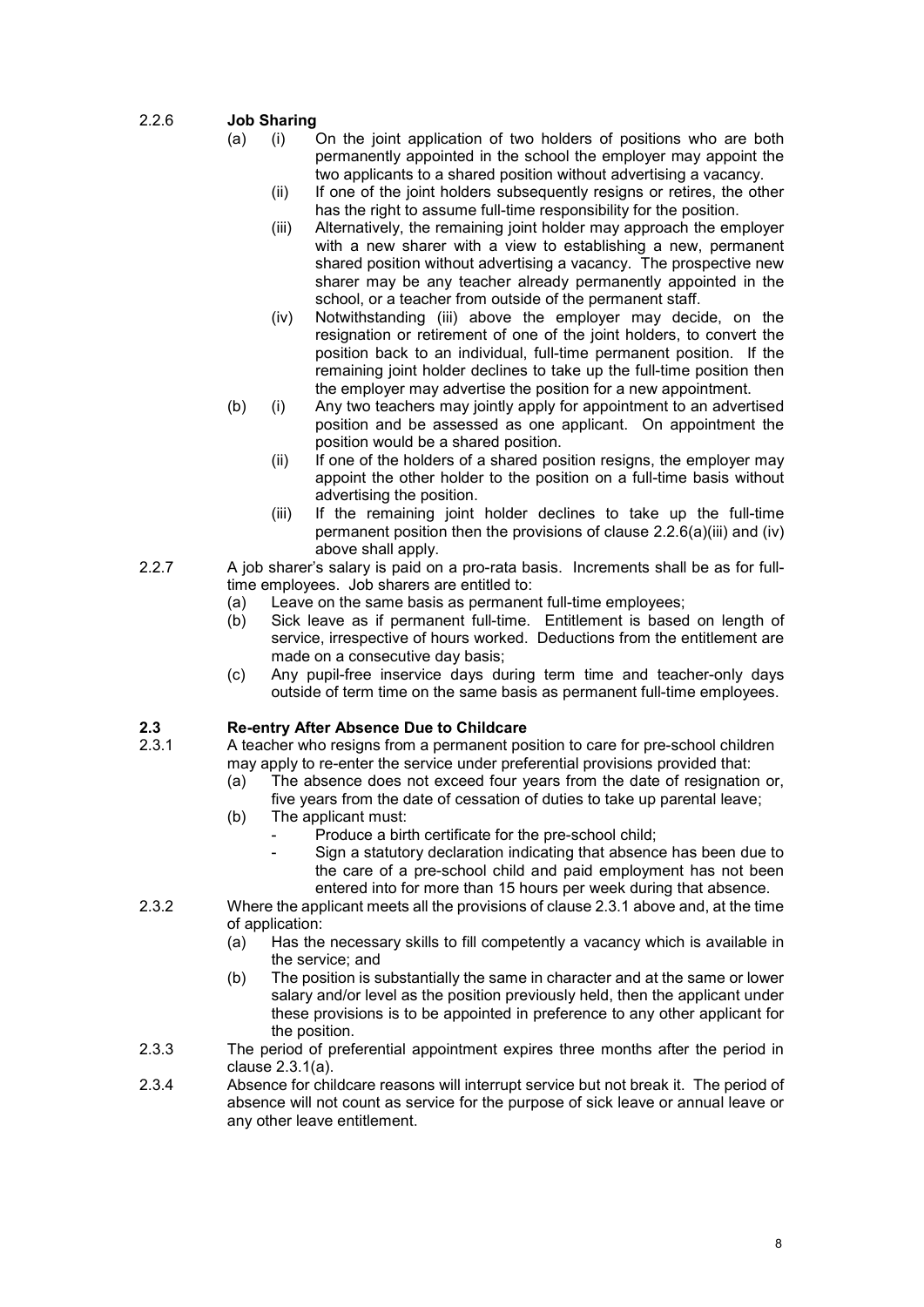# **2.4 Hepatitis B Immunisation**

- The parties agree in principle that responsibility for pre-exposure immunisation of employees rests with employers who should accept responsibility for safety in the workplace, advised as necessary by the Ministry of Health or Ministry of Business, Innovation and Employment.
- 2.4.2 In situations where employees may be at significantly increased risk of acquiring hepatitis B because of the nature of their job, the situation shall be assessed on an individual basis to decide if immunisation would be appropriate. The parties do not envisage that immunisation programmes would be set up to cover all employees covered by this Agreement. Only those working in an area with a high incidence of hepatitis B may receive immunisation.
- 2.4.3 In all situations where a risk of being infected by the hepatitis B virus exists, it shall be the duty of employers to require safe working practices on the part of the employee and to ensure appropriate hygiene measures to reduce such risk to a minimum, whether or not immunisation is considered advisable.

### **2.5 Personal Files**

- The employer shall ensure that personal files are held in a secure place and access is confined to authorised personnel and the employee concerned.
- 2.5.2 Attention is drawn to the Privacy Act 1993 which outlines responsibilities for the collection, storage and availability of personal information.

### **2.6 Access**

A representative of the union shall, be entitled to enter at all reasonable times upon the premises for purposes related to the employment of its members or for purposes related to the union's business or both. The representative shall enter at a reasonable time and in a reasonable way and comply with existing safety, health and security procedures and requirements applying in respect of the school.

# **2.7 Union Deductions**

- Any employer, when requested in writing by the secretary of the union, shall, within one month after the receipt of such request, supply to the union a list of the names of all employees coming within the scope of this Agreement when in their employ, subject to such employees having given permission (but such request shall not be made to the employer at intervals shorter than six months).
- 2.7.2 In accordance with authorities signed by individual employees, the employer shall arrange for the deduction of union subscriptions for all union members covered by this Agreement except in cases agreed to between the employer and the union.
- 2.7.3 Except as may be otherwise agreed, the commission payable by the union for this service shall not exceed 2.5% of the aggregate sum of the amount deducted.

# **2.8 Paid Union Meetings**

- The employer must allow every union member employed by the employer to attend at least two union meetings (each of a maximum of two hours' duration) in each calendar year.
- 2.8.2 The union must give the employer at least 14 days' notice of the date and time of any union meeting to be held.
- 2.8.3 The union must make such arrangements with the employer as may be necessary to ensure that the school remains open for instruction during any union meeting, including, where appropriate, an arrangement for sufficient union members to remain available during the meeting to enable the school to remain open for instruction.
- 2.8.4 Work must resume as soon as practicable after the meeting, but the employer is not obliged to pay any union member for a period longer than two hours in respect of any meeting.
- 2.8.5 An employer must allow a union member employed by the employer to attend a union meeting under this clause on ordinary pay to the extent that the employee would otherwise be working for the employer during the meeting.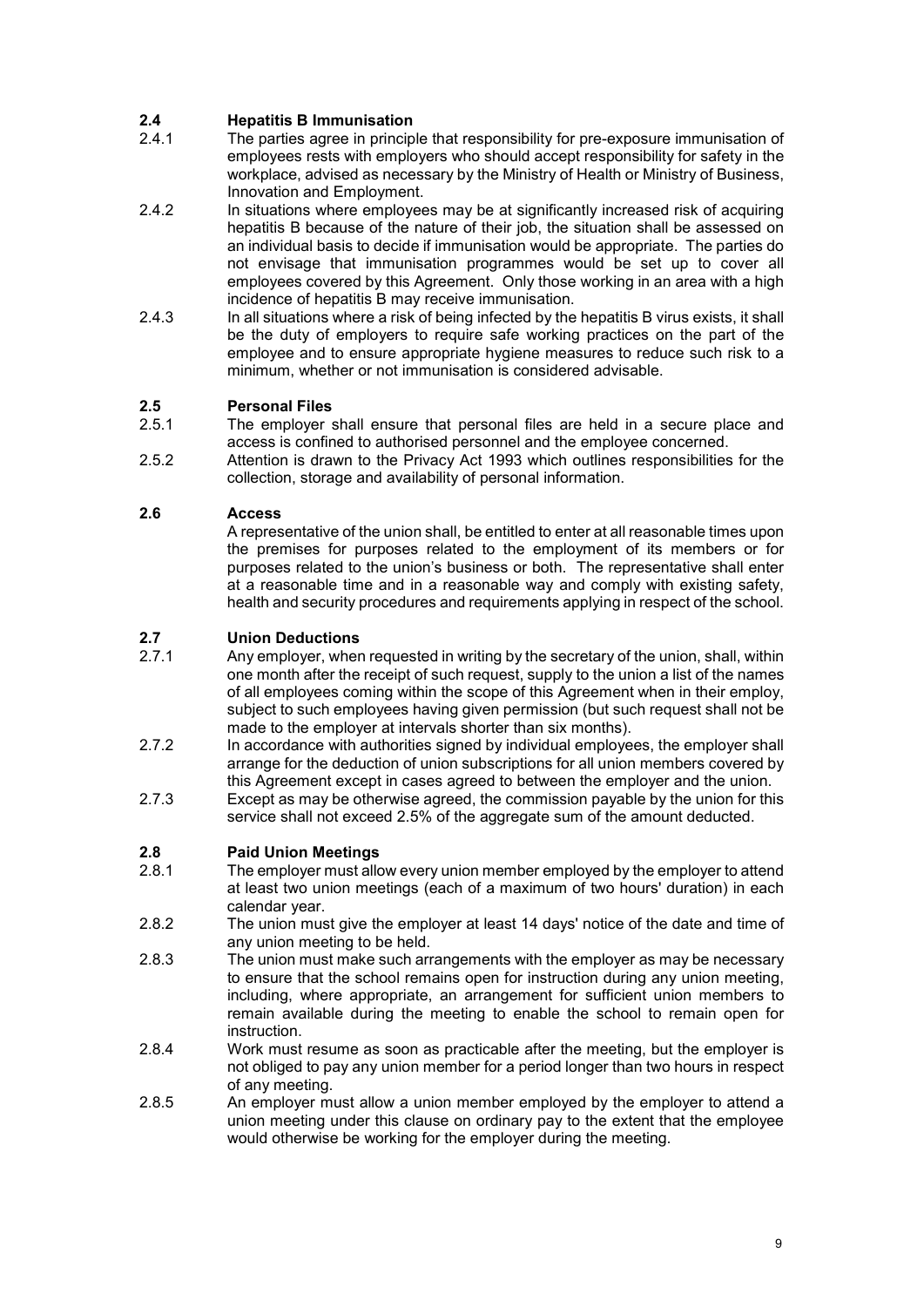- 2.8.6 For the purposes of this clause the union must:
	- (i) supply to the employer a list of members who attended the union meeting;
	- and<br>(ii) advise the employer of the duration of the meeting.

# **2.9 Termination of Employment**

- Employment may be terminated at any time by a permanent employee or longterm reliever giving not less than two calendar months' notice, unless a shorter period is mutually agreed.
- 2.9.2 Except in cases of serious misconduct, where an employer dismisses an employee pursuant to Part 10 of this Agreement, the employer shall give a permanent employee or long-term reliever two calendar months' notice.
- 2.9.3 Notwithstanding 2.9.2, where a long-term reliever's employment is to terminate on the occurrence of a specified event they shall be entitled to one month's notice unless a shorter period is mutually agreed, or payment in lieu of the whole or remaining part of the notice on the occurrence of that event, i.e. 2.9.2 does not apply.
- 2.9.4 Except in the case of serious misconduct, where an employer dismisses an employee pursuant to Part 10 of this Agreement, a short-term reliever shall work the full duration of time, event or project for which they are employed. No notice is therefore required by either party.

### **2.10 Hours of Work/Leave**

- 2.10.1 Employees shall work such hours as may be reasonably required of them to enable them to properly fulfil their responsibilities as teachers whether or not such hours exceed 40 hours per week. The normal hours of work for employees should as far as practicable however not exceed 40 hours per week Monday to Friday.
- 2.10.2 It is acknowledged that employees are required to undertake such duties as:<br>Preparation, evaluation and assessment time generated
	- evaluation and assessment time generated by classes/sessions and the students within them, or by other requirements such as the need to report on the progress of individual students;
	- Counselling of students;
	- Administrative responsibilities of individual teachers;
	- Attending courses and meetings;
	- Professional development in addition to their normal class contact time, and that these factors have been taken into consideration in determining the employee's hours of work and leave entitlements.
- 2.10.3 Except as provided in 2.10.1 employees shall not be required to attend school during any time when the school is officially closed for instruction. However Boards may require employees to attend school or elsewhere, when the school is closed for instruction (except on weekends or public holidays unless by agreement) for up to ten days per school year (or the equivalent) for all or any of the following purposes – school administration, school preparation and coordination, pre-term planning curriculum and/or technical refreshment and/or professional development. The employer will endeavour to arrange matters at the school in such a way that any requirement under this section is not unreasonable and that employees' individual needs are taken into account. Employees' own initiatives in undertaking work for the above purposes shall be counted when applying this clause.
- 2.10.4 Where employees are required to attend school or elsewhere when the school is closed pursuant to 2.10.3 they shall be reimbursed for any actual and reasonable costs incurred in accordance with Part 5 of this Agreement.
- 2.10.5 Any employee required by their employer to work on a Public Holiday (as listed in section 44 Holidays Act 2003) shall be paid time and a half rates as per section 50 of that Act.
- 2.10.6 Teachers will take their annual leave outside the gazetted term dates.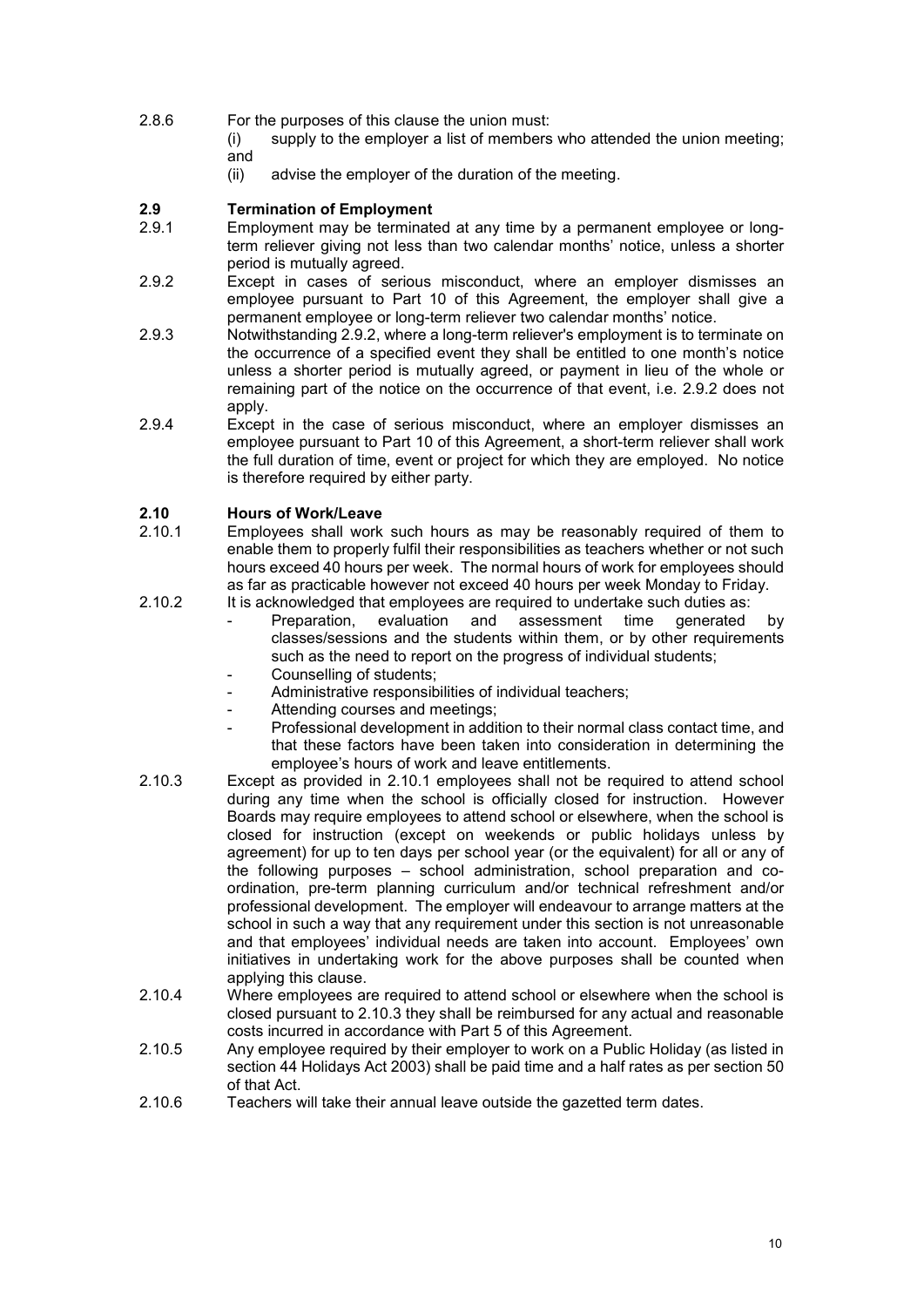# **2.11 Kapa Haka and Polyfest Relief Days**

- 
- 2.11.1 (a) 30 teacher relief days will be made available annually for teachers to attend Polyfest to support students participating in the Festival.
	- (b) 140 teacher relief days will be made available biennially for teachers to attend Te Mana Kuratahi (the National Primary Kapa Haka Competition) to support students participating in the competition.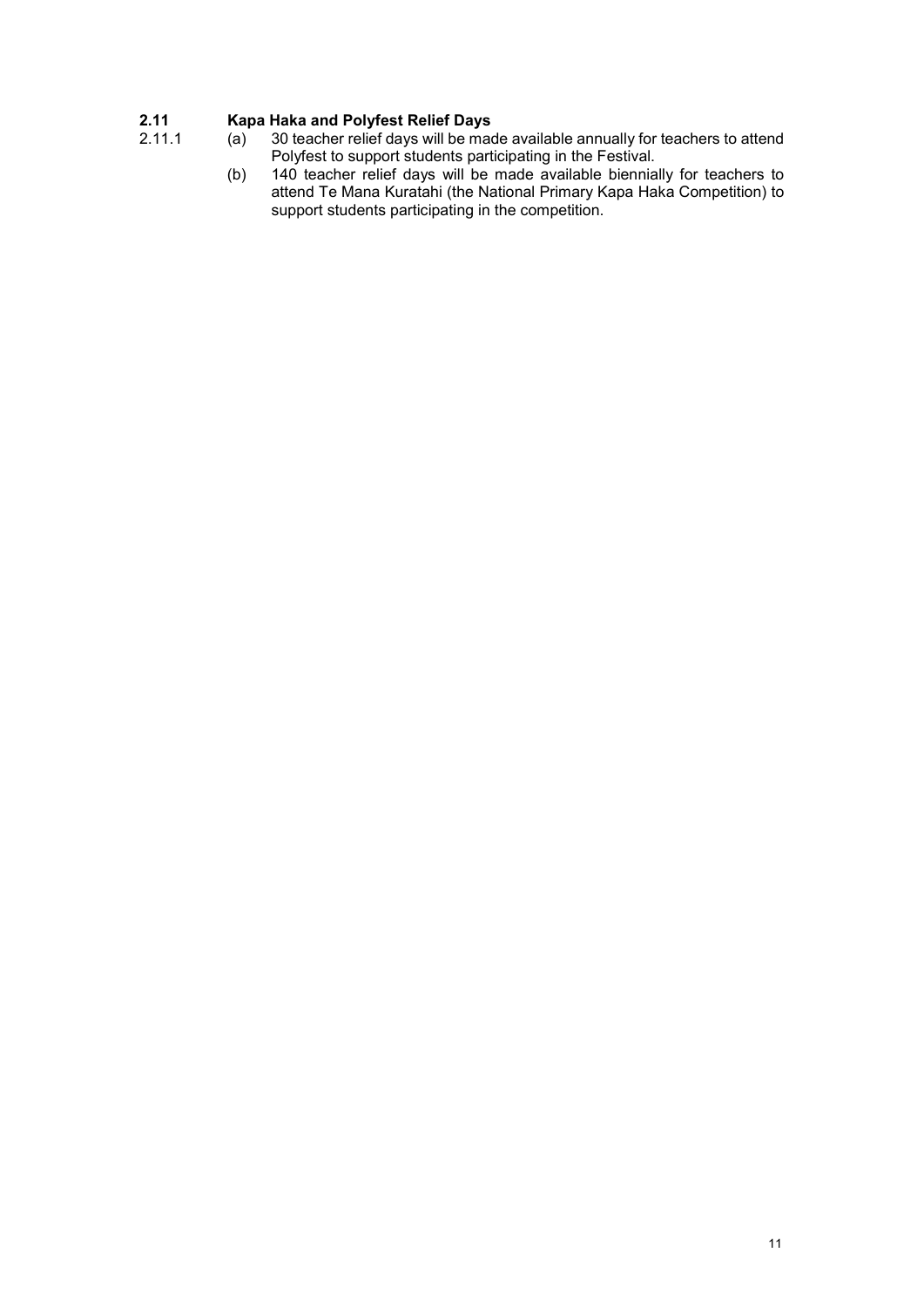#### **Part 3 Remuneration**

# **3.1 Unified Base Salary Scale**

- The purpose of this clause is to maintain a Unified Base Salary Scale for all teachers in the state and state integrated compulsory education sector.
- 3.1.2 Mechanism<br>a) The S
	- The Secretary for Education shall, within one month of ratification of any collective agreement (or relevant variation thereof) applicable to other teachers in the state and integrated school sector, notify the NZEI Te Riu Roa National Secretary of any changes to the base salary scale and offer such changes to teachers covered by the PTCA.
	- b) The National Secretary of NZEI Te Riu Roa shall, within one month of receipt of the offer described in clause 3.1.2(a), advise the Secretary for Education whether NZEI Te Riu Roa wishes to accept such offer. The parties agree that upon receipt of NZEI's acceptance of the offer the PTCA shall be deemed to be varied pursuant to clause 1.5 in the terms outlined in the offer as advised by the Secretary for Education.
- 3.1.3 The teachers and Boards of Trustees will be notified of any changes in the PTCA made pursuant to clause 3.1.2.
- 3.1.4 Clause 3.1 shall apply from 1 July 2019 to 30 June 2022. Thereafter this clause will cease to apply and shall have no effect.
- 3.1.5 For clarity, reference to teachers in this clause means trained teachers i.e. teachers who hold a current practicing certificate and speech language therapists.

| Unified Base Salary Scale for Trained Teachers |                                            |                                     |                |                                            |                                      |                |                                            |                                      |                                      |
|------------------------------------------------|--------------------------------------------|-------------------------------------|----------------|--------------------------------------------|--------------------------------------|----------------|--------------------------------------------|--------------------------------------|--------------------------------------|
| Step                                           | Qualification<br>Group<br><b>Notations</b> | Rates<br>effective<br>2 May<br>2017 | Step           | Qualification<br>Group<br><b>Notations</b> | Rates<br>effective<br>1 July<br>2019 | Step           | Qualification<br>Group<br><b>Notations</b> | Rates<br>effective<br>1 July<br>2020 | Rates<br>effective<br>1 July<br>2021 |
| 1                                              | Q1E                                        | \$36,692                            |                |                                            |                                      |                |                                            |                                      |                                      |
| $\overline{2}$                                 | Q2E                                        | \$39,513                            |                | Q <sub>1</sub> E,<br>Q2E,                  |                                      |                | Q <sub>1</sub> E,<br>Q <sub>2</sub> E,     |                                      |                                      |
| 3                                              |                                            | \$43,745                            | 1              | Q3E                                        | \$48,410                             | $\mathbf 1$    | Q3E                                        | \$49,862                             | \$51,358                             |
| $\overline{4}$                                 | Q3E                                        | \$47,980                            | 2              |                                            | \$50,470                             | 2              |                                            | \$51,984                             | \$53,544                             |
| 5                                              | $Q3+E$                                     | \$49,588                            | 3              | $Q3+E$                                     | \$52,736                             | 3              | $Q3+E$                                     | \$54,318                             | \$55,948                             |
| 6                                              | Q4E                                        | \$51,508                            | 4              | Q4E                                        | \$54,796                             | 4              | Q4E                                        | \$56,440                             | \$58,133                             |
| $\overline{7}$                                 | Q5E                                        | \$54,330                            | 5              | Q5E                                        | \$58,247                             | 5              | Q5E                                        | \$59,994                             | \$61,794                             |
| 8                                              | Q <sub>1</sub> M                           | \$59,621                            | 6              | Q1M                                        | \$62,000                             | 6              |                                            | \$63,860                             | \$65,776                             |
| 9                                              | Q <sub>2</sub> M                           | \$63,929                            | $\overline{7}$ | Q <sub>2</sub> M                           | \$66,100                             | $\overline{7}$ |                                            | \$68,000                             | \$70,040                             |
| 10                                             |                                            | \$68,446                            | 8              |                                            | \$71,000                             | 8              |                                            | \$73,000                             | \$75,190                             |
| 11                                             | Q3M                                        | \$71,891                            | 9              | Q3M                                        | \$75,200                             | 9              |                                            | \$77,100                             | \$79,413                             |
| 12                                             | Q3+M, Q4M,<br>Q5M                          | \$75,949                            | 10             | Q3+M, Q4M,<br>Q5M                          | \$80,500                             | 10             | Q1M,<br>Q2M<br>Q3M                         | \$83,000                             | \$85,490                             |
|                                                |                                            |                                     |                |                                            |                                      | 11             | $Q3+M$<br>Q4M, Q5M                         | \$87,000                             | \$90,000                             |

#### **3.2 Base Salary Scale**

### **3.3 Salary Qualification Groups**

**From 1 July 2019** the Qualification Group Notations for the base salary scale entry points (E) and base scale maximum points (M) for each qualification group defined below:

**Q1, Q2 and Q3** for teachers who hold a current practicing certificate issued by the Teaching Council but no subject or specialist qualification at level 7 or above on the NZQF, or equivalent overseas teaching qualifications recognised by the NZQA.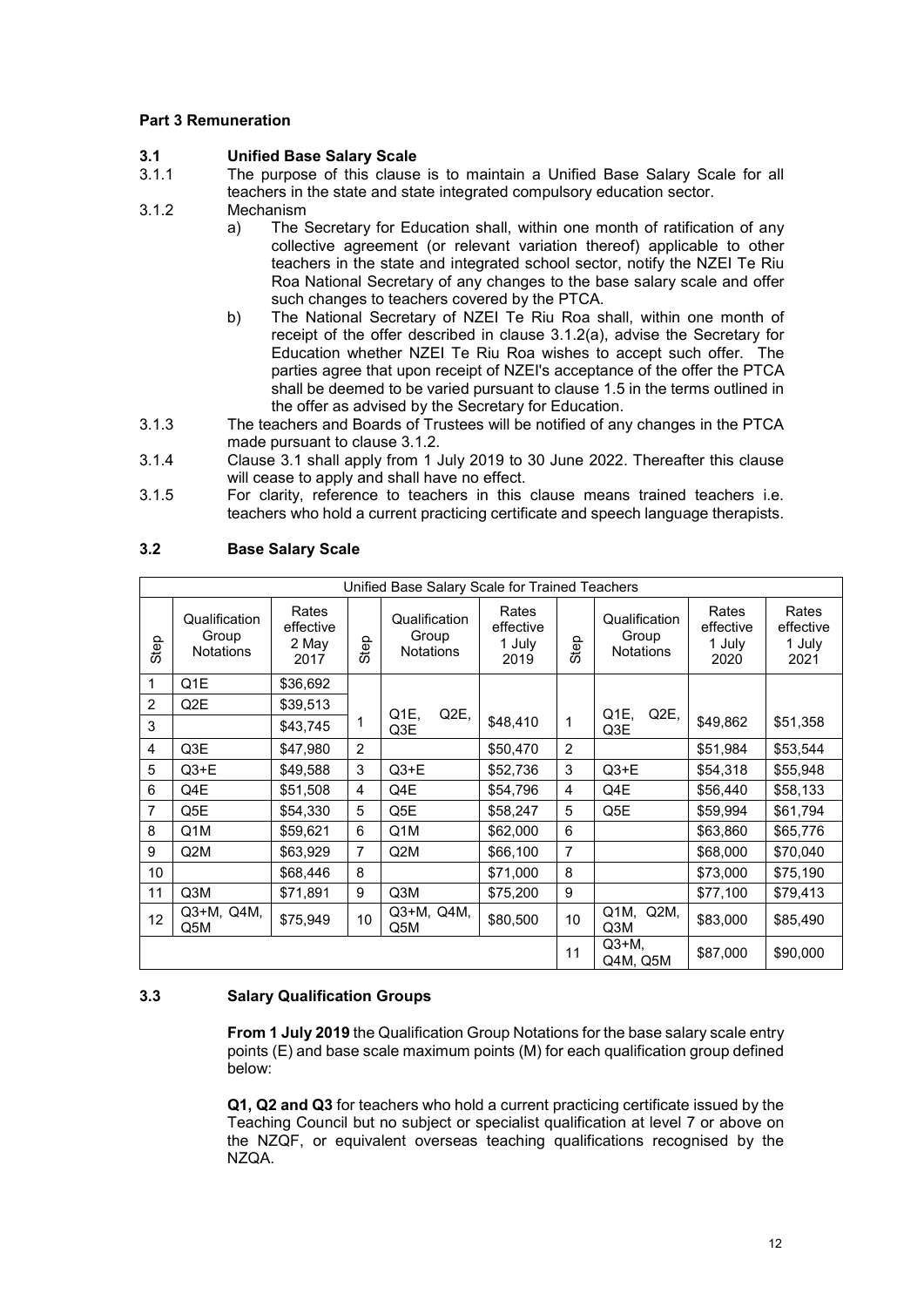**Q3+** for teachers who hold a current practicing certificate issued by the Teaching Council and:

- a subject or specialist level 7 qualification on the NZQF (i.e. not an initial teacher education qualification) which can be a Diploma (excluding a National Diploma), Graduate Diploma or Degree; or
- an honours degree of teaching; or
- equivalent overseas qualifications recognised by the NZQA or an overseas qualification where NZQA has determined that the qualification has level 7 (graduate) study in a subject or specialist area(s) i.e. any area of study that is not initial teacher education.

**Q4** for teachers who hold a current practicing certificate issued by the Teaching Council and:

- a subject or specialist level 8 qualification on the NZQF which can be an honours degree or a Post Graduate Diploma; or
- two subject or specialist level 7 qualifications on the NZQF (as listed above); or
- a masters degree of teaching; or
- equivalent overseas qualifications recognised by the NZQA.

**Q5** for teachers who hold a current practicing certificate issued by the Teaching Council and:

- a subject or specialist level 9 qualification on the NZQF masters or doctorate; or
- equivalent overseas qualifications recognised by the NZQA.

*Note: The Qualifications Charts will continue to be used to inform judgements about qualifications unable to be allocated a level by reference to the New Zealand Qualifications Framework.*

### **3.4 Untrained Employees**

This rates shall apply to teachers who lack recognised teacher education including those who are employed with a Limited Authority to Teach.

| Step    | Rates<br>effective<br>2 May 2017 | Rates<br>effective<br>1 July 2019 | Rates<br>effective<br>July 2020 | Rates<br>effective<br>July 2021 |
|---------|----------------------------------|-----------------------------------|---------------------------------|---------------------------------|
| Entry   | \$32,456                         | \$40,491                          | \$41.706                        | \$42.957                        |
| Maximum | \$33,868                         | \$41.042                          | \$42.273                        | \$44.847                        |

# **3.5 Salary on Appointment**

- Subject to the provisions set out in Appendix 6, upon appointment:
	- (a) a teacher with no service credits, as defined in clause 1.2 of Appendix 6, will be paid on the relevant entry step for their qualification group as per clause 3.2.
	- (b) a teacher with service credits, as defined in clause 1.2 of Appendix 6, will be paid at the appropriate step for their qualification group, but not less than the relevant entry step as per clause 3.2.
- 3.5.2 A teacher with overseas qualifications must have their qualifications recognised by the New Zealand Qualifications Authority against the New Zealand Qualifications Framework (NZQF).

# **3.6 Resource Teachers – Salary on Appointment**

### 3.6.1 **Speech Language Therapists (SLT)**

- (a) Base salary on appointment for all SLTs shall have regard to previous service and qualifications.
- (b) From 1 July 2019 SLT in qualification group Q1 or Q2 can progress, subject to clause 3.7.7, to step 9 of the base salary scale.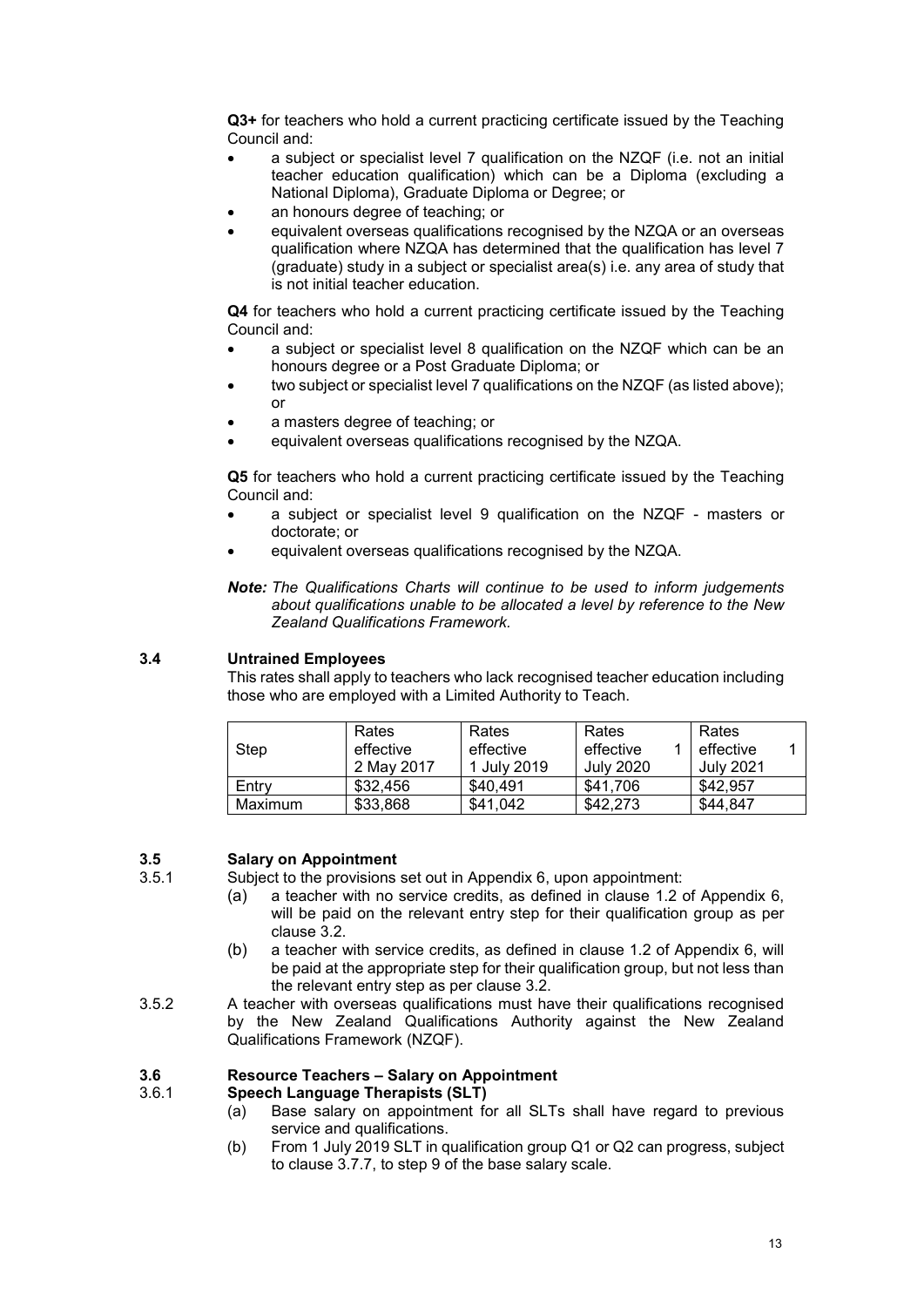- (c) From 1 July 2020 SLT in qualification group Q1 or Q2 can progress, subject to clause 3.7.7, to step 10 of the base salary scale.
- (d) All SLTs who have 12 months continuous service on the applicable salary qualification maximum step of the base scale will receive one unit (Note: *this unit is provided separately in the Staffing Order i.e. it is not part of the entitlement units)*
- (e) SLTs shall receive one year of salary credit (i.e. one step on the base scale) for every year of continuous service as an SLT, up to their qualifications maximum.
- (f) Previous SLT service shall include all service as a trained and registered SLT (including in the employment of a New Zealand state or state-integrated school).
- (g) Appendix 6 shall apply in regards to any previous work experience (other than SLT service) the SLT has.

#### 3.6.2 **Resource Teachers and Regional Health School Teachers**

This clause applies to Resource Teachers of Learning and Behaviour (RTLB); Resource Teachers Literacy (RTLit); Resource Teachers Deaf (RTD); Resource Teachers Vision (RTV); Resource Teachers Māori (RTM) and Regional Health School Teachers:

- (a) All teachers shall be placed on the base salary scale according to previous experience and qualifications;
- (b) All teachers will be allocated at least one permanent unit upon appointment. The unit will be paid at the substantive rate set out in 3.9.
- (c) The permanent unit allocated to RT:Lit in clause 3.6.2(b) is subject to 3.6.4 below.
- (d) The permanent unit allocated to RTLB in clause 3.6.2(b) is subject to 3.6.5 below.
- (e) The permanent unit allocated to RTD and RTV in clause 3.6.2(b) is subject to clause 3.6.6 below.
- (f) For all new appointments on or after 1 July 2019 if the teacher is employed in more than one position that would entitle them to a unit under 3.6.2(b) they will be entitled to a maximum of one permanent unit.
- *Note: The permanent unit(s) allocated in this clause are not part of the Board's unit entitlement set out in clause 3.9.1.*

### 3.6.3 **Resource Teachers Māori (RTM)**

- From 1 July 2019 the entry step for RTM whose qualification group is Q1, Q2 or Q3 will be step 9 and for RTM whose qualification group is Q3+, Q4 or Q5 will be step 10.
- (b) From 1 July 2020 the entry step for RTM whose qualification group is Q1, Q2 or Q3 will be step 10 and for RTM whose qualification group is Q3+, Q4 or Q5 will be step 11.
- (c) After 12 months continuous service in the role of RTM, the teacher will receive an additional unit to a total of two units.

*Note: these units are provided separately in the Staffing Order i.e. not part of the entitlement units)*

### 3.6.4 **Resource Teachers Literacy (RT:Lit)**

- (a) From 1 July 2019 the entry step for RT:Lit whose qualification group is Q1, Q2 or Q3 will be step 7 and for RT:Lit whose qualification group is Q3+, Q4 or Q5 will be step 8.
- (b) Teachers appointed to RT: Lit positions will be required to complete the RT: Lit training programme, unless they have
	- (i) Previously been employed as a resource teacher reading; or
	- (ii) Been given an exemption by the Secretary; or
	- (ii) Already completed the programme.
- (c) Teachers required to complete the training programme will be eligible for the unit from the date they commence the programme.
- (d) Any such teacher who withdraws from the training programme or does not complete the programme within 48 months of appointment to the role will cease to be eligible for the unit.
- (e) All teachers employed as RT:Lit will be automatically eligible for the unit if the training ceases to be provided.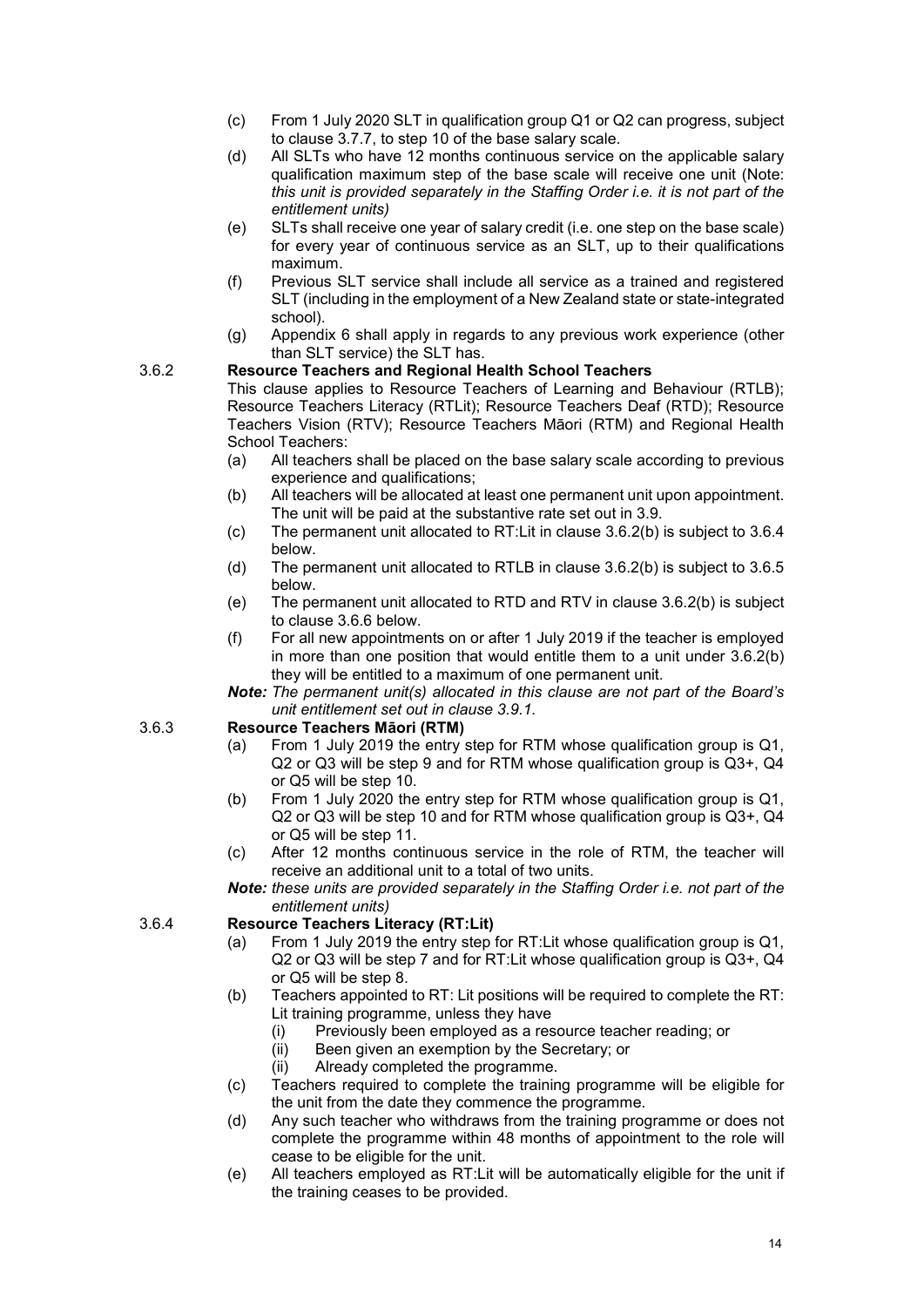### 3.6.5 **Resource Teachers (RTLB)**

- (a) Teachers appointed to RTLB positions will be required to complete the RTLB training programme, unless they have
	- (i) Been given an exemption by the Secretary; or
	- (ii) Already completed the programme.
- (b) Teachers required to complete the training programme will be eligible for the unit from the date they commence the role.
- (c) Any such teacher who withdraws from the training programme or does not complete the programme within 48 months of appointment to the role will cease to be eligible for the unit.
- (d) All teachers employed as RTLB will be automatically eligible for the unit if the training ceases to be provided.

### 3.6.6 **Resource Teachers Deaf (RTD) and Resource Teachers Vision (RTV)**

- (a) Teachers appointed to RTD and RTV positions will be required to complete a graduate qualification in Special Education (Hearing Impaired) or (Visually Impaired) or any other equivalent qualification specifically focused on teaching of the hearing or visually impaired, unless they:
	- (i) have been given an exemption by the Secretary; or
	- (ii) already hold an applicable graduate qualification as per (a) above.
- (b) Teachers required to complete a graduate qualification as per (a) above, will be eligible for the unit under clause 3.6.2(e) from the date they commence the RTD or RTV role.
- (c) A teacher who does not complete the qualification within 48 months of appointment to the RTD or RTV role will cease to be eligible for the unit under clause 3.6.2(e).
- (d) All teachers employed as RTD or RTV will be automatically eligible for the unit under clause 3.6.2(e) if no graduate programme as per (a) above, is available.

### **3.7 Progression**

#### 3.7.1 **Progression for Base Scale Teachers including Unit Holders**

- (a) Annual Assessment against Professional Standards
- For the purposes of determining annual progression from one step to the next, each teacher's performance will be assessed annually against the relevant professional standards as set out in Schedule 2 or 3 as appropriate;
- (b) When setting performance expectations and development objectives with individual teachers for the coming year, the professional standards at the relevant level against which the teacher is to be assessed should be confirmed between the teacher and the employer;
- (c) For each teacher to progress annually to their next step they will need to demonstrate that they meet the professional standards at the appropriate level;
- (d) Beginning Teachers will have at least two annual assessments against the professional standards for the beginning teacher level before moving to the fully certificated level, except where the teacher and the employer agree that assessment against the beginning standards for more than one annual assessment is not appropriate because of the teacher's previous relevant experience. In such cases teachers may be assessed against the fully certificated teacher standards after one assessment against the beginning teacher standards;
- (e) Fully Certificated Teachers will have at least three annual assessments against the professional standards for fully certificated teachers before moving to the experienced teacher level regardless of whether or not they have reached their qualifications maximum;
- (f) Experienced Teachers are teachers who have had at least three successful annual assessments against the Fully Certificated Teacher professional standards and who then meet the Experienced Teacher professional standards. Experienced Teachers will continue to be assessed annually against the experienced teacher professional standards.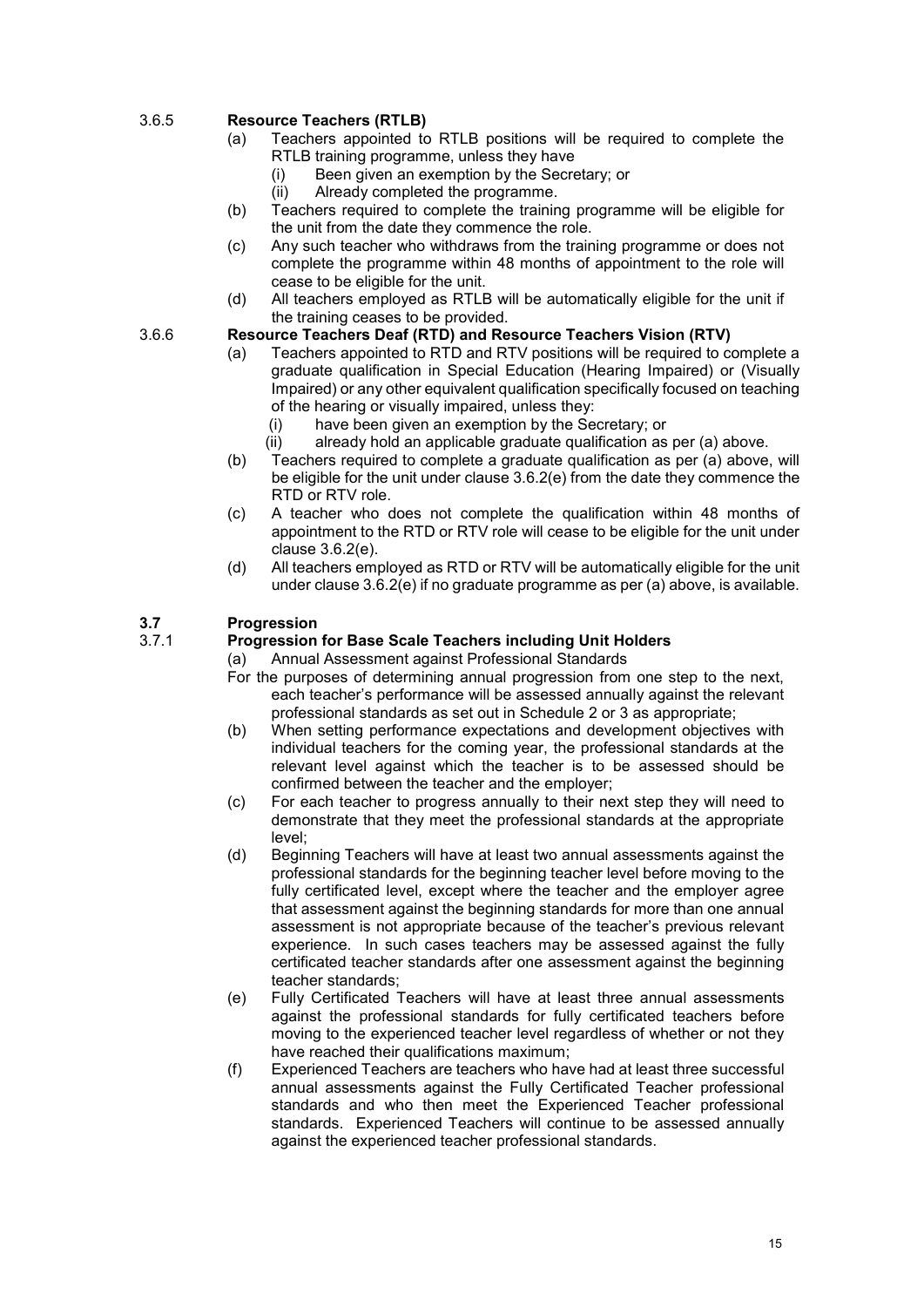### 3.7.2 **Progression for Relievers**

Relievers shall progress from one step to the next upon completion of each 190 days relieving service, subject to satisfactory performance as attested by the Principal of the school where the teacher has recently been employed as a relief teacher.

#### 3.7.3 **Progression for Untrained Employees**

Untrained employees shall progress from the entry salary rate to the maximum salary rate upon completion of twelve months service, subject to satisfactory performance as assessed by the principal.

### 3.7.4 **Progression for Resource Teachers**

- (a) Progression through the salary steps for resource teachers up to the second to top step for the relevant qualification maximum for that teacher shall be on an annual basis from the date of appointment, dependent on competent performance as attested by the principal.
- (b) Progression from the second to top step to the top step for the relevant qualification maximum for that teacher shall be on an annual basis from the date of appointment and is dependent upon proven initiative in the performance of their duties which shall be carried out in a highly competent manner as attested by the principal:
- (c) Where the principal is unable to make this assessment because of the itinerant nature of the teacher's duties over this 12 month period, the teacher may progress to the top step in terms of subclause (a) above (i.e. competent performance).

### 3.7.5 **Progression for Speech Language Therapists (SLTs)**

- (a) Progression through the salary steps for SLTs up to the top step for the relevant qualification maximum for that SLT shall be on an annual basis from the date of appointment, dependent on competent performance as attested by the principal;
- (b) Notwithstanding clause 3.7.5(a), non-graduate SLTs shall, after two years on the second to top step and subject to competent performance as attested annually by the principal, receive one permanent unit. An SLT in possession of a unit at the time that they attain Q3+ status shall retain the salary unit, as they have already complied with the intention of this clause.

### 3.7.6 **Deferred Progression**

- (a) Principals will be able to defer progression for teachers who have not met the professional standards at the appropriate level throughout the assessment period;
- (b) If it is agreed that the teacher has demonstrated within the timeframe determined by the principal (in consultation with the teacher) that they are meeting the appropriate standards, they will progress to the next step from the date of the second assessment. The teacher's anniversary date for the purposes of progression only, would move to the date on which the teacher's performance was deemed to have met the required standards;
- (c) Where a beginning or fully certificated teacher is unable to attain the standards within the specified time period, the teacher will be required to undergo competency procedures as set out in Part 10.

### 3.7.7 **Local Review Process**

- (a) Where a teacher disagrees with the deferral of their salary increment the teacher may, within 14 working days of being notified of the deferral, seek a review;
- (b) The employee may be represented during the process;
- (c) A reviewer shall be a person nominated by the Board of Trustees and acceptable to the employee. The reviewer may be another staff member but should not be someone connected with the original decision to defer progression. In the event that agreement cannot be reached on a reviewer within a reasonable time the Board shall determine who the reviewer will be;
- (d) The reviewer will give the employee and the principal fair opportunity to make representations;
- (e) The reviewer shall make recommendations to the Board within 30 days of receiving the employee's application for review;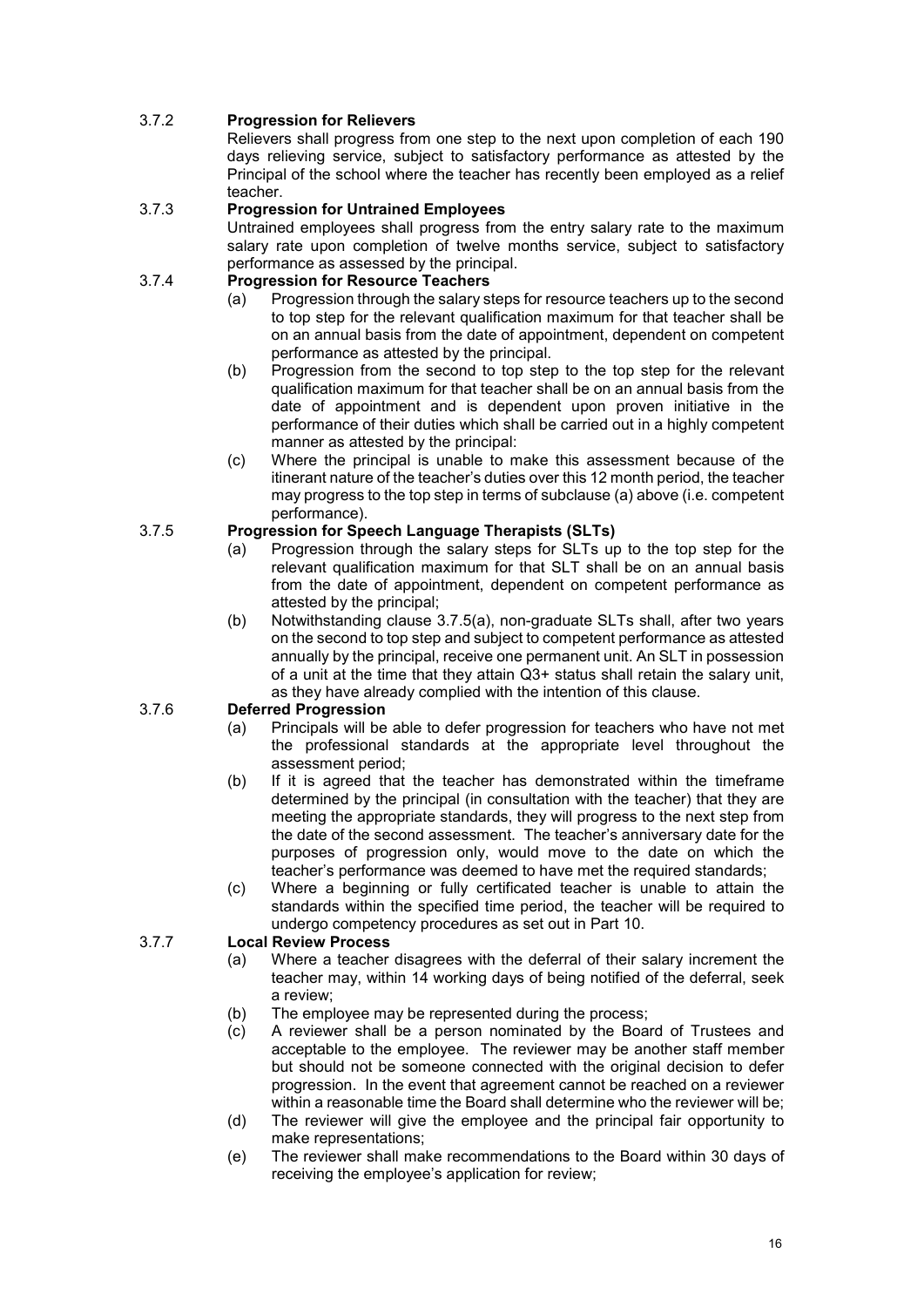- (f) The Board shall make a final decision within 14 days of receiving the recommendations;
- (g) Where requested, the employee shall have access to the information about him/herself provided to the Board by the reviewer;
- (h) Nothing in this clause prevents the employee from taking a personal grievance in accordance with Part 10 of this Agreement.
- *Note: In cases of very small schools it may be necessary to develop a reciprocal arrangement with a neighbouring school.*

#### **3.8 Recognition of Improved Qualifications**

- (a) Upon obtaining the appropriate qualifications for one of the salary qualification groups set out in clause 3.3, a teacher shall be entitled to progress annually to the appropriate qualifications maximum, providing the teacher meets the requirements for progression.
- (b) Teachers who improve their qualification(s) and are eligible for a higher salary qualification group shall, on the effective date of improving the qualification(s), receive at least the minimum commencing step for the new qualification(s). The effective date for the improvement of qualification(s) to a higher group in this situation is:
	- (i) Where qualifications are improved at the end of the academic year the commencing date of the following school year, that is 28 January; or
	- (ii) Where qualifications are improved during an academic year the date of the official notification from the relevant tertiary provider of achievement of the qualification(s).
- (c) Teachers who, in accordance with (a) above, have been held at the maximum point of the salary scale for their qualification group for one or more years of service for salary purposes and who subsequently improve their qualification(s) shall be entitled to progress one salary step towards the maximum step of their new qualification group from the effective date of improving their qualification(s). This date shall become their new This date shall become their new anniversary date for salary progression purposes.

The effective date for the improvement of qualification(s) to a higher salary group is the date of official notification from the relevant tertiary provider of achievement of the qualification(s).

### **3.9 Units**

- Boards will be entitled, in any one school year, to a number of units for the purposes of management, responsibility, recruitment, retention and/or reward, generated by formula in the Education (School Staffing) Order for the time being in force. The employer shall consult with teachers in developing a policy to determine the use of units.
	- (a) Boards with an entitlement of four or more units may allocate up to 40% of the units on a fixed term basis.
	- (b) Boards with an entitlement of three or fewer units:
		- (i) can make fixed term units divisible by two.
		- (ii) must allocate at least one unit permanently.
- 3.9.2 Permanent units are paid at the rate of \$4,000 and are additional salary regardless of the level of aggregation. They are paid at the substantive rate (i.e. not divisible) to both full-time and part-time teachers. The only circumstance in which permanent units may be proportioned is in an approved full-time job share position.
- 3.9.3 Fixed term units are paid at the rate of \$4,000 and are additional salary regardless of the level of aggregation. They are paid to both full-time and part-time teachers at the substantive rate and are not divisible unless clause 3.9.1(b) applies.
- 3.9.4 Any extra units allocated on the basis of increased staffing provisions resulting from an increase in the school's roll during the year shall be allocated as fixed term units. Any such units will have the end of the school year as their end date.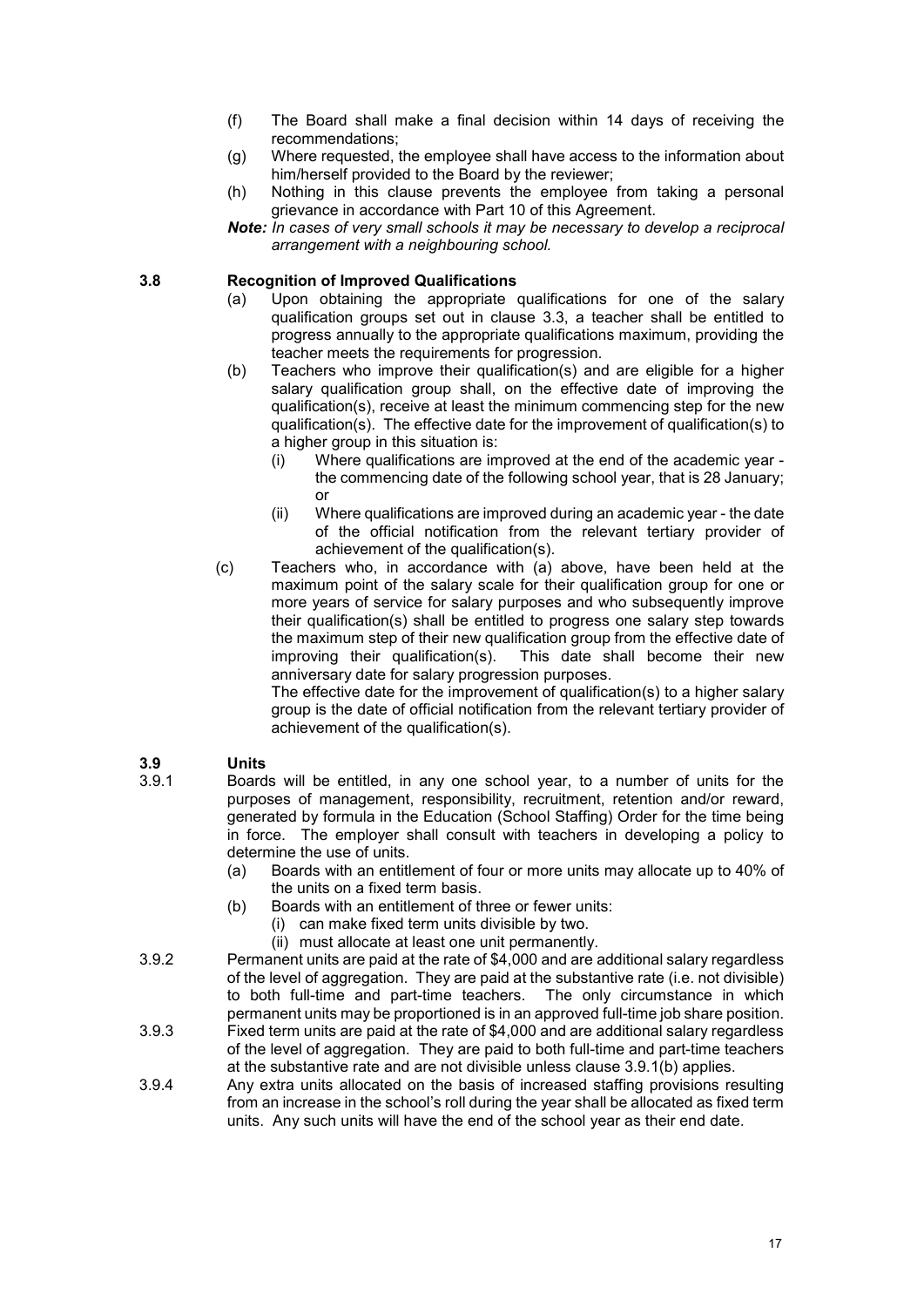- 3.9.5 An appropriate number of permanent additional units shall be allocated to teachers holding positions, outside entitlement, described as at 1 February 1998 as follows:
	- (a) Senior teachers special duties (in normal schools);<br>(b) Senior teachers in country model schools;
	- Senior teachers in country model schools;
	- (c) Attached teachers holding "G scale" positions;
	- (d) Senior teachers in attached classes or units; and<br>(e) Resource and Regional Health School teachers
	- Resource and Regional Health School teachers pursuant to clause 3.6.2 and 3.6.6.
- 3.9.6 In schools where the total of entitlement and attached staffing is 21 FTTEs or less, Boards may designate no more than two teachers, holding permanent units, "deputy principal" or "assistant principal". Where the total of entitlement and attached staffing exceeds 21 FTTEs, Boards may designate no more than three teachers, holding permanent units, "deputy principal" or "assistant principal".
- 3.9.7 Subject to clause 3.9.6, teachers who have been designated by the Board "deputy principal" or "assistant principal" shall be paid at Q3 maximum on the base scale plus any units, of whatever type, allocated to them. Teachers designated by the Board "deputy principal" or "assistant principal" and who meet the criteria for Q3+, Q4 or Q5 (as defined in 3.3) shall be paid at Q3+ maximum plus any units, of whatever type, allocated to them.
- 3.198 **Until 30 June 2020** teachers holding permanent units (including permanent additional units) shall be entitled to progress pursuant to clause 3.7, beyond their qualification maxima, to Q3 maximum of the base scale provided that:
	- (a) If they progress beyond their qualification maximum they will revert to their qualification maximum if their permanent unit(s) are lost through voluntary relinquishment or acceptance of a position without permanent units;
	- (b) If they subsequently regain permanent unit(s) they will receive an immediate base scale increment (if not already at Q3 maximum of the scale) and will become eligible for any further increment(s) due from the anniversary of that date.
	- (c) If on 30 June 2020 they have progressed to a step beyond the Q1 or Q2 maxima (as applicable) they will, on 1 July 2020 remain on the step they have progressed to and will continue to be eligible for any further increment(s) from their anniversary date until they reach the Q3 maximum of the base scale regardless of whether they retain their permanent unit(s) or not.
	- *Note: Clause 3.9.8 is a transitional clause. The parties agree that clause 3.9.8 will be deleted when this collective agreement is renewed.*
- 3.9.9 At the time of allocating a fixed term unit or units, the employer shall specify in writing the period of time for which the teacher shall be entitled to that fixed term unit or units, and the particular assignment or task to be undertaken for which the fixed term unit or units has been allocated.
- 3.9.10 The entitlement to that fixed term unit or units shall cease at the expiry of the specified period of time or on the completion of the specified assignment or task.
- 3.9.11 The employer may reallocate a fixed term unit or units to the same or another teacher for a further period of time or for a further particular assignment or task.

# **3.10 Retirement Savings**

- Teachers are eligible to join a KiwiSaver scheme in accordance with the terms of those schemes.
- (b) Employer or government contributions to retirement or superannuation schemes which are closed to new members (and include the Teachers' Retirement Savings Scheme and the Government Superannuation Fund), shall continue in accordance with the terms of those schemes.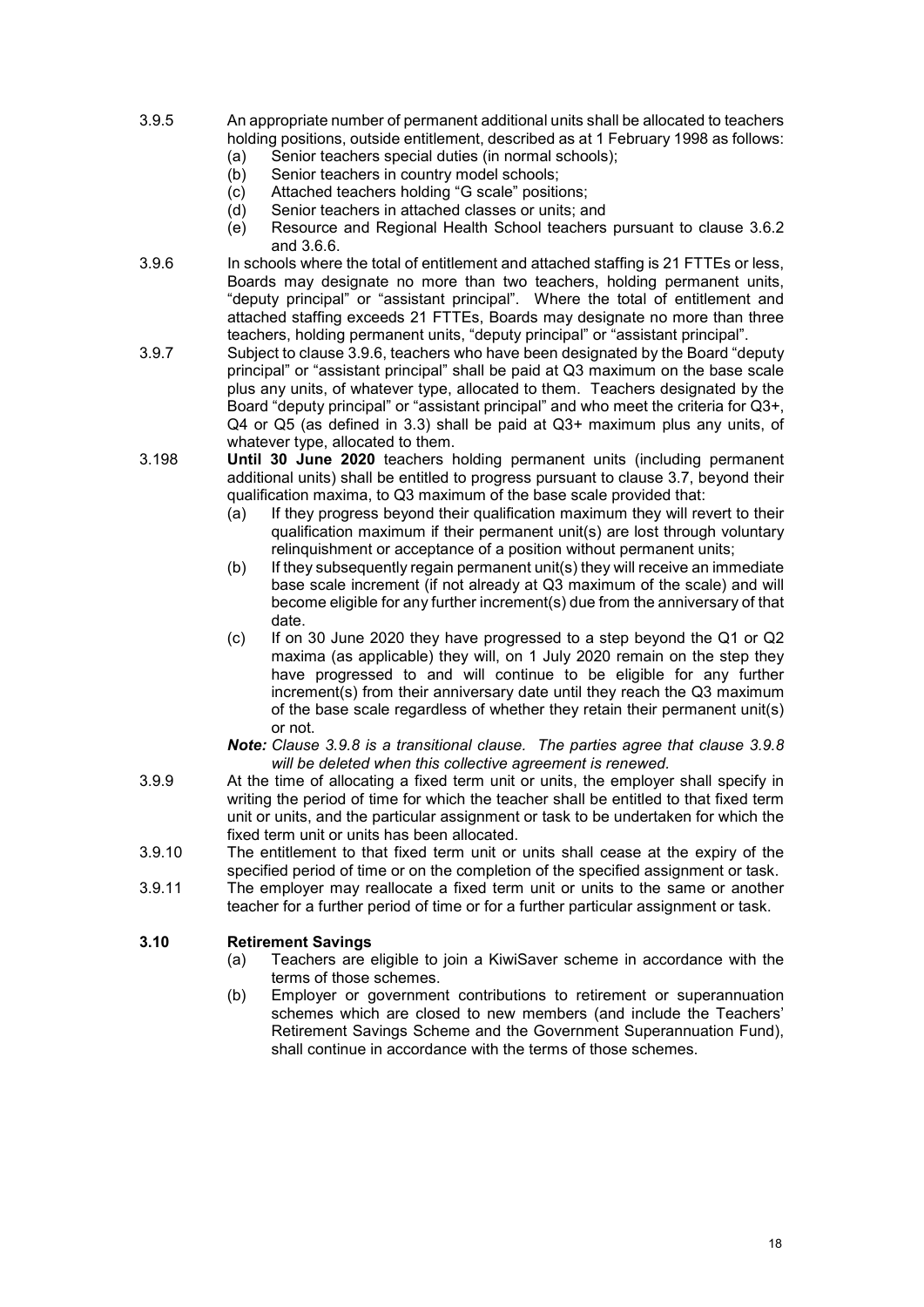- (c) Where government or employer contributions are made to another retirement or superannuation scheme of which a teacher is a member, then that teacher is only eligible to receive employer or government contributions to a KiwiSaver scheme to the extent that those combined contributions equal the minimum Kiwisaver employer or government contributions. If the government or employer contributions made to another retirement or superannuation scheme of which a teacher is a member equal or exceed the full minimum Kiwisaver employer or government contributions, then that teacher is not eligible to receive employer or government contributions to a KiwiSaver scheme.
- *Note: For information on this and other retirement savings schemes go to [www.education.govt.nz](http://www.education.govt.nz/)*

### **3.11 Allowances**

In addition to base salary the following allowances apply:

#### **3.12 Grandparented Service Increment**

- (a) A permanent employee on 1 July 1992 who received a service increment shall maintain that entitlement at a rate of \$1,641 per annum while the employee remains in a position covered by this Agreement.
- (b) Teachers from area or secondary schools who were in receipt of a service increment under their appropriate Contract as at 10 September 1992 who then transfer to the primary service shall receive the primary service increment of \$1,641 per annum.
- (c) A short break in service (being less than six months) for any teacher in receipt of the service increment will not affect eligibility for the service increment.
- (d) Approved paid leave and unpaid leave, parental leave, and leave for childcare purposes of less than five years will not affect eligibility for the service increment.
- (e) Teachers who move from employment with one Board to another Board will continue their entitlement to the service increment unless there is a break in service of six months or more (other than a period of leave described in (d) above).

#### **3.13 Higher Duties Allowance – Acting in a Higher Position Other Than Principal**

- (a) A higher duties allowance shall be paid to an employee who acts up for more than eight consecutive working days in a position with a higher salary.
- (b) The amount of the higher duties allowance shall be:
	- (i) An additional 5% on the employee's existing salary (excluding allowances) for periods where the employee acts up for up to one term;
	- (ii) The difference between the employee's existing salary (excluding allowances) and the rate for the position the employee is acting in but not more than the rate which is equivalent to up to a maximum of three units above the employee's existing salary (excluding allowances) where the employee acts up for one full school term or more.
- (c) The allowance shall be paid from the first day of acting up, including the first eight days.
- (d) An employer may agree that the duties of the higher position may be shared between two employees for the duration of the period of acting in a higher position. Where this occurs the employer will advise the hours assigned to each employee and they will be paid on a pro rata basis according to (f) below.
- (e) This allowance shall be included in the employee's salary in order to calculate appropriate holiday pay for that employee.
- (f) The 'rate for the position' is the salary the employee acting up would receive should they be permanently appointed to the position but not less than the rate for their current position.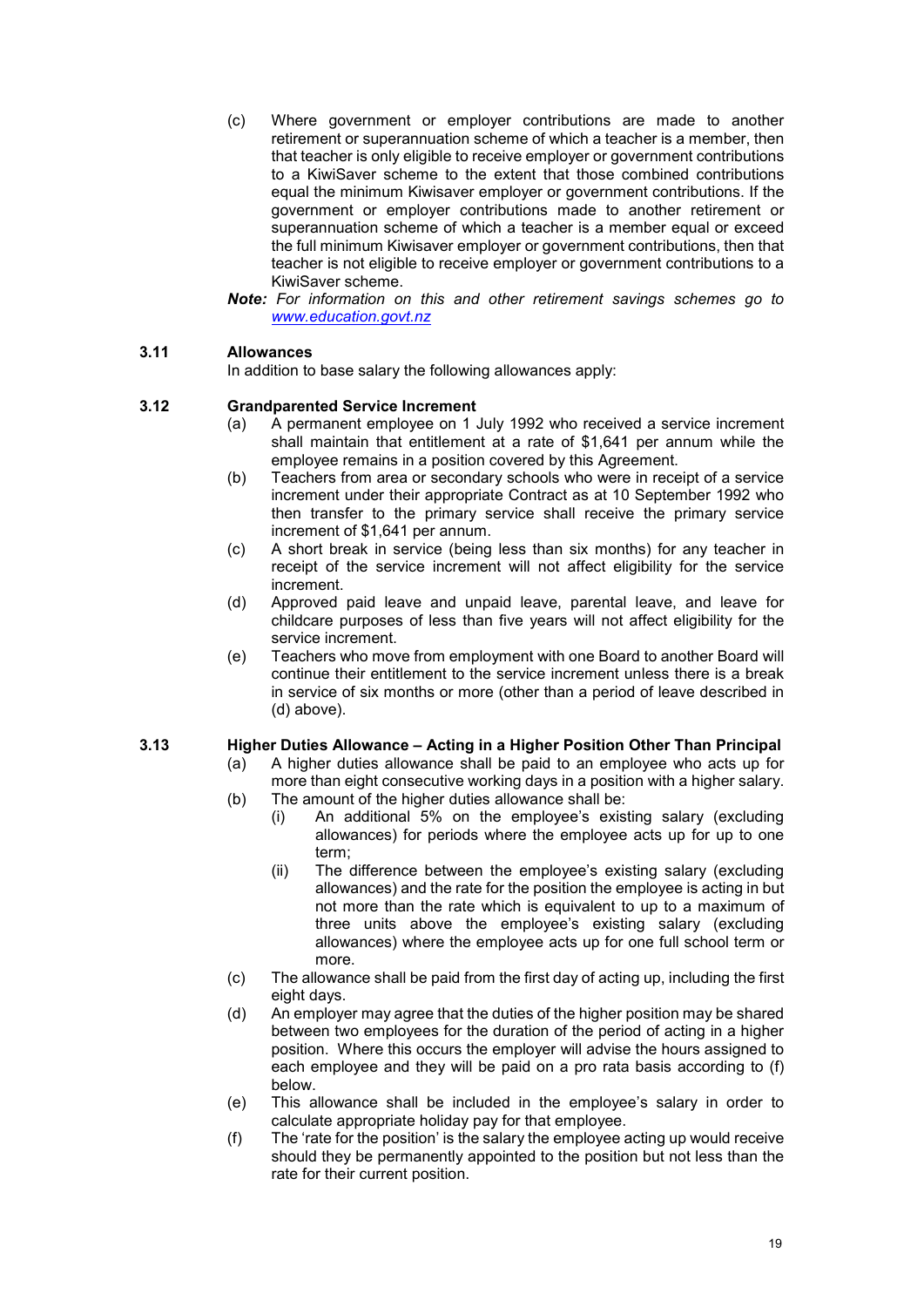- (g) When as a consequence of an appointment to the Kāhui Akoleadership role the employer reallocates duties of a teacher(s) acting in a higher position to a teacher or teachers then:
	- (i) the higher duties allowance shall be paid from the date the duties are transferred
	- (ii) the higher duties allowance may be paid to both permanent and fixed term teachers
	- (iii) the employer shall identify either the hours assigned to each teacher (as per 3.13 (d) above) or the total hours transferred each term where the duties are not performed on a continuous basis
	- (iv) the rate of the higher duties allowance will be calculated in accordance with 3.13 (b) and 3.13 (f) above.

### **3.14 Relieving Principal**

- Where a teacher relieves in the position of principal for a period of more than two weeks, payment for the period concerned shall be an allowance representing the difference between his/her salary (if any) and the base salary rate that would be payable if the teacher was appointed to the position of principal but shall not be less than the rate of salary in the teacher's own position.
- (b) The allowance shall be paid from the first day of acting up including the first two weeks.
- (c) This allowance shall be included in the teacher's salary in order to calculate appropriate holiday pay for the teacher.
- (d) When a permanent teacher relieves in the position of principal in the same school because the principal has been released to undertake the functions of the Kāhui Akoleadership role the teacher shall receive an allowance as per 3.14 (a) to 3.14 (c) above.
- (e) Where the teacher is not undertaking the whole of the principal's role, the allowance will be pro-rated based on the proportion of the role undertaken by the teacher. Where more than one teacher is undertaking the principal's role, the allowance shall be pro-rated provided that the total allowance paid in combination, does not exceed the amount payable if a single teacher was acting in the role.

### **3.15 Isolation Allowance**

- An employee whose work requires that they reside at an isolated as outlined in 3.15.5 or 3.15.6 below, will receive an isolation allowance.
- 3.15.2 The allowance is not payable to short-term relievers defined in 1.6.9.<br>3.15.3 An isolation allowance will be paid fortnightly and during:
- An isolation allowance will be paid fortnightly and during:
	- (a) Periods of annual leave, whether or not the employee remains in the isolated locality;
	- (b) Any absence from the isolated locality on sick leave or other paid leave of up to seven consecutive days;
	- (c) Periods where an employee is required to work at another locality for up to seven consecutive days.
- 3.15.43 Part-time teachers will be paid the isolation allowance on a pro rata basis.<br>3.15.5 For an employee whose full-time residence is:
- For an employee whose full-time residence is:
	- (a) in a locality with a population of less than 300 that is also between 60kms and 150kms (inclusive) from a population centre of more than 1,500 people; or
	- (b) in one of the following locations Aranga, Arohena, Glenorchy, Hauturu, Hawea Flat, Horeke, Kawhia, Makahu, Ohuka, Ongarue, Papanui Junction, Peria, Piri Piri, Rere, Ruakituri, Te Akau or Waikaretu; or
	- (c) located on Matakana Island or Waiheke Island
	- the rate of the allowance shall be *\$1,200* per annum.
- 3.15.6 For an employee whose full-time residence is:
	- (a) in a locality with a population of less than 300 that is also more than 150kms from a population centre of more than 1,500 people; or
	- (b) located on Great Barrier Island or Stewart Island
	- the rate of the allowance shall be *\$2,200* per annum.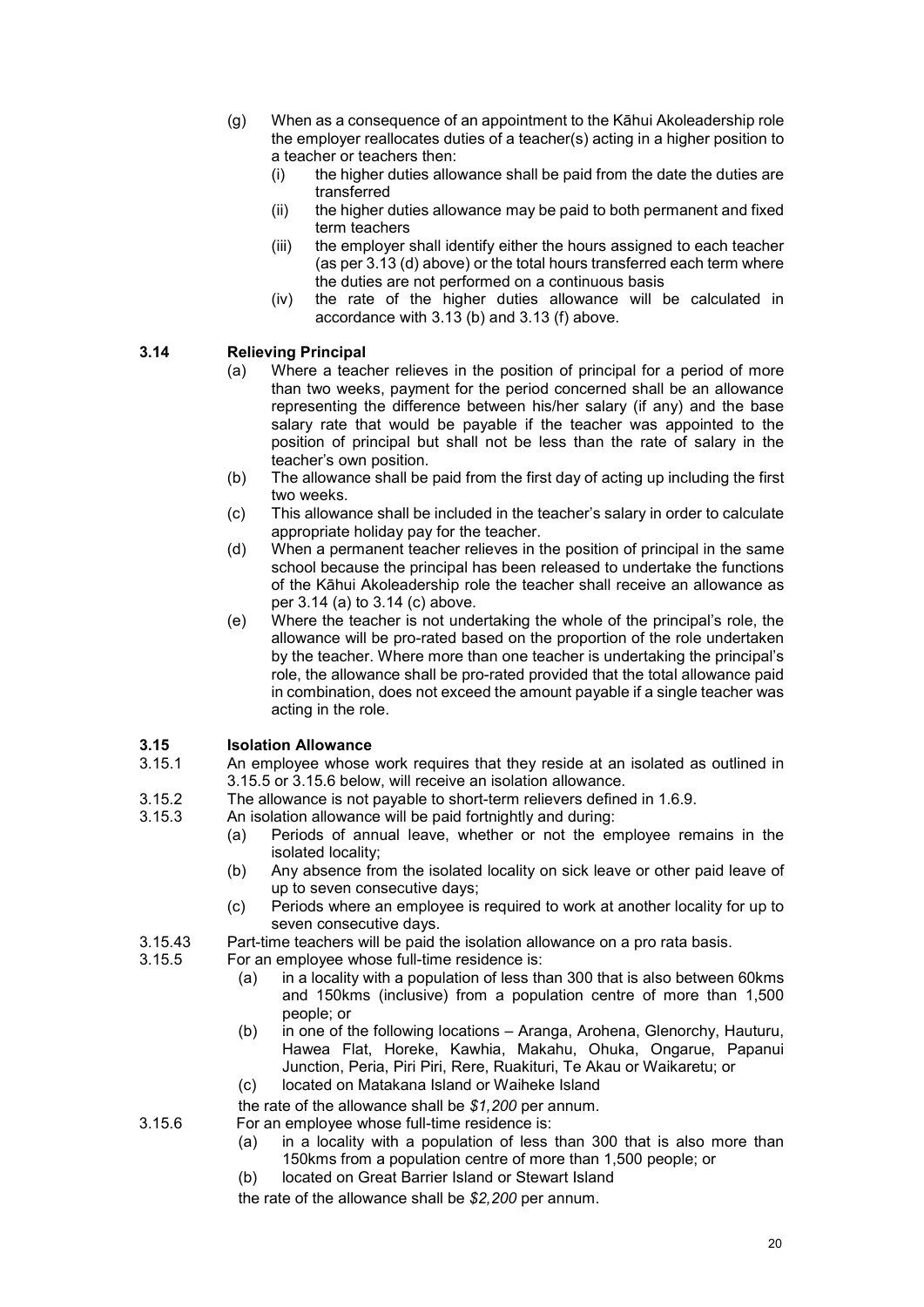### **3.16 Hard to Staff Allowances**

### 3.16.1 **Staffing Incentive Allowance**

Additional salary at the rate of \$1,000 per annum shall be paid to teachers who are not in receipt of the Priority Teacher Supply Allowance and who meet one of the following criteria;

- (a) All full-time teachers appointed to advertised positions in schools designated as having serious staffing difficulties;
- (b) All full-time teachers in schools approved because of location;<br>(c) All full-time long-term and other relieving teachers who serve in
- All full-time long-term and other relieving teachers who serve in an approved school or schools for a minimum period of two consecutive school terms.

### 3.16.2 **Priority Teacher Supply Allowance**

- (a) The Priority Teacher Supply Allowance (PTSA) provisions below shall apply only to teachers employed in decile one or decile two Priority Staffing Status schools.
- (b) Full-time fully-certificated teachers employed on a permanent or long term relieving basis of two consecutive terms or more and who have been attested as having met the professional standards (i.e. the fully-certificated teacher, experienced teacher or deputy principal and assistant principal standards as appropriate) shall be entitled, from the date of appointment, to receive the PTSA of \$1,500 per annum.
- (c) Full-time provisionally certificated teachers or teachers certificated subject to confirmation who are employed on a permanent or long term relieving basis of two consecutive terms or more will receive, from the date of appointment, the allowance at the rate of \$1,000 per annum until such time as they are fully-certificated and attested as having met the fully-certificated teacher professional standards.
- (d) Priority Staffing Status schools are those schools in the regions set out in the Ministry of Education's *Resourcing Handbook (Chapter Four: Payments to Individuals)* and may be changed by the Ministry of Education as priority needs shift.
- (e) The Priority Teacher Supply Allowance is not payable to any teacher in a position approved for Priority Staffing Status on the basis of severe difficulty in recruiting to that position.
- (f) Teachers moving to a position in which they will be eligible to receive the Priority Teacher Supply Allowance are entitled to either the National Relocation Grant (as set out in the Ministry of Education guidelines on Teacher Supply Initiatives) or to the transfer and removal provisions of this Agreement. On completion of a minimum of three years' continuous service in one or more decile one or two Priority Staffing Status schools a teacher shall have access to the transfer and removal provisions of this Agreement when moving from this category of school to another teaching position in a state or state-integrated school.
- (g) In the event that a region is removed from the Priority Staffing Status coverage, or when as a result of a reassessment a school is no longer rated as decile one or two, teachers who were in receipt of the Priority Teacher Supply Allowance prior to that change or reassessment, shall continue to receive the allowance until the end of the school year. Teachers who are so affected shall retain their entitlement to the transfer and removal provisions of this Agreement for a further three years.

### **3.17 Māori Immersion Teaching Allowance (MITA)**

- 
- 3.17 (a) All teachers, as defined in clause 1.6.14, required to teach in te Reo Māori immersion classes at levels one, two or three as defined in Schedule 1 to this Agreement shall receive an allowance of \$4,000 per annum. This allowance shall be pro-rated for part time teachers (based on the teacher's total hours).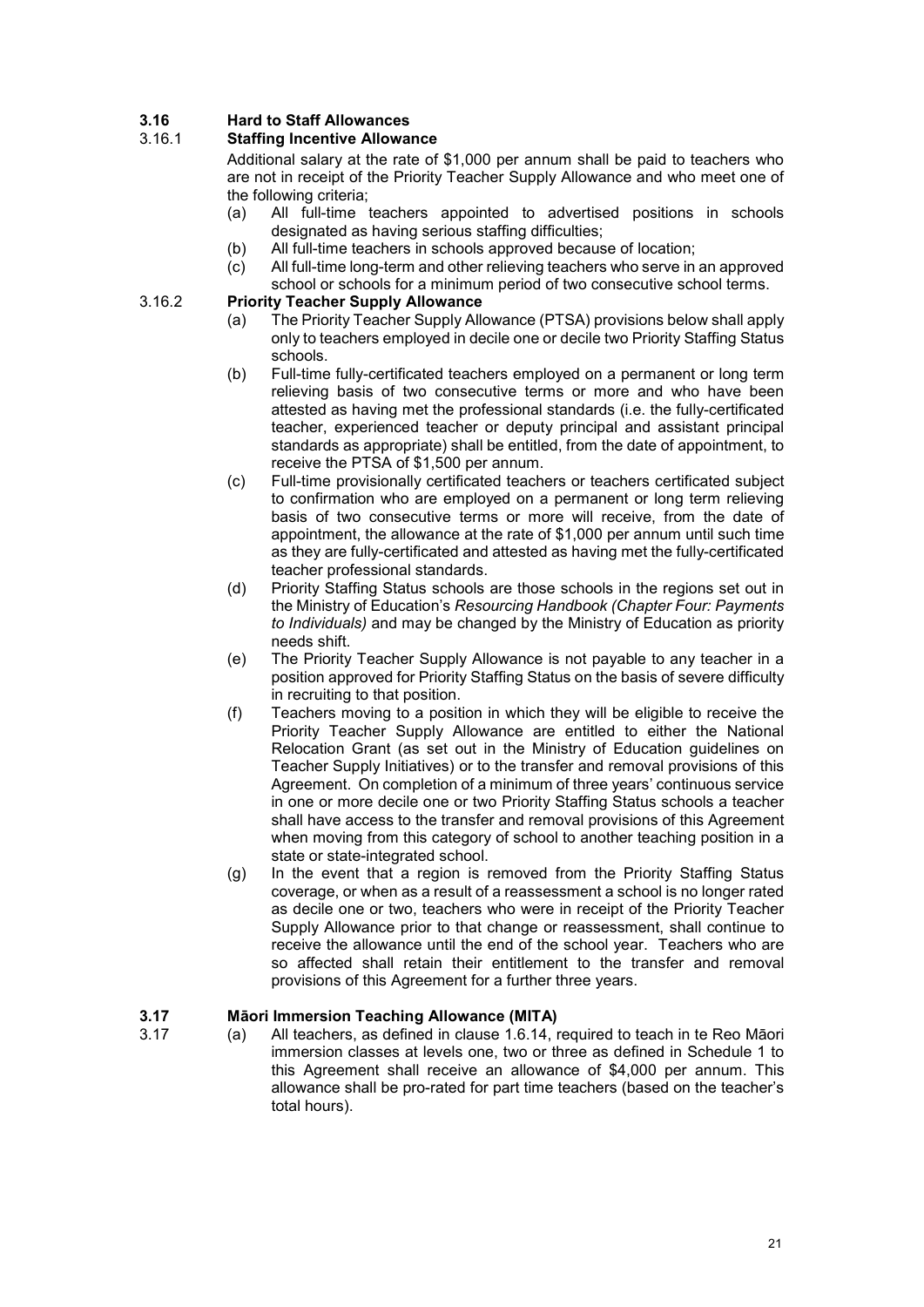- (b) From the start of the 2017 school year, all teachers, as defined in clause 1.6.14, required to teach in te Reo Māori immersion classes at level one who have more than three continuous years' service teaching in level one Māori immersion classes shall receive an additional allowance of \$2,000 per annum. This is in addition to the allowance described in clause 3.17(a). This allowance shall be pro-rated for part time teachers (based on the teacher's total hours).
- (c) From the start of the 2017 school year, for all teachers, as defined in clause 1.6.14, required to teach in te Reo Māori immersion classes at level one who have more than six continuous years' service teaching in level one Māori immersion classes the additional allowance described in clause 3.17(b) shall increase to \$4,000 per annum. This is in addition to the allowance described in clause 3.17(a). This allowance shall be pro-rated for part time teachers (based on the teacher's total hours).
- (d) The employer shall attest to the eligibility of teachers for these allowances according to the levels of te Reo Māori immersion outlined in Schedule 1 of this agreement.
- (e) For clarity continuous service for the payment of the allowance in (b) and (c) above shall be interrupted but not broken by any periods of unpaid leave and/or breaks in teaching service and/or teaching service in classes other than Māori immersion level one.

### **3.18 Special Duties Increment Allowance**

An employee appointed to a permanent or relieving position (minimum appointment period of one term) in approved types of special classes or schools, hospital classes in approved schools with special teaching problems and employees appointed to Resource Teacher: Learning and Behaviour positions, shall be paid a special duties allowance of one additional salary step or, if the employee is on or beyond the maximum step of their qualification group, additional salary of \$995 per annum.

### **3.19 Bus Controller's Allowance**

An employee appointed bus controller for a school district who undertakes the full duties of bus control as determined from time to time by the employer shall be paid additional salary at the rate of \$3.72 per day for the first route and \$1.30 per day for each additional route thereafter.

### **3.20 Normal/Model School Allowance**

- (a) A full-time permanent or relieving teacher (employed for at least one year) in a normal or a model school is to receive additional salary of \$2000 per annum*.*
- (b) The provisions of this subclause shall not apply to an employee in a special class or a hospital class attached to a normal school, or to a provisionally certificated teacher except with the approval of the College of Education which shall only be given where those teachers are actually participating in the school's programme for the training of trainees.

# **3.21 Associate Teacher Allowance**

- An associate teacher allowance of \$51.60 per trainee week shall be paid under the following provisions:
	- (a) The following definitions shall apply:
		- (i) 'Trainee' means a teacher trainee, or teacher on a course of retraining, at a college of education or teacher training provider approved and accredited under the provisions of the Education Act 1989 or a teacher undertaking a full-time course of specialised training;
		- (ii) 'Associate teacher' means a teacher employed by a Board of Trustees, approved by a college of education or other teacher training provider approved and accredited under the provisions of the Education Act 1989, to assist in the practical training of trainees under conditions defined by the provider;.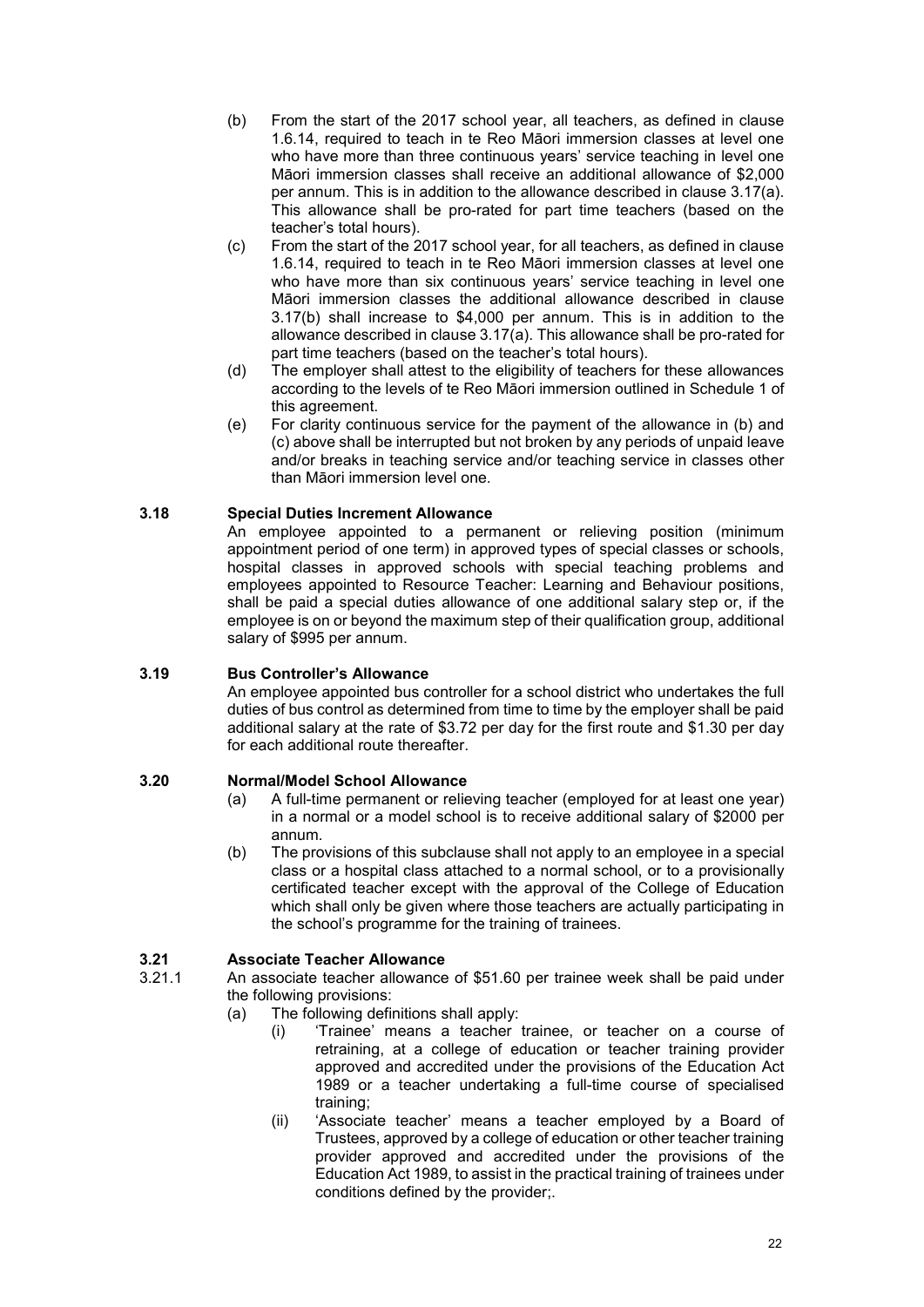- (b) For each trainee week, namely each week each trainee is posted to an associate teacher's classroom for at least four teaching days, the teacher shall be paid at the rate specified above;
- (c) Employees who are not associate teachers but are required to have trainees in the classroom for up to eight student weeks in any one year shall, except when the time spent in the one classroom by one or more trainees is less than four teaching days a week, be entitled to payment in accordance with the rate specified above;
- (d) Where the approved teacher training provider approves the posting of trainees for a period of less than four teaching days a week, then payment shall be made in accordance with the rate specified above on the basis of the aggregation of those periods:
- (e) The associate teacher allowance is payable to teachers who are not necessarily involved in classroom related duties but who otherwise satisfy the provisions of this clause;
- (f) The associate teacher allowance shall be payable at a daily rate for a trainee once four days have been completed with that trainee pro rated on the rate specified above. The first four days will also qualify for payment;
- (g) The associate teacher allowance shall not be payable to an employee receiving the normal school allowance.

# **3.22 Compassionate Grant**

 $(a)$  A compassionate grant shall be paid by employers to a partner, or if there is no partner, to the next of kin of an employee who dies while employed in the state teaching service. Compassionate grants are calculated as a proportion of the annual rate of salary (including any permanent salary allowances) payable to the employee at the time of death as follows:

| <b>Length of Service</b><br>(in New Zealand State Schools) | <b>Proportion of</b><br><b>Annual Salary Rate</b> |
|------------------------------------------------------------|---------------------------------------------------|
| 20 years or more                                           | One-eighth                                        |
| 10 years but less than 20 years                            | One-twelfth                                       |
| Under 10 years                                             | No grant payable                                  |

For the purposes of this clause, "service" means service in New Zealand state schools.

(b) Service must be continuous except that intervals of up to one year may be bridged and service aggregated, but the intervals do not count as service. If an interval exceeds one year, the qualifying service commences afresh after the interval.

# **3.23 Payment of Salaries**

### 3.23.1 **Payment of Salaries – Permanent Employees**

The salaries of employees shall be paid fortnightly and the gross salary for a full pay period is calculated as 14/365ths of the annual salary rate. For broken periods the calculation is the number of days due multiplied by the annual rate and divided by 365. Gross salary comprises all salary and allowances (temporary and permanent).

### 3.23.2 **Payment of Salaries - Long Term Relievers**

- (a) Long-term relievers employed in excess of three weeks shall be paid a salary at the appropriate rate specified in this Agreement.
- (b) If due, the following allowance(s) shall be paid in addition: boarding allowance; isolation allowance; special duties increment allowance; staffing incentive allowance.
- (c) Long-term relievers employed for one year or less shall be entitled to the provisions of this Agreement as specified.
- (d) A long-term relieving teacher appointed to a relieving position for a period of at least one year shall be regarded as a permanent appointment in terms of the provisions of this Agreement except for the staff surplus provisions in Appendix 4.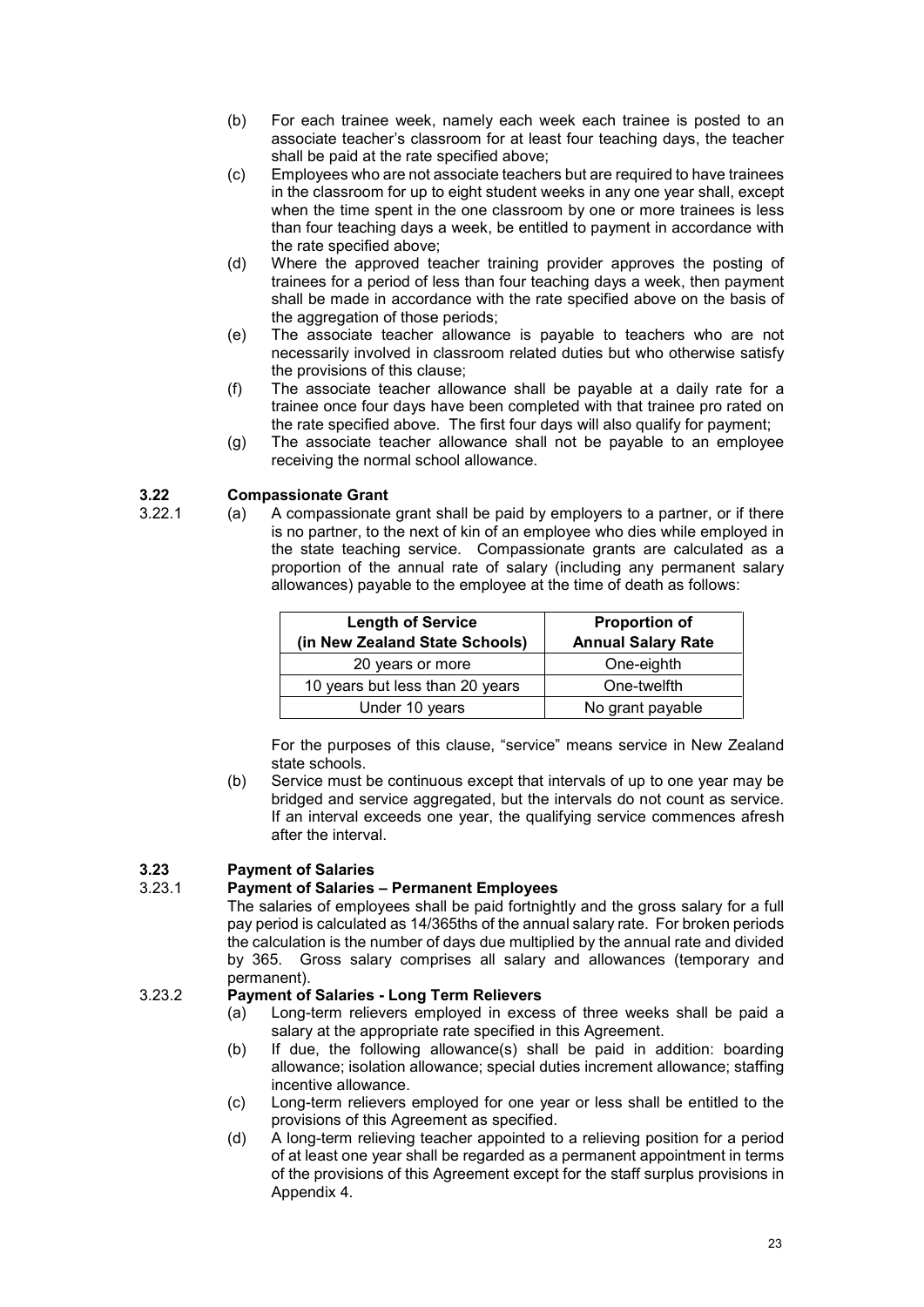#### *Note: For clarity, the responsibilities and range of duties of a long-term reliever shall be the same as a permanent employee.*

### 3.23.3 **Payment of Salaries - Short Term Relievers**

- (a) Short-term relievers employed shall be paid at the rate of 1/190 of the appropriate annual salary for each day worked (inclusive of holiday pay). Provided that the maximum daily rate payable for relievers employed for no more than three weeks shall not exceed 1/190 of step 6 on the base scale.
- (b) A reliever shall, wherever possible, be entitled to be paid within the current or immediately following pay period.
- (c) If employed on an hourly basis, this proportion shall be 1/950 of the applicable annual rate to a maximum of step 6 on the base scale (inclusive of holiday pay); provided no reliever so employed shall be paid for less than two hours per day of relief and, if there is a break in duties of one and a half hours (1.5) or more, an allowance equivalent to one (1) hours pay shall be paid.

### 3.23.4 **Method of Payment**

Salaries shall be paid fortnightly by direct credit to the employee's nominated bank account. However individual employees may on religious or ethical grounds apply in writing to the Secretary to be paid by cheque.

### **3.24 Holiday Pay (Permanent and Long Term Relieving Employees)**

Holiday pay is based on the school year and is not payable beyond 27 January. For holiday pay purposes, an employee's service in a school year comprises all paid service including weekends and statutory holidays, but not school vacations. Calculation of holiday pay during the year is made to the nearest day and when a half-day is involved the calculation is made to the benefit of the employee. In calculating holiday pay the following rules apply:

- (a) Holiday Pay = 30% of the number of days of service in a school year defined above.
- (b) If a permanent employee has had leave without pay for a period exceeding five consecutive days, the holiday pay to be deducted is based on the total number of days without pay.
- (c) When an employee resigns, any half-day resulting from calculation of holiday pay is to the benefit of the employees.
- (d) When a school closes on a Friday and the vacation commences on the Monday following, the intervening weekend is school time and not vacation time.

The number of days holiday pay is counted from the beginning of the vacation. Deductions of holiday pay are made from the end of the vacation.

This provision shall also apply to long term relieving employees appointed to relieving positions for a term of one year or less.

### **3.25 Part-time Employees**

The salary of a part-time employee shall be a proportion of the rate in the base scale applicable if employed full-time, excluding any additional allowances.

#### 3.25.2 **Temporary Change in Hours**

Where a part-time employee increases the number of weekly class contact hours (but less than full-time) for a period of up to four weeks, the additional hours shall be paid on the basis of l/l,000 of the employee's annual rate (this rate is inclusive of holiday pay).

#### 3.25.3 **Long-term Change in Hours**

Where a part-time employee increases weekly class contact hours (but less than full-time) for a continuous period exceeding four weeks, an appropriate pro rata adjustment shall be made. Holiday pay is calculated each term, as per clause 3.24. Where there has been a long term change in hours during the term, holiday pay is to be paid according to the average hours worked during the term.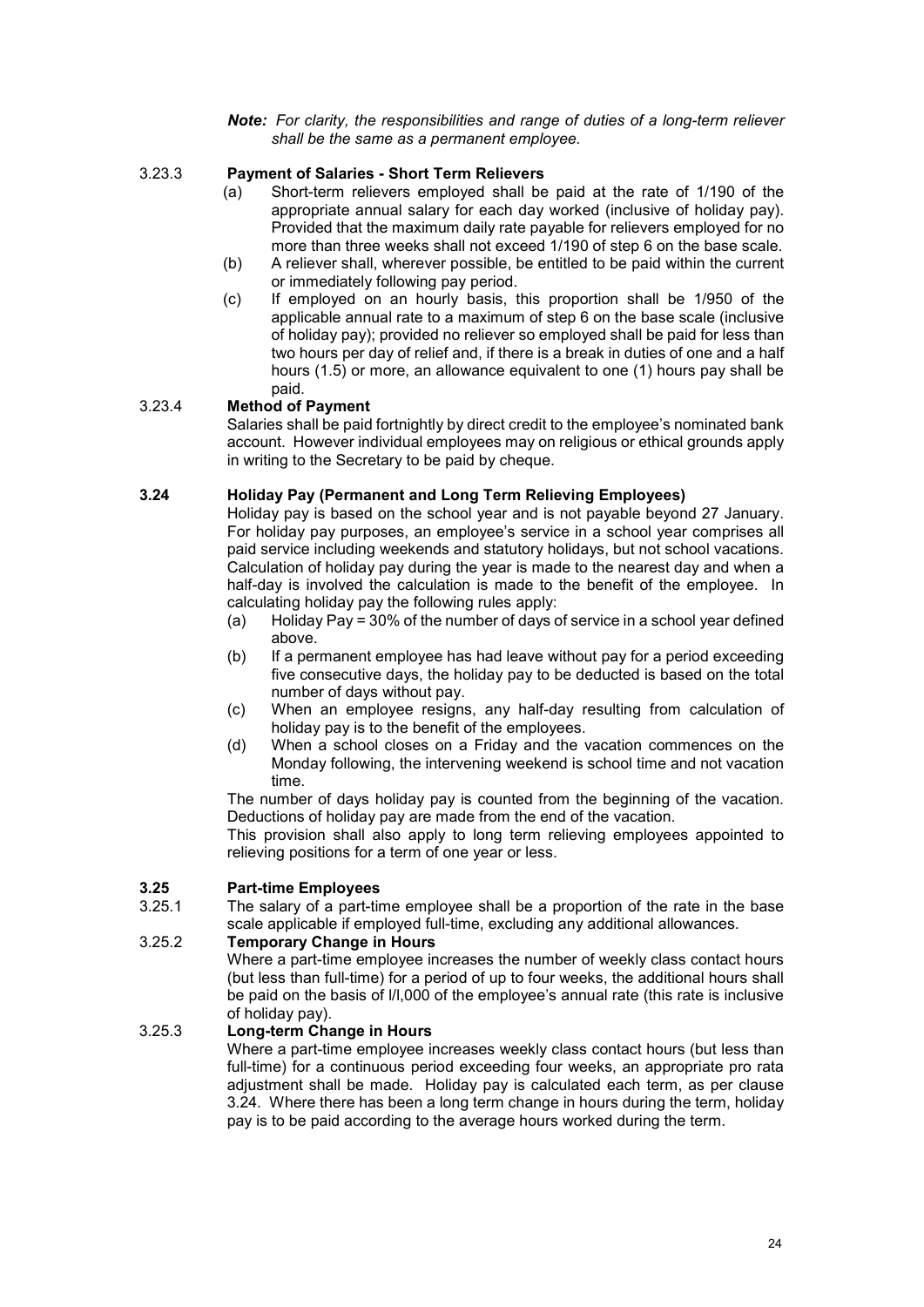### 3.25.4 **Part-time Employees who Temporarily Work Full-time**

Where a part-time employee works full-time for a period of one week or more, payment shall be made on a full-time basis. Payment during vacations for holiday pay shall be made at the full-time salary rate for a period equal to 30% of any period or periods in which the employee worked full-time and the balance of vacations should be paid at the normal prorated rate.

# 3.25.5 **Increments**

- Part-time employees shall receive increments, where applicable, under the same conditions as full-time employees.
- (b) Salary credit is for class contact hours only. If employment is less than 20 hours per week, each complete 1000 hours is equivalent to one year's fulltime teaching.

### 3.25.6 **Credit as Full-time Service**

For incremental purposes, 20 hours a week or more are credited as full-time salary service. This service is counted as for full-time employees. Part-time service less than 20 hours a week, performed since the last increment was paid, may be counted towards the next increment on the basis of one month's credit for each 80 hours worked.

### **3.26 Payments for Recruitment, Retention and Responsibility**

- Boards may make payments to teachers from operational funding for reasons of recruitment, retention or responsibility with the objective of enhancing educational outcomes.
- 3.26.2 The allocation of the payments is made after consultation with the teaching staff and where there is agreement between the employer and the teacher being offered the payment.
- 3.26.3 The payments are valued at \$2,750 per annum, are divisible by two, and paid fortnightly with base salary. The payments do not allow a teacher to progress past their salary qualification maximum nor do they attract surplus staffing protection provisions.
- 3.26.4 The payments may be allocated on a permanent or a fixed term basis, including for the duration of a special assignment or project. Where the duration of payment is for a fixed term, this shall be specified at the time of allocating the payment and the entitlement shall cease at the expiry of the specified period, or on completion of the special assignment or project.
- 3.26.5 A permanent recruitment, retention and responsibility payment may be withdrawn on two term's notice by the Board.

# **3.27 Mentor Teacher Allowance**

- A teacher who has met the fully certificated or experienced teacher professional standards in this Agreement can be designated a Mentor Teacher for;
	- (a) Up to one school year for:
		- (i) a provisionally certificated first year teacher working towards full certification.
		- (ii) a provisionally certificated second year teacher working towards full certification.
	- (b) The duration the Board is receiving a time allowance for:
		- (i) a beginning teacher with less than two years' experience, for whom the Board is receiving the Beginning Teacher time allowance.
		- (ii) an overseas trained teacher with no teaching experience in New Zealand, for whom the Board is receiving the Overseas Teacher time allowance.
		- (iii) a retrained teacher with less than twelve months' teaching experience after retraining, for whom the Board is receiving the Retrained Teacher time allowance.
- 3.27.2 The mentor teacher will support the induction and mentoring programme to help newly qualified teachers, overseas teachers or teachers who have retrained to develop effective teaching practices for all learners.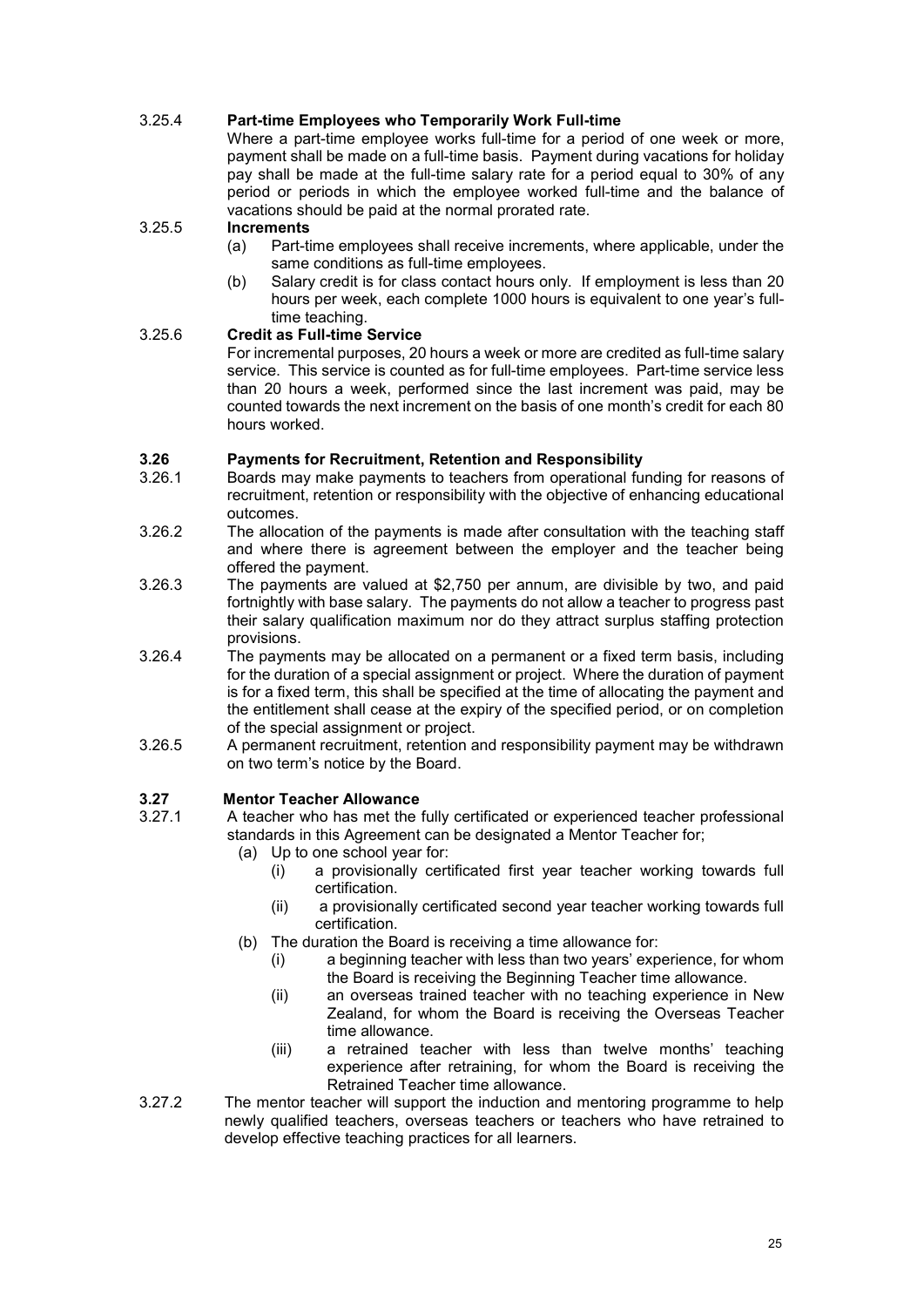- 3.27.3 If the total combined hours of employment of the teacher(s) being mentored are at least 0.8 FTTE the designated mentor teacher will receive a \$4,000 allowance, provided the mentor teacher is not receiving at the same time an allowance payable under the provision of 3.27.4.
- 3.27.4 If the total combined hours of employment of the teacher(s) being mentored are at least 0.5 FTTE but less than 0.8 FTTE the designated mentor teacher will receive a \$1,000 allowance, provided the mentor teacher is not receiving at the same time an allowance payable under the provision of 3.27.3.
- 3.27.5 A mentor teacher teacher will receive one allowance, either under 3.27.3 or 3.27.4, where they are designated to support more than one teacher concurrently.
- 3.27.6 A teacher can only have one designated mentor teacher at any one time.

## **3.28 Classroom Release Time (CRT)**

- Every full-time permanent teacher, or long term reliever employed for at least a term, shall receive ten hours classroom release time per term.
- 3.28.2 Every part-time teacher employed for at least 0.8 FTTE per week who is either permanently employed or a long term reliever employed for at least a term, shall receive a prorated amount of ten hours classroom release time per term.
- 3.28.3 Every employer shall, in consultation with teachers, develop and maintain a policy for the allocation of classroom release time.
- 3.28.4 Classroom release time will be allocated according to policy developed as described in 3.28.3 above, except where it is not possible for genuine reasons arising at short notice.

*Note: Guidelines for the appropriate use of classroom release time are available on both the NZEI Te Riu Roa and the Ministry of Education websites.*

### **3.29 Braille or NZ Sign Language Allowance**

Full-time teachers as defined in clause 1.6.14 of this Agreement employed at van Asch Deaf Education Centre, Kelston Deaf Education Centre or the Blind and Low Vision Education Network New Zealand (BLENNZ) shall be entitled to this allowance at the rate equivalent to a unit, provided that the teacher:

- (i) is not a resource teacher of the deaf or visually impaired; and
- (ii) does not receive a unit allocated to Resource Teachers Deaf or Resource Teachers Vision; and
- (iii) is required to hold a graduate qualification in Special Education (Hearing Impaired) or a graduate qualification in Special Education (Visually Impaired) or any other equivalent qualification specifically focused on teaching of the hearing or visually impaired; and
- (iv) is employed in a teaching position for which the ability to teach in NZ sign language or Braille is a prerequisite.

Only one allowance can be allocated per individual.

### **3.30 Leadership Payments**

Boards with lead school responsibility for RTLB employed within a cluster will be entitled in any one school year, to a number of leadership payments of \$2,000 generated by formula in the relevant staffing order. The Board will allocate these leadership payments to the cluster manager or any RTLB with designated responsibility for providing leadership.

### **3.31 Cluster Manager Remuneration**

The remuneration of a permanent full-time cluster manager appointed to a Ministry of Education approved RTLB cluster shall comprise of:

- A base salary as per clause 3.2.
- A Special Duties Increment Allowance as per clause 3.18.
- One unit per annum (as per the rate in clause 3.9.2).
- Any leadership payments allocated under clause 3.30 above.

### **3.32 Advanced Classroom Expertise Teacher Allowance**

The Advanced Classroom Expertise Teacher (ACET) is a classroom teacher whose practice has been formally recognised as being demonstrably higher than the Experienced Teacher Professional Standards.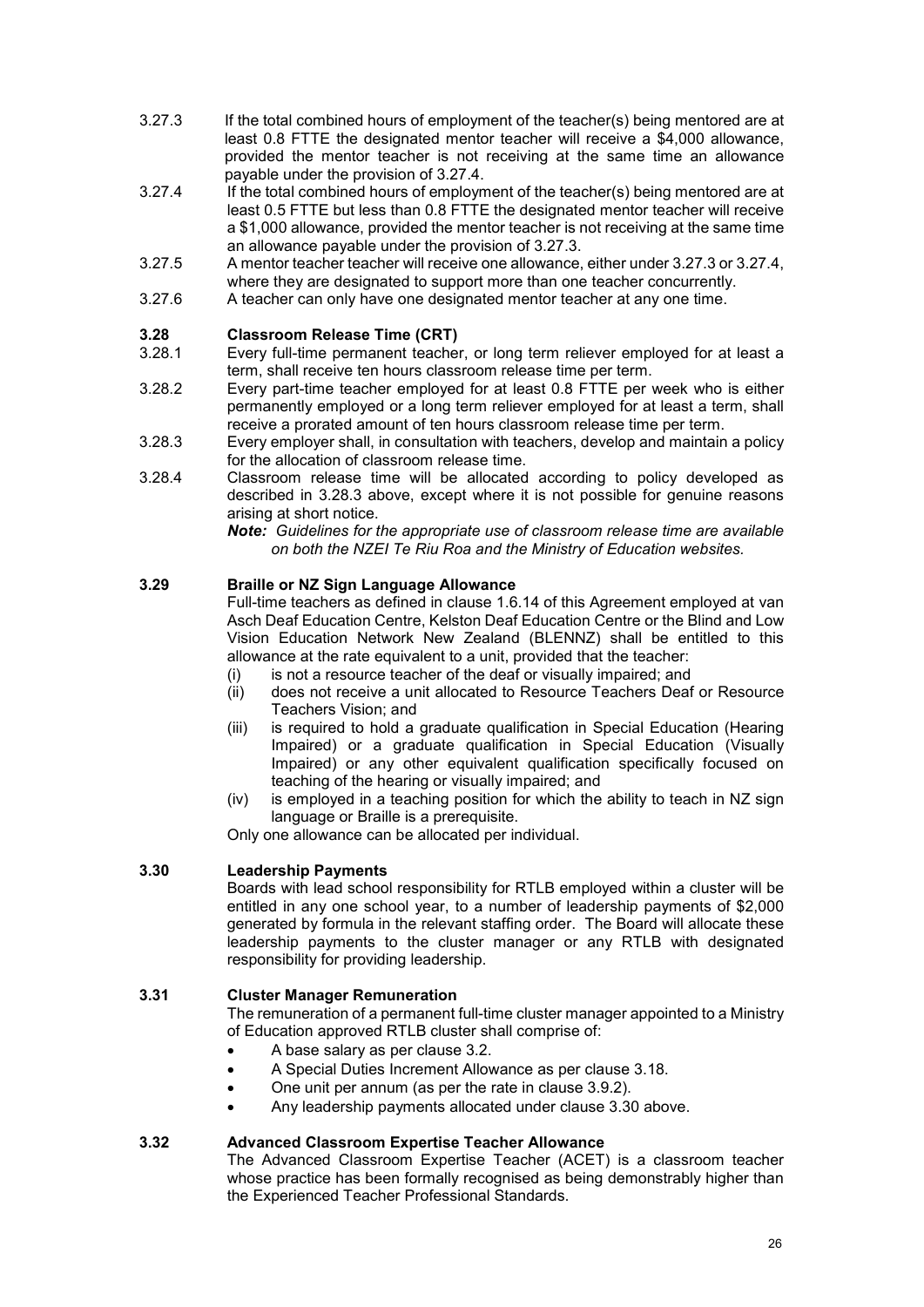- 3.32.0 Preamble
	- (a) The following provisions have been agreed in response to an NZEI Te Riu Roa claim about career pathways for teachers.
	- (b) The parties acknowledge that aspects of teacher remuneration are in need of review and that recognition of ACET by way of an allowance may provide a step towards a more coherent remuneration framework.
	- (c) The parties will monitor and discuss the operation of the ACET allowance as part of ongoing consideration of teacher remuneration provisions.
- 3.32.1 Primary teachers who meet the eligibility requirements set out in 3.32.2 below, with the endorsement of their principal will be entitled to undertake the process for recognition as ACET, subject to any national prioritisation process.
	- (a) Consideration for recognition as an ACET is available only to classroombased teachers.
	- (b) A maximum of 800 ACET allowances will be available from 28 January 2015 via an allocation process beginning in 2014.
	- (c) No more than 800 ACET allowances will be allocated at any one time. In the event that not all allowances can be allocated or are relinquished, there will be a process to allocate these from time to time to maintain this total of 800 allowances.
- 3.32.2 Eligibility requirements for an ACET include:
	- (a) Being a fully certificated, permanent teacher with a classroom teaching load of at least 0.8 FTTE; and
	- (b) Holding no more than one permanent unit; and
	- (c) Having at least six years classroom teaching experience in a New Zealand state or state-integrated school; and
	- (d) Being at the maximum step of their qualification group for three consecutive years in a New Zealand state/state-integrated school prior to application (with successful attestation against the Experienced Teacher Standards (Schedule 3 of this Agreement) in each of those years).
- 3.32.3 A teacher recognised as an ACET under 3.32 shall be paid an allowance of \$5,000 per annum, provided the eligibility criteria in 3.32.2 and attestation of practice by the principal against the ACET professional criteria, is maintained as part of the school's annual appraisal process.
- 3.32.4 The ACET allowance shall cease to be paid under the following circumstances:
	- (a) reducing below an 0.8FTTE classroom teaching load for a period longer than one term; or
	- (b) as a result of adverse outcome of competency or disciplinary processes; or
	- (c) an unsatisfactory performance review; or
	- an unsatisfactory three-yearly assessment to maintain certification to practice.
- 3.32.5 The ACET allowance may be relinquished voluntarily.<br>3.32.6 **Until 30 June 2020** a teacher allocated an ACET allo
- Until 30 June 2020 a teacher allocated an ACET allowance, who hold Q1 or Q2 qualifications, shall be entitled to progress, from the date of allocation, pursuant to clause 3.7, beyond their qualification maxima to Q3 maxima of the base scale provided that teachers who have gone beyond their qualification maxima revert to their qualification maxima if the ACET allowance is lost through voluntary relinquishment or the teacher is no longer eligible for the allowance in terms of clause 3.32.2 effective from the date eligibility is lost.
- 3.32.7 **Until 30 June 2020** a teacher who ceases to be eligible for the ACET allowance because s/he is allocated more than one permanent unit shall retain any salary progression pursuant to clause 3.32.6 as at the date eligibility is lost. Any further progression shall be pursuant to clause 3.9.8.
- 3.32.8 If on 30 June 2020 they have progressed to a step beyond the Q1 or Q2 maxima (as applicable) they will, on 1 July 2020 remain on the step they have progressed to and will continue to be eligible for any further increment(s) from their anniversary date until they reach the Q3 maximum of the base scale regardless of whether they retain their ACET allowance or not.
	- *Note: Clauses 3.32.6 to 3.32.8 are transitional clauses. The parties agree that clauses 3.32.6 to 3.32.8 will be deleted when this collective agreement is renewed.*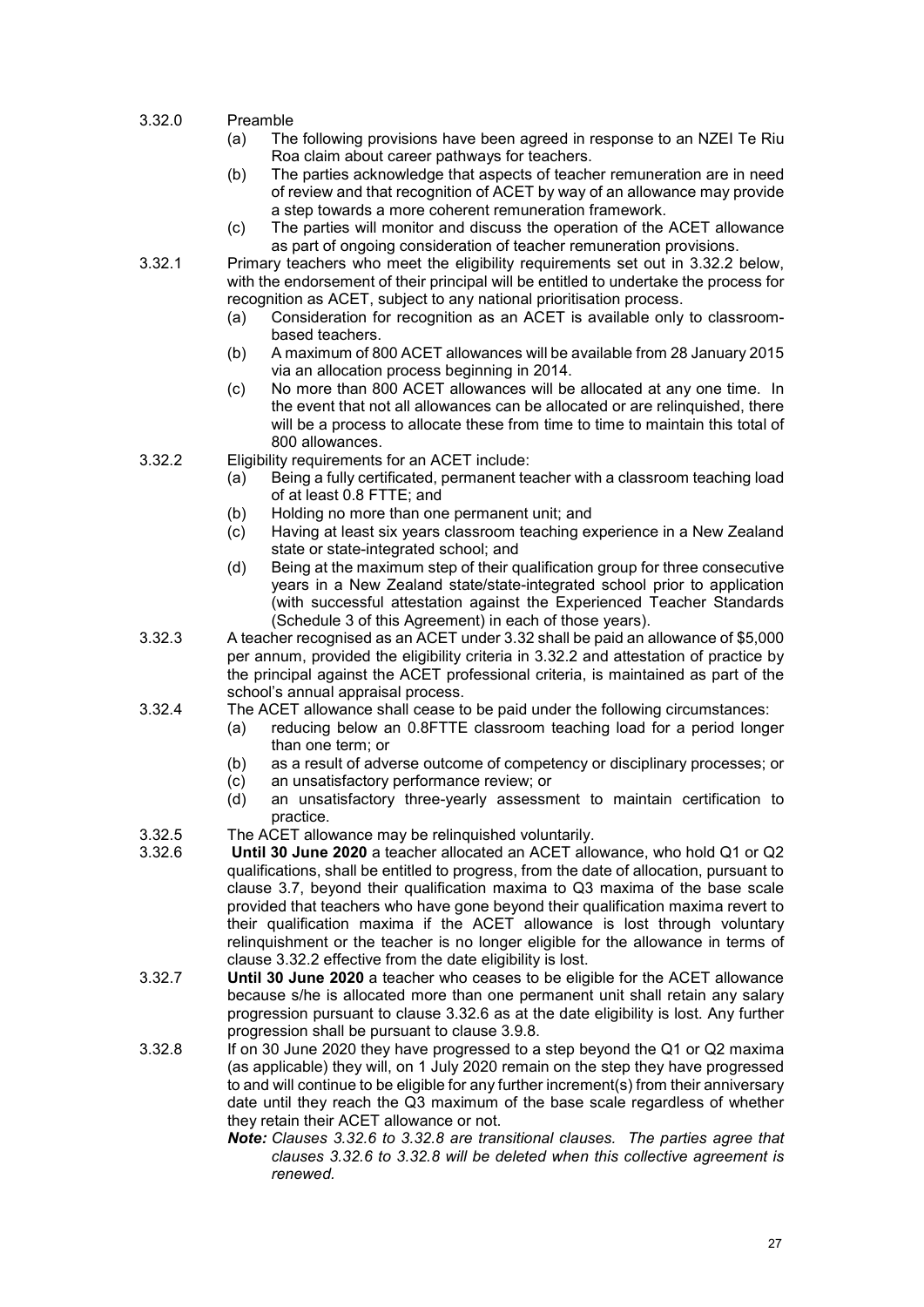# **3.33 Allowances for Kāhui Ako Leadership Role**

Where the Secretary for Education approves the appointment of a teacher, who is not a principal, to the Community of Learning Leadership role, then for those duties associated with that role, clause 4.6 of the Primary Principals' Collective Agreement shall apply to the teacher, in addition to the relevant provisions of this agreement.

### **3.34 Allowances for Kāhui Ako Teacher (across community) Role**

- Boards within each Kāhui Ako will be entitled to a number of Teacher (betweenschools) roles, generated by formula in the relevant Staffing Order, to facilitate engagement of all staff in the Kāhui Ako.
- 3.34.2 The responsibilities and/or activities of each role will be defined in substance and time by the Kāhui Ako shared achievement plan.
- 3.34.3 A Kāhui Ako Teacher (between-schools) role will be appointed to promote best teaching practice across a Kāhui Ako , in line with the challenges in the Kāhui Ako shared achievement plan. Promotion of best teaching practice may include a focus on:
	- collaborative inquiry
	- expertise capacity building
	- pedagogy/teaching practice
	- community engagement
	- transition support
	- cultural competency.
- 3.34.4 A teacher, who through an agreed selection process, has met the national criteria or professional standards (and is affirmed by the National Panel as having met the criteria or standards as applicable) and demonstrated how they will help meet the agreed purpose/focus for the role within the Kāhui Ako and is appointed to the role will be entitled to receive an allowance of \$16,000 per annum.
- 3.34.5 The period of appointment to the role will be up to two years, the exact tenure will be determined by the Kāhui Ako based on needs identified through the planning process, with the agreement of the Kāhui Ako , teacher and employing board, subject to (3.34.6), (3.34.10) and (3.34.11) below.
- 3.34.6 The initial period of appointment may be extended for one further period of up to two years depending on the needs of the Kāhui Ako and the progress of planning and inquiry, with the agreement of the Kāhui Ako, teacher and employing board.
- 3.34.7 Where a Kāhui Ako cannot select a teacher to one of the Teacher (betweenschools) roles it generates from within the Kāhui Ako, or seeks an alternative period for the appointment of one or more of the roles, the Secretary for Education may agree to alternatives. This may result in alternative arrangements for the payment of the allowance outlined in (3.34.4) above and for the provision of the time allowance outlined in (3.34.9) below or for the period of the appointment to the role outlined in (3.34.5) or (3.34.6) above.
- 3.34.8 As the role is intended to expand on career opportunities for classroom teachers to use and develop their professional leadership skills while remaining in the classroom, a teacher appointed to this role must maintain at minimum a 0.5 FTTE classroom teaching load.
- 3.34.9 The employing board will receive additional 0.4 FTTE staffing for the period of the appointment to enable the functions of the role to be fulfilled.
- 3.34.10 The allowance may be suspended by the employing board where the teacher is undergoing competency processes as outlined in clause 10.7.2.
- 3.34.11 The allowance will cease to be payable in the following circumstances:
	- (a) where the teacher has been the subject of an adverse outcome following competency or disciplinary processes (or both); or
	- (b) where the teacher ceases to be employed as a teacher at that school; or
	- (c) where, with the agreement of the employing board, the teacher voluntarily relinquishes the role; or
	- (d) where the teacher ceases to hold the role; or
	- (e) when the fixed period of the appointment ends, regardless of whether the teacher remains at that school; or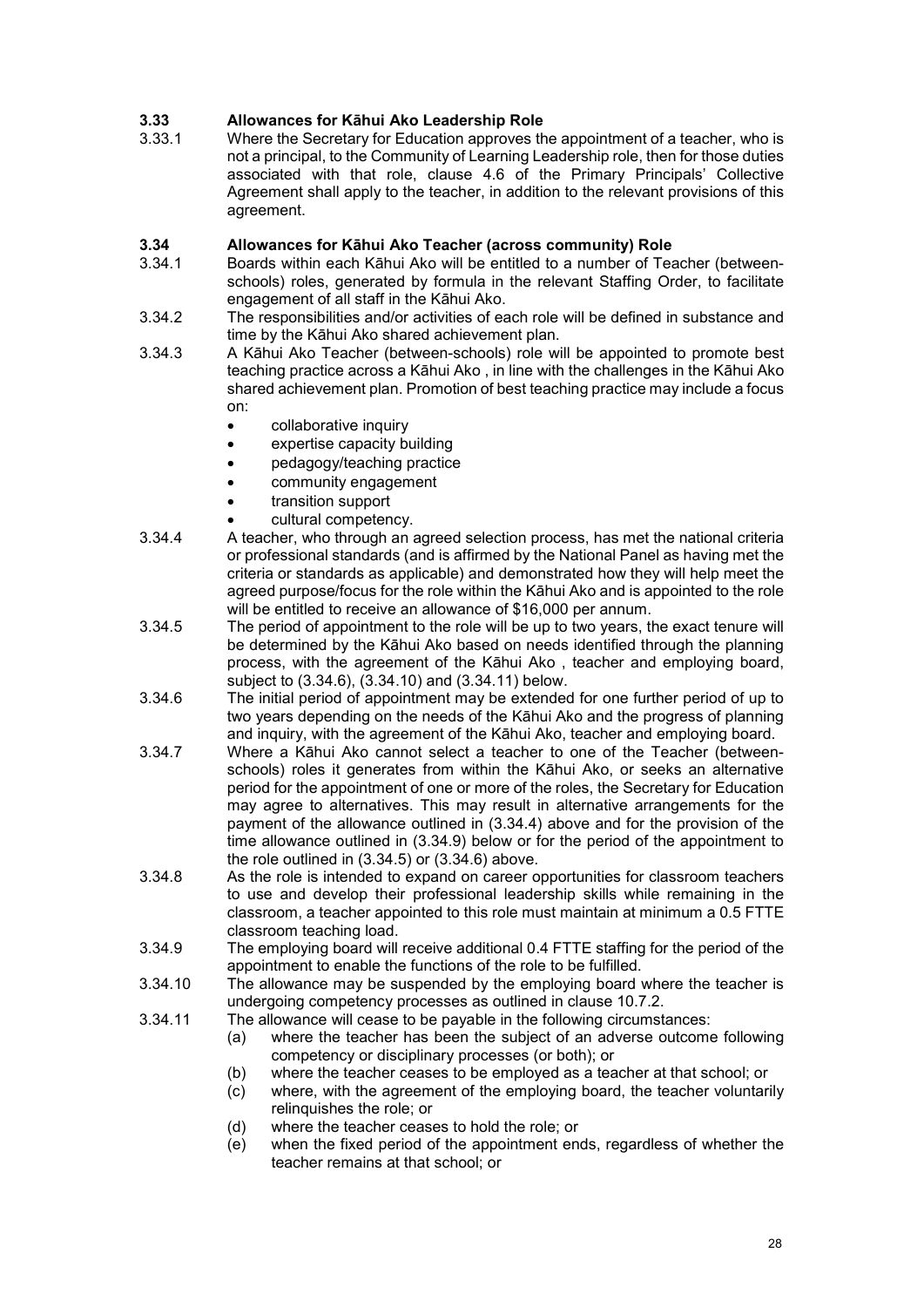(f) where the employing board become ineligible to make the allowance available. In such circumstances the teacher will be provided notice of a period that is the lesser of the remainder of the term of the appointment or one year, provided the teacher continues to hold a similar status in that school.

# **3.35 Allowances for Kāhui Ako Teacher (within school) Role**

- Boards within each Kāhui Ako will be entitled to a number of within school teacher roles, generated by formula in the relevant Staffing Order to promote best teaching practice within a school and strengthen the use of an inquiry approach to teaching and learning.
- 3.35.2 The responsibilities and/or activities of each role will be defined in substance and time by the Kāhui Ako shared achievement plan.
- 3.35.3 A Kāhui Ako Teacher (within school) role will be appointed to promote best teaching practice, in line with the challenges in the Kāhui Ako shared achievement plan. Promotion of best teaching practice may include a focus on:
	- collaborative inquiry,
	- expertise capacity building,
	- pedagogy/teaching practice,
	- community engagement,
	- transition support and
	- cultural competency.
- 3.35.4 A teacher appointed to the role will be entitled to receive an allowance of \$8,000 per annum. Such a teacher must, through an agreed selection process, have met the relevant criteria and demonstrated how they will help meet the agreed purpose/focus for the role within the Kāhui Ako.
- 3.35.5 The period of appointment to the role will be determined by the employing board based on the needs identified through the Kāhui Ako shared achievement plan. The role can be appointed permanently.
- 3.35.6 Where the role is appointed on a fixed term basis, the period of appointment may be for up to one year, taking account of the needs of the Kāhui Ako and the progress of planning and inquiry.
- 3.35.7 Where a role is transferred from another board, it may only be allocated for a fixed period of up to one school year.
- 3.35.8 As the role is intended to expand on career opportunities for classroom teachers to use and develop their professional leadership skills while remaining in the classroom, a teacher appointed to this role must maintain at minimum a 0.8 FTTE classroom teaching load.
- 3.35.9 The employing board will receive additional 0.08 FTTE staffing for the period of the appointment to enable the functions of the role to be fulfilled.
- 3.35.10 The allowance may be suspended by the employing board where the teacher is undergoing competency processes as outlined in clause 10.7.2.
- 3.35.11 The allowance will cease to be payable in the following circumstances:
	- (a) where the teacher has been the subject of an adverse outcome following competency or disciplinary processes (or both); or
	- (b) where the teacher ceases to be employed as a teacher at that school; or
	- $(c)$  where, with the agreement of the employing board, the teacher voluntarily relinquishes the role; or
	- (d) where the teacher ceases to hold the role; or
	- (e) where the appointment is for a fixed period, when that fixed period ends, regardless of whether the teacher remains at that school; or
	- (f) where the teacher loses the roles because the number of allowances available to the employing board is reduced, the salary protection provisions of clause 9A.5 will apply. If the teacher returns to, or is subsequently appointed to a position of equal or higher remuneration than they received while in the Kāhui Ako teacher within school role, the salary protection will no longer apply.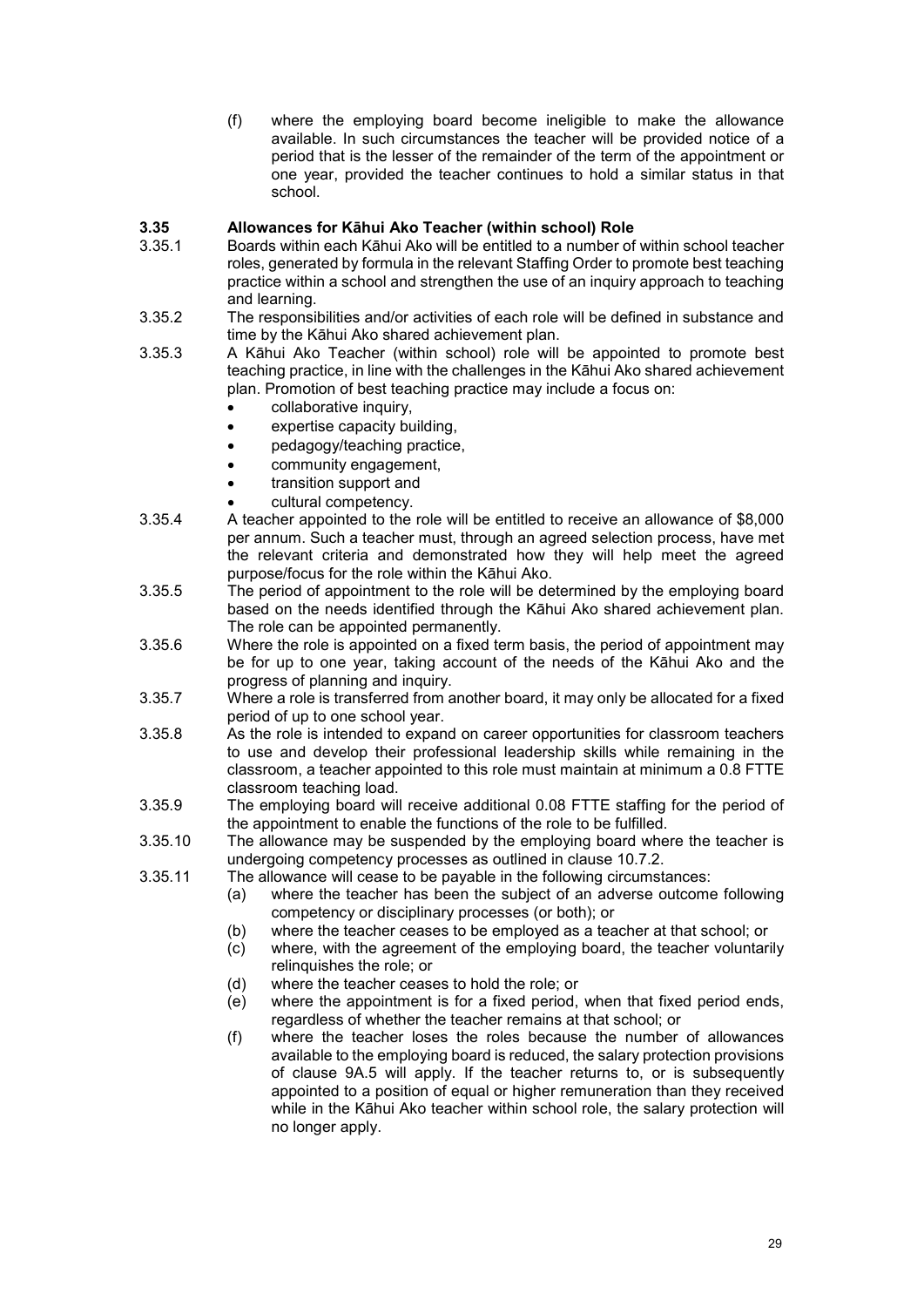### **Part 4 Conditions Relating to Leave**

### **4.1 Sick Leave Entitlement**

- The employer shall grant sick leave on full pay as set out below. The following sick leave allocation applies to all teachers. A teacher who was employed by an employer immediately prior to 1 July 1992 shall have their transitional sick leave entitlement calculated on the basis set out in clause 4.1.4.
- 4.1.2 Minimum Entitlement A teacher who works for the employer for a period of more than six months, or who has service recognised for the purposes of sick leave (as defined in clause 4.2) which exceeds 6 months, shall be entitled to 5 days sick leave on pay on account of sickness or injury, in each ensuing period of 12 months. Unused sick leave under this provision may be accumulated and used at a later date but the next year's entitlement cannot be anticipated.
- 4.1.3 Additional Entitlement In addition to the entitlement in 4.1.2, the following sick leave shall be granted:

| Table A                          |                                               |
|----------------------------------|-----------------------------------------------|
| PERIOD OF SERVICE                | ADDITIONAL DAYS FOR EACH<br>PERIOD OF SERVICE |
|                                  |                                               |
| Up to 3 months                   | 7 days                                        |
| Over 3 months and up to 6 months | 7 days                                        |
| Over 6 months and up to 9 months | 7 days                                        |
| Over 9 months and up to 5 years  | 5 days                                        |
| Over 5 years and up to 10 years  | 19 days                                       |
| Over 10 years and up to 20 years | 14 days                                       |
| Over 20 years and up to 30 years | 25 days                                       |
| Over 30 years                    | 22 days                                       |

- (a) Unused sick leave granted under Table A can be accumulated and used at a later date.
- (b) In exceptional circumstances the employer may grant sick leave with pay in anticipation of future entitlements under Table A, provided that no extension may be granted beyond 106 days. Before approving any such extension the employer shall ensure that any extension complies with any funding arrangements applying to the school.

#### 4.1.4 Transitional Sick Leave

Table B

A teacher who was employed by an employer immediately prior to 1 July 1992 shall have their sick leave entitlement calculated on the following basis:

| LENGTH OF SERVICE                | AGGREGATED PERIOD FOR WHICH<br>SICK LEAVE ON PAY MAY<br>BE.<br><b>GRANTED DURING SERVICE</b> |
|----------------------------------|----------------------------------------------------------------------------------------------|
| 0 to 3 months                    | 7 days                                                                                       |
| Over 3 months and up to 6 months | 14 days                                                                                      |
| Over 6 months and up to 9 months | 31 days                                                                                      |
| Over 9 months and up to 5 years  | 46 days                                                                                      |
| Over 5 years and up to 10 years  | 92 days                                                                                      |
| Over 10 years and up to 20 years | 154 days                                                                                     |
| Over 20 years and up to 30 years | 229 days                                                                                     |
| Over 30 years                    | 306 days                                                                                     |

- (a) A teacher shall be entitled to the balance of the sick leave on pay that that teacher was entitled to as at 30 June 1992 as determined from Table B above.
- (b) If the balance of sick leave under this clause works out at less than 5 days per year then the teacher shall be entitled to up to 5 days sick leave on pay per year.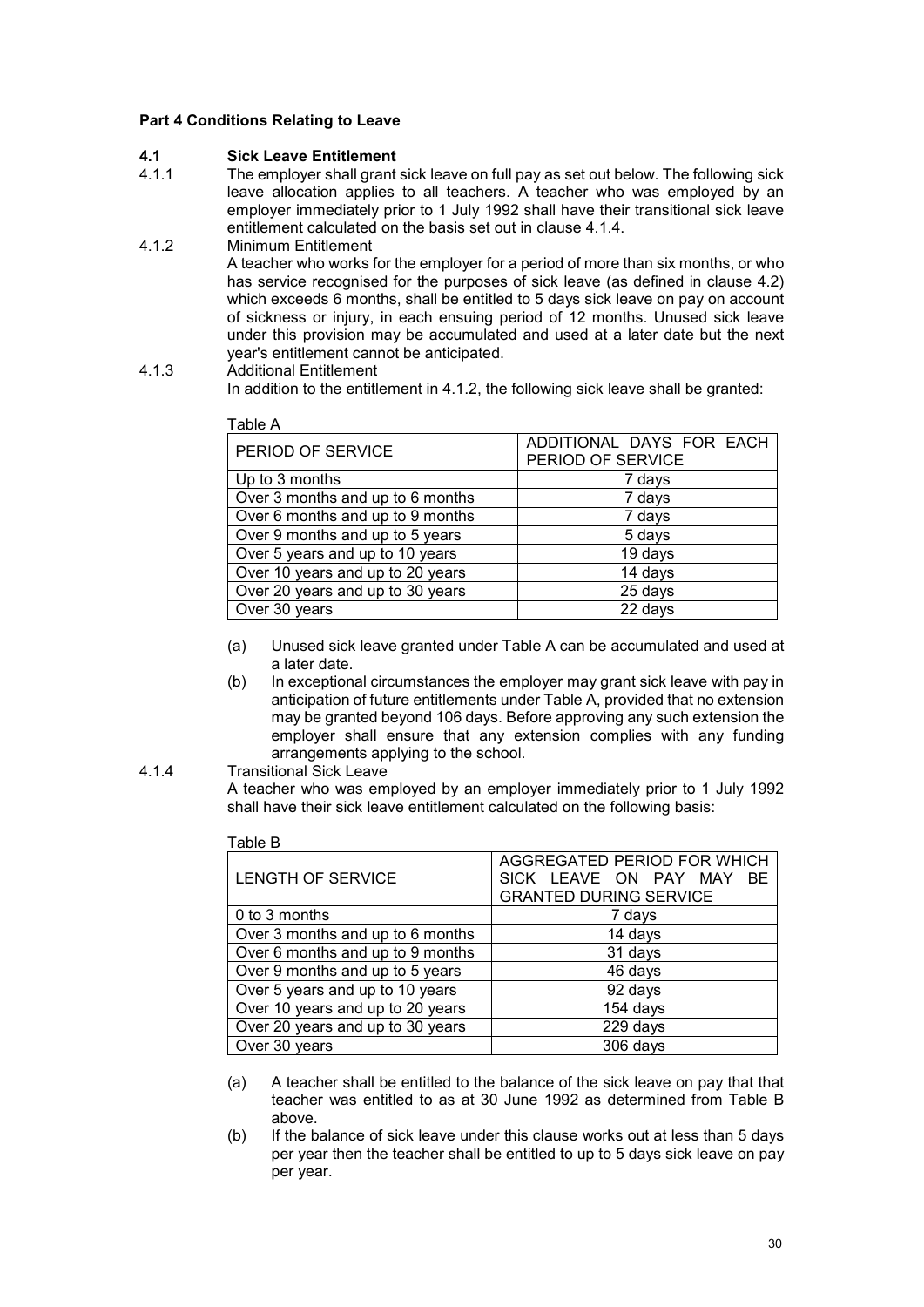- (c) Once the teacher has completed a single period of service in Table B (e.g., over 5 years and up to 10 years) the sick leave on pay provisions in clause 4.1.2 and clause 4.1.3 shall apply. The teacher's entry point on Table A shall be worked out according to the teacher's years of service (service for this purpose is defined in 4.2).
- (d) Any sick leave entitlement under Table B remaining after the completion of the relevant period of service and any other sick leave entitlements under this agreement shall be accumulated.
- (e) In exceptional circumstances the employer may grant sick leave with pay in anticipation of future entitlements under Table B, provided that no extension may be granted beyond 306 days. Before approving any such extension the employer shall ensure that any extension complies with any funding arrangements applying to the school.
- 4.1.5 The provisions of this clause regulate the application of paid sick leave under
	- clauses 4.1.2, 4.1.3 or 4.1.4.<br>(a) sick leave is to be deb sick leave is to be debited on the basis of days of absence where absence does not exceed five consecutive working days; or
	- (b) on the basis of continuous days, including intervening weekends, where the absence exceeds five consecutive working days;
	- (c) public holidays and school vacations that fall during a period of paid sick leave do not count as leave.
	- (d) no deduction will be made for absences of less than two hours.
	- (e) Part-time employees shall have sick leave debited only for days normally worked (i.e. ignoring intervening days not worked). Debiting will be on the basis of one full day sick leave for each working day lost provided that where a part-timer is absent for two consecutive working days surrounding a weekend, then one weekend day will be debited in addition to the days normally worked.
- 4.1.6 The provisions of this clause regulate the application of paid sick leave under clause 4.1.2, 4.1.3 or 4.1.4 to care for a member of the teacher's household.
	- (a) the employer shall grant up to 20 days per annum sick leave with pay, as a charge against the teacher's sick leave when the teacher is absent from work to attend a member of her or his household who, through illness, is dependent upon the teacher. The employer may grant additional paid leave as a charge against the teacher's sick leave in accordance with this clause.
	- *Note: A member of the teacher's household includes the teacher's spouse or partner, children, grandchildren, parents or any relative or person who is demonstrated to have a dependency on the teacher.*
	- (b) When in excess of five days sick leave is taken by the teacher, for reasons of their own sickness or injury or to care for a member of the teacher's household as provided for in 4.1.5(d), a current medical certificate from a registered medical or dental practitioner must be produced if the employer so requires.

### **4.2 Sick Leave Service**

- (a) The total period of the service which determines the sick leave entitlement outlined in 4.1.2, 4.1.3 or 4.1.4 shall be the aggregate of employment as a teacher or principal in:
	- (i) a New Zealand state or state integrated school;
	- a New Zealand free kindergarten association, university, or polytechnic;
	- (iii) Fiji, Cook lslands, Tonga, Western Samoa or Niue
- (b) The following service as a teacher or principal is counted as full-time:
	- (i) fulltime service;
	- (ii) permanent part-time service;<br>(iii) non permanent part-time ser
	- non permanent part-time service that consists of employment for 20 hours or more per week.
- (c) Non-permanent part-time teaching service of less than 20 hours per week is assessed on the basis that 80 hours equals one month's service or 1000 hours equals one year's service.

31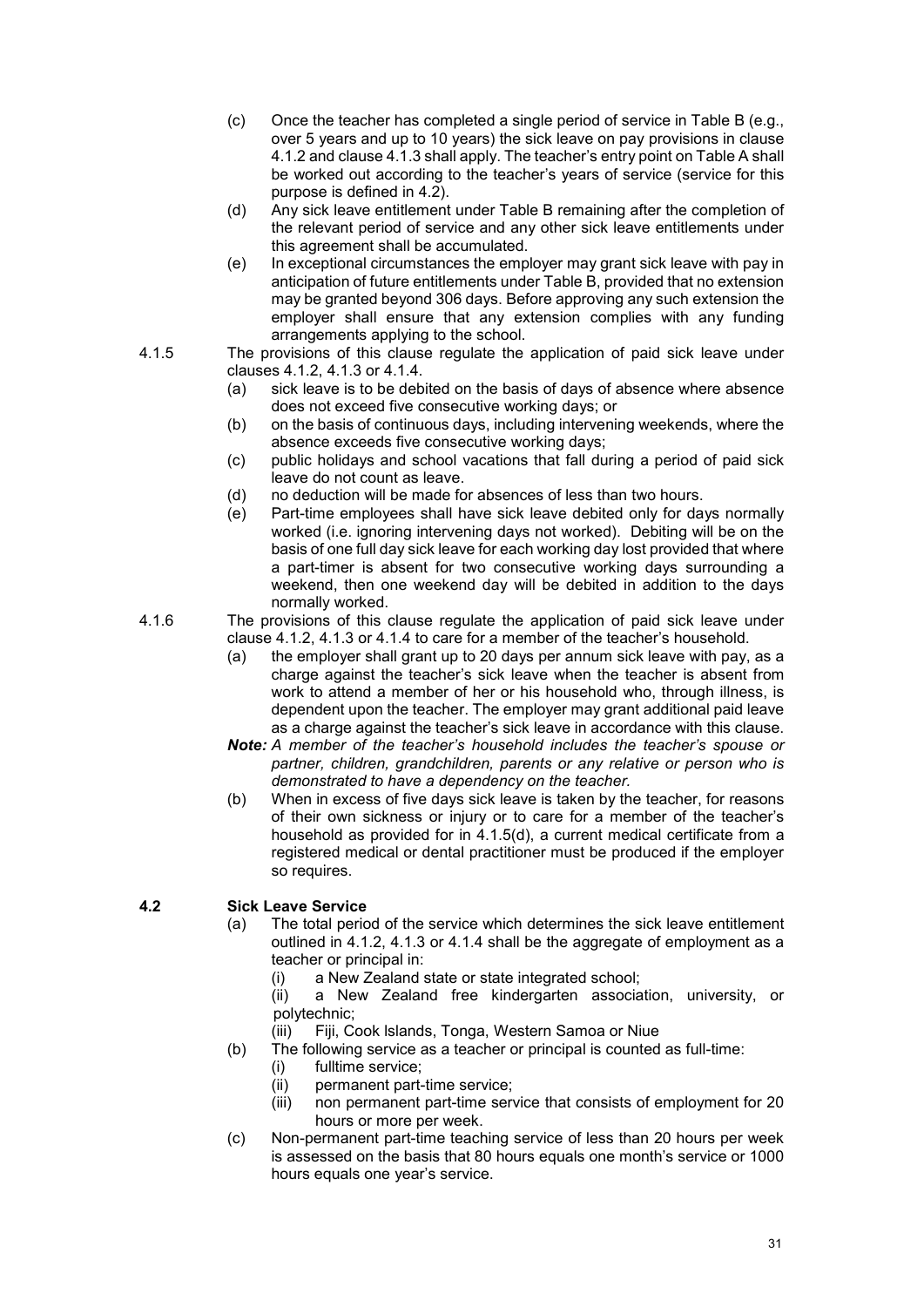- (d) Service in the New Zealand Public Service and/or Armed Forces may be converted to teaching sick leave entitlement on such terms as the Secretary for Education may agree. Deductions for sick leave taken from transferred New Zealand Public Service and/or Armed Forces service shall be converted to deductions from the teacher's sick leave entitlement using the formula T/P\*S=E where:
	- T = Teacher's sick leave entitlement on years of service;
	- P = Public Servants' sick leave entitlement on years of service;
	- S = Sick Leave taken as a Public Servant;
	- E = Equivalent number of days of sick leave as if taken as a teacher.

*Note 1: For the calculation of the sick leave entitlement, the total period of service will continue to include employment as a teacher or principal by a former education board, a secondary school board, a private school which has become integrated, a community college, a technical institute, a teacher's college, the former Department of Education or an agricultural college.*

*Note 2: Service for sick leave purposes does not include:*

- *study time while a teacher or principal is not employed in the education service, or when on leave without pay of more than 90 calendar days,*
- *teaching in private schools (except for teachers or principals in private schools which become integrated,*
- *teaching overseas except in the Pacific countries listed in clause 7.4(a)iii above,*
- *trade service, or*
- *service as a member of the armed forces of another country.*

### **4.3 Disregarded sick leave**

- Disregarded sick leave not exceeding an overall aggregate of two years shall be granted by the Secretary for Education where in the opinion of the Secretary one of the following conditions has been met:
	- (i) The sickness can be traced directly to the conditions or circumstances under which the teacher is working; or
	- (ii) The injury was suffered by the teacher in the discharge of duties through no fault of the teacher; and in circumstances where payment has not been made by the Accident Compensation Corporation; or
	- (iii) The absence was due to war injury or to war service; or
	- (iv) The teacher has contracted a notifiable disease which requires the teacher to be excluded from school for a period prescribed under Schedule 2 of the Health (Infectious and Notifiable Diseases) Regulations 1966 or for a period determined by a Medical Health Officer; or
	- (v) The teacher has contracted hepatitis or tuberculosis, where the period of disregarded sick leave is the time that the teacher's treating registered medical practitioner decides is necessary for the teacher to remain away from school.
- 4.3.2 Where sick leave has been deducted for any period granted as disregarded sick leave under clause 7.5.1 above, the sick leave will be reinstated.
- 4.3.3 Disregarded sick leave is additional to any period of absence on account of sickness or injury to which the teacher is entitled with full salary in accordance with the scale set out in clauses 4.1.2, 4.1.3 or 4.1.4 above.
- 4.3.4 Fixed term or relieving teachers shall only be granted disregarded sick leave, as provided for in clause 4.3.1 above, where they have been in continuous employment before the date of application.

### **4.4 Holiday pay deductions**

- 4.4.1 Holiday pay is not reduced for periods of sick leave with pay<br>4.4.2 When teachers have used their current sick leave entitlemen
- When teachers have used their current sick leave entitlement holiday pay may be reduced for periods of sick leave without pay on the following conditions:
	- (a) No deduction is to be made from the holiday pay of teachers for periods of sick leave without pay for periods not exceeding 90 calendar days in any one school year.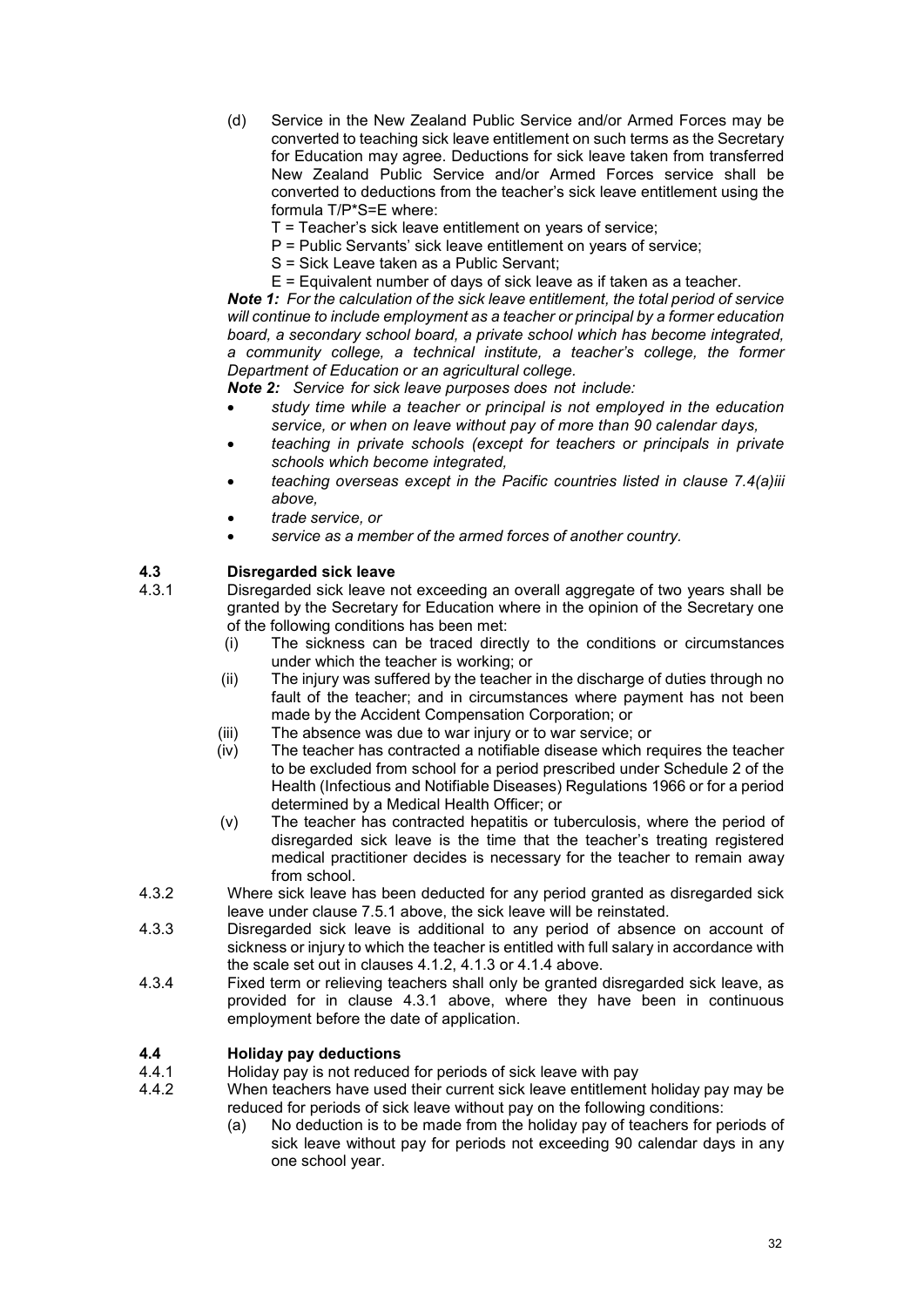- (b) Where the total amount of sick/accident leave without pay is in excess of 90 calendar days the deduction is based on the period subsequent to the initial 90 calendar days. The initial 90 calendar days are unaffected.
- 4.4.3 Teachers with a current sick leave entitlement who apply to receive sick leave without pay will have holiday pay reduced in proportion to the unpaid leave taken and should be advised of this when notified of the approval of sick leave without pay.
- 4.4.4 Clause 4.4.2 above will apply to all fixed term or relieving teachers who have completed at least 90 calendar days continuous service.

### **4.5 Parental Leave**

*Note: employees are encouraged to contact the Employment Relations Service on 0800 20 90 20 for more information on parental leave.*

- 4.5.1 The provisions of the Parental Leave and Employment Protection Act 1987 shall apply, except in the case of superior provisions listed below.
- 4.5.2 The Act provides entitlements to prospective parents, including those adopting a child under the age of six years, who meet specific criteria, as set out in the Act. Those entitlements are:
	- (a) Special leave (pregnancy–related) of up to 10 days;<br>(b) Primary carer leave of up to 22 weeks;
	- Primary carer leave of up to 22 weeks;
	- (c) Extended leave of up to 52 weeks;<br>(d) Up to 22 weeks of parental leave p
	- Up to 22 weeks of parental leave payments
	- (e) Partner's leave of up to two weeks;
- 4.5.3 In addition to an employee's rights under this Act, the following shall apply:
	- Employees intending to resign because of pregnancy or the birth of a child must be advised of their right to take parental leave;
	- (b) Primary carer leave may commence at any time during the pregnancy, subject to the employee giving the employer one months notice in writing supported by a medical certificate. A shorter period of notice will be accepted on the recommendation of a medical practitioner;
	- (c) Any primary carer leave taken will not count against the extended leave entitlement;
	- (d) An employee with less than 52 weeks' service shall be entitled to 26 weeks leave from the date of birth and may be granted up to 26 weeks additional leave at the discretion of the employer.

### 4.5.4 **Parental Grant**

- (a) The parental grant is payable to an employee on production of a birth certificate or evidence of an approved adoption placement. This entitlement is payable if the employee qualifies for primary carer leave (refer the Parental Leave and Employment Protection Act 1987 ) or resigns because of pregnancy or adoption, except as follows: The parental grant is not payable where an employee has not produced a medical certificate confirming pregnancy, or confirmation from the relevant government department of suitability as an adoptive parent, before commencing leave or resigning. No provision is made for payment of a parental grant in the case of a miscarriage.
- (b) The amount of the grant is calculated on the basis of six weeks full salary at the rate applicable, at the date of birth (or placement in the case of adoption), to the position from which the employee was granted leave of absence or resigned as the case may be. However, an employee who works less than full normal hours for a short period only, prior to taking parental leave, may have their case for full payment considered by the employer. When an employee is absent on primary carer leave for less than six weeks (30 working days), the full grant equivalent to six weeks salary is still payable. The parental grant is not reduced because salary is being received.
- *Note: Employees on parental leave have access to the surplus staffing provisions of this Agreement.*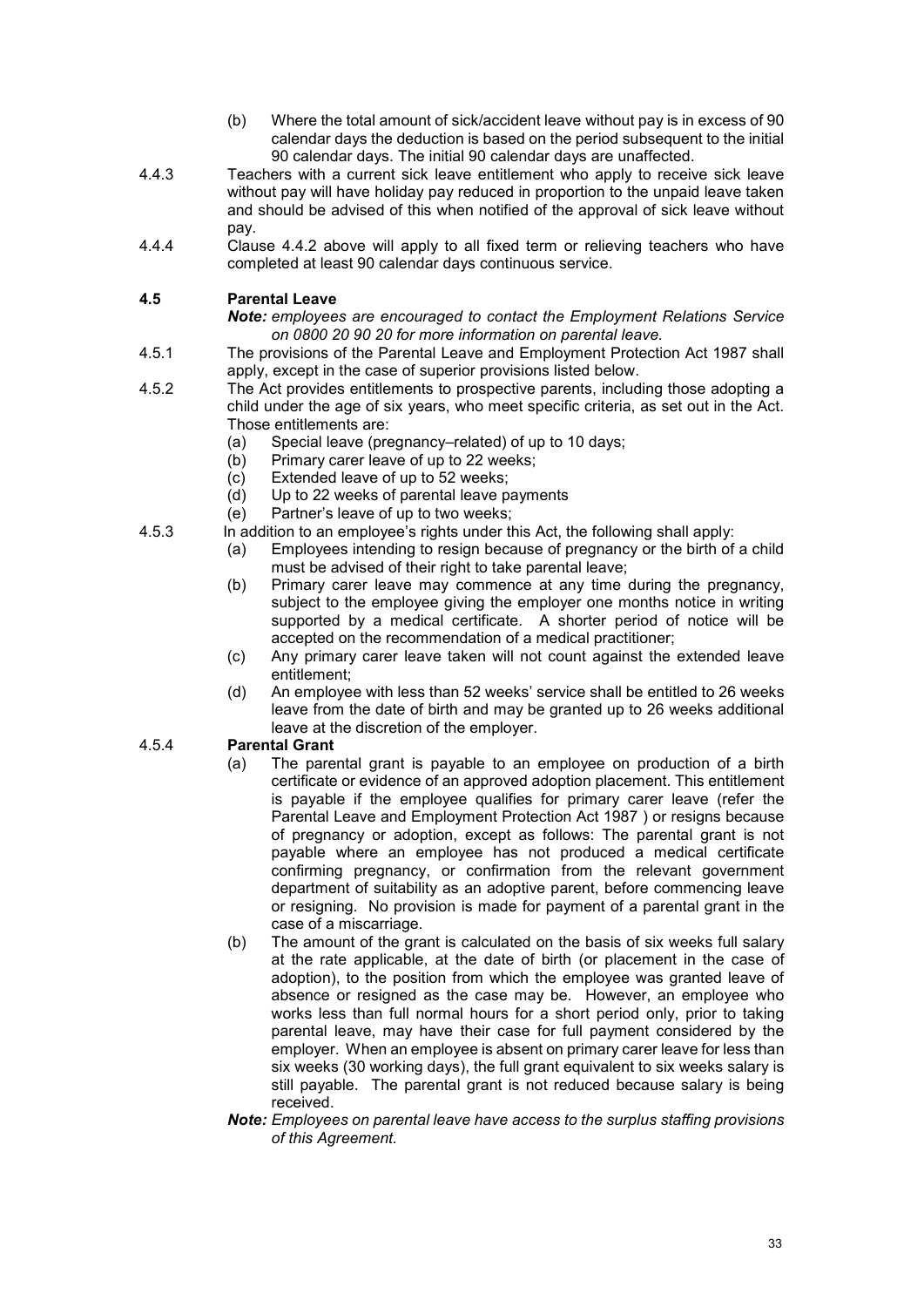# **4.6 Bereavement/Tangihanga Leave for Death in New Zealand or Overseas**

An employer shall approve special bereavement/tangihanga leave on pay for an employee to discharge any obligation and/or to pay respects to a deceased person with whom the employee has had a close association. Such obligations may exist because of blood or family ties or because of particular cultural requirements such as attendance at all or part of a tangihanga, or its equivalent.

4.6.2 In granting leave the following must be taken into account:<br>(a) The closeness of the association between the emplo

- The closeness of the association between the employee and the deceased (*Note: This association need not be a blood relationship*);
- (b) Whether the employee has to take significant responsibility for any or all of the arrangements to do with the ceremonies resulting from the death;
- (c) The amount of time needed to discharge properly any responsibilities or obligations;
- (d) Reasonable travelling time should be allowed, but for cases involving overseas travel that may not be the full period of travel;
- (e) When an unveiling ceremony occurs on a school working day, leave on pay shall be granted.

# **4.7 Discretionary Leave**

- The employer may, where there are special circumstances, grant discretionary leave with or without pay to any employee during periods when the school is officially open for instruction, provided that such leave does not unreasonably impinge upon the operational requirements of the school. Before approving any discretionary leave, the employer shall ensure that the granting of such leave complies with any funding arrangements applying to the school in respect of such leave. Leave may be granted for a variety of activities, including for example:
	- Accident/illness of a family member\*
	- Attending education appointments/interviews
	- Civil defence duties
	- Court proceedings
	- Cultural activities (domestic/overseas)
	- Days of significance to Māori (e.g. Ratana Day)
	- Disciplinary/grievance/dispute hearings
	- Educational courses/conferences/examinations/hui
	- Meetings of statutory authorities
	- Outward bound courses
	- Religious observances (e.g. Jewish New Year or Day of Atonement)
	- Sporting activities.

The employer shall give favourable consideration to granting discretionary leave to an employee who is absent from work to attend to a dependant of the employee. *Note: A family member is: spouse, partner, child, sister, brother, parent,* 

*grandparent, grandchild, kaumatua, mokopuna, tamaiti whāngai, matua whangai, near relative, near relative-in-law, a member of the household or a person dependent on the employee.*

# **4.8 Study Leave**

- Any teacher who applies for and is awarded one of the 75 full-time equivalent Study Awards, available nationally each year to all primary teachers and principals, shall be granted leave on pay for the period of the study. The priorities for the awarding of the study awards shall be as determined by the Ministry of Education after consultation with the NZEI Te Riu Roa.
- 4.8.2 In allocating study awards the good employer requirements of s77A of the State Sector Act 1988 shall be considered.
- 4.8.3 Up to five of the 75 awards may be available to teachers or principals who intend to undertake an agreed project of research in education.
	- **Note:** *A teacher in receipt of the allowance for Kāhui Ako Teacher betweenschools role shall not be eligible to take up a Study award. For clarity the teacher may apply for an award provided, if granted, the entitlement is not taken up until the conclusion of the fixed period of the appointment.*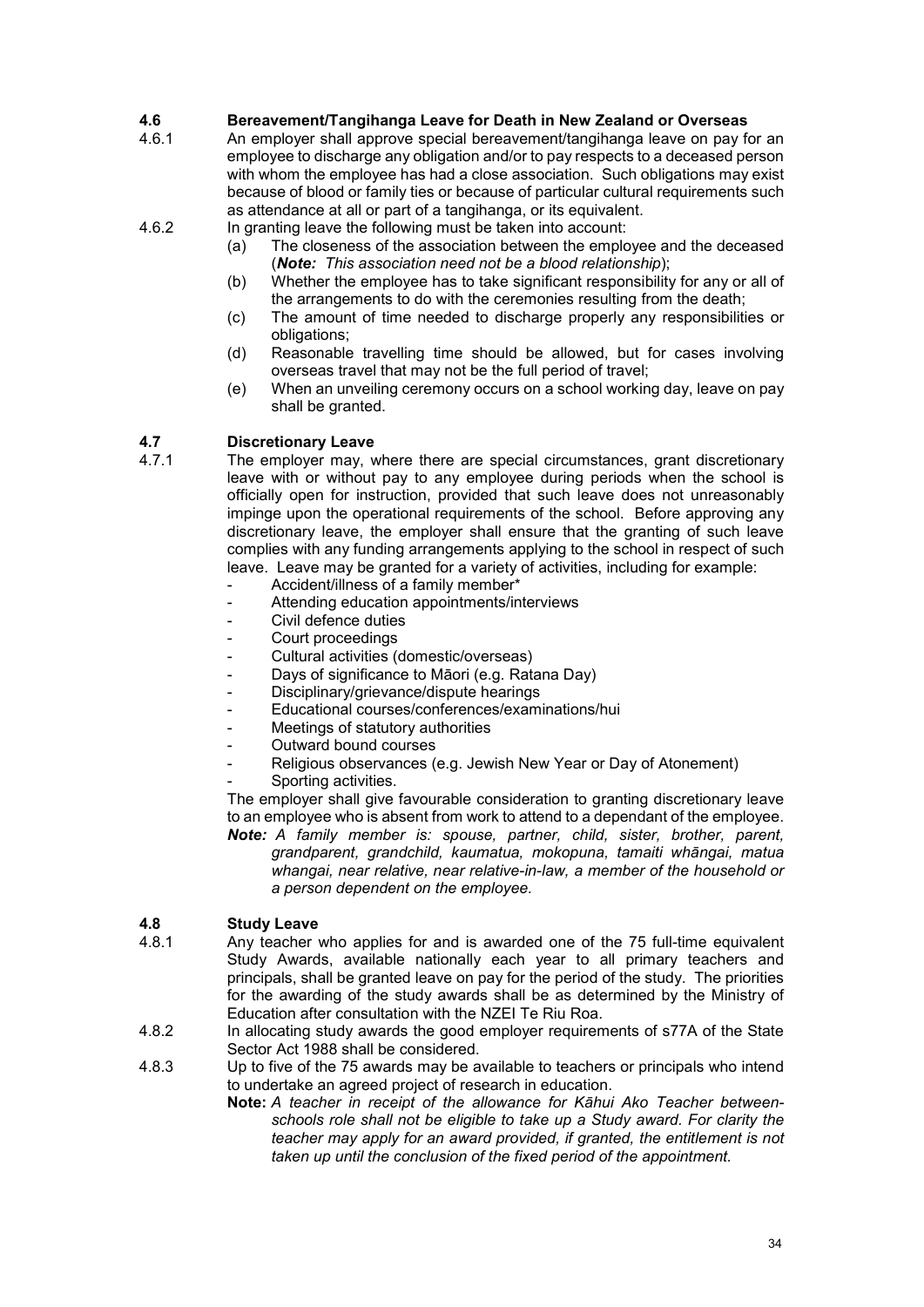# **4.9 Unpaid Refreshment Leave**

- Full-time certificated teachers and part-time teachers employed for at least 0.8 FTTE per week, attested at the experienced teacher level against the professional standards in this Agreement, shall be entitled (subject to 4.9.2) to take unpaid refreshment leave of one school term after three years service in the school or up to one school year after five years service in the school. When a period of unpaid refreshment leave has been taken, a further period of qualifying service in the school, from the date of return from leave, is required before the teacher may be considered for further unpaid refreshment leave.
- 4.9.2 Entitlement to unpaid refreshment leave in clause 4.9.1 is subject to:
	- (a) The employer's ability to find a suitable reliever to fill the vacancy created by the teacher taking the leave. A suitable reliever is a teacher who will be able, to the satisfaction of the employer, to relieve in the school during the period of the teacher's leave. The employer shall use reasonable The employer shall use reasonable. endeavours to find a suitable reliever. Reasonable endeavours in this context means accessing the usual pool of relievers, advertising locally if necessary, and does not mean advertising regionally or nationally, except as required in this Agreement to fill a vacancy of one year's duration. It does not require the employer to place more than one advertisement; and
	- (b) The teacher not being subject to current competency or disciplinary processes at the time that leave is sought; and
	- (c) The maximum number of teachers who can be on unpaid refreshment leave at any one time in a school is calculated as follows:

| Number of Teachers in the<br><b>School (Headcount)</b> | <b>Maximum Number of Teachers</b><br>Who may be on Unpaid<br>refreshment Leave at Any One<br>Time |
|--------------------------------------------------------|---------------------------------------------------------------------------------------------------|
| Up to 7 teachers                                       | 1 teacher on leave                                                                                |
| 8 to 15 teachers                                       | 2 teachers on leave                                                                               |
| 16 to 21 teachers                                      | 3 teachers on leave                                                                               |
| 22 or more teachers                                    | 4 teachers on leave                                                                               |

- (d) Where more than the number of teachers provided for in 4.9.2(c) within a school apply for unpaid refreshment leave, the priority will be given to those with the greatest length of service in the school.
- (e) A teacher receiving the allowance for a Kāhui Ako Teacher between schools role may apply for refreshment leave provided the duration of the leave is not more than one term and that any application for leave has the support of both their employing board and the other boards in the Kāhui Ako.
- 4.9.3 Time off on unpaid refreshment leave will count as service for the purposes of salary increments, long service and severance calculations. It will not count for the purposes of sick leave or holiday pay calculations or for entitlement to public holidays.
- 4.9.4 Where a teacher on unpaid refreshment leave of greater than one term is due an annual increment during the period of their leave, they shall not require attestation for that increment where their last two attestations were satisfactory.
- 4.9.5 A teacher taking unpaid refreshment leave shall not accept employment as a teacher or principal in another state or state-integrated New Zealand school. However, a teacher may agree to undertake occasional day relief work.

### **4.10 Paid Sabbatical Leave**

- (a) There will be 50 paid sabbaticals awarded annually.
	- (b) Each period of paid sabbatical leave will be of ten weeks' duration paid at the rate of the teacher's normal pay.
- 4.10.2 Entitlement to the paid sabbatical leave is subject to the following provisos:
	- (a) A teacher must have completed service of at least five years as a teacher, three of which must have been spent in the New Zealand state and stateintegrated sector to qualify for paid sabbatical leave;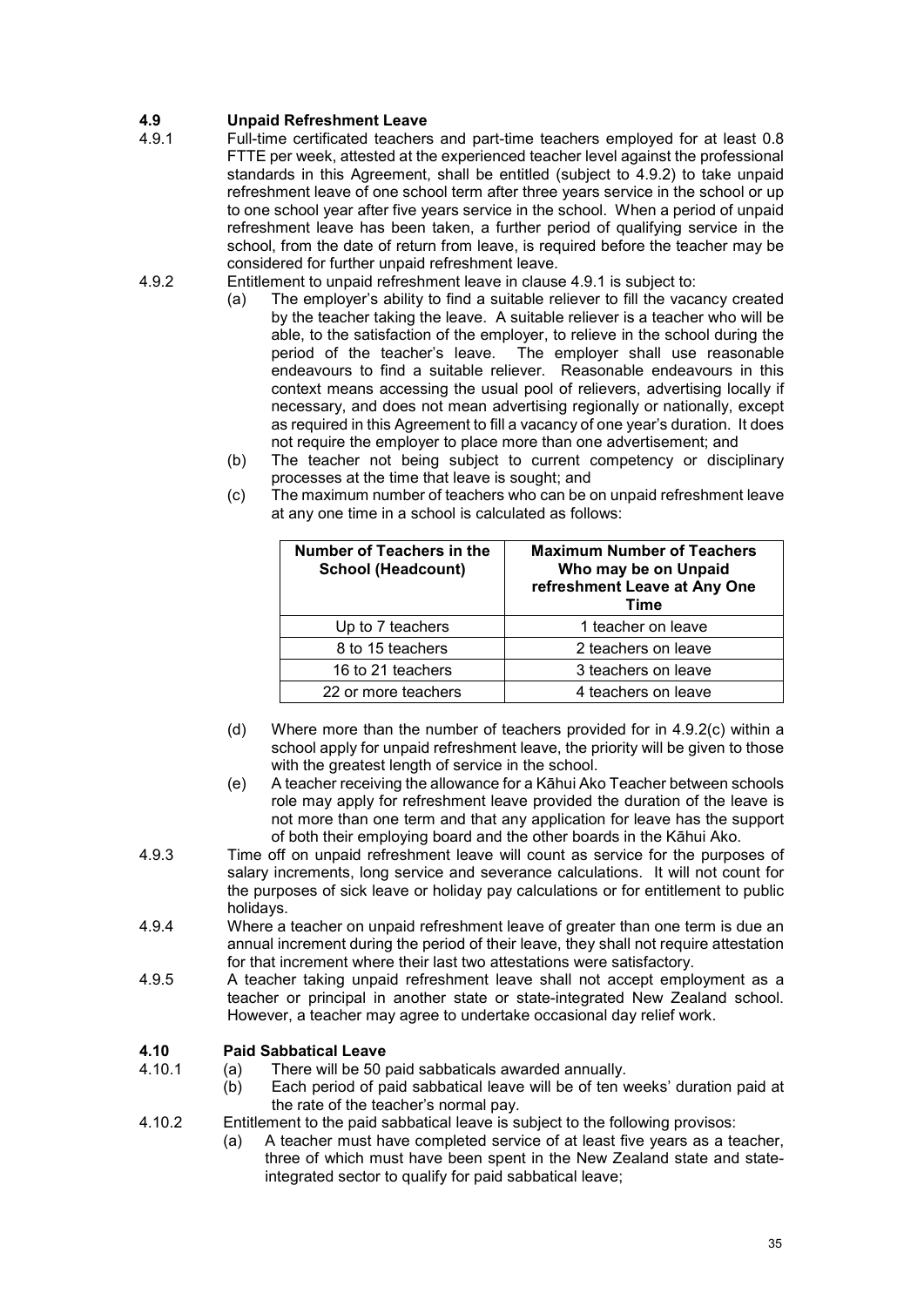- (b) Application by the teacher identifying the purposes for which they would use the sabbatical and the likely benefits to the school or the sector more widely;
- (c) Application by the teacher with the support of his/her principal and school Board of Trustees; and
- (d) Paid sabbatical leave may be used for a wide range of purposes including research or study.

#### 4.10.3 Operation of the paid sabbatical leave scheme

- (a) The approval of a research proposal and the granting of paid sabbatical leave under this Agreement is done by a Sabbatical Award Group which is comprised of one nominee from each of the Ministry of Education, the NZEI Te Riu Roa, and NZSTA.
- (b) The scheme will be transparent and use the selection criteria developed by the Ministry of Education, the NZEI Te Riu Roa and NZSTA, outlined in the Primary Teachers' Paid Sabbatical Leave Scheme Guidelines.
- 4.10.4 Report and publication<br>(a) Upon completion
	- Upon completion of the paid sabbatical leave teachers will submit a report to the Sabbatical Award Group for publication. The report should outline the teachers' experiences and what they have learnt through the paid sabbatical leave to be shared with other primary teachers, thus maximising the benefit to other primary teachers and schools promoting collaboration and sharing of innovation and effective practice and creating a body of research and information available to all primary teachers.
	- **Note:** *A teacher in receipt of the allowance for a Kāhui Ako Teacher betweenschools role may apply for a Sabbatical Leave award provided any application for the award has the support of both their employing board and the other boards in the Kāhui Ako.*

## **4.11 Jury Service and Witness Leave**

Except where employees are pursuing their own interests or where answering charges against themselves, the employer will grant leave with pay when an employee is required by subpoena to attend court proceedings as a witness or to serve on a jury, provided that where fees are paid, these fees shall be repaid to the employer for repayment to the Public Account.

## **4.12 Family Violence Leave**

Family Violence Leave as provided for by the Holidays Act 2003 is in addition to other leave allowances within the collective agreement.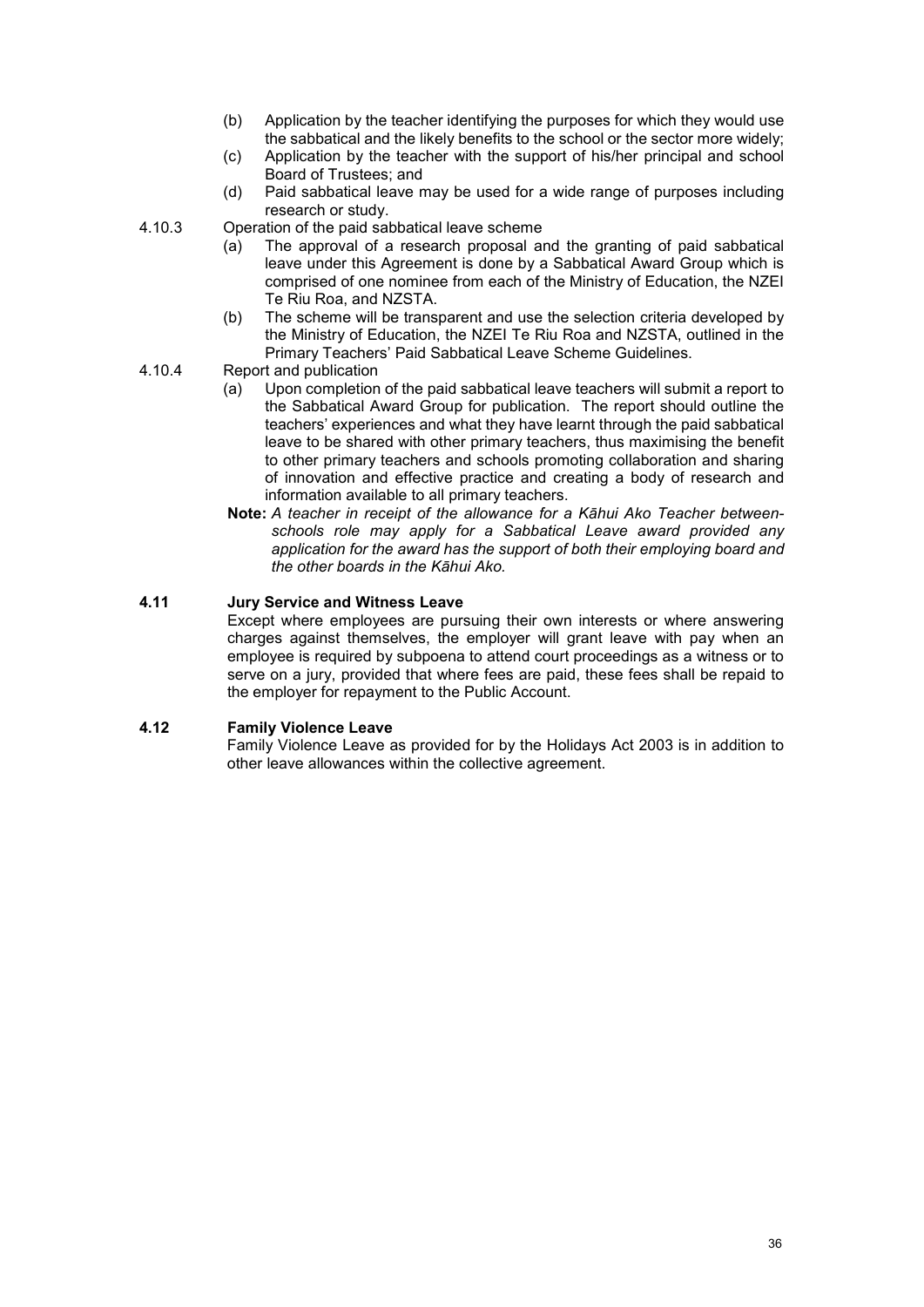#### **Part 5 Reimbursing Allowances**

#### **5.1 General**

Before approving any activities which require the payment or reimbursement of expenses the employer shall ensure that such payment or reimbursement complies with any funding arrangements applying to the school.

### **5.2 Travelling Allowance**

An employee, other than a Te Aho o Te Kura Pounamu employee, required to travel within New Zealand on official business for an absence of more than one day, including attendance at approved staff development courses, educational and sports tours shall be paid a travelling allowance as follows:<br>(a) Accommodation/meals - reimbursement of costs

- Accommodation/meals reimbursement of costs on an actual and reasonable basis;
- (b) A daily incidentals allowance of \$7.36.

### **5.3 School Camp Allowance**

A daily allowance of \$25.00 is payable to employees, other than Te Aho o Te Kura Pounamu employees, in charge of a class or classes attending a school camp.

#### **5.4 Evening Meal Allowance**

In circumstances where an employee's attendance at a meeting prevents the employee concerned returning home for the normal evening meal, a meal allowance of \$11.56 is payable.

#### **5.5 Transport Allowance for Relieving Employees**

Relieving employees in short term positions appointed for a period of up to one term shall be granted assistance towards their daily travelling expenses to and from school as follows:

- (a) If public transport is not available, the employee shall be paid a motor vehicle allowance at the rate of 37c per km for a car and 16c per km for a motor cycle for the distance involved less the first ten kilometres each day; or
- (b) If public transport is available, the cost of fares for the full distance involved shall be refunded to the employee except when the principal or head teacher of the school deems public transport to be unsuitable or the employer requires the employee to travel by private vehicle in which cases a motor vehicle allowance shall be paid to the employee.

#### **5.6 Expenses Incurred in Use of Private Vehicles**

Motor vehicle allowance at a rate of 62c per km or equivalent public transport fares shall be reimbursed to employees required to use their own vehicles for official business.

## **5.7 Miscellaneous Expenses**

On the production of receipts, the employer shall reimburse actual and reasonable expenses which have been incurred in the proper performance of the employee's responsibilities and duties under this Agreement provided that the employee had the prior approval of the employer to both the duties which resulted in the expenses being incurred and the level of those expenses.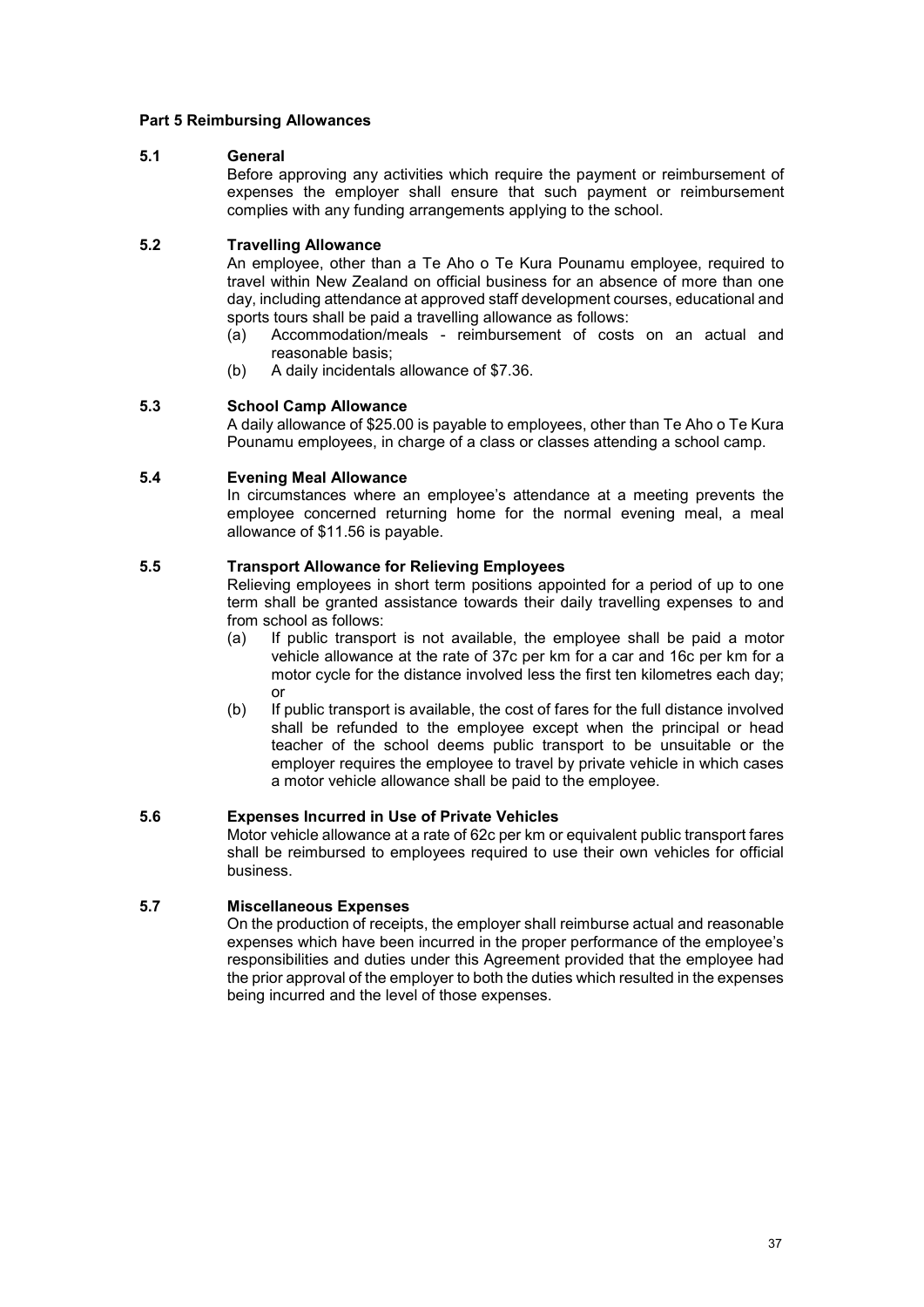### **Part 6 Removal Expenses**

*Note: The actual and reasonable expenses are calculated according to Part 6. Employees are reimbursed 100% of the total amount.*

## **6.1 Eligibility**

- When an employee transfers in the course of promotion, or moves to or from a school referred to in 6.3 or 6.3A, or moves in terms of the redeployment provisions contained in Part 9 and Appendix Four of this Agreement that employee, on transferring to another housing district, shall be eligible for the reimbursement of 100% of the actual and reasonable expenses arising from the removal of her/his household in the following circumstances. Where the employee requires the transfer of his/her effects and transit insurance the employee must use the service provided by the Ministry of Education. Such a service shall be provided by the Ministry of Education and without cost to the employee. The expenses, where applicable and as specified in clause 6.6 shall include the following:
	- (a) Travelling expenses;<br>(b) Accommodation expe
	- Accommodation expenses including rent subsidy;
	-
	- (c) Furniture removals;<br>(d) Legal expenses and Legal expenses and land agents commission (or advertising costs);
	- (e) Penalty mortgage repayment charges;<br>(f) Miscellaneous expenses including:
	- Miscellaneous expenses including:
		- (i) A transfer grant;
		- (ii) Leave and expenses for an employee separated from her/his family/household to visit them including to assist with their transfer to the new location;
		- (iii) Expenses for one visit by an employee to inspect rental or purchasable housing in the new location;
		- (iv) Telephone reconnection charges for one phone only.
- 6.1.2 The Ministry of Education provides a lump sum payment to cover the travel, phone, transfer grant, accommodation expenses and travelling meal allowances entitlements outlined below. However, this does not prevent a teacher from choosing (as an alternative to the lump sum payment) to claim entitlements as specified and based on itemised receipts.
- 6.1.3 Employees entitled to the reimbursement of actual and reasonable removal expenses on the basis set out in clause 6.1.1 shall include:
	-
	- (a) Full-time permanent and long-term relieving teachers of 12 months or more;<br>(b) Teachers in permanent job sharing positions with reimbursement on a pro-Teachers in permanent job sharing positions with reimbursement on a prorata basis.

#### **6.2 Promotion**

For the purposes of eligibility for reimbursement of removal expenses, a promotion is defined as an appointment to a permanent position or long term relieving position of 12 months or more that has a total number of units greater than the total number of units in the teacher's current position. This total will be the accumulation of permanent units and units allocated for a fixed term of 12 months or more.

#### **6.3 Removal Expenses from Schools Qualifying for the Staffing Incentive Allowance (SIA)**

6.3.1 An employee in a school qualifying for the staffing incentive allowance shall be required to complete a minimum of three years' continuous service in one or more of the schools concerned in order to be eligible for removal services and expenses provided in 6.1.1 when moving from such a school to a permanent position or long term reliever appointment of at least one year in accordance with 3.25.2(d) in another state or state-integrated school.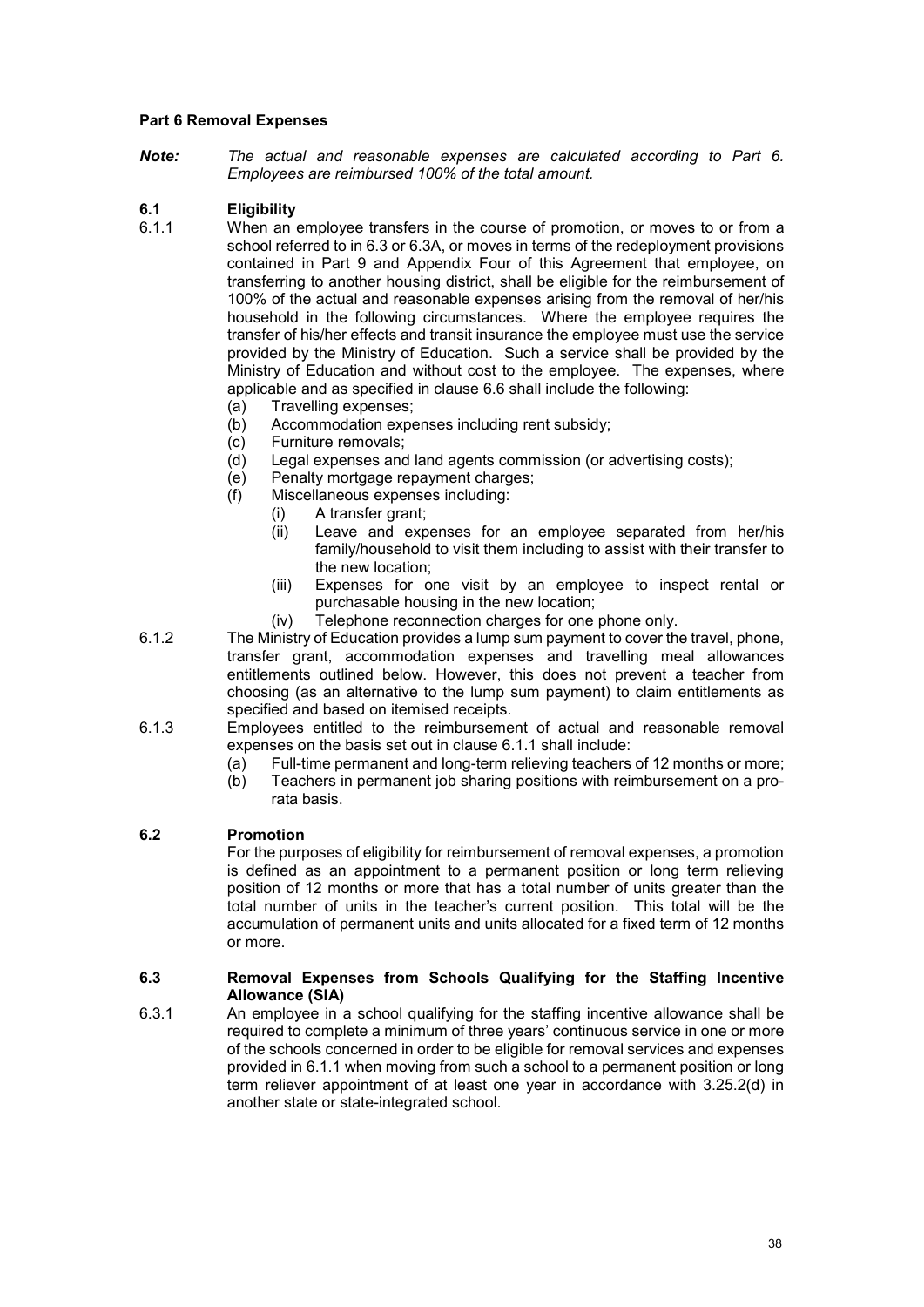6.3.2 An employee in a school qualifying for the staffing incentive allowance shall retain her/his removal services and expenses provided in 6.1.1 when moving from the school, even if the school loses its classification during the employee's employment there, providing that s/he fulfils the three years' continuous service requirement and is transferring directly to a permanent position or long term reliever appointment of at least one year in accordance with 3.25.2(d) in another state or state-integrated school.

#### **6.3A Removal Expenses from Schools Qualifying for the Priority Teacher Supply Allowance (PTSA)**

- 6.3.1A An employee in a school qualifying for the PTSA shall be required to complete a minimum of three years' continuous service in one or more of the schools concerned in order to be eligible for removal services and expenses provided in 6.1.1 when moving from such a school to a permanent position or long term reliever appointment of at least one year in accordance with 3.25.2(d) in another state or state-integrated school.
- 6.3.2A An employee in a school qualifying for the PTSA shall retain her/his removal services and expenses provided in 6.1.1 when moving from the school, even if the school loses its classification during the employee's employment there, providing that she/he fulfils the three years' continuous service requirement and is transferring directly to a permanent position or long term reliever appointment of at least one year in accordance with 3.25.2(d) in another state or state-integrated school.

# **6.4 First Permanent Appointment - Non SIA/PTSA**

- 6.4.1 On first permanent appointment a teacher shall be eligible for the provisions set out in 6.4.2 where they meet the following criteria:
	- The teacher is resident in New Zealand at the time of the appointment; and
	- The appointment is within 12 months following graduation from a course of teacher training recognised by the Secretary; and
	- The appointment involves a shift to another housing district.
- 6.4.2 (a) Reimbursement of the cost of surface fares for the teacher and dependants, or the appropriate motor vehicle rate;
	- (b) Reimbursement of actual legal expenses up to \$1,000 when a teacher sells a house and buys another within one year of first appointment;
	- (c) Use of the service provided by the Ministry of Education for removal of furniture and effects without cost to the teacher.

## **6.5 Employees on Long-term Specialist Courses**

Employees shall be reimbursed 100% of actual and reasonable removal expenses as per clause 6.1.1 where they shift their household to the course centre.

## **6.6 Removal Reimbursing Expenses**

- Employees claiming removal expenses shall be reimbursed 100% of the total actual and reasonable expenses claimed. The maximums which can be claimed are:
- 6.6.2 Penalty mortgage repayment \$2,400.<br>6.6.3 Refund of legal expenses and a land a
- Refund of legal expenses and a land agent's commission (or in advertising costs for private sale) for sale and/or purchase of house:
	- (a) Aggregate of \$11,000 when buying and selling;<br>(b) Legal expenses of \$950 when selling but not
	- Legal expenses of \$950 when selling but not buying, and \$4,000 when buying but not selling;
	- (c) Land agent's commission (including advertising) of \$6,300 when selling at former location;
	- (d) Advertising costs of \$630 when selling at former location without the services of a land agent.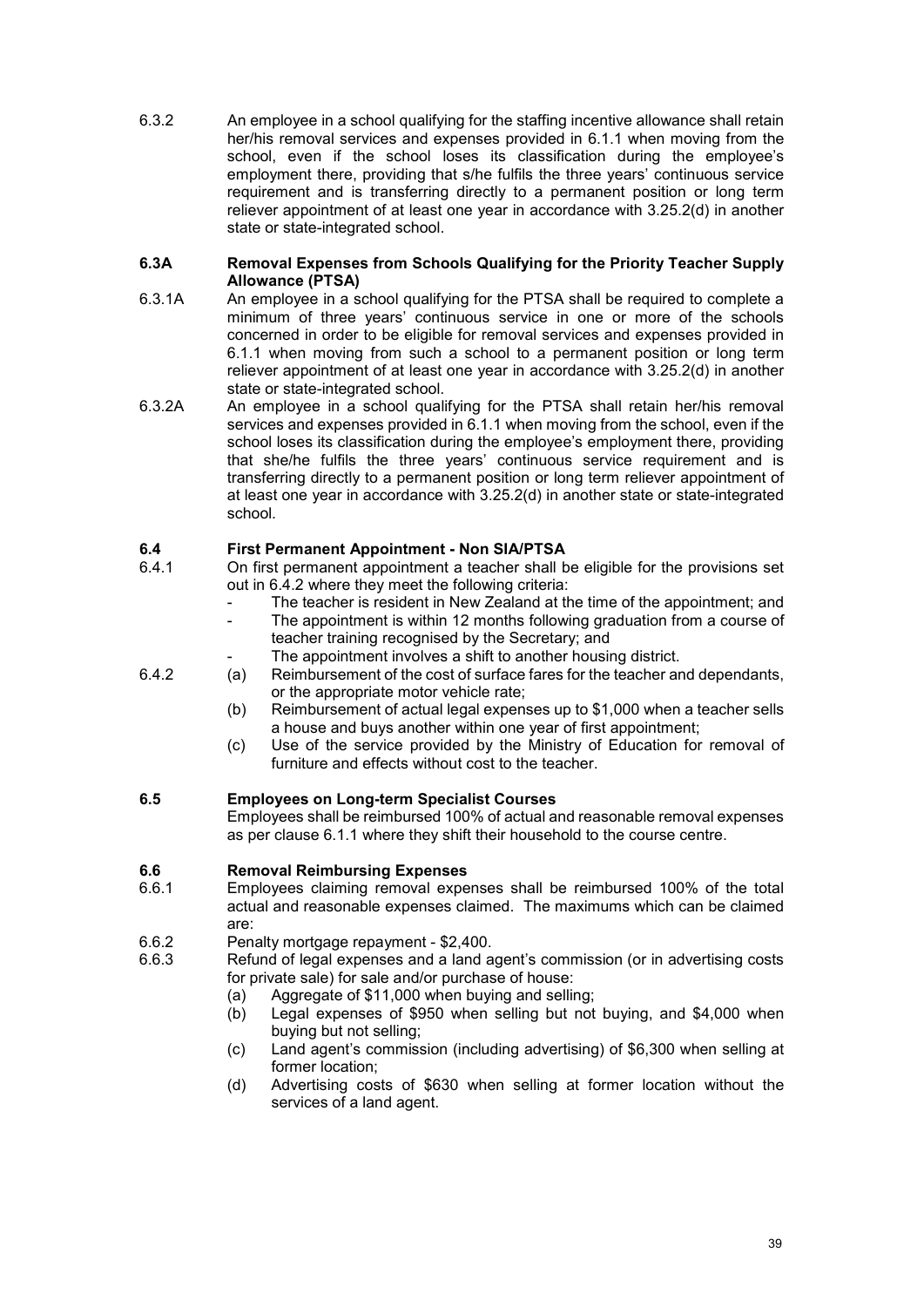- 6.6.4 Refund of legal expenses and a land agents commission for sale and/or purchase of land:<br>(a)  $\beta$ 
	- (a) Aggregate of \$3,800 for purchase and subsequent sale;<br>(b) Legal expenses of \$500 when selling only;
	- Legal expenses of \$500 when selling only;
	- (c) Land agents commission of \$2,000 when selling only.

# 6.6.5 **Transfer Grant**

- A grant of \$1,000 is payable where a teacher is entitled to removal expenses and rents, leases or purchases housing;
- (b) Rent subsidy will be granted only in respect of a short term tenancy. The amount of the subsidy is the excess of the rental over one-sixth of the teacher's gross salary. The duration of the subsidy is limited to three months;
- (c) \$300 for each child who is attending a state or state-integrated school prior to the date of transfer, who attends another state or state-integrated school after the transfer and for whom a different uniform is required to be purchased (in terms of the new school's policy) because of a change of school.

## 6.6.6 **Travelling Allowance Meal Rate**

|    |                                                                     | <b>Standard</b> | <b>Reduced</b><br>(Staying<br>Privately) |
|----|---------------------------------------------------------------------|-----------------|------------------------------------------|
| A  | For each full 24 hour period                                        | \$57            | \$28                                     |
| В  | For additional periods less than 24<br>hours but more than 10 hours | \$57            | \$28                                     |
| C. | For additional periods up to 10 hours                               |                 |                                          |

#### 6.6.7 Motor vehicle allowance rates for removal expenses cents per km: Motor cars

- *Note: Receipts should be produced when claiming expenses.*
- *Note: These provisions shall be applied in accordance with any administrative conditions that were in effect at the commencement of this Agreement (as modified to reflect the changes made in this Agreement), or are altered as a result of this Agreement.*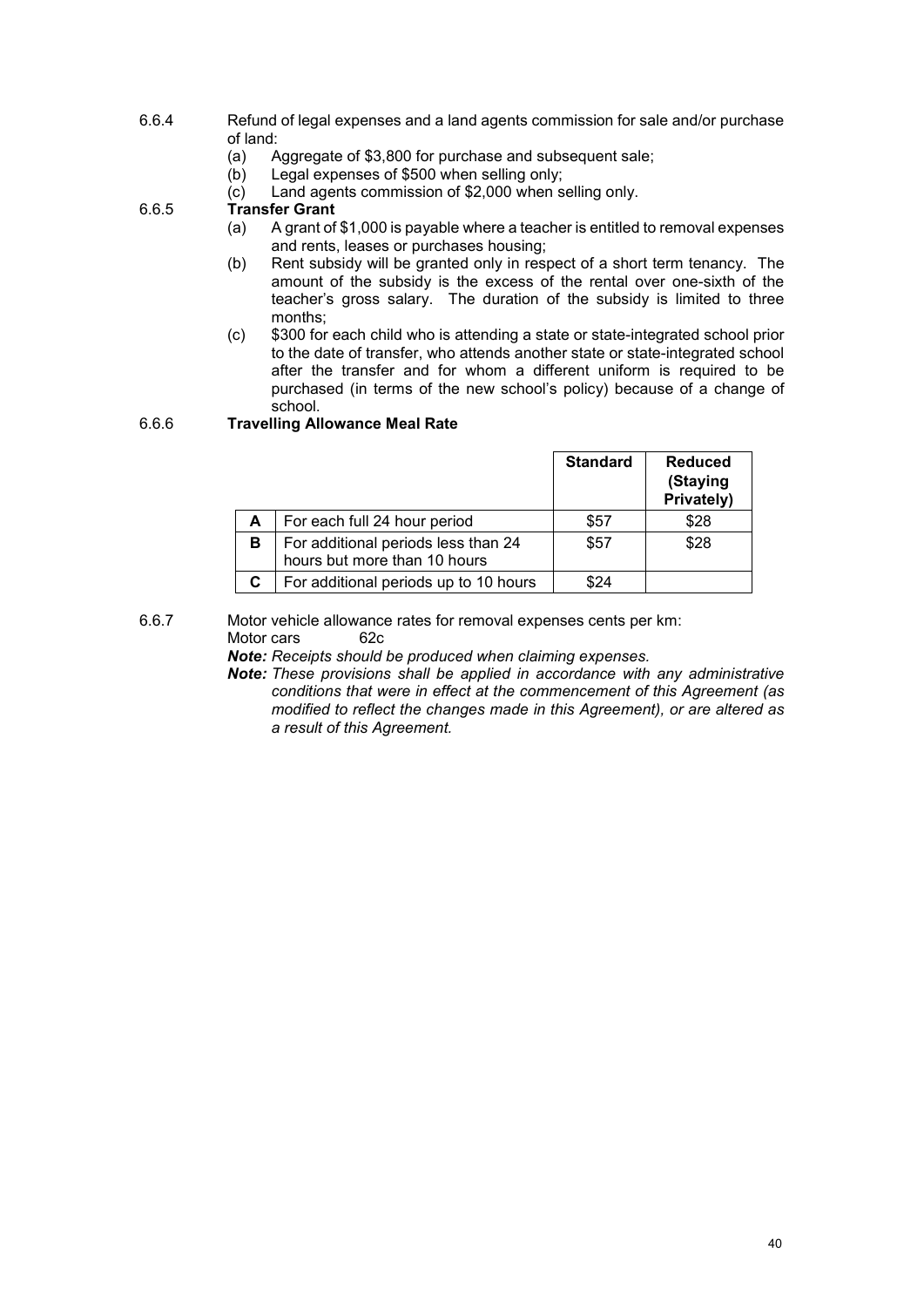## **Part 7 Terms and Conditions of Service of Teachers in the Chatham Islands (including Pitt Island)**

## **7.1 House Rents**

Ministry of Education house rentals for all teachers shall be based on the standard rural rent formula.

## **7.2 Housing (Other)**

Heavy furniture and blinds, as in the agreed schedule, plus garage/storeroom shall be provided for teacher households. Storage costs shall be met by employing Boards as an official expense for household effects left on the mainland and for freight and effects forwarded back to the mainland before completion of employment on the Chatham Islands, with government bulk storage facilities used as appropriate.

## **7.3 Fuel and Power**

- 7.3.1 Coal, diesel and gas shall be provided free of charge.<br>7.3.2 Teachers shall pay the cost of their domestic electric
- Teachers shall pay the cost of their domestic electricity consumption depending on the size of their household. This shall be up to the following maximums:

| <b>Household Size</b> | <b>Maximum Annual Payment</b> |
|-----------------------|-------------------------------|
| 1 person              | \$472.93                      |
| 2-4 persons           | \$716.00                      |
| 5+ persons            | \$803.97                      |

- (a) Where teacher households exceed the maximum domestic electricity consumption cost as provided for in paragraph 7.3.2 above, teachers shall be reimbursed the additional cost by their employing Board.
- (b) The maximum domestic electricity consumption costs, as provided for above, shall be based on Ministry of Business, Innovation and Employment data. The formula shall be based on the average mainland electricity consumption costed at 9.001 cents per unit and shall be expressed as follows:

| <b>Household Size</b> | <b>Annual Unit Consumption</b> |
|-----------------------|--------------------------------|
| 1 person              | \$5,000                        |
| 2-4 persons           | \$7,570                        |
| 5+ persons            | \$8,500                        |

- (c) The unit price shall be updated as the mainland average changes.
- 7.3.3 Teachers who are required to run the generator for both the school and their house will receive an allowance of \$4.11 per day.

# **7.4 Motor Vehicles**

- 7.4.1 All freight and landing charges shall be paid by employing Boards both ways.<br>7.4.2 Teachers who transport their own vehicles to the Chatham Islands and Pitt Isl
	- Teachers who transport their own vehicles to the Chatham Islands and Pitt Island shall receive an extra vehicle allowance of \$2,739 per annum.

## **7.5 Payment of Fares to Mainland for Annual Leave**

Employing Boards shall pay actual or equivalent return air fares by normal air flights to enable teachers and their families to take annual leave on the mainland. For Pitt Island teachers the subsidy shall also cover the associated return air travel between Pitt Island and Chatham Island. This provision is based on the following conditions:

- (a) That teachers shall become eligible for the subsidy on each anniversary of their arrival in the Chathams;
- (b) Teachers may anticipate subsidised leave trips at the Christmas term break if appointed during the school year and may also defer subsidised leave trips until the Christmas break following the completion of a year's school service;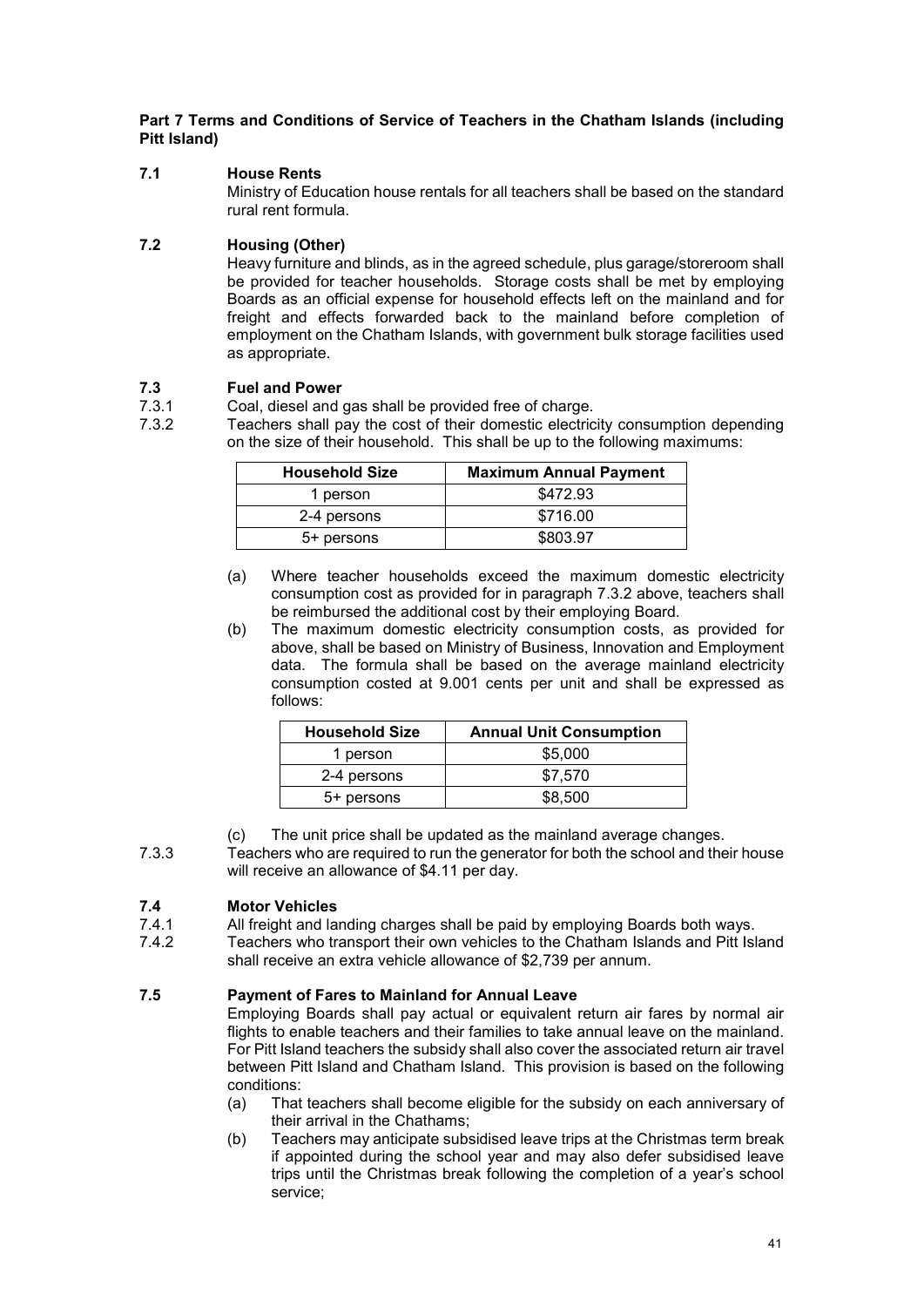- (c) All family members shall be eligible for the subsidised passage but shall not be required to take them together at the same time;
- (d) A passage order for the full return fare is to be issued to the teacher or the relevant airline(s). This shall also cover the case of Pitt Island teachers travelling between Pitt Island and Chatham Island in order to travel to the mainland;
- (e) Teachers are encouraged to take at least a two-week vacation on the mainland whenever a subsidy is paid;
- (f) Where teachers and/or family members elect not to utilise their subsidised passage, this instead, subject to the approval of the employer, shall be able to be used to subsidise the return travel of a family/whanau member from the mainland;
- (g) In addition to annual leave mainland travel, Pitt Island teachers shall be eligible for two return airfares between Pitt and Chatham Islands per annum which shall be based on the same premises as subclause (d) above;
- (h) Subsidised leave passages must be used within a year of their becoming due; if not they are forfeited.

## **7.6 Secondary Schools Allowance**

The secondary school allowance shall be based on the following conditions:

- (a) Standard boarding bursary;<br>(b) A boarding bursary for the te
	- A boarding bursary for the term breaks, excluding December/January, if the pupils do not return to the Chathams for those periods;
	- (c) The cost of return air fares for the four term breaks;<br>(d) The cost of internal travel between airport and the
	- The cost of internal travel between airport and the child's school for the December/January period only;
	- (e) For pupils resident on Pitt Island, free passage between Pitt and Chatham Islands at the beginning and end of each school term.

## **7.7 Chatham Islands Allowance**

The allowance shall be:

|                  | <b>Basic Rate</b>         |                            |                                                |
|------------------|---------------------------|----------------------------|------------------------------------------------|
|                  | <b>Basic Rate</b><br>(\$) | <b>Plus Partner</b><br>'S) | <b>Child Supplement</b><br>(per child) $($ \$) |
| <b>Isolation</b> | \$806.56                  | \$1613.11                  |                                                |
| Freight*         | \$2662.42                 | \$4119.96                  | \$665.64                                       |

\*The Freight component will be adjusted to reflect actual costs of the freight component provided in 7.7.2.

7.7.2 (a) The freight component, as provided for in subclause 7.7.1 above, shall be based on the following:

|                               | <b>Basic Rate</b><br>(\$) | <b>Plus Partner</b><br>(\$) |
|-------------------------------|---------------------------|-----------------------------|
| Shipping Chatham duties, etc. | \$1,058.93                | \$1,345.61                  |
| Freight forwarders            | \$211.89                  | \$269.23                    |
| Airfreight                    | \$404.49                  | \$808.98                    |
|                               | \$372.70                  | \$745.39                    |
| Sub Total                     | \$2,048.00                | \$3,169.20                  |
| <b>Tax Reimbursement</b>      | \$614.43                  | \$950.76                    |
| Total                         | \$2,743.68                | \$4,119.96                  |
|                               |                           |                             |

(b) The Shipping Chatham duties, etc shall be calculated on the basis of 20% of the shipping freight cost.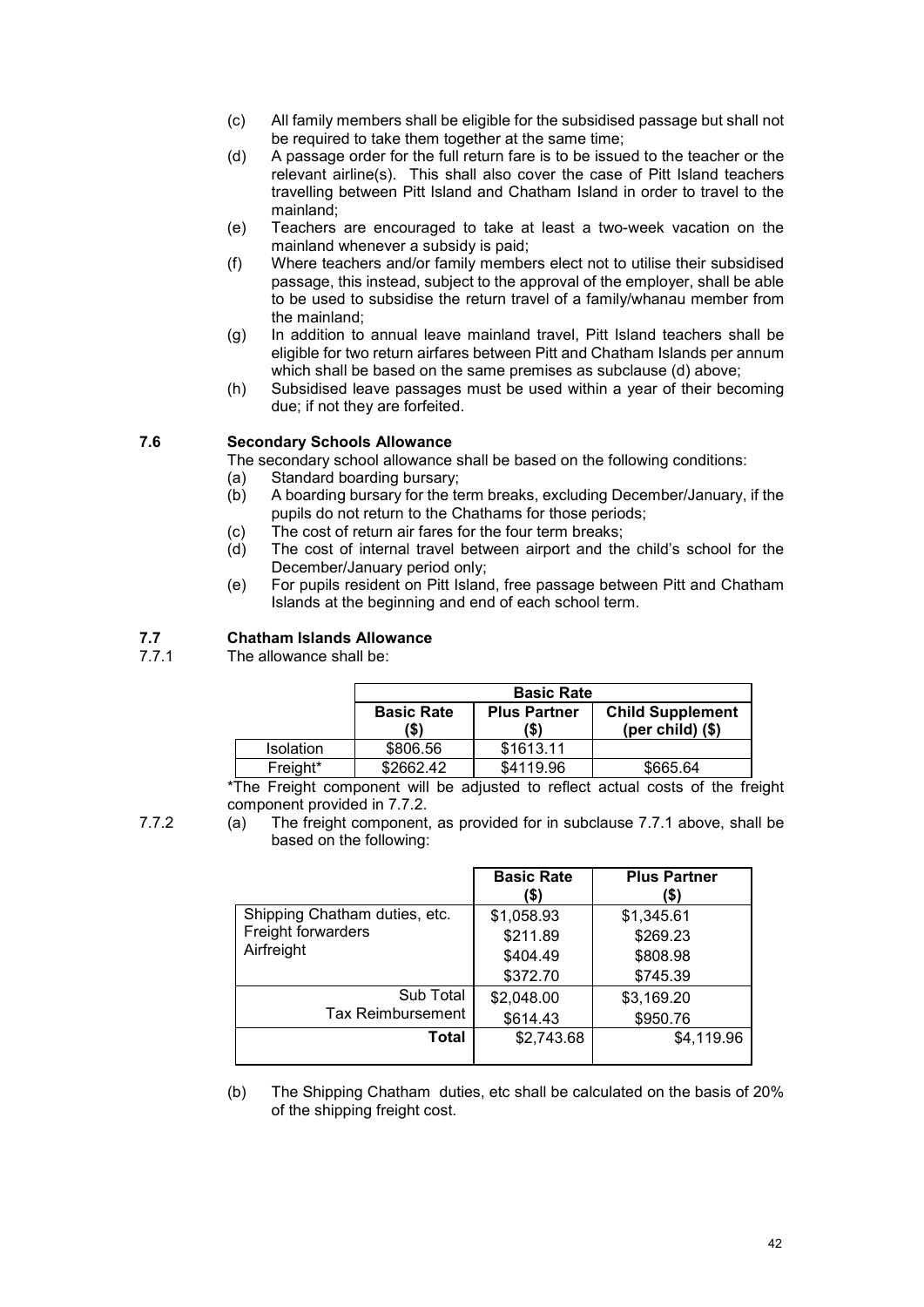- (c) Freight forwarders shall be calculated on the basis of one cubic metre from the point of purchase to freight forwarders (\$12.39) from freight forwarders to a port of embarkation (\$28.00) at 10 times per annum for the basic rate. Two metres shall be the basis for the basic rate plus partner calculation.
- (d) Air freight shall be calculated on the basis of its minimum charge of \$14.95 per kilo, per fortnight (two kilos for the basic rate plus partner).
- (e) Employing Boards may reimburse teachers for other freight costs additional to those provided for in paragraphs (a)-(d) above.
- 7.7.3 The isolation component shall be adjusted annually according to movements in the isolation allowance.
- 7.7.4 The freight component shall be adjusted according to actual movements in freight costs of shipping freight forwarders and air freight plus tax rate changes.
- 7.7.5 Teachers on Pitt Island shall receive an additional freight component of \$688.05 based on 12 flights per annum. This shall be adjusted according to actual cost movements by aviation.

## **7.8 Chatham Islands Removal Expenses**

- Teachers who are eligible for removal expenses under 6.1 of this Agreement shall be entitled to the provisions set out in Part 6. Where a service provided by the Ministry of Education for the transfer of their effects and transit insurance is not available, the teacher is eligible for the reimbursement of 100% of the actual and reasonable expenses arising from the transfer of their effects.
- 7.8.2 All teachers are entitled to removal expenses after two full consecutive years of employment, whether in a relieving or permanent position, on the Chatham Islands. Where exceptional personal reasons mean that a teacher is unable to complete the requisite two years, and where the Board supports the termination of the teachers' employment at the school, the Ministry of Education may choose, at its discretion, to cover half the costs of removal expenses provided that the teacher has worked for at least one full continuous year on the Chatham Islands.

#### **7.9 Eligibility**

All teachers recruited from the mainland shall be eligible for these provisions as provided in clauses 7.1-7.8. Teachers recruited locally from the Chatham and Pitt Islands shall also be eligible for the provisions of clauses 7.3, 7.6 and the isolation component of clause 7.7.1 and where that teacher leaves the island at the end of their employment for another position in the teaching service, that teacher shall be entitled to the provisions in clauses 7.4.1 and 7.7.2.

### **7.10 Payment of Fares to Mainland for Professional Development**

Employing Boards shall pay an actual or equivalent return air fare (not to exceed \$2,000) by normal air flight for four permanent full-time teachers per annum for the purposes of professional development. The teachers shall become eligible for the subsidy on each anniversary of their arrival in the Chatham Islands.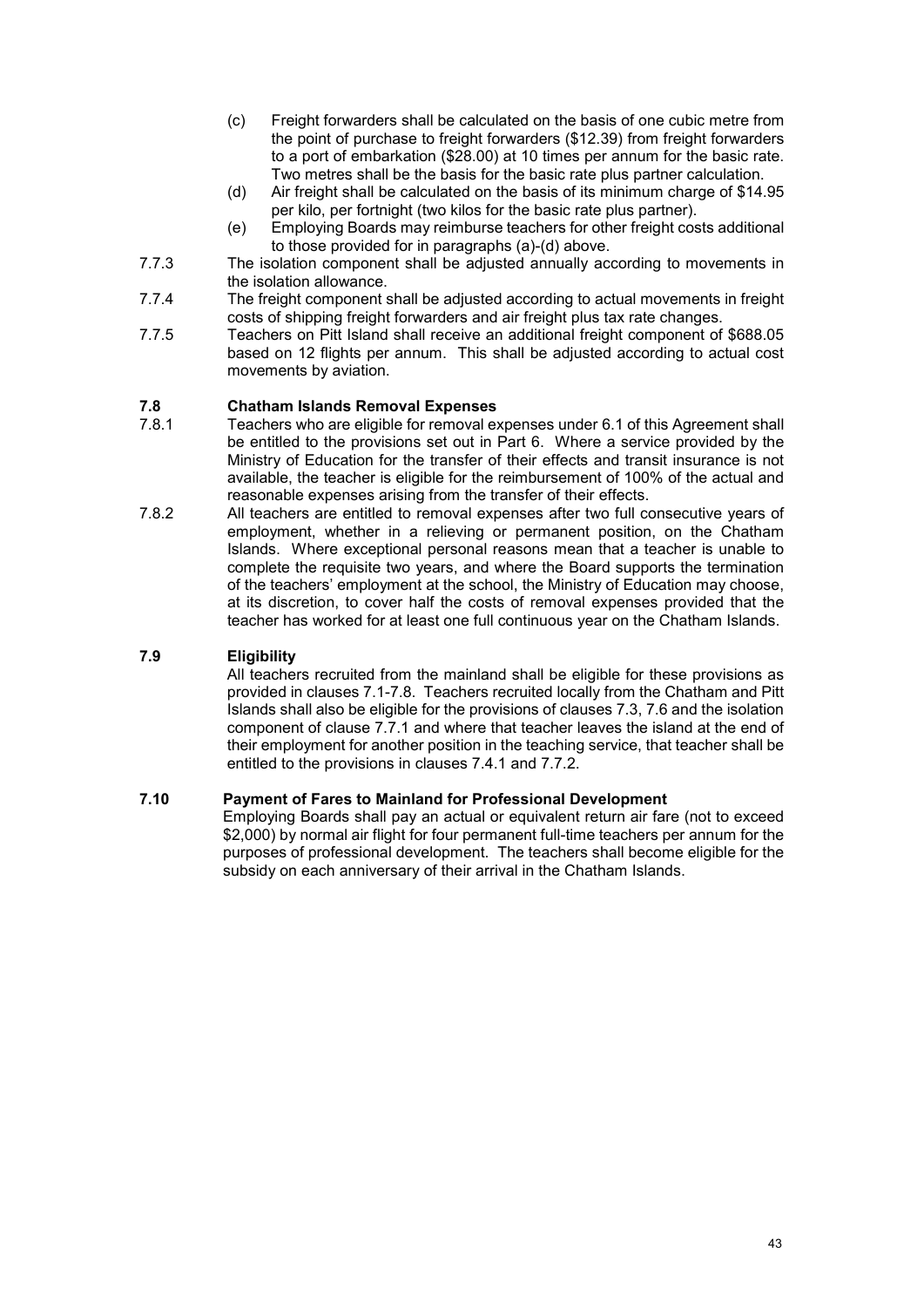## **Part 8 Te Aho o Te Kura Pounamu**

## **8.1 General**

Except as is expressly provided otherwise in this Part the terms and conditions of employment of primary teachers in Te Aho o Te Kura Pounamu are those set out in this Agreement.

## **8.2 Job Sharing (Instead of 2.2.6 and 2.2.7)**

Teachers may apply to job share in the following situations: Any two teachers may jointly apply for appointment to an advertised position and be assessed as one applicant. On appointment the position would be a shared position.

> On the joint application of two permanent teachers the employer may appoint the two applicants to a shared position without advertising a vacancy.

- 8.2.2 If one of the joint holders subsequently resigns or retires, the School may:
	- Appoint the other holder to the position on a full-time basis without advertising the position.
	- With the agreement of the remaining joint holder, appoint a new sharer to establish a new permanent shared position. The new sharer may be any teacher already permanently appointed in the school, or a teacher from outside of the permanent staff; or
	- Offer the remaining teacher the right to be permanent part-time; or
	- Convert the position back to an individual, full-time permanent position. If the remaining joint holder declines to take up the full-time position then the employer may advertise the position for a new appointment.
- 8.2.3 A job sharer's salary is paid on a pro rata basis. Increments shall be as for fulltime teachers. Job sharers are entitled to:
	- (a) Leave on the same basis as permanent full-time teachers;
	- (b) Sick leave as if permanent full-time. Entitlement is based on length of service, irrespective of hours worked. Deductions from the entitlement are made on a consecutive day basis.

# **8.3 Hours of Work (Instead of 2.10)**

- As well as the number of students a teacher may be assigned to teach, the hours of work of individual teachers are influenced by factors such as:
	- (a) The preparation, evaluation and assessment time that may be generated by those students or by other requirements such as external examination prescriptions or the need to report on the progress of individual students;
	- (b) The counselling and pastoral needs of students;<br>(c) The administrative responsibilities of individual te
	- The administrative responsibilities of individual teachers either in respect of their curriculum or pastoral responsibilities or in respect of the general administration of the school; and
	- (d) The extent to which individual teachers may participate in the extracurricular programmes of the school.
- 8.3.2 Te Aho o Te Kura Pounamu teachers will be expected to complete some of their duties on-site and some of their duties off-site.
- 8.3.3 In order to carry out their duties in terms of this Agreement it may be necessary for teachers to work for more than 40 hours per week. The normal hours of work for teachers however should, as far as practicable, not exceed 40 hours per week Monday to Friday.
- 8.3.4 Teachers are normally required to be present on the site for at least 35 of their working hours per week. Teachers should, wherever possible, be granted the opportunity of working flexible working hours (i.e. teachers may vary their starting times between 7.00am and 9.00am, and their finishing times between 3.00pm and 6.00pm). This does not preclude the possibility of additional work off-site. A teacher who works flexible hours may be required to keep a record of attendance by the employer. Subject to statutory holidays, and authorised leave of absence, a teacher shall normally observe the hours of work as defined above, except that part-time teachers shall observe such on-site hours as are agreed with the employer.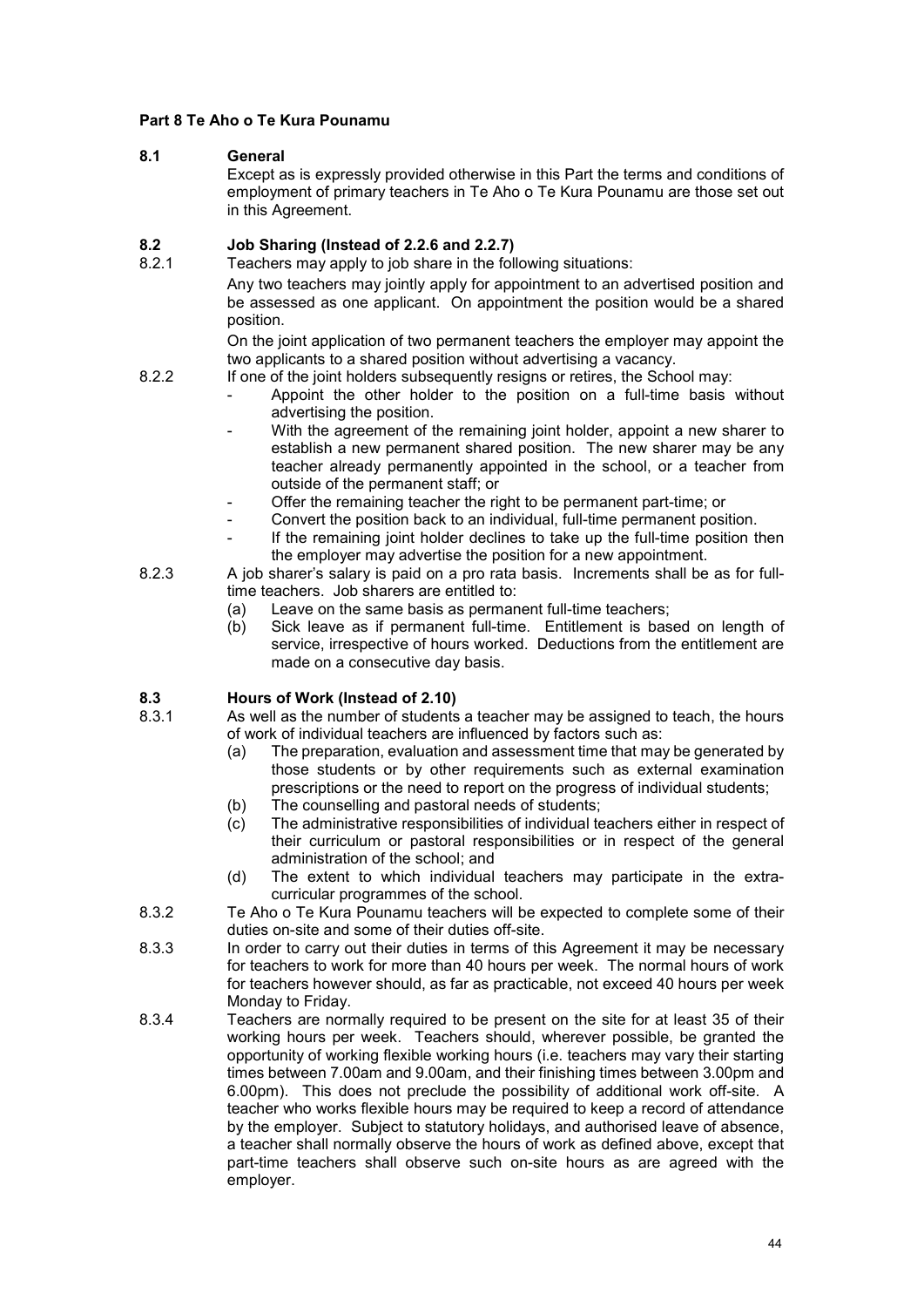## 8.3.5 Lunch break

A lunch break of one hour is to be taken generally between the hours of 12.00noon and 1.00pm unless agreed otherwise. This lunch break is in addition to the normal hours of work.

# **8.4 Units (Instead of 3.9)**

- Units will be allocated to teachers on a permanent basis, to positions with permanent responsibilities, and to individuals given additional responsibilities at a higher level for a fixed period, and may be given to teachers seconded to Te Aho o Te Kura Pounamu for a specified period. Positions designated Senior Teacher, Liaison Teacher, Team Leader or Curriculum Leader will be assigned units according to the degree of responsibilities assigned to the position.
- 8.4.2 The rate per unit is as per 3.9.2 regardless of the level of aggregation.<br>8.4.3 Teachers who have been designated by the Board "deputy principal" or
- Teachers who have been designated by the Board "deputy principal" or "assistant principal" shall be paid at the Q3 maximum of the base scale plus any units, of whatever type, allocated to them. Other teachers who have been allocated units shall be paid at their current step on the base scale plus any units, of whatever type, allocated to them. Teachers who meet the criteria for Q3+, Q4 or Q5 salary (as defined in 3.3) shall be paid at Q3+ maximum plus any units allocated.
- 8.4.4 Teachers holding permanent units shall be entitled to progress beyond their qualifications maxima, to the maximum of the base scale provided that:
	- (a) Where such teachers have gone beyond their qualification maximum they shall revert to that qualification maximum if their permanent units are lost through voluntary relinquishment or acceptance of a position without permanent units;
	- (b) Where such teachers subsequently regain permanent unit(s) they shall also gain an immediate base scale increment (if not already at the Q3 maximum of the scale) and will become eligible for any further increment(s) due from the anniversary of that date.

Teachers holding permanent units and who meet the criteria for Q3+, Q4, or Q5 salary (as defined in 3.3) shall be entitled to progress pursuant to clause 3.7.4, 3.7.5, 3.7.6 and 3.7.7 to the Q3+ maximum of the base scale.

- 8.4.5 Fixed term units, allocated for any reason, will be paid in addition to the teacher's rate of pay, including any permanent units.
- 8.4.6 At the time of allocating a fixed term unit or units, the employer shall specify in writing either the period of time for which the teacher shall be entitled to that fixed term unit or units, or the particular assignment or task to be undertaken for which the fixed term unit or units has been allocated.
- 8.4.7 The entitlement to that fixed term unit or units shall cease at the expiry of the specified period of time or on the completion of the specified assignment or task.
- 8.4.8 The employer may reallocate a fixed term unit or units to the same or another teacher for a further period of time or for a further particular assignment or task.

## **8.5 Leave**

The reference to "any time when the school is officially closed for instruction" in clause 2.10.3 of this Agreement shall be deemed to mean "the term breaks annually gazetted for composite schools" in the case of teachers employed at Te Aho o Te Kura Pounamu who are bound by this Agreement.

## **8.6 Off-site Allowance**

All teachers on official Te Aho o Te Kura Pounamu business where meals are provided by the employer and who are not receiving the travelling expenses allowance set out in clause 8.7 shall be paid a \$13.76 per night off-site allowance for each night spent away from home.

When as a result of such business a teacher is unable to return home or to the school (whichever is appropriate) until after 1pm on the final day, but there is no need to stay away for a further night, then the teacher shall be entitled to an \$8.41 off-site allowance in respect of that final day.

Recipients of the off-site allowance are not entitled to the incidentals allowance.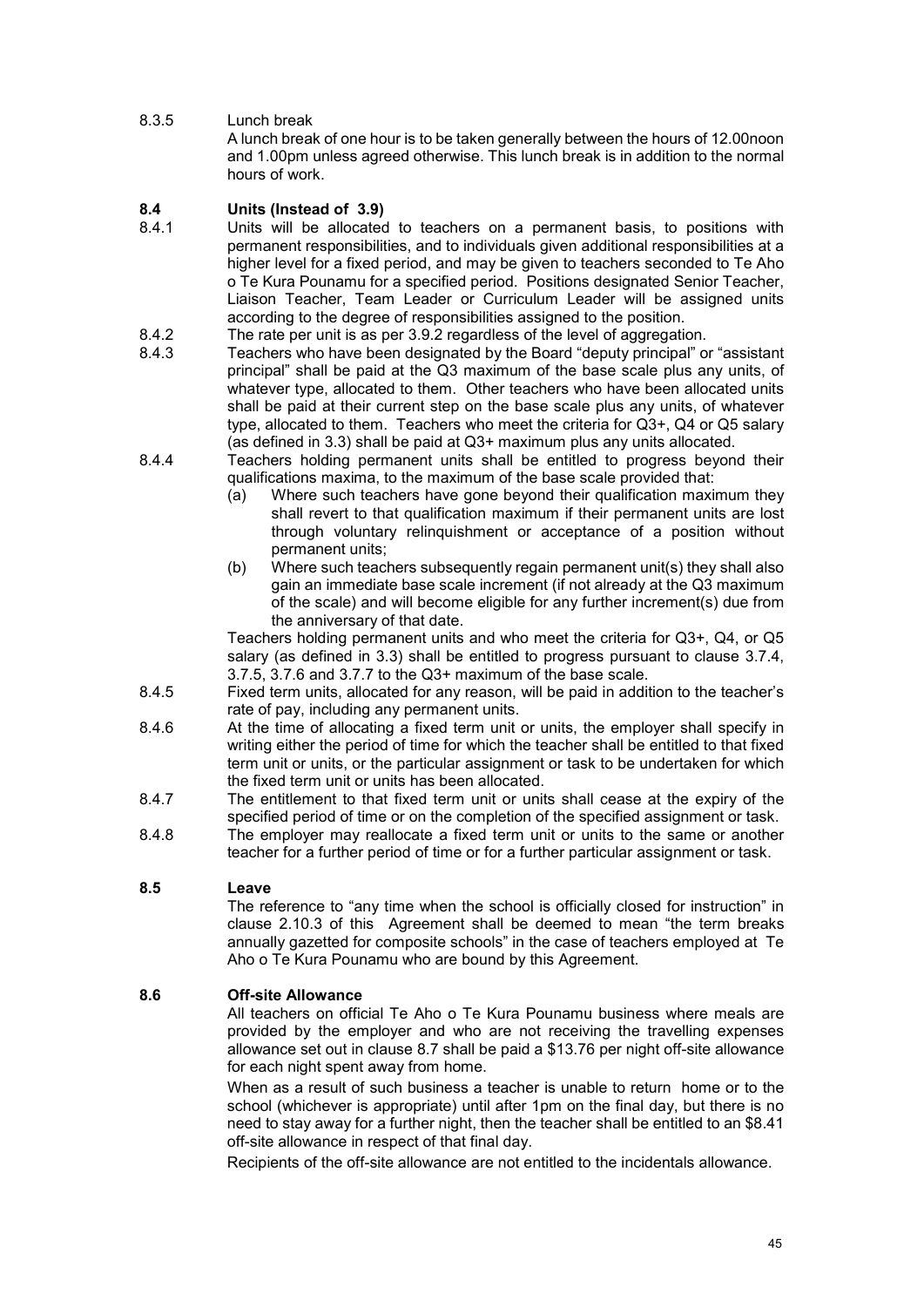## **8.7 Travelling Allowance (Instead of 5.2)**

A teacher of Te Aho o Te Kura Pounamu required to travel within New Zealand on official business shall be paid, on application (whether by public transport, or with the prior approval of the Board, the use of the teacher's own vehicle) a travelling allowance as follows:

- (a) Accommodation reimbursement of accommodation costs on an actual and reasonable basis.
- (b) Meals standard travelling allowance:
	- For each full 24 hour period \$56.97;
	- For additional periods less than 24 hours but more than 10 hours \$56.97;
		- For additional periods up to 10 hours \$24.80.
- (c) Incidentals incidentals allowance for each 24 hour period and additional part thereof spent travelling \$7.36.

When the teacher leaves and returns to the teacher's school on the same day, travelling allowance is not payable. Actual and reasonable expenses are payable instead and the incidentals allowance is not payable in these circumstances. For teachers staying privately while on official business, the travelling allowance, accommodation and meal rates as specified below shall apply:

- (i) Accommodation allowance per night \$33.37.
- Meals:
	- For each 24 hour period \$28.49;
	- For additional periods less than 24 hours but more than 10 hours \$28.49;
	- For additional periods up to 10 hours \$28.49.

## **8.8 Surplus Staffing**

In the case of a surplus staffing situation arising at Te Aho o Te Kura Pounamu

- Part 9 of the Agreement shall apply to teachers covered by this Agreement except:<br>(i) Regarding 9.2(a) the employer shall also advise NZEI Te Riu Roa which Regarding 9.2(a) the employer shall also advise NZEI Te Riu Roa which section (or sections) of the School is affected.
- (ii) Should redeployment occur in a school other than Te Aho o Te Kura Pounamu the provisions of Part 9 as they relate to redeployment shall apply from commencement at that school.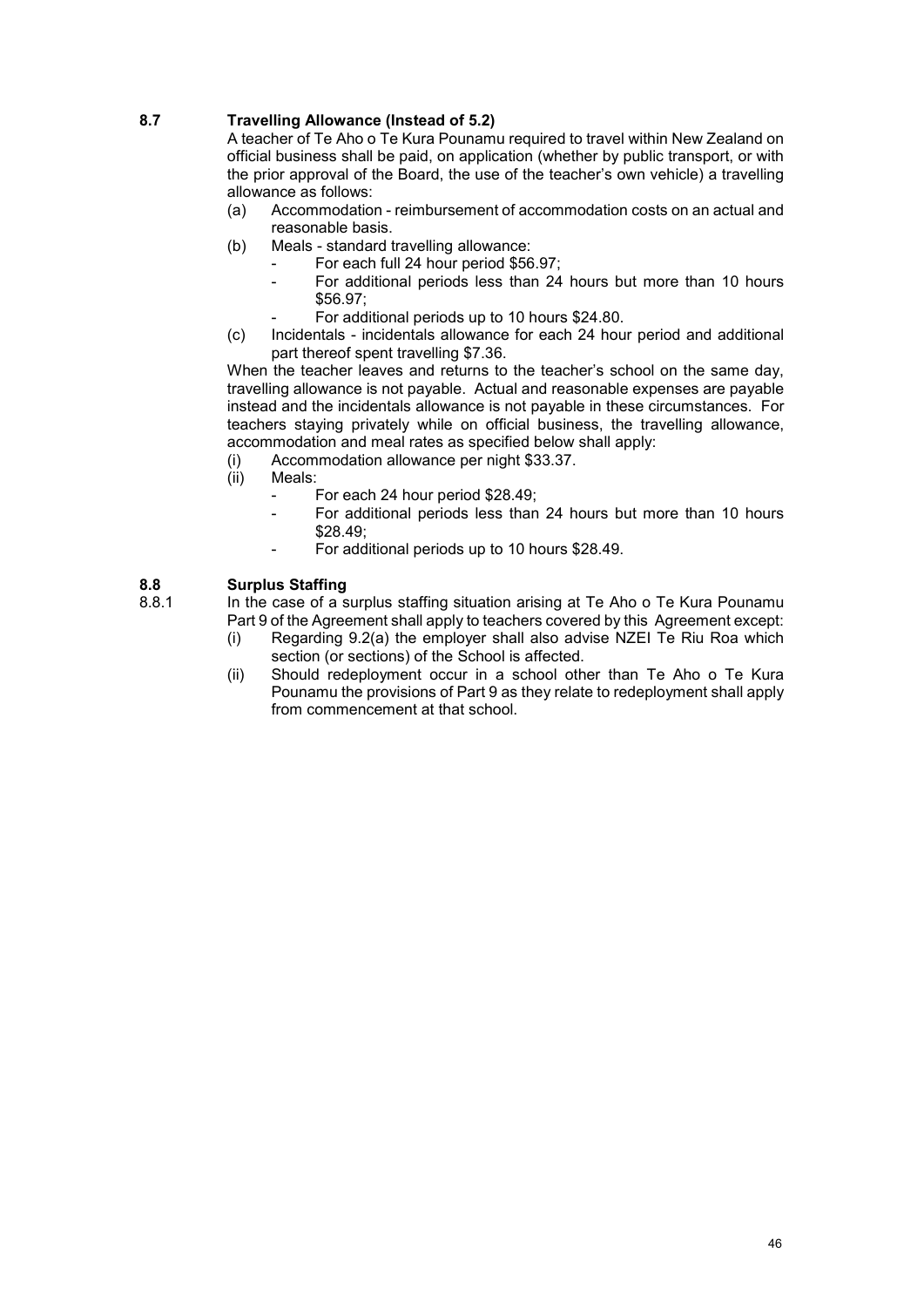### **Part 9 Employment Protection and Surplus Staffing Provisions**

## **9.1 Employment Protection Provisions**

- 'Restructuring' is given the same definition as in section 69OI of the Employment Relations Act 2000 and includes:
	- (a) Contracting out; or<br>(b) Selling or transfer
	- Selling or transferring the employer's business (or part of it) to another person; but excludes mergers, and school reorganisations as defined in Appendix 4.
- 9.1.2 Where work undertaken by an employee covered by this Agreement will be, or is likely to be, undertaken by a new employer (whether or not the new employer is an "employer" defined in 1.6) the employer will notify the National Office of NZEI Te Riu Roa where one or more of the employees affected by the restructuring is a member of the union. In such circumstances the employer will meet with representative(s) of the union to:<br>(a) ldentify the issues the em
	- Identify the issues the employee(s) wish to have considered by the new employer;
	- (b) Ensure that all current terms and conditions of employment of the employee(s) are accurately recorded; and
	- (c) Determine the process by which communications to/from the employee(s) will be conducted.
- 9.1.3 The employer will encourage the new employer to agree to the involvement of the union(s) in the processes described in clauses 9.1.4 and 9.1.5 below.
- 9.1.4 Having completed the process described in 9.1.2 above, the employer will meet with the new employer to:<br>(a) Provide the new er
	- Provide the new employer with details of the work currently performed by the employees concerned together with details of the terms and conditions of their employment; and
	- (b) Seek a proposal for the employment of the affected employees by the new employer, including clarification of the terms and conditions upon which those employees would be offered employment by the new employer.
- 9.1.5 The following shall be matters for clarification under clause 9.1.4(b) and again should be read in conjunction with the surplus staffing provisions of this Agreement.
	- (a) The number and type of positions that may be offered by the new employer to employees affected by the restructuring;
	- (b) The terms and conditions of employment to be offered to those employees (including whether the employees will transfer to the new employer on the same terms and conditions of employment);
	- (c) The arrangements, if required, for the transfer of any accrued benefits and entitlements in relation to those employees;
	- (d) The arrangements, if required, for when and how offers of employment are to be made to the affected employees and the mode of acceptance, including whether any offers of employment made by the new employer will be conveyed through NZEI Te Riu Roa.
- 9.1.6 The process to be followed at the time of the restructuring to determine what entitlements, if any, are available for employees who do not transfer to the new employer are set out in the rest of this Part. Part 9.1 as a whole shall be read in conjunction with those provisions.
	- *Note: Attention is drawn to the application of the State Sector Act 1988 section 77HA (restriction of compensation for technical redundancy arising from closure or merger of schools).*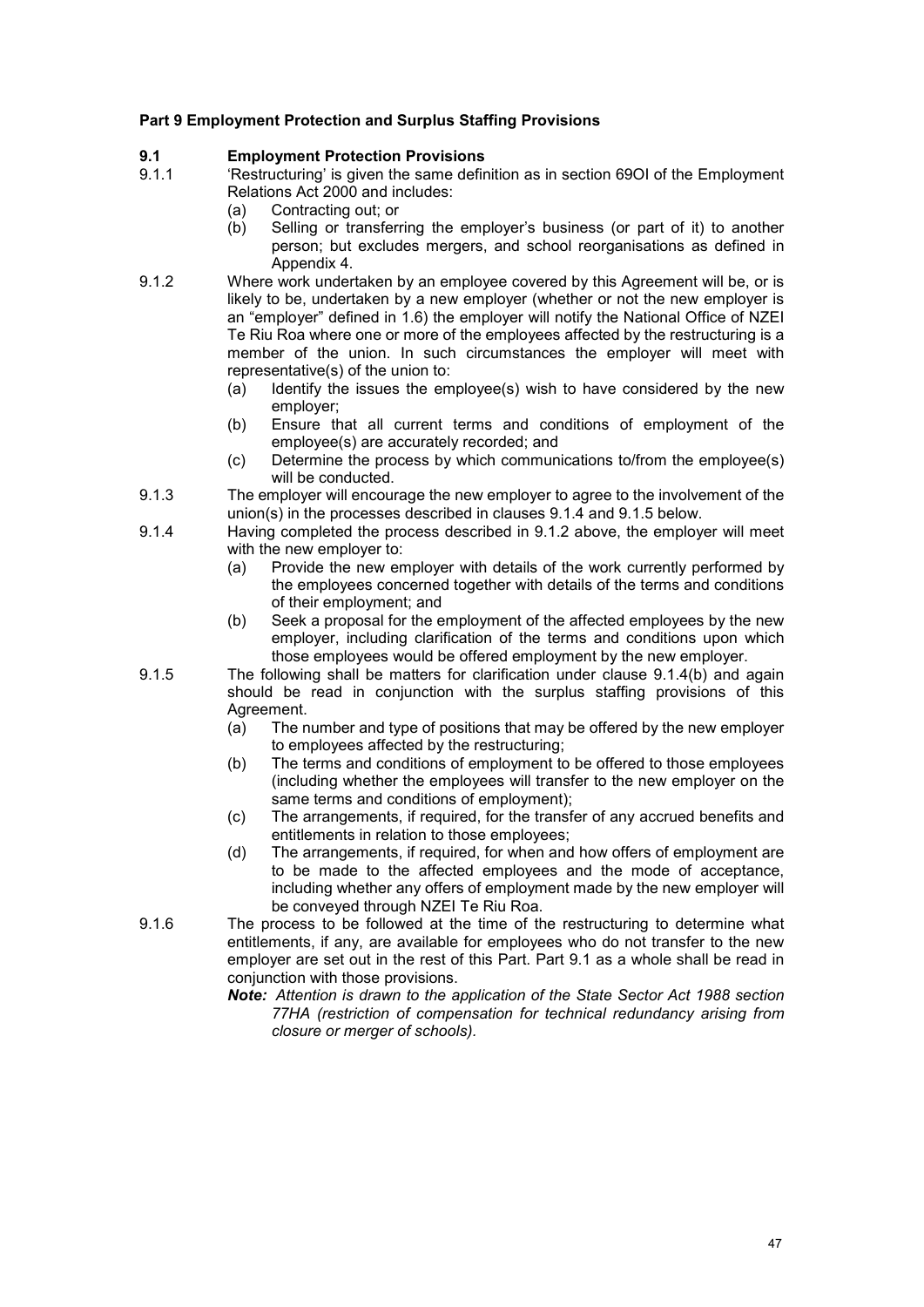## **9.2 Surplus Staffing**

## (a) **Advising the NZEI Te Riu Roa of Surplus Staffing Review**

When staffing requirements within a school are being reviewed by an employer (including the closure or change of class or designation of a school other than when that school has been closed or had its class or designation changed as the result of a school reorganisation process), the employer shall advise the employees and NZEI Te Riu Roa and the provisions of clauses 9A to 9A.11 shall apply.

#### (b) **School Reorganisation Process** When staff requirements within a school are being reviewed in a school reorganisation process that results in an amalgamation, merger, closure or change of class or designation for that school the provisions of Appendix 4 shall apply.

## **9A Surplus Staffing - Teachers**

**9A.1** The provisions of clause 9A shall apply to teachers

### **9A.2 Attrition**

When a review shows that a staffing surplus will exist or a reduction in units is required the employer shall, at the first instance, consider in consultation with staff whether this staffing surplus and/or reduction in units can be absorbed by attrition.

#### **9A.3 Where Attrition Cannot Achieve the Reduction**

If the required number of positions cannot be achieved through attrition and if a surplus staffing situation still exists, an identification of the teacher(s) to be deemed surplus will be made from among permanent teachers, pursuant to clause 9A.4. If attrition cannot achieve the reduction in the units required, clause 9A.4 will apply.

## **9A.4 Needs Analysis**

The identification of the surplus teacher(s) and/or the identification of unit holder(s) who are to lose units will be made in the following manner:

- (a) The employer shall conduct a needs analysis in consultation with staff to identify the future management structure, curriculum and other staffing needs of the school which will determine:
	- (i) The most appropriate area(s) for the surplus position(s) to be identified from; and/or
	- (ii) The most appropriate area(s) within the staffing structure for the reduction of units to occur.
- (b) The processes set out in clause 9A.4(c) and (d) should be co-ordinated in cases where both positions and units are lost. Boards should ensure that the outcomes of the processes set out in clause 9A.4(c) and (d) are consistent with the needs analysis.
- (c) For determining the surplus teachers the following process shall apply:
	- (i) If the needs analysis identifies a specific position, the teacher holding that position will be deemed surplus and the provisions of clause 9A.6 will apply;
	- (ii) Where there is more than one position in the affected area(s) the remaining positions from the affected area(s) will be advertised internally;
	- (iii) The teachers from the affected area(s) will apply for those positions in their respective area(s);
	- (iv) Those positions shall be filled by applicants from the relevant affected area(s).

The teacher(s) not appointed as a result of this process will be deemed to be surplus and the provisions of clause 9A.6 will apply.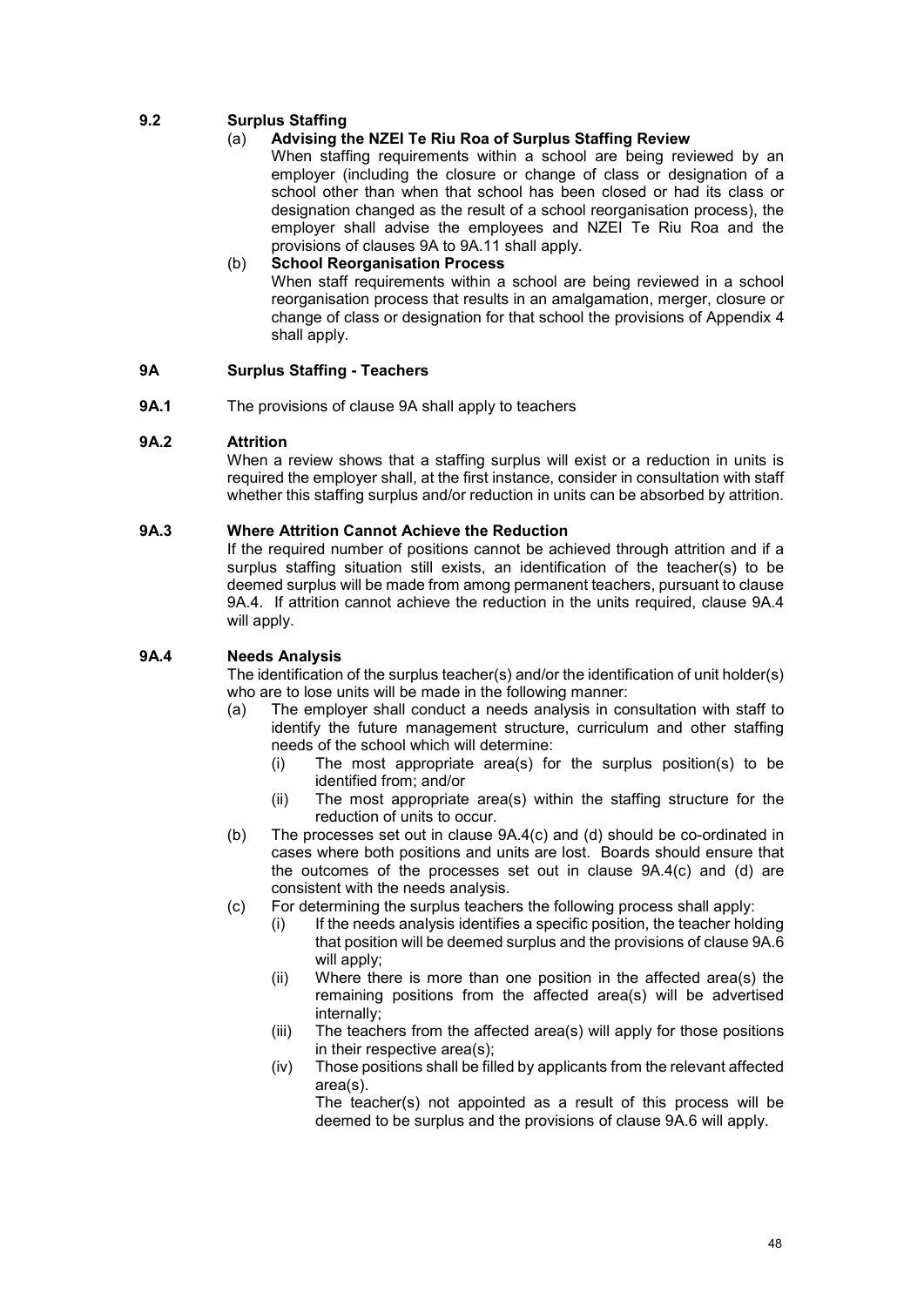- (d) For determining the unit holders who are to lose units the following process shall apply:<br>(i) If the
	- If the needs analysis identifies a specific position, the teacher holding that position will be deemed to be the teacher who is to lose or have a reduction in unit(s). That teacher will have access to the salary protection arrangements specified in clause 9A.5;
	- (ii) If a needs analysis identifies an area(s) involving more than one position, the employer shall develop descriptions of the roles and responsibilities associated with the unit(s), including the number of units to be allocated to each position, which shall be advertised internally. The position(s) shall have the remaining units available in the affected area(s) allocated to them. No teacher shall receive more units than she/he held before the review;
	- (iii) Teachers from the affected area(s) shall apply for the positions within the relevant affected area(s);
	- (iv) The teacher(s) who loses her/his unit(s) will be the teacher(s) appointed to a position with either a reduced number of units or no units allocated to it. Those teachers will have access to the salary protection arrangements specified in clause 9A.5.

## **9A.5 Salary Protection, Dealing with Units and AP/DP Entitlements**

Where a teacher permanently appointed to a position to which unit(s) are allocated loses unit(s) or has the position altered in status because of the application of these provisions, the following salary protection arrangements shall apply:<br>(a) Where the allocation has been made on a permanent basis, the pe

- Where the allocation has been made on a permanent basis, the period of protection shall be one year while the teacher continues to hold a position in the school;
- (b) Where the allocation has been made on a fixed term basis, the period of salary protection shall be for the lesser of the term of the appointment agreed or for a maximum of one year while the teacher continues to hold a position at the school;
- (c) In no case under clause 9A.4 or clause 9A.5 shall the eventual salary reduction be to a rate less than would otherwise apply had the teacher not been appointed to a position to which unit(s) had been allocated;
- (d) Where a school is required to identify a teacher as surplus and a teacher designated as assistant or deputy principal loses all her/his units as a result of the review of staffing, that teacher designated assistant or deputy principal may volunteer to be considered under the identification process set out in clause 9A.6 below or elect the provisions contained in clause 9A.7;
- (e) Where the number of unit(s) held by a teacher is reduced, should any subsequent units be allocated to the school that teacher shall be entitled to have those unit(s) allocated to them, up to the number of units held by the teacher prior to the reduction and within the period of salary protection, i.e. within one year of the reduction. Should units be reduced for more than one teacher, those teachers will have any new units allocated to them in the order that the reduction occurred. Where two or more teachers lose units at the same time and subsequently the school gains new units but does not have sufficient units to reinstate units to all the teachers who had their units reduced, those teachers shall be entitled to apply to have their units reinstated. The employer shall decide which of these teachers the new units(s) will be allocated to.

## **9A.6 Overview of Staff Surplus Options**

The primary focus of these provisions is to retain qualified teachers in the teaching service. Therefore, where a teacher's position is to be disestablished, as a result of the above process, the redeployment and retraining options must in the first instance be thoroughly explored by the employer in consultation with the employee.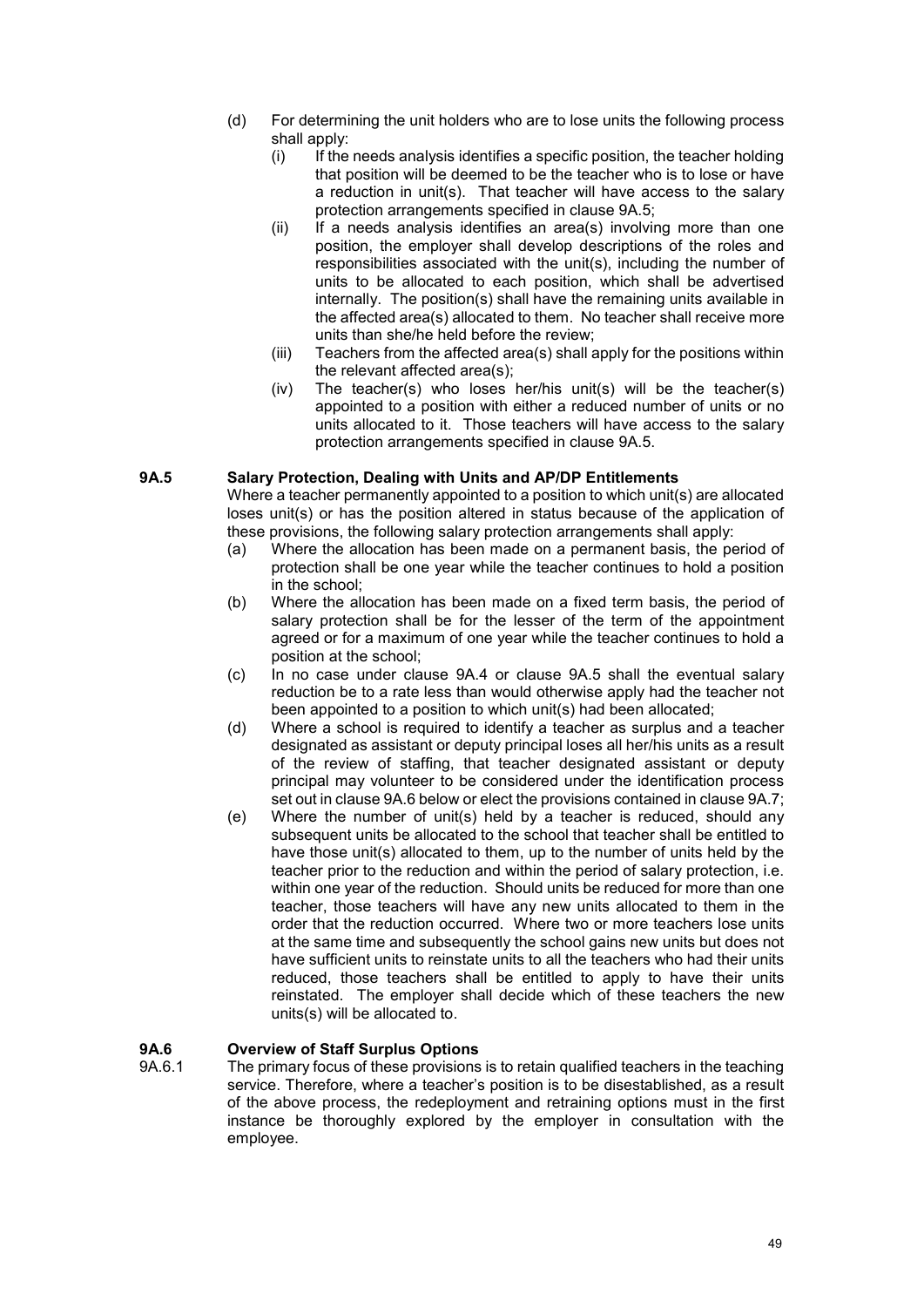- 9A.6.2 The severance and long service provisions will only be offered by the employer after the redeployment and retraining options have been thoroughly explored by the employer in consultation with the employee and these options are considered inappropriate in the circumstances.
- 9A.6.3 Once the surplus teacher(s) have been identified and before the date the surplus staffing takes effect, the options set out below will be considered for permanently employed teachers.
- 9A.6.4 For part-time teachers the following provisions only apply if the identification process requires a complete reduction of the hours they are employed to work.
- 9A.6.5 Where the needs analysis requires a part reduction in hours for a part-time teacher they will be given two month's notice of the reduction in hours and the provisions below will not apply.

## **9A.7 Redeployment and Retraining**

In the first instance the parties will consider whether the teacher can:<br>(a) Redeployment/supernumerary – be redeployed for 30 school v

- Redeployment/supernumerary be redeployed for 30 school weeks within the school or at any other school requested by the teacher with the approval of the original Board and of the Board of that other school. During this time the teacher shall continue to seek a suitable alternative position; or
- (b) Retraining undertake a suitable course of retraining approved by the Secretary, for 30 school weeks which enhances or upgrades the teacher.

## **9A.8 Provisions for Redeployment**

The following redeployment/supernumerary procedures shall apply to a permanently employed teacher who is redeployed under clause 9A.7(a).

- 9A.8.1 The employer shall assist the teacher to find a suitable alternative position and will meet the reasonable costs of attending relevant interviews.
- 9A.8.2 Where a teacher elects redeployment under clause 9A.7(a) and a position at the same or lower level becomes vacant at the school at which the teacher is redeployed (or with the teacher's original Board where the teacher has been redeployed to a different school) the teacher shall be offered the vacant position unless the position is either a Māori immersion teacher or special education teacher position requiring skills not possessed by the teacher.
- 9A.8.3 Where a teacher declines placement under clause 9A.8.2 at the same level or declines a reasonable offer of appointment at the same or higher level from another Board, that teacher's employment shall be terminated without further compensation.
- 9A.8.4 A teacher may, during their period of redeployment, subject to agreement between the teacher and their employer, undertake a defined special project(s) of work.
- 9A.8.5 At the end of the period of redeployment if a permanent position has not been secured the teacher's employment shall be terminated. If the employment is likely to be terminated in these circumstances the Board of Trustees shall advise the teacher in writing of this not less than one month before the expiry of the period of redeployment.
- 9A.8.6 Where either:
	- (a) A school is merged and the teacher is not placed in a position in the continuing school; or
	- (b) A school is closed;

the teacher will have all of the surplus staffing options available to them. Continued employment may be approved by the Secretary for up to a further one term.

- 9A.8.7 If a transfer of location is involved, teachers employed under clause 9A.7(a) may elect to be reimbursed removal expenses according to Part 6 of this Agreement in one or another but not both of the following circumstances:
	- (a) Where the teacher transfers to another school to continue employment pursuant to clause 9A.7(a); or
	- (b) Where the teacher transfers to a school where they have been appointed to a new permanent position.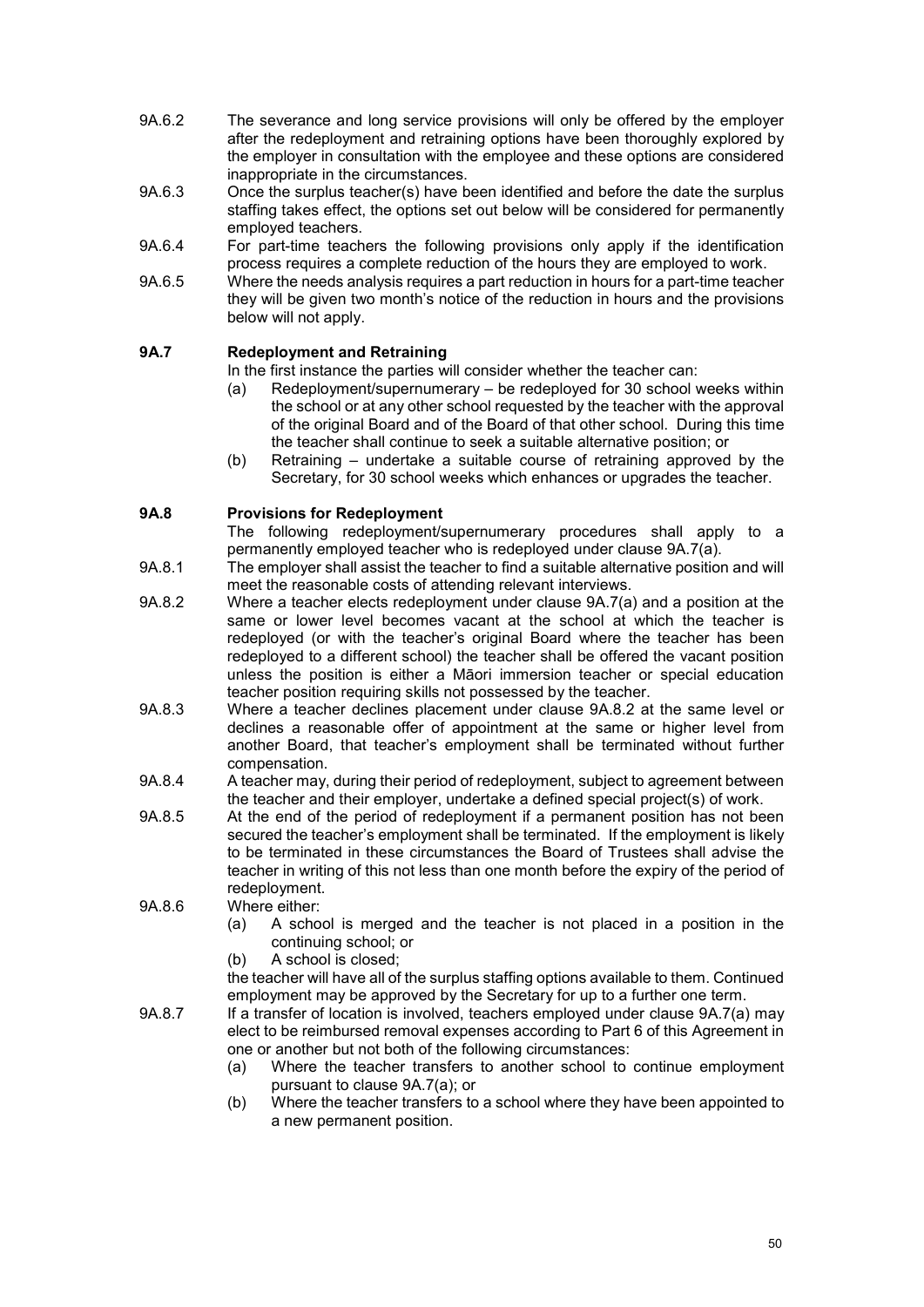## **9A.9 Provisions for Retraining**

The following shall apply to a teacher who is retraining under clause 9A.7(b):

- (a) There is no requirement on the employer to meet any costs and expenses of training, including course fees;
- (b) At the end of the period of retraining if a permanent position has not been secured the teacher's employment shall be terminated. If the employment is likely to be terminated in these circumstances the Board of Trustees shall advise the teacher in writing of this not less than one month before the expiry of the period of retraining.
- (c) If a vacancy occurs at the school after confirmation of the retraining option the position may be offered to the teacher. The teacher may elect to accept the position or continue with the retraining option.
- (d) Payment of the 30 school weeks of retraining will commence at the start of the school year or two months after notice of disestablishment of the teacher's position (if the surplus is not generated as a consequence of the September Staffing Notice).

## **9A.10 Long Service Leave and Severance Provisions**

Where the options outlined in clause 9A.7(a) and (b) have been thoroughly explored and no such option is suitable, the employer shall offer a teacher either:

- (a) Long Service Payment To be paid a long service payment to assist a teacher, with not less than twenty-five years service, to retire from the teaching service. The payment will be equivalent to twenty-six weeks salary at the time of termination; or
- (b) Severance to be paid a severance payment based on the following table:

| <b>Length of Service</b> | <b>Weeks of Payment (Ordinary Pay)</b> |
|--------------------------|----------------------------------------|
| Up to 3 years            | 7 weeks                                |
| Over 3 and up to 5 years | 15 weeks                               |
| Over 5 years             | 23 weeks                               |

## **9A.11 Payment of Long Service and Severance Provisions**

Payment of severance or long service payment under clause 9A.10 is subject to the following provisions:

- (a) Where a teacher who has received a severance payment or long service payment commences permanent employment in a state or state-integrated school within a number of weeks which is less than the number of weeks of payment received under clause 9A.10 the teacher shall refund the difference between the number of weeks for which they were without employment and the number of weeks for which severance or long service payment was received;
- (b) Payment under this provision is conditional on the teacher finishing on an agreed date. That date should be no less than two months from the date of disestablishment of the position unless a shorter period is mutually agreed, but may be longer depending on the educational needs of the school. Where the teacher resigns her/his position or is appointed to another permanent teaching position in a state or state-integrated school before the date of payment, no payment will be made;
- (c) Any teacher receiving the severance payment or long service payment will be deemed to have been paid in full for service to that date for the purpose of calculating service for any future sick leave, severance, or long service payment entitlements. Provided that a teacher who is subject to clause 9A.11(a) shall receive pro rata reinstatement of these service entitlements;
- (d) For the purpose of these provisions ordinary pay is defined as basic taxable salary plus regular taxable allowances paid on a continuous basis as at the effective date that the surplus staffing takes effect. For teachers on leave without pay, ordinary pay shall be the ordinary pay at the time of taking leave;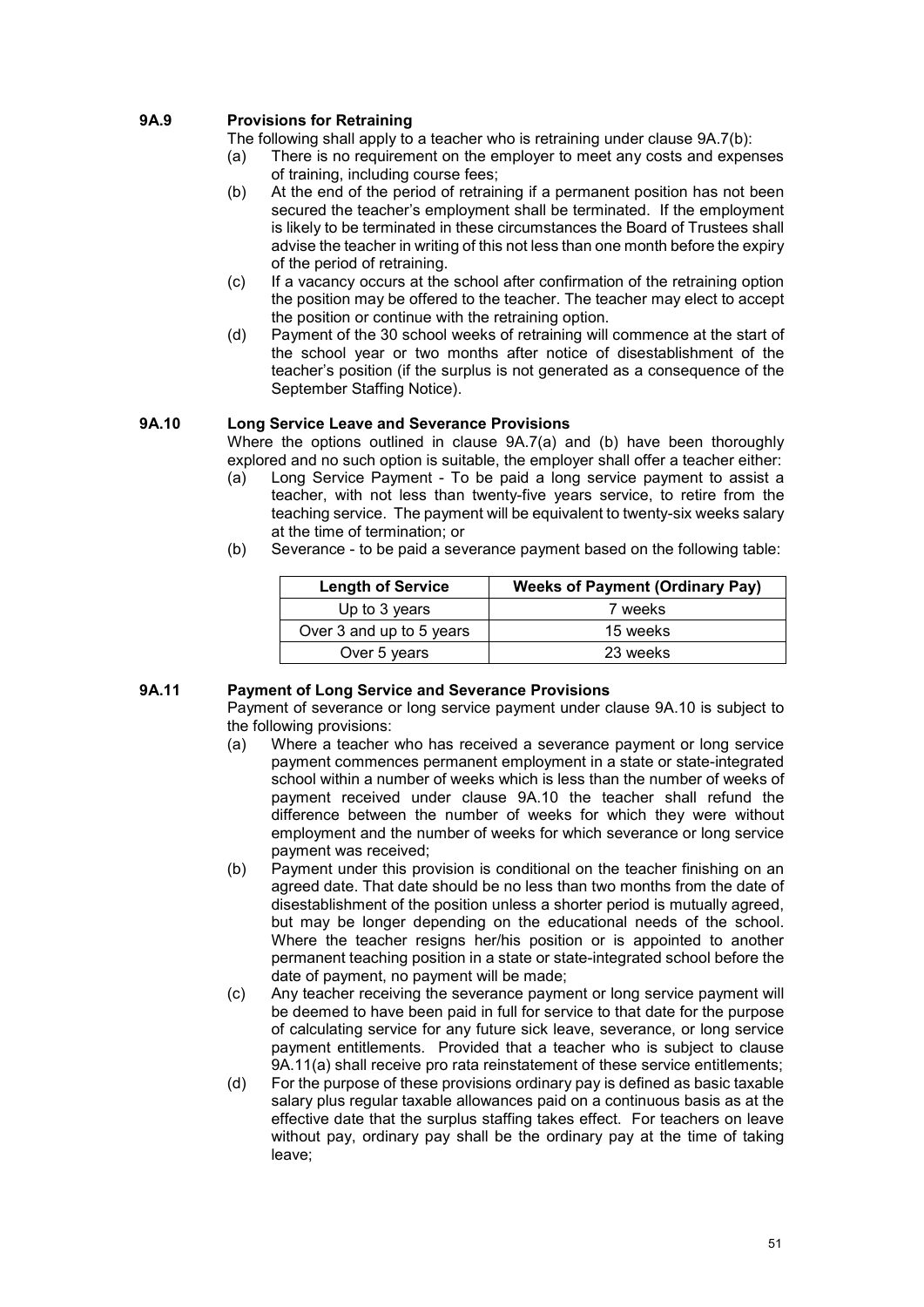(e) For the purpose of clause 9A.11 "service" is defined as the aggregate of all employment as a teacher in state or state-integrated schools and/or service as a trained and certificated teacher in the employment of a Free Kindergarten Association and any credit (to a maximum of five years credit) given for time spent on childcare pursuant to clause 8 of Appendix 6 of this Agreement.

### **9B Surplus Staffing Provisions for Speech Language Therapists**

- **9B.1** When a review shows that a Speech Language Therapist (SLT) staffing surplus will exist the employer shall, at the first instance, consider in consultation with SLT staff whether this staffing surplus can be absorbed by attrition.
- **9B.2** If the required number of positions cannot be achieved through attrition and if a surplus staffing situation still exists, an identification of the SLT(s) to be deemed surplus will be made from among permanent SLT(s), through a fair and transparent process.
- **9B.3** Once the surplus SLT(s) has been identified and before the date the surplus staffing takes effect, the options described in clauses 9A.7 to 9A.11 will be available to that SLT(s). For the purposes of this provision, any reference to "teacher" in clauses 9A.7 to 9A.11 shall be read as a reference to a SLT.

#### **9C Surplus Staffing Provisions for Resource Teachers**

The provisions of clause 9A shall apply to Resource Teachers. However, employers and resource teacher employees are advised that these provisions must be applied in conjunction with the provisions outlined in Appendix 5 to this Agreement.

## **9D Changing Status to Kura Kaupapa Māori**

In the event of staffing needs being reviewed as a result of a school changing to a kura kaupapa Māori or a school which will provide level 1, 2 or 3 Māori immersion programmes, all of the surplus staffing provisions will apply to teachers so affected and required to transfer out.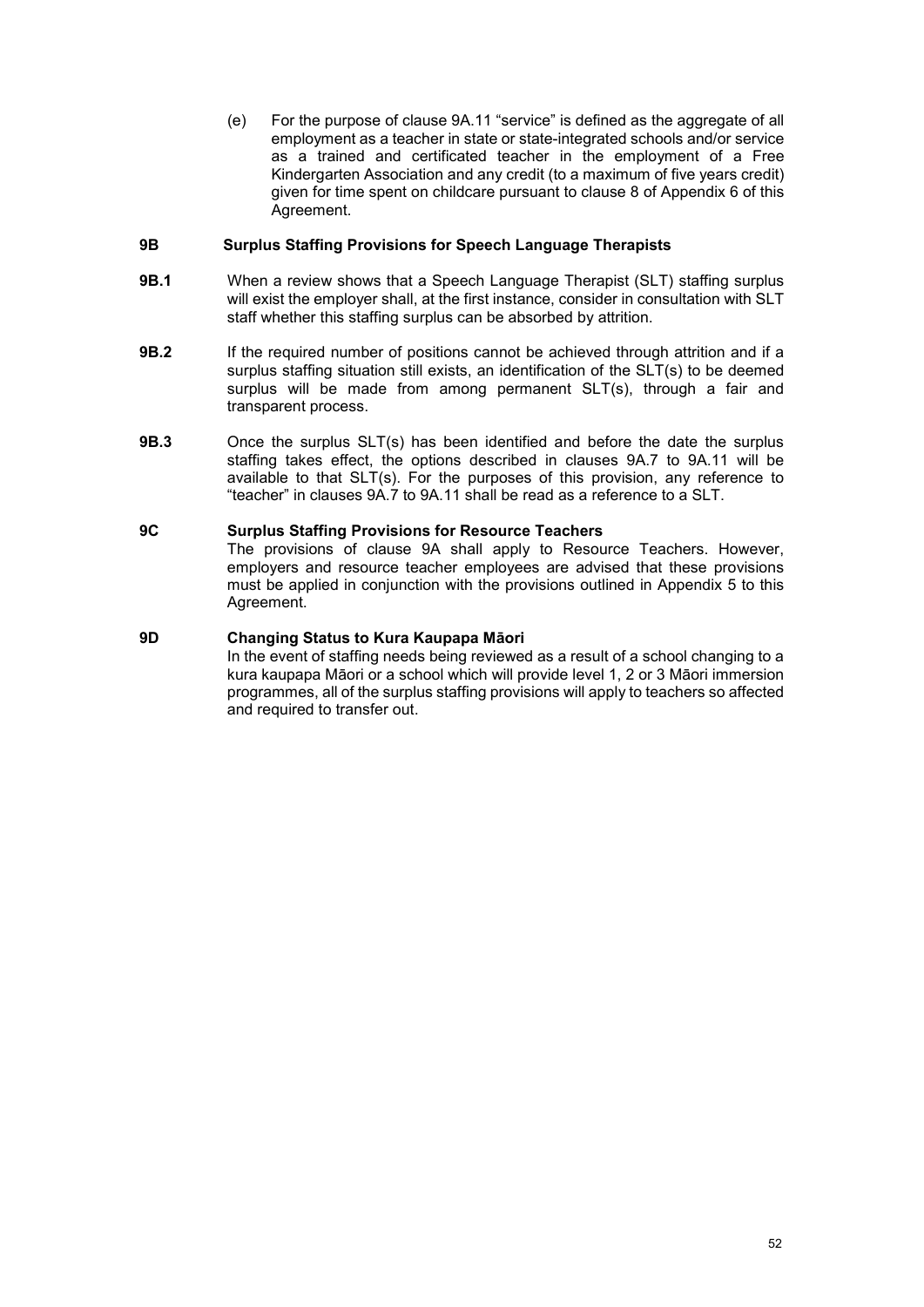## **Part 10 Complaints/Discipline/Competency**

#### **10.1 General**

The following principles shall be used in addressing complaints against employees and matters of discipline and competence to ensure that such matters can in the interests of the parties be fully and fairly addressed. Many complaints will be able to be resolved by discussion between the principal and the employee concerned without the need to take the matter any further. This does not negate any statutory obligation to inform the Teaching Council if applicable. Boards should, wherever appropriate, seek to resolve complaints in this manner in the first instance. Questions of competence, conduct and/or discipline should be handled in a manner which as far as possible protects the mana and dignity of the employee concerned. Employees may seek whanau, family, professional and/or NZEI Te Riu Roa support in relation to such matters.

#### **10.2 Ngā Kōrero me ngā Tikanga**

- (a) Me tuku reta atu ki te kaimahi hei whakamārama atu i ngā raruraru kua puta noa. Mehemea he pai ki te kaimahi rāua tahi ko tona tumuaki, e āhei ana ki te whakahaere tonutia ngā whakaritenga i raro i ngā tikanga Māori.
- (b) Anei ra ëtahi momo tikanga hei kōwhiringa mā rātou:
	- He huihuinga kei te marae;
	- He whakawhiti kōrero kanohi ki te kanohi:
	- Ka hui mai te whānau hei tuarā mō te katoa; ā
	- Ka hui mai ngā kaumātua kuia hei arahi hei tohutohu i ā rātou katoa.
- (c) Mënā ka whakaaetia te kaimahi rāua ko tōna tumuaki ō rāua kaihautü rānei, kia oti pai ai te kaupapa, mā rāua mā ngā kaihautu rānei e hainatia ngā whakaaetanga i tühia. Makaia atu tëtahi kape o ngā whakaetanga nei ki te kōnae o te kaimahi.
- (d) He māmā noa iho ënei whakawhiringa mehemea hiahia ana tëtahi taha kia waiho tārewa ake ngā tikanga Māori kia huri ke ia ki ëtahi (te katoa rānei) o ngā whakaritenga, arā 10.3, 10.4, 10.5, 10.6me 10.7 e whai ake nei. Engari, mehemea ka huri kë atu i ngā tikanga Māori, ehara tërā i te tino raruraru kia oti hë rawa ngā whakaritenga katoa. Ina hoki ka tahuri mai tëtahi taha ki ënei ki 10.3, 10.4, 10.5, 10.6 me 10.7 i raro nei, me tuhituhi hei whakamārama ki tërā atu taha.

#### **10.3 Discussions in a Māori Context**

- (a) The employee must be advised in writing of the specific matter(s) causing concern. The employee and employer may, depending on the nature of the complaint, agree to attempt to deal with a complaint by it being heard in a Māori context and manner.
- (b) A Māori context and manner relates to the following:
- Meetings can be held on marae;
- There is face to face engagement;
- There can be whanau support for all involved; and
- Guidance and advice is often provided by kaumatua and kuia for all involved.
- (c) Should the employee and employer, or their representatives on their behalf, agree to a resolution of the matter then this shall be recorded in writing and signed by both parties and/or their representatives on their behalf. A copy of the agreement will be placed on the employee's personal file.
- (d) This is a discretionary option and either party may withdraw at any time, and nothing in this section prevents the employer or the employee deciding at any time that any or all of the procedures in clauses 10.3, 10.4, 10.5, 10.6 and/or 10.7 will be used. Where either party decides to withdraw from this process such a decision will not of itself give rise to any claim of procedural deficiency or unfairness. The decision to withdraw from this process and/or for the employer to use any or all the procedures in clauses 10.3, 10.4, 10.5, 10.6 and/or 10.7 will be notified in writing to the other party.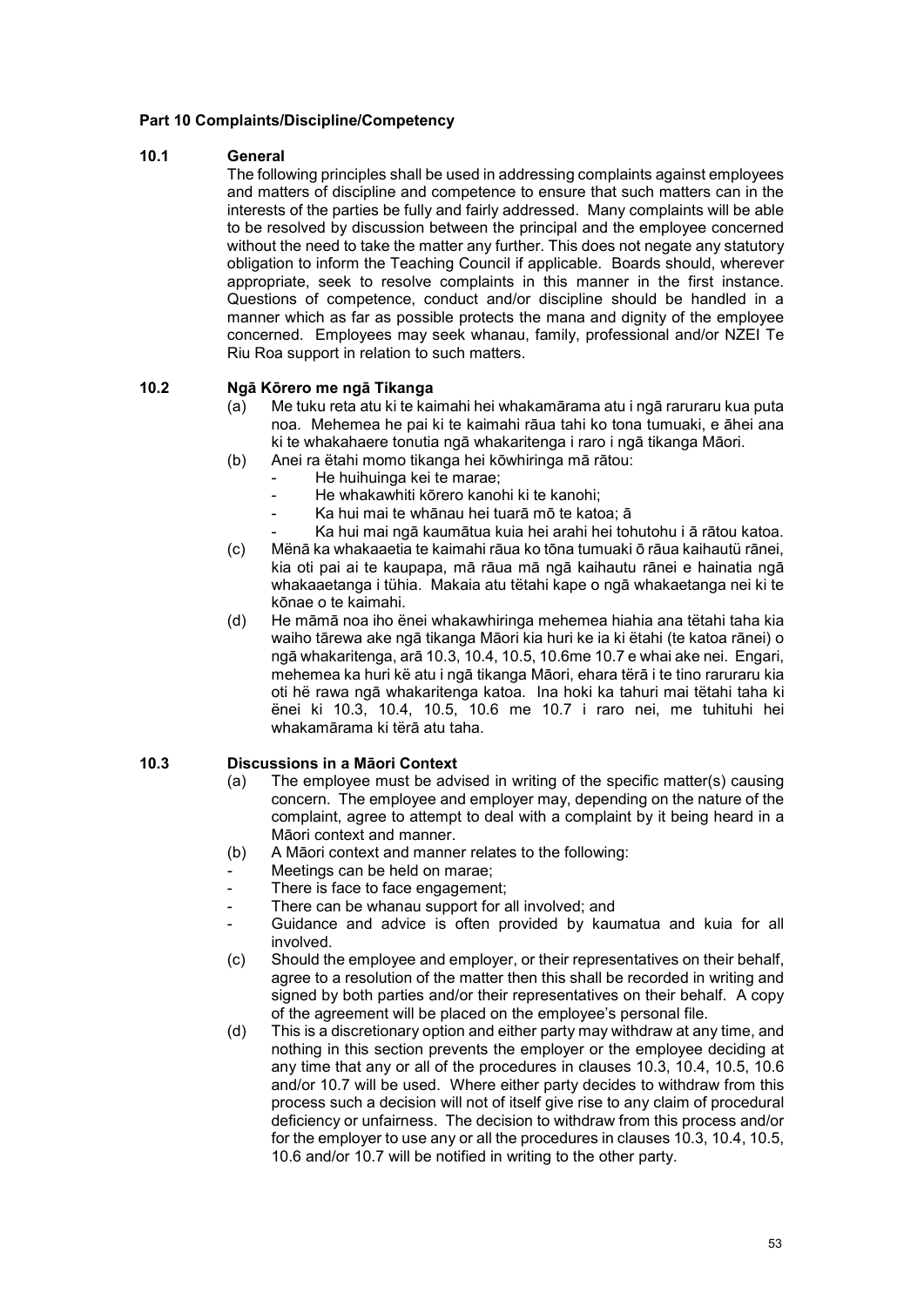## **10.4 Discipline**

- (a) The employee must be advised of the right to request representation at any stage.
- (b) The employee must be advised in writing of the specific matter(s) causing concern and be given a reasonable opportunity to provide an explanation. Before making a final decision, the employer may need to make further inquiries in order to be satisfied as to the facts of the specific matter(s) causing concern.
- (c) The employee must be advised of any corrective action required to amend their conduct and given a reasonable opportunity to do so.
- (d) The process and any disciplinary action are to be recorded, sighted and signed by the employee, and placed on their personal file.

## **10.5 Suspension**<br>(a) If the a

- If the alleged conduct is deemed sufficiently serious an employee may be either suspended with or without pay or transferred temporarily to other duties.
- (b) The employer shall not, unless there are exceptional circumstances, suspend the employee without first allowing the employee a reasonable opportunity to make submissions to the employer about the alleged misconduct and the appropriateness of suspension in all of the circumstances. The employer shall take into account any submissions made by the employee before determining the matter of suspension.
- (c) The employer shall use its best endeavours to ensure that the period of suspension is kept to the minimum possible time consistent with ensuring that the allegations of misconduct are properly investigated and that the employee is treated fairly at all times.
- (d) If the allegation that led to suspension is without substance the employee shall be reinstated effective from the date of suspension.

## **10.6 Instant Dismissal**

Nothing in clauses 10.2, 10.3, 10.4 or 10.5 prevents instant dismissal without notice in the case of serious misconduct.

## **10.7 Competency**<br>**10.7.1 Where there** a

- Where there are matters of competency which are causing concern in respect of any employee (for example failing to meet the beginning, fully certificated, or Assistant and Deputy Principal professional standards, as appropriate), the principal shall put in place appropriate assistance and personal guidance to assist that employee.
- 10.7.2 When this assistance and guidance has not remedied the situation, the following provisions should govern the action to be taken:
	- (a) The employee must be advised in writing of the specific matter(s) causing concern and of the corrective action required, and the timeframe allowed. This timeframe should be determined by the principal and be relevant to the matters causing concern;
	- (b) The process and results of any evaluation are to be recorded in writing, sighted and signed by the employee;
	- (c) A copy of any report made by the principal to the employer or to the Teaching Council shall be given to the employee;
	- (d) No action shall be taken on a report until the employee has had a reasonable time to comment (in writing or orally or both);
	- (e) If the above steps (a-d) fail to resolve the matter of concern, the employer may, where justified, dismiss the employee immediately by providing two calendar months salary in lieu of notice without the need to follow the provisions of 10.4, 10.5 or 10.6 above.

#### **10.8 Personal Grievance**

The personal grievance provisions in Part 11 of this Agreement are available to an employee who is aggrieved by any action of their employer taken under these provisions.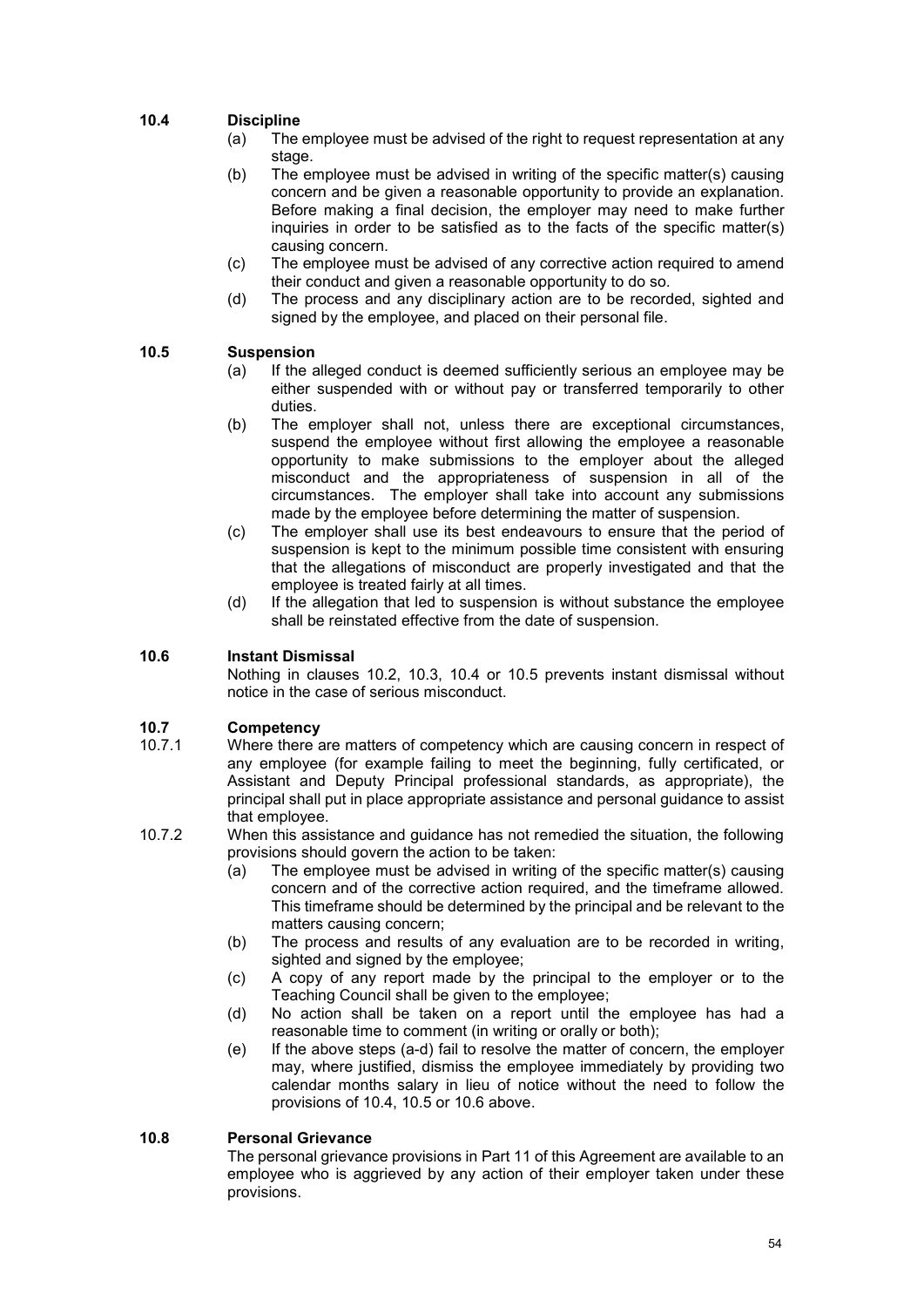### **Part 11 Employment Relationship Problems**

#### **What is an Employment Relationship Problem?**

It is a problem between employee and employer. For example, it might be a personal grievance or a dispute about a provision in an employment agreement.

#### **Resolving an Employment Relationship Problem**

The employee and employer should first make a reasonable effort to discuss the problem and settle it by mutual agreement. (If it's a personal grievance, it must first be raised with the employer **within 90 days** - Personal Grievances are explained further below).

An employee (or employer) has the right to be represented at any stage.

When a problem arises, union members should contact their local NZEI Te Riu Roa field officer for advice and representation.

Employers should contact NZSTA or other adviser/representative of choice.

#### **Personal Grievances**

A personal grievance is a particular type of employment relationship problem that normally must be raised with the employer within 90 days of the grievance arising.

An employee may have a personal grievance where:

- They have been dismissed without good reason, or the dismissal was not carried out properly.
- They have been treated unfairly.
- Their employment or a condition of their employment has been affected to their disadvantage by an unjustified action of their employer.
- They have experienced sexual or racial harassment, or have been discriminated against because of their involvement in a union or other employee organisation, or have suffered duress over membership or non-membership of a union or other employee organisation.
- They have been discriminated against in terms of the prohibited grounds of discrimination under the Human Rights Act 1993.
- *Note: The full meaning of the terms personal grievance, discrimination, sexual harassment, racial harassment, and duress, shall be the meaning given by sections 103 to 110 inclusive of the Employment Relations Act 2000 only. For ease of access these are attached at the end of this Agreement as Appendix 2.*

As with other employment relationship problems, the parties should always try to resolve a personal grievance through discussion.

Either party can refer a personal grievance to the Employment Relations Service of the Ministry of Business, Innovation and Employment for mediation assistance, or to the Employment Relations Authority.

If the problem relates to a type of discrimination that can be the subject of a complaint to the Human Rights Commission under the Human Rights Act 1993, the person can either take a personal grievance, or complain to the Human Rights Commission, but not both. If in doubt, advice should be sought before deciding.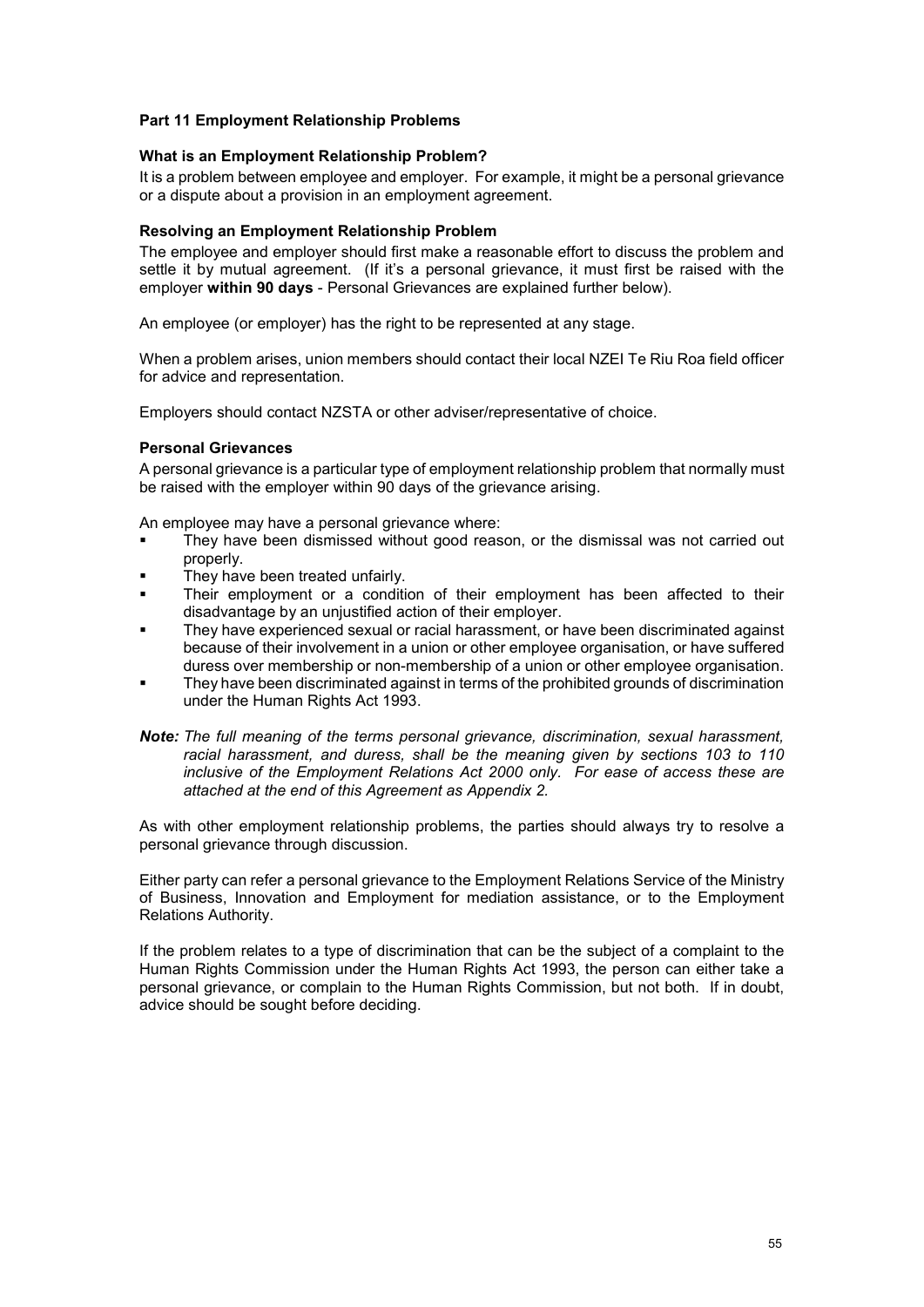## **Services Available**

To help resolve employment relationship problems, the Ministry of Business, Innovation and Employment provides:

#### **An Information Service**

This is free. It is available by contacting the Ministry of Business, Innovation and Employment (MBIE) or by phoning toll free 0800 20 90 20. The Employment Relations Service internet address is **www.employment.govt.nz** and can be contacted by e-mail at **info@mbie.govt.nz.**

## **Mediation Service**

- The Mediation Service is a free and independent service available through MBIE.
- This service helps to resolve employment relationship problems and generally to promote the smooth conduct of employment relationships.
- Mediation is a mutual problem solving process, with the aim of reaching an agreement, assisted by an independent third party.
- If the parties can't reach a settlement they can ask the mediator, in writing, to make a final and binding decision.
- A settlement reached through mediation and signed by the mediator at the request of the parties is final, binding and enforceable. Neither party can then take the matter any further and, either party can be made to comply with the agreed settlement by court order.
- If the problem is unresolved through mediation either party may apply to have the matter dealt with by the Employment Relations Authority.

#### **The Employment Relations Authority**

- This Authority is an investigative body that operates in an informal way. It looks into the facts and makes a decision on the merits of the case and not on the legal technicalities.
- Either an employer or an employee can refer an unresolved employment relationship problem to the Authority by filing the appropriate forms.
- The Authority may call evidence, hold investigative meetings, or interview anyone involved. It can direct the parties to try mediation. If mediation is unsuitable or has not resolved the problem, the Authority will make a decision that is binding on all parties. Any party can contest the Authority's decision through the Employment Court.
- *Note 1:All employment relationship problems, including personal grievances and any disputes about the interpretation or application of this Agreement, must be resolved under Parts 9 and 10 of the Employment Relations Act 2000.*
- *Note 2:In relation to a dispute about the interpretation, application, or operation of this Agreement the employer shall act, if the Secretary acting under delegation from the State Services Commissioner so requires, together with or in consultation with the Secretary.*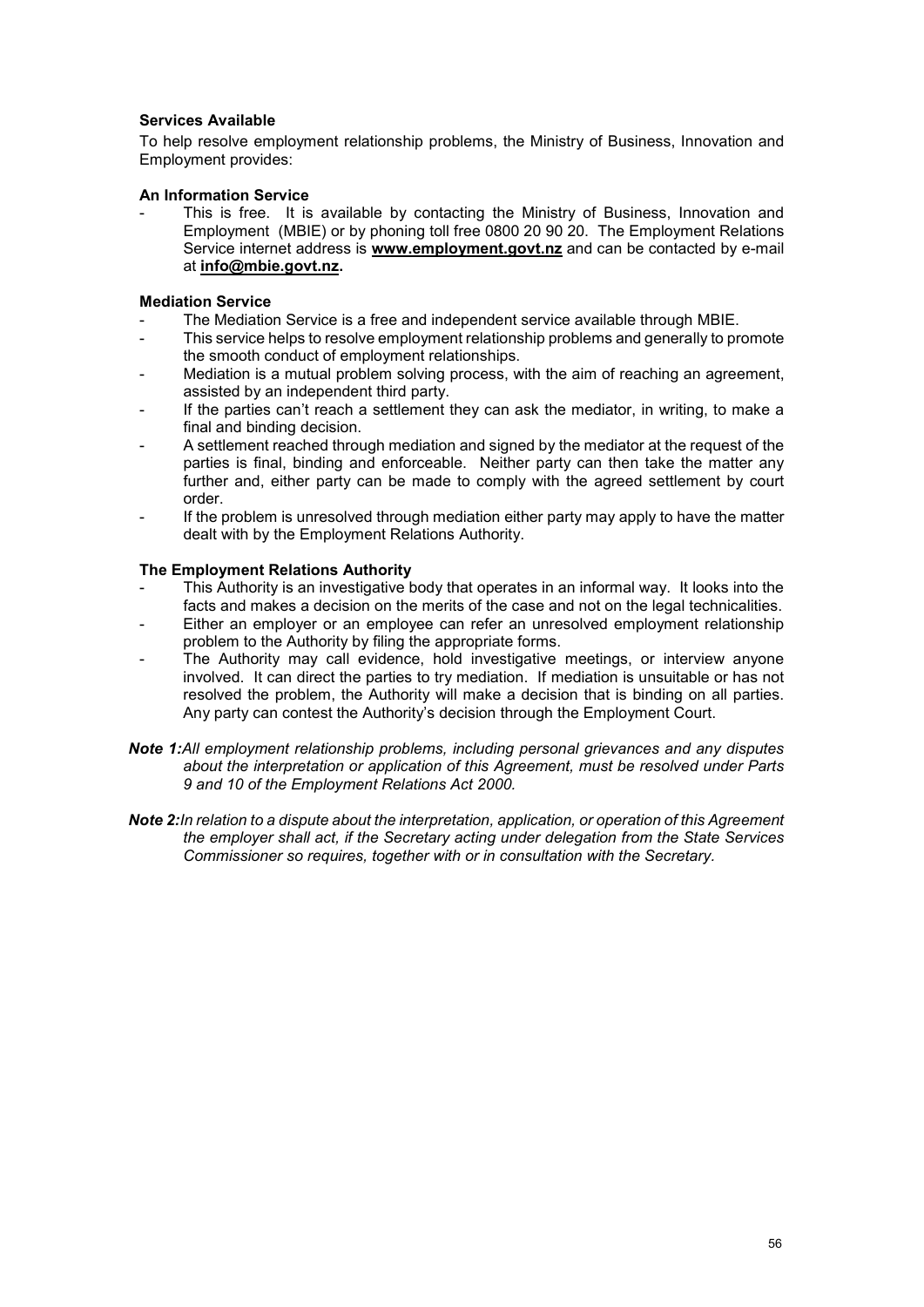## **Schedule 1 Definition of Levels of Māori Immersion**

## **Level 1: Maintenance Programmes (81% to 100% Immersion)**

- Te reo Māori is the principal language of communication and instruction.
	- The principal curriculum is taught entirely in Māori.

(It is expected that all students in the programme will interact freely in Māori).

## **Level 2: Development Programmes (51% to 80% Immersion)**

- Te reo Māori is, for most of the time, the language of communication and instruction.
- English is accepted as a temporary language of instruction and communication.
- There is an agreement between the school and parents that the programme will achieve a particular level of immersion over a specified period of time.
- The level of fluency of the teacher will vary considerably, from not very fluent to native-like fluency.
- There is a reliance on Kaiarahi Reo to increase the amount of spoken Māori in the programme.

(It is expected that not all students in the programme will interact freely in Māori).

## **Level 3: Emerging Programmes (31% to 50% Immersion)**

- English is the main language of communication and instruction.
- The teacher can communicate at a basic level of Māori, but has difficulty instructing in Māori.
- Māori is used as the classroom management language.
- An increase in the level of immersion is restricted by the level of fluency of the teacher.
- A Kaiarahi Reo is usually the only fluent speaker in the programme.
- *Note: A school which is offering Māori as a subject only would not meet the level 3 Immersion criteria.*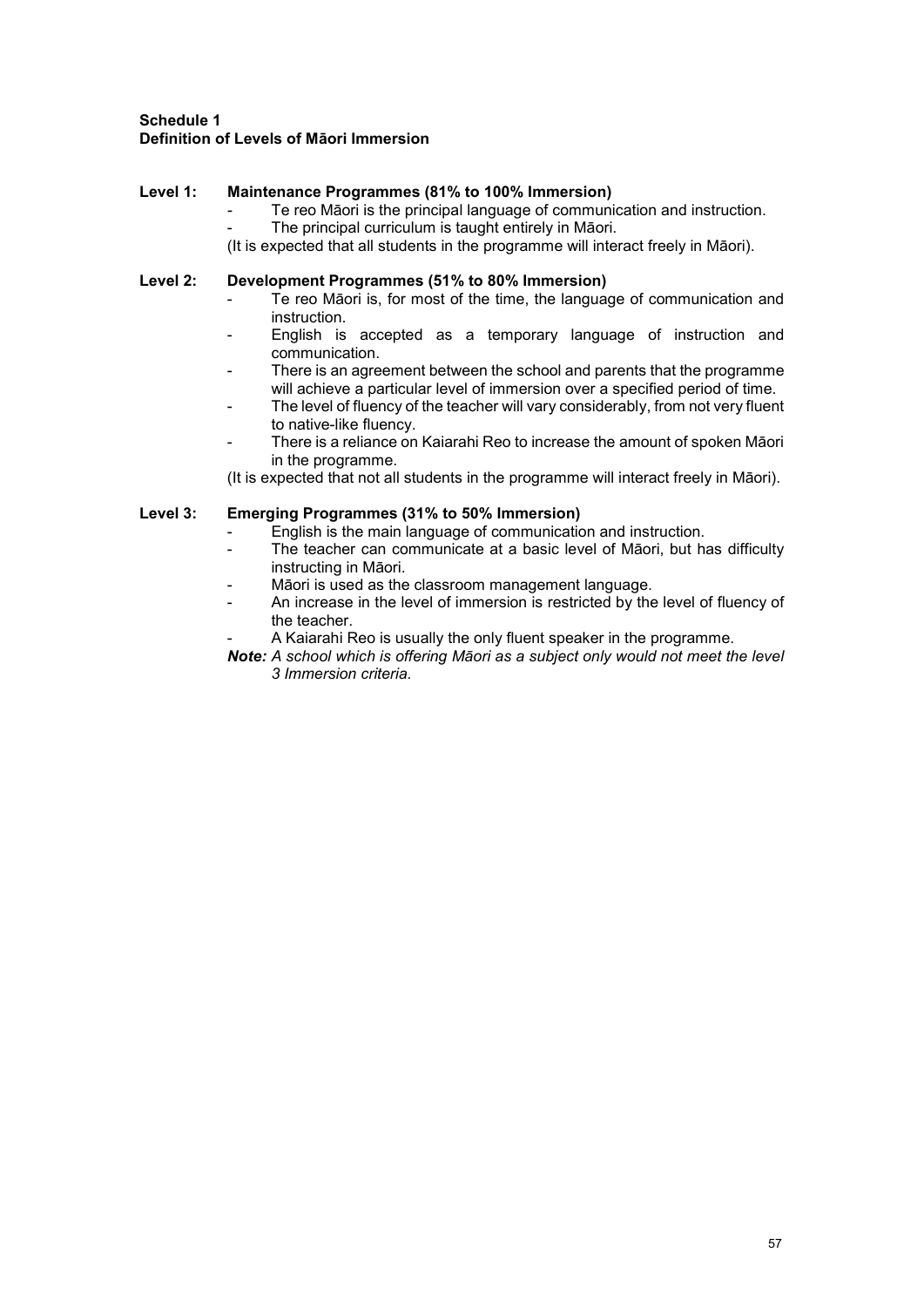#### **Schedule 2 Interim Framework of Professional Standards for Deputy Principals and Assistant Principals – 1 February 1998**

| <b>Dimension</b>                                                                                                                                                                                                                                                                                                                                                                                                                                                                                                                                                                                                                                                                                                                                                                                                                                                                                                     | <b>Standard</b>                                                                                                                                                                                                                                                                                                                                                                                                                                                                                                                                                                                                                                                                      |  |  |
|----------------------------------------------------------------------------------------------------------------------------------------------------------------------------------------------------------------------------------------------------------------------------------------------------------------------------------------------------------------------------------------------------------------------------------------------------------------------------------------------------------------------------------------------------------------------------------------------------------------------------------------------------------------------------------------------------------------------------------------------------------------------------------------------------------------------------------------------------------------------------------------------------------------------|--------------------------------------------------------------------------------------------------------------------------------------------------------------------------------------------------------------------------------------------------------------------------------------------------------------------------------------------------------------------------------------------------------------------------------------------------------------------------------------------------------------------------------------------------------------------------------------------------------------------------------------------------------------------------------------|--|--|
| <b>Professional</b><br>Demonstrates a thorough understanding of current approaches<br>٠<br>leadership<br>to effective teaching and learning<br>Provides professional leadership to staff within the delegated<br>٠<br>areas of responsibility<br>Makes constructive contributions to the work of the senior<br>Ξ<br>management team in a manner which supports effective school<br>organisation and improved learning outcomes for students<br>Understands, and applies where appropriate, current practices<br>٠<br>for effective management from both within and beyond<br>education<br>Supports the principal in the leadership and management of<br>٠<br>the school and deputises when required<br>Identifies and acts on opportunities for improving teaching and<br>٠<br>learning<br>Reflects on own performance assessment and demonstrates a<br>٠<br>commitment to own on-going learning in order to improve |                                                                                                                                                                                                                                                                                                                                                                                                                                                                                                                                                                                                                                                                                      |  |  |
| Policy and<br>programme<br>management                                                                                                                                                                                                                                                                                                                                                                                                                                                                                                                                                                                                                                                                                                                                                                                                                                                                                | performance<br>Initiates, plans and manages in association with the principal<br>٠<br>and other staff, policies and programmes which meet national<br>requirements, are consistent with the school's charter and<br>strategic planning, and which reflect the school's commitment<br>to effective teaching and learning<br>Understands the implications of New Zealand's changing<br>٠<br>cultural, social and economic context and ensures that these<br>changes are reflected in the policies and programmes within<br>the delegated areas of responsibility                                                                                                                       |  |  |
| <b>Staff</b><br>management                                                                                                                                                                                                                                                                                                                                                                                                                                                                                                                                                                                                                                                                                                                                                                                                                                                                                           | Participates in the school's performance management systems<br>٠<br>and makes recommendations to the principal on appropriate<br>professional development opportunities for staff<br>Motivates and encourages staff to improve the quality of<br>٠<br>teaching and learning<br>Devolves responsibilities<br>delegates<br>when<br>and<br>tasks<br>٠<br>appropriate                                                                                                                                                                                                                                                                                                                    |  |  |
| Relationship<br>management                                                                                                                                                                                                                                                                                                                                                                                                                                                                                                                                                                                                                                                                                                                                                                                                                                                                                           | Fosters relationships between the school and the community<br>٠<br>Communicates effectively both orally and in writing to a range<br>٠<br>of audiences<br>Provides information to the principal on areas of delegated<br>responsibility in order to assist with effective day to day<br>management and strategic planning in the school<br>Understands and operates within the limits of the delegated<br>٠<br>authorities and adopts a consultative approach with the<br>principal and other staff on issues relating to school policy<br>Establishes and maintains good communication processes<br>٠<br>with staff, and between staff and members of the senior<br>management team |  |  |
| <b>Financial and</b><br>asset<br>management                                                                                                                                                                                                                                                                                                                                                                                                                                                                                                                                                                                                                                                                                                                                                                                                                                                                          | Effectively and efficiently uses available financial resources<br>$\blacksquare$<br>and assets, within delegated areas of authority, to support<br>improved learning outcomes for students                                                                                                                                                                                                                                                                                                                                                                                                                                                                                           |  |  |

*Note: Deputy Principals and Assistant Principals with teaching responsibilities will also need to meet the requirements of the Draft Interim Framework of Professional Standards for Teachers.*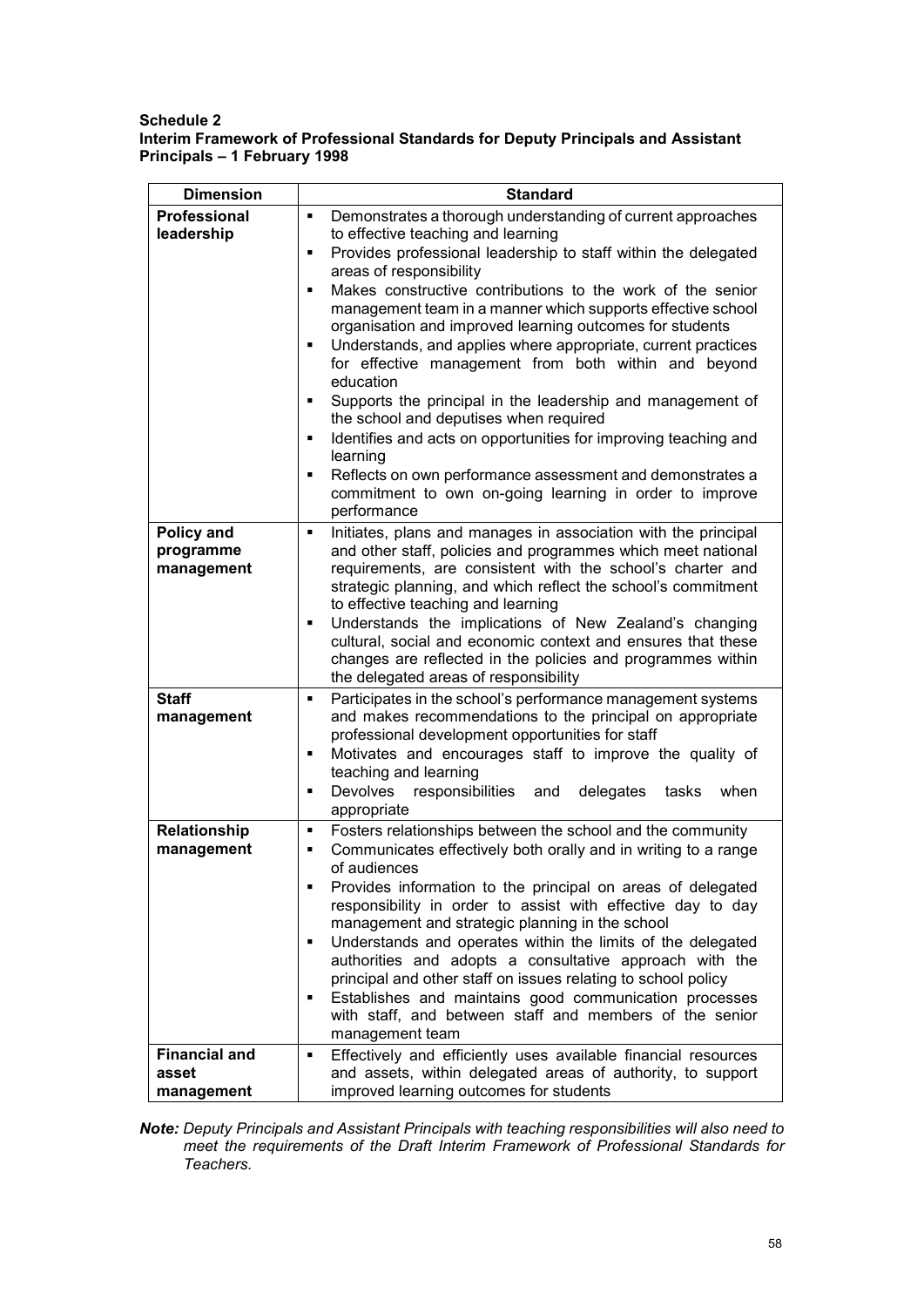## **Schedule 3 Interim Framework of Professional Standards for Teachers – 1 February 1998**

|                                                                                                                                                                                              | <b>Beginning</b><br><b>Teachers</b>                                                                                                                                                                     | <b>Fully Certificated</b><br><b>Teachers</b>                                                                                                                                                                                                                                                                                                                                                                 | <b>Experienced</b><br><b>Teachers</b>                                                                                                                                                                                  |
|----------------------------------------------------------------------------------------------------------------------------------------------------------------------------------------------|---------------------------------------------------------------------------------------------------------------------------------------------------------------------------------------------------------|--------------------------------------------------------------------------------------------------------------------------------------------------------------------------------------------------------------------------------------------------------------------------------------------------------------------------------------------------------------------------------------------------------------|------------------------------------------------------------------------------------------------------------------------------------------------------------------------------------------------------------------------|
| <b>Dimensions</b>                                                                                                                                                                            |                                                                                                                                                                                                         | As well as<br>demonstrating the<br>standards for<br>beginning teachers,<br>fully certificated<br>teachers:                                                                                                                                                                                                                                                                                                   | As well as<br>demonstrating the<br>standards for fully<br>certificated<br>teachers,<br>experienced<br>teachers:                                                                                                        |
| <b>Professional</b><br>knowledge<br>curriculum<br>٠<br>Treaty of<br>٠<br>Waitangi<br>learning and<br>٠<br>assessment<br>theory                                                               | have a sound<br>$\blacksquare$<br>knowledge of<br>curriculum,<br>learning and<br>assessment<br>theory<br>understand the<br>implications of<br>the Treaty of<br>Waitangi and te<br>reo me ona<br>tikanga | are competent in<br>٠<br>the content of<br>relevant curriculum<br>keep informed of<br>×,<br>developments in<br>curriculum and<br>learning theory<br>demonstrate<br>٠<br>knowledge of the<br>Treaty of Waitangi<br>and te reo me ona<br>tikanga                                                                                                                                                               | demonstrate a<br>$\blacksquare$<br>high level of<br>knowledge of<br>relevant<br>curriculum, and of<br>current learning<br>and assessment<br>theory<br>demonstrate a<br>commitment to<br>their own on-going<br>learning |
| <b>Teaching</b><br>techniques<br>planning and<br>Ξ<br>preparation<br>teaching and<br>٠<br>learning<br>strategies<br>assessment/rep<br>٠<br>orting<br>use of resources<br>٠<br>and technology | ٠<br>plan<br>programmes and<br>develop learning<br>and assessment<br>strategies that<br>are consistent<br>with sound<br>teaching and<br>learning practice                                               | ٠<br>use appropriate<br>teaching<br>objectives,<br>programmes,<br>learning activities,<br>and assessment<br>demonstrate a<br>range of effective<br>teaching<br>techniques<br>demonstrate<br>$\blacksquare$<br>flexibility and<br>responsiveness<br>impart subject<br>٠<br>content effectively<br>use appropriate<br>technology and<br>resources<br>reflect on teaching<br>٠<br>with a view to<br>improvement | demonstrate a<br>$\blacksquare$<br>broad range of<br>highly effective<br>teaching<br>techniques<br>continually<br>evaluate and<br>reflect on their<br>teaching and act<br>on areas where it<br>can be improved         |
| <b>Motivation of</b><br>students<br>student<br>٠<br>engagement in<br>learning<br>expectations<br>٠<br>that value and<br>promote<br>learning                                                  | $\blacksquare$<br>demonstrate<br>effective<br>techniques for<br>motivating<br>students<br>demonstrate<br>$\blacksquare$<br>expectations that<br>value and<br>promote learning                           | ٠<br>recognise and<br>support diversity<br>amongst<br>individuals and<br>groups<br>engage students in<br>٠<br>learning<br>establish high<br>٠<br>expectations that<br>value and promote<br>learning                                                                                                                                                                                                          | $\blacksquare$<br>demonstrate a<br>wide range of<br>techniques that<br>provide strong<br>motivation for a<br>diversity of<br>students                                                                                  |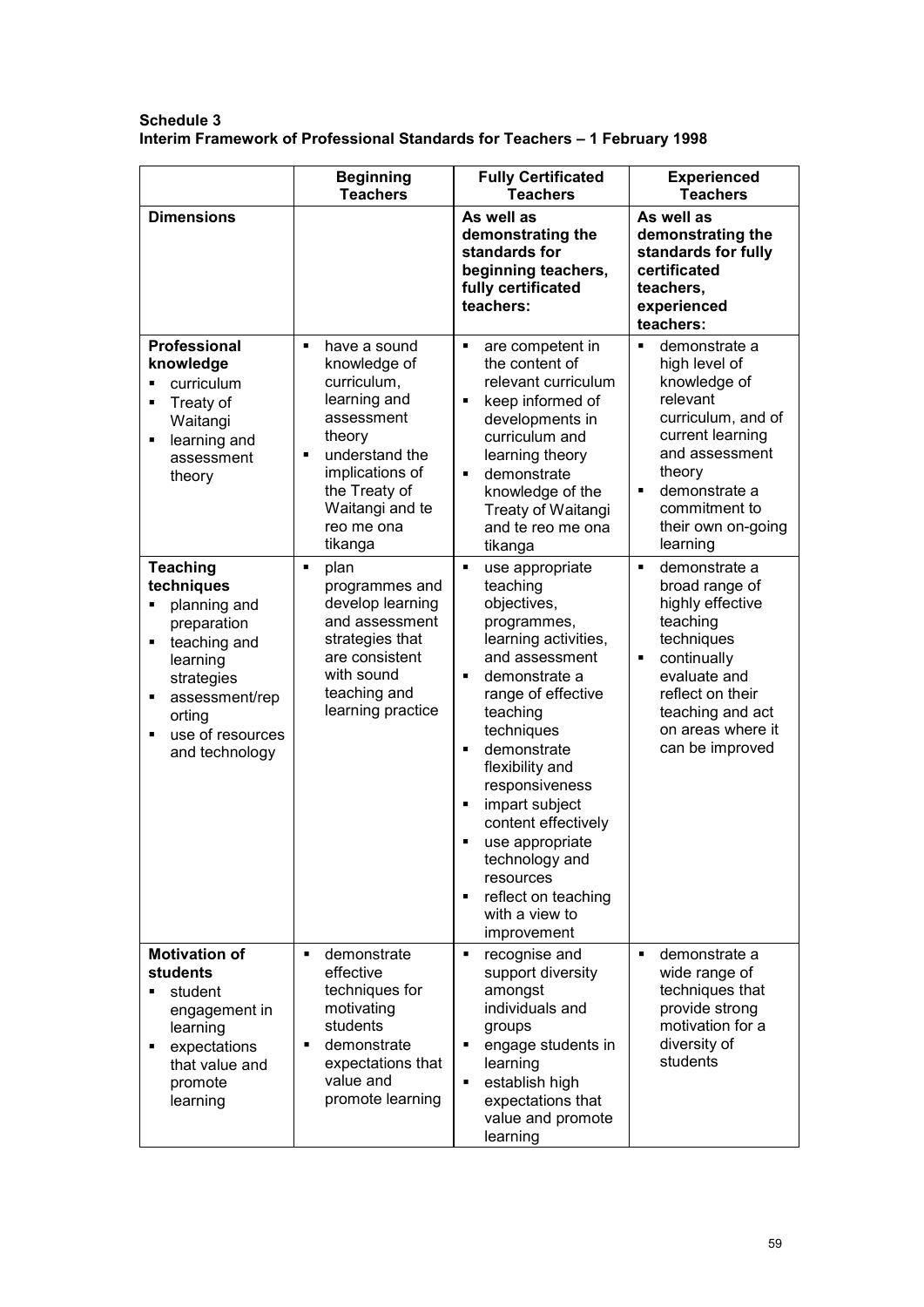|                                                                                                                           | <b>Beginning</b><br><b>Teachers</b>                                                                                                                                                                                                                                                               | <b>Fully Certificated</b><br><b>Teachers</b>                                                                                                                                                                                                                                                                                                                                                                | <b>Experienced</b><br><b>Teachers</b>                                                                                                                                         |
|---------------------------------------------------------------------------------------------------------------------------|---------------------------------------------------------------------------------------------------------------------------------------------------------------------------------------------------------------------------------------------------------------------------------------------------|-------------------------------------------------------------------------------------------------------------------------------------------------------------------------------------------------------------------------------------------------------------------------------------------------------------------------------------------------------------------------------------------------------------|-------------------------------------------------------------------------------------------------------------------------------------------------------------------------------|
| <b>Dimensions</b>                                                                                                         |                                                                                                                                                                                                                                                                                                   | As well as<br>demonstrating the<br>standards for<br>beginning teachers,<br>fully certificated<br>teachers:                                                                                                                                                                                                                                                                                                  | As well as<br>demonstrating the<br>standards for fully<br>certificated<br>teachers,<br>experienced<br>teachers:                                                               |
| Classroom<br>management<br>student<br>٠<br>behaviour<br>physical<br>٠<br>environment<br>respect and<br>٠<br>understanding | ٠<br>apply<br>understandings<br>of positive<br>behaviour<br>management<br>create and<br>٠<br>maintain a safe<br>environment that<br>is conducive to<br>learning<br>model<br>٠<br>interactions on<br>ways that are<br>known to be<br>associated with<br>developing<br>respect and<br>understanding | manage student<br>٠<br>behaviour positively<br>establish good<br>$\blacksquare$<br>relationships with<br>students and<br>respect their<br>individual needs<br>and cultural<br>backgrounds<br>organise a safe<br>physical<br>environment<br>create an<br>$\blacksquare$<br>environment of<br>respect and<br>understanding<br>provide and<br>$\blacksquare$<br>maintain a<br>purposeful working<br>atmosphere | demonstrate a<br>$\blacksquare$<br>high level of<br>commitment to<br>student welfare<br>and learning<br>effectively<br>٠<br>manage<br>challenging<br>learning<br>environments |
| Communication<br>students<br>colleagues<br>٠<br>families/whanau<br>٠                                                      | demonstrate<br>$\blacksquare$<br>skills of effective<br>communication                                                                                                                                                                                                                             | communicate<br>$\blacksquare$<br>clearly and<br>accurately in either,<br>or both, of the<br>official languages of<br>New Zealand<br>provide feedback to<br>٠<br>students<br>communicate with<br>٠<br>families, whanau<br>and caregivers<br>share information<br>$\blacksquare$<br>with colleagues                                                                                                           | demonstrate<br>$\blacksquare$<br>highly effective<br>communication<br>skills when<br>interacting with<br>students,<br>colleagues and<br>families/whanau                       |
| <b>Support for and</b><br>co-operation with<br>colleagues                                                                 | co-operate with<br>٠<br>and seek support<br>from colleagues                                                                                                                                                                                                                                       | establish and<br>٠<br>maintain effective<br>working<br>relationships with<br>colleagues<br>encourage others<br>٠<br>and participate in<br>professional<br>development                                                                                                                                                                                                                                       | support and<br>٠<br>provide effective<br>assistance to<br>colleagues in<br>improving<br>teaching and<br>learning                                                              |
| <b>Contribution to</b><br>wider school<br>activities                                                                      | participate in the<br>٠<br>life of the school                                                                                                                                                                                                                                                     | contribute to the life<br>٠<br>of the school                                                                                                                                                                                                                                                                                                                                                                | successfully<br>٠<br>organise aspects<br>of programmes<br>within the school<br>to promote<br>teaching and<br>learning                                                         |

*Note: Te Reo Māori Proficiency Standards, when developed, could form part of the professional standards for Māori medium teachers.*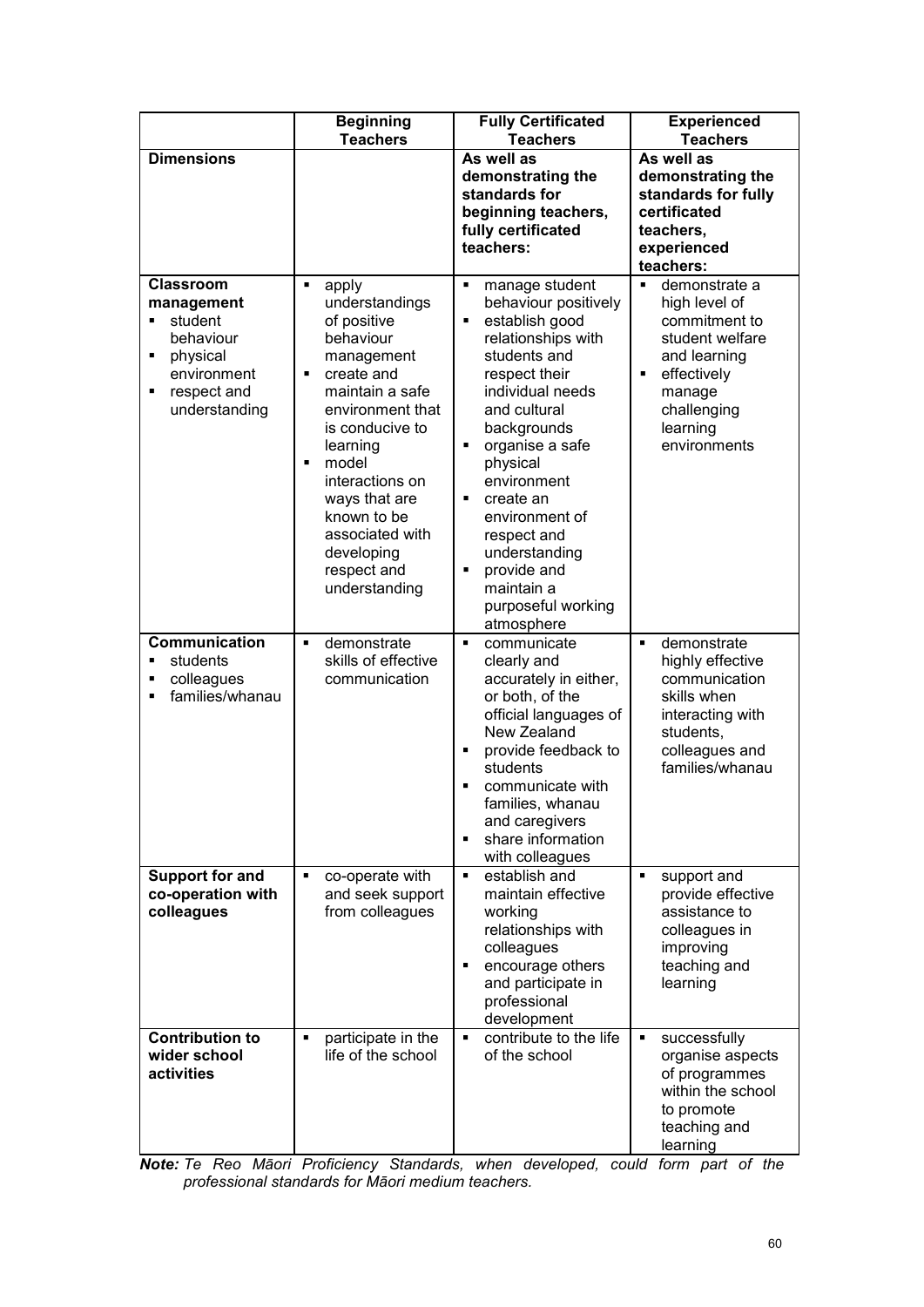The professional standards for each of these teacher levels are defined as follows:

#### **Beginning Teachers – definition**

Beginning teachers meet the Teaching Council criteria for provisional certification as a teacher. Beginning Teachers work under the guidance of others. They undertake "advice and guidance" programmes to assist in the development of the competencies required for full certification.

### **Fully Certificated Teachers – definition**

Fully Certificated Teachers have taught for at least two years and have met the Teaching Council criteria for full certification. Fully Certificated Teachers are competent in the performance of their day-to-day teaching responsibilities.

#### **Experienced Teachers – definition**

Experienced teachers are highly skilled practitioners and classroom managers. Their teaching methods are well developed and they employ an advanced range of strategies for motivating students and engaging them in learning. In environments where it is possible, they support and provide assistance to colleagues.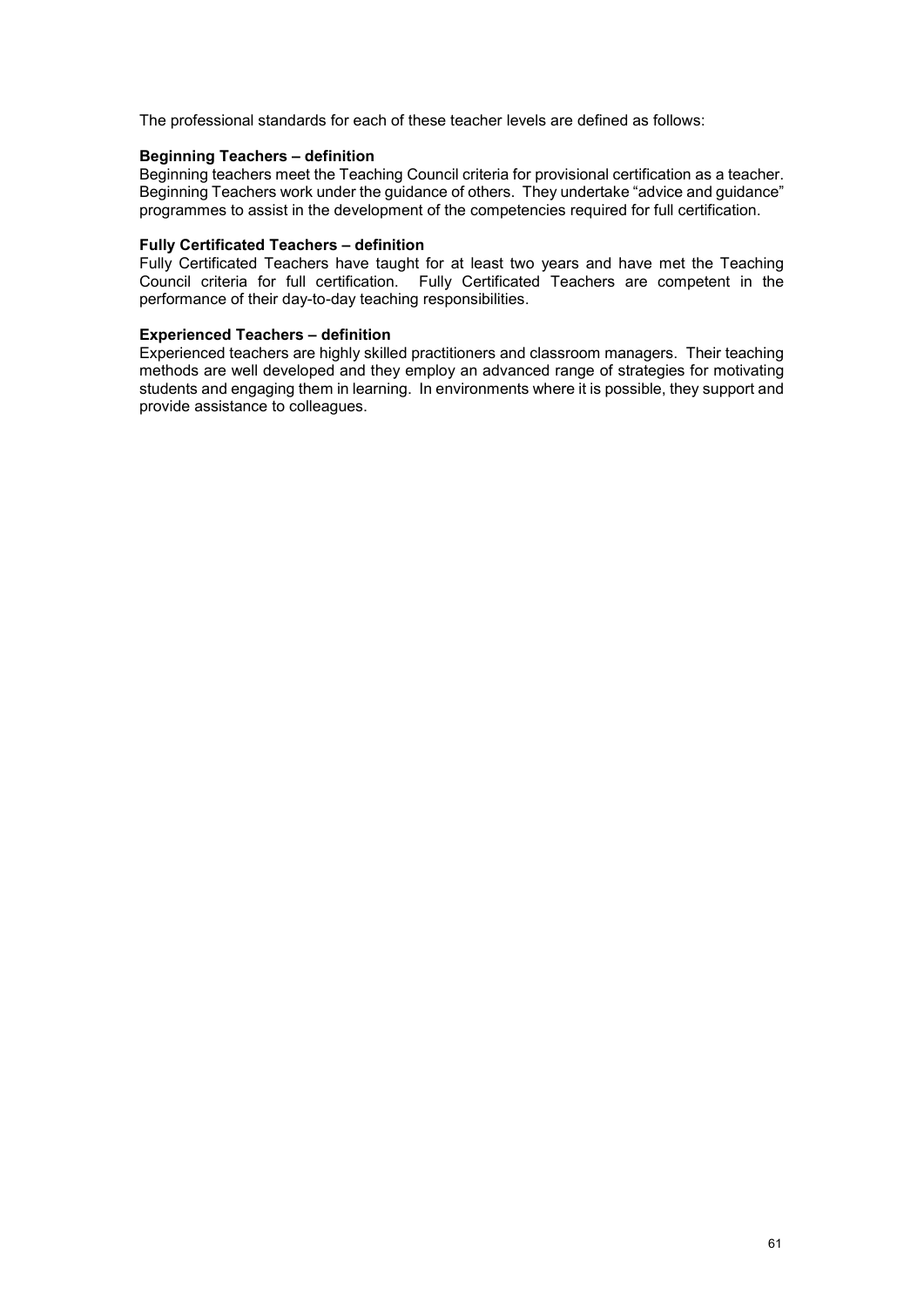## **Appendix 1 Grandparented Remuneration Provisions**

#### **1 Non-service Salary Increment for Q3+, Q4 and Q5 Teachers**

- (i) Subject to (iii) below, all full and part-time permanent teachers and full and part-time teachers in fixed term positions appointed for two or more school terms, who are employed as at 5 February 2003 and who, on that date, hold a bachelor degree together with a recognised teaching qualification (e.g. Diploma of Teaching), or are trained teachers who hold a four-year honours degree or a five-year masters degree or Ph.D. and subject to having met the appropriate level of professional standards at their last assessment (provided that this assessment occurred within the previous 12 months), shall, where they are not already at their qualification group maximum, receive a salary increment of one step on that date. For clarity, teachers who hold a three-year teaching degree that incorporates a recognised teaching qualification are not eligible to receive the increment outlined above.
- (ii) This increment shall have no effect on a teacher's anniversary of service for pay progression purposes, and a teacher shall be entitled to progress to the next step in the salary scale on their anniversary of service subject to the provisions of this Agreement (see 3.7). For clarity, teachers whose anniversary of service for pay progression purposes is 5 February 2003 shall receive the increment provided above in addition to their ordinary increment falling due.

Eligible teachers who are on approved leave under Part 4 of this Agreement at 5 February 2003 shall be entitled to the increment.

(iii) Teachers who have entered the service in 2003 and who have been placed on the new entry steps for teachers holding a bachelor degree together with a recognised teaching qualification (e.g. Diploma of Teaching), or are trained teachers who hold a four-year honours degree or a five-year masters degree or Ph.D. are not eligible to receive the non-service based increment provided for under this clause.

(a) Senior Teachers Special Duties (Normal Schools), Heads of Department (attached Intermediate Departments) and attached teachers, and all other

## teachers holding 'G scale' positions: **Grade of Position Base Salary** G1 | Step 11 + 1 unit G2 | Step 11 + 2 units

G3 Step 11 + 3 units

\*Teachers in 2(a) above who meet the criteria for Q3+, Q4 or Q5 (Step 12) as defined in 3.3 of this Agreement shall move to step 12.

- (b) Senior Teachers in Model Schools Base Scale Salary + 1 unit.
- (c) Senior Teachers in Attached Classes or units Base Scale Salary + 1 unit.

## **2 Additional Units – Attached Teachers**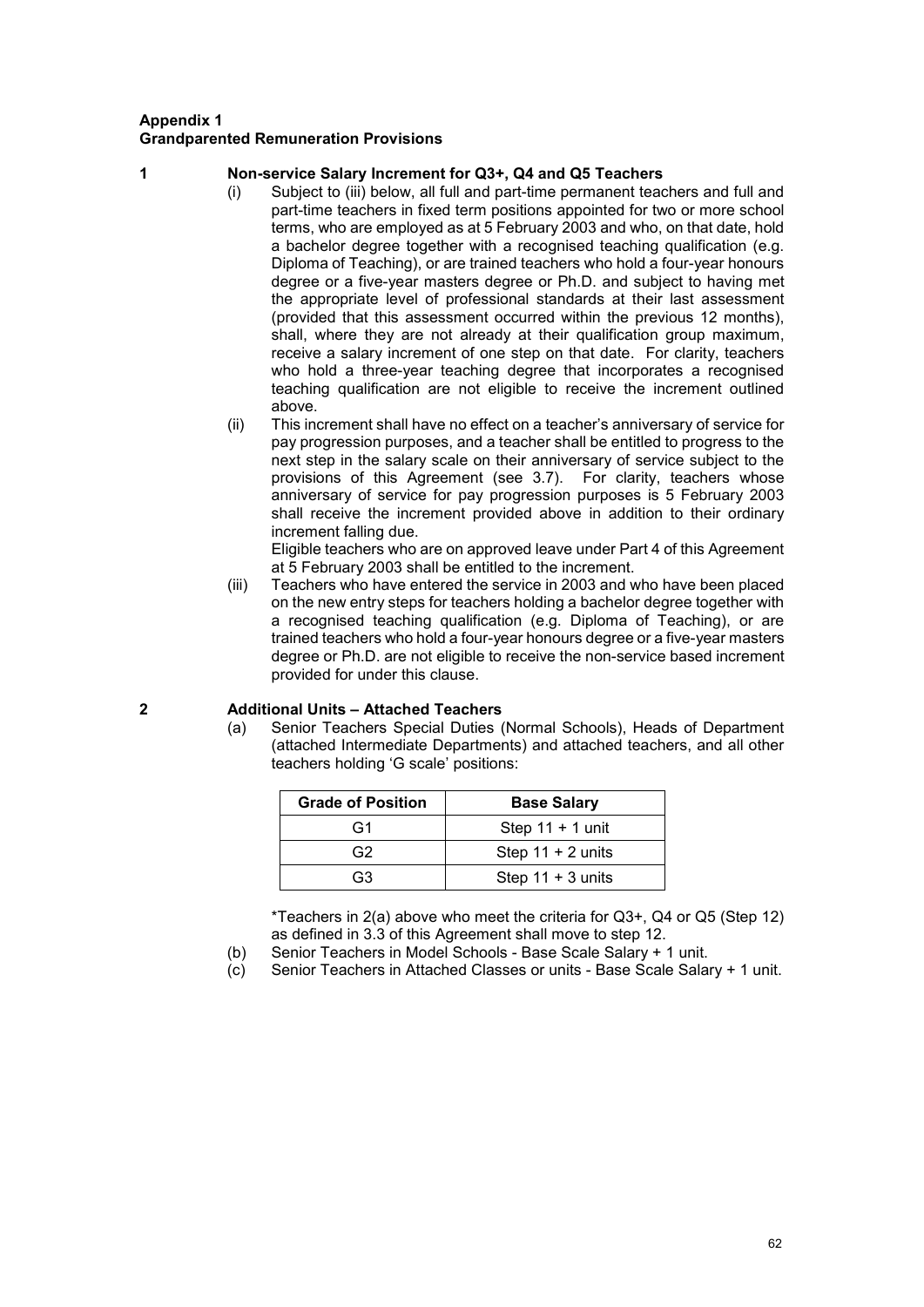## **Appendix 2 Extract from Employment Relations Act 2000**

## **103 Personal Grievance**

- (1) For the purposes of this Act, "personal grievance" means any grievance that an employee may have against the employee's employer or former employer because of a claim**–**
	- (a) that the employee has been unjustifiably dismissed; or (b) that the employee's employment, or 1 or more con
	- that the employee's employment, or  $1$  or more conditions of the employee's employment (including any condition that survives termination of the employment), is or are or was (during employment that has since been terminated) affected to the employee's disadvantage by some unjustifiable action by the employer; or
	- (c) that the employee has been discriminated against in the employee's employment; or
	- (d) that the employee has been sexually harassed in the employee's employment; or
	- (e) that the employee has been racially harassed in the employee's employment; or (f) that the employee has been subject to duress in the employee's employment in
	- that the employee has been subject to duress in the employee's employment in relation to membership or non-membership of a union or employees organisation
	- (g) that the employee's employer has failed to comply with a requirement of Part 6A; or
	- (h) that the employee has been disadvantaged by the employee's employment agreement not being in accordance with section 67C, 67D, 67G, or 67H; or
	- (i) that the employee's employer has contravened section 67F or 67G(4).<br>(j) that the employee's employer has, in relation to the employee,-
	- that the employee's employer has, in relation to the employee,-<br>(i) engaged in adverse conduct for a prohibited health and s
		- (i) engaged in adverse conduct for a prohibited health and safety reason; or

contravened section 92 of the Health and Safety at Work Act 2015 (which prohibits coercion or inducement).

- (2) For the purposes of this Part, a **representative**, in relation to an employer and in relation to an alleged personal grievance, means a person--
	- (a) who is employed by that employer; and
	- (b) who either **–**
		- (i) has authority over the employee alleging the grievance; or<br>(ii) is in a position of authority over other employees in the y
		- is in a position of authority over other employees in the workplace of the employee alleging the grievance.
- (3) In subsection (1)(b), unjustifiable action by the employer does not include an action deriving solely from the interpretation, application, or operation, or disputed interpretation, application, or operation, of any provision of any employment agreement.

## **103A Test of Justification**

- (1) For the purposes of section 103(1)(a) and (b), the question of whether a dismissal or an action was justifiable must be determined, on an objective basis, by applying the test in subsection (2).
- (2) The test is whether the employer's actions, and how the employer acted, were what a fair and reasonable employer could have done in all the circumstances at the time the dismissal or action occurred.
- (3) In applying the test in subsection (2), the Authority or the court must consider—
	- (a) whether, having regard to the resources available to the employer, the employer sufficiently investigated the allegations against the employee before dismissing or taking action against the employee; and
	- (b) whether the employer raised the concerns that the employer had with the employee before dismissing or taking action against the employee; and
	- (c) whether the employer gave the employee a reasonable opportunity to respond to the employer's concerns before dismissing or taking action against the employee; and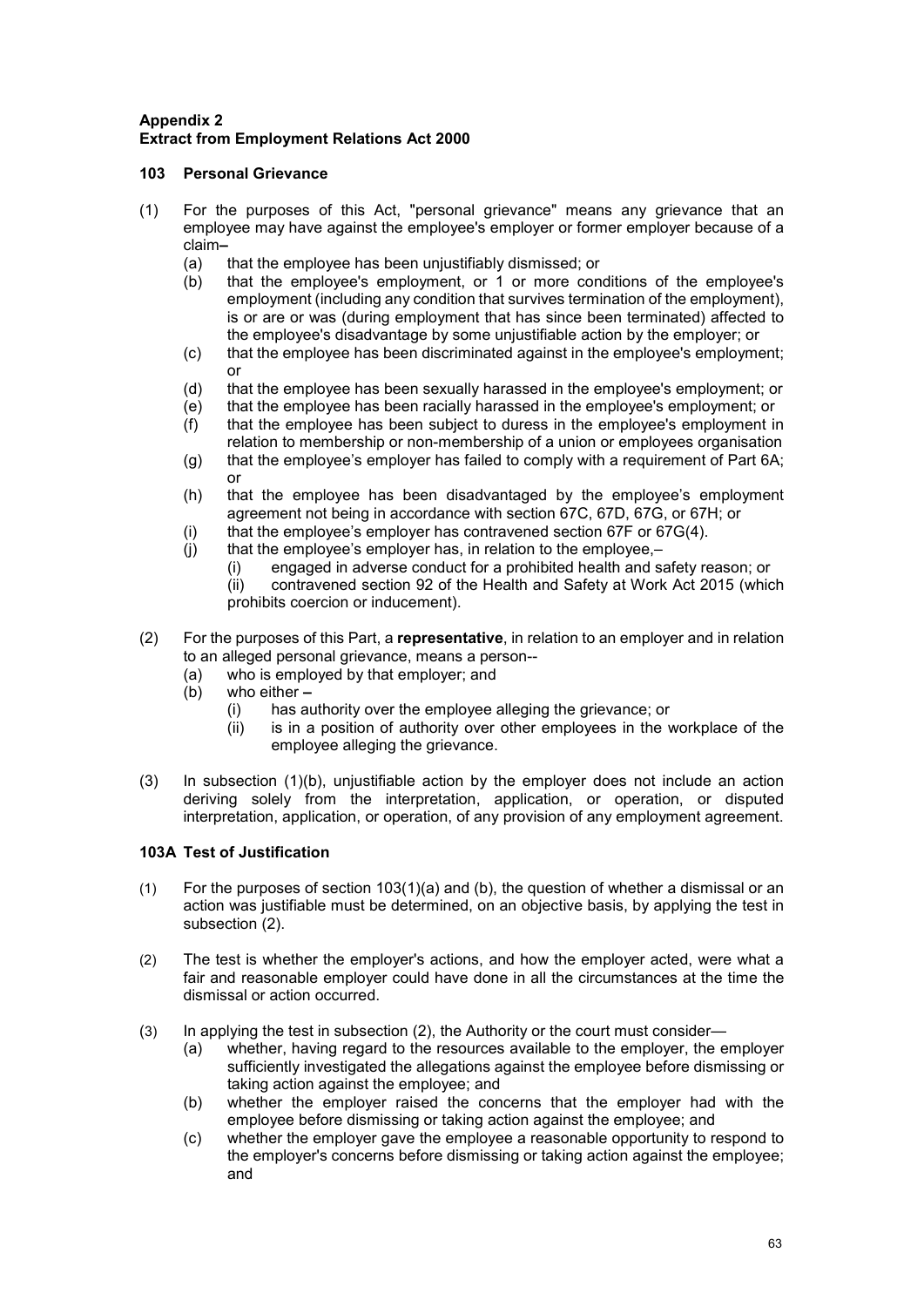- (d) whether the employer genuinely considered the employee's explanation (if any) in relation to the allegations against the employee before dismissing or taking action against the employee.
- (4) In addition to the factors described in subsection (3), the Authority or the court may consider any other factors it thinks appropriate.
- (5) The Authority or the court must not determine a dismissal or an action to be unjustifiable under this section solely because of defects in the process followed by the employer if the defects were **–**
	- (a) minor; and
	- (b) did not result in the employee being treated unfairly.

#### **104 Discrimination**

- (1) For the purposes of section 103(1)(c), an employee is **discriminated against in that employee's employment** if the employee's employer or a representative of that employer, by reason directly or indirectly of any of the prohibited grounds of discrimination specified in section 105, or involvement in the activities of a union in terms of section 107, **–**
	- (a) refuses or omits to offer or afford to that employee the same terms of employment, conditions of work, fringe benefits, or opportunities for training, promotion, and transfer as are made available for other employees of the same or substantially similar qualifications, experience, or skills employed in the same or substantially similar circumstances; or
	- (b) dismisses that employee or subjects that employee to any detriment, in circumstances in which other employees employed by that employer on work of that description are not or would not be dismissed or subjected to such detriment; or
	- (c) retires that employee, or requires or causes that employee to retire or resign.
- (2) For the purposes of this section, **detrimen**t includes anything that has a detrimental effect on the employee's employment, job performance, or job satisfaction.
- (3) This section is subject to the exceptions set out in section 106.

#### **105 Prohibited grounds of discrimination for purpose of section 104**

- (1) The prohibited grounds of discrimination referred to in section 104 are the prohibited grounds of discrimination set out in section 21(1) of the Human Rights Act 1993, namely
	- **–** (a) sex:
	- (b) marital status:
	-
	- (c) religious belief:<br>(d) ethical belief: ethical belief:
	- (e) colour:
	- (f) race:
	- (g) ethnic or national origins:
	- (h) disability:
	- (i) age:
	- (j) political opinion:
	- (k) employment status:
	- (l) family status:
	- (m) sexual orientation.
- (2) The items listed in subsection (1) have the meanings (if any) given to them by section 21(1) of the Human Rights Act 1993.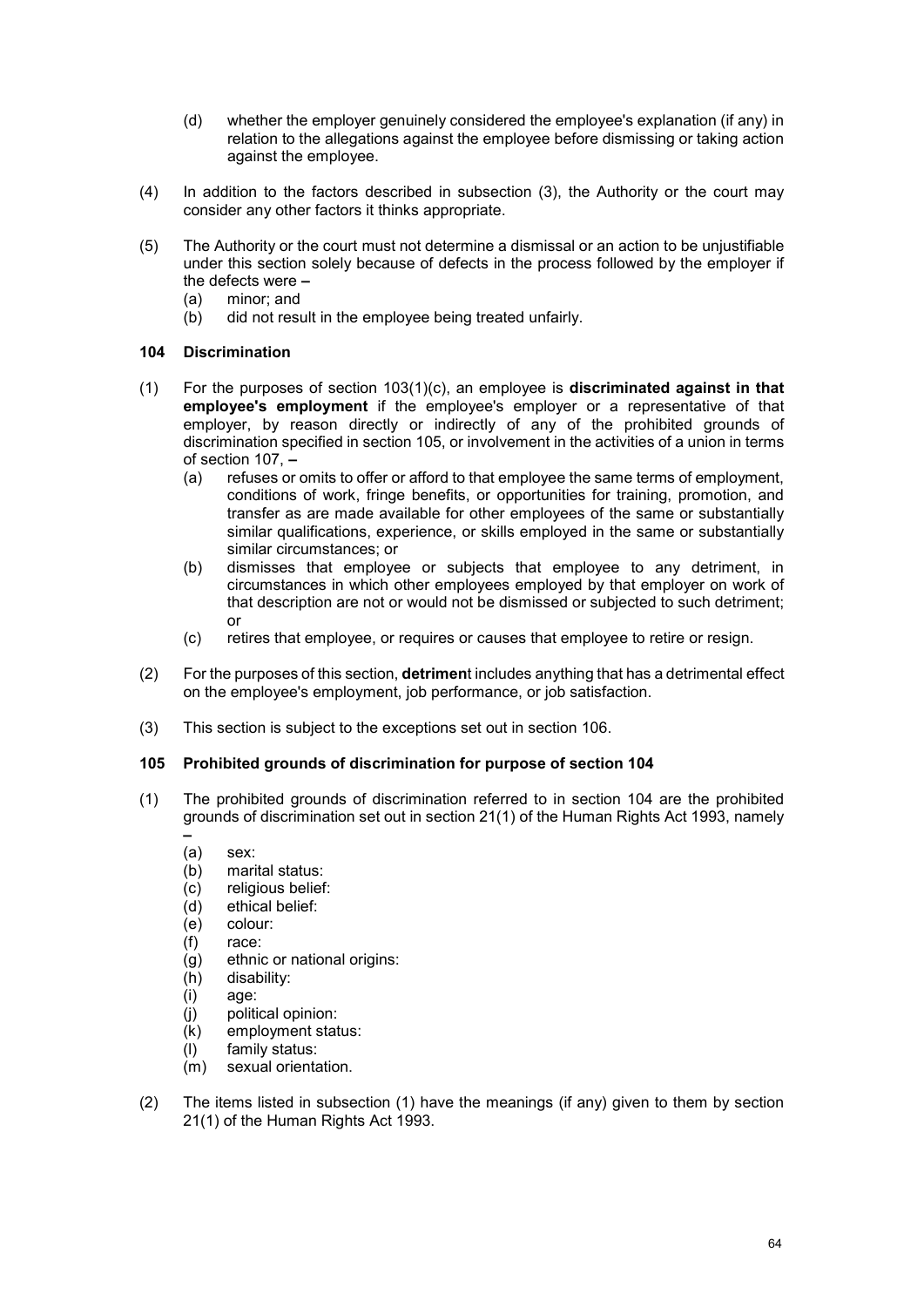### **106 Expectations in relation to discrimination**

- (1) Section 104 must be read subject to the following provisions of the Human Rights Act 1993 dealing with exceptions in relation to employment matters:
	- (a) section 24 (which provides for an exception in relation to crews of ships and aircraft):
	- (b) section 25 (which provides for an exception in relation to work involving national security):
	- (c) section 26 (which provides for an exception in relation to work performed outside New Zealand):
	- (d) section 27 (which provides for exceptions in relation to authenticity and privacy):
	- (e) section 28 (which provides for exceptions for purposes of religion):
	- section 29 (which provides for exceptions in relation to disability):
	- (g) section 30 (which provides for exceptions in relation to age):<br>(h) section 31 (which provides for an exception in relation to emp
	- section 31 (which provides for an exception in relation to employment of a political nature):
	- (i) section 32 (which provides for an exception in relation to family status):<br>(j) [Repealed]
	- (j) *[Repealed]*
	- (k) section 34 (which relates to regular forces and Police):
	- (l) section 35 (which provides a general qualification on exceptions):
	- (m) section 70 (which relates to superannuation schemes).
- (2) For the purposes of subsection (1), sections 24 to 35 of the Human Rights Act 1993 must be read as if they referred to section 104 of this Act, rather than to section 22 of that Act. In particular, **–**<br>(a) referend
	- references in sections 24 to 29, 31, and 32 of that Act to section 22 of that Act must be read as if they were references to section 104(1) ; and
	- (b) references in section 30 or section 34 of that Act **–**
		- (i) to section  $22(1)(a)$  or  $22(1)(b)$  of that Act must be read as if they were references to section 104(1)(a) ; and
		- (ii) to section  $22(1)(c)$  of that Act must be read as if they were references to section  $104(1)(b)$ ; and
		- (iii) to section  $22(1)(d)$  of that Act must be read as if they were references to section 104(1)(c) .
- (3) Nothing in section 104 includes as discrimination **–**
	- (a) anything done or omitted for any of the reasons set out in paragraph (a) or paragraph (b) of section 73(1) of the Human Rights Act 1993 (which relate to measures to ensure equality); or
	- (b) preferential treatment granted by reason of any of the reasons set out in paragraph (a) or paragraph (b) of section 74 of the Human Rights Act 1993 (which relate to pregnancy, childbirth, or family responsibilities); or
	- (c) retiring an employee or requiring or causing an employee to retire at a particular age that has effect by virtue of section 149(2) of the Human Rights Act 1993 (which is a savings provision in relation to retirement ages specified in certain employment contracts).

#### **107 Definition of involvement in activities of union for purpose of section 104**

- (1) For the purposes of section 104, **involvement in the activities of a union** means that, within 12 months before the action complained of, the employee **–**
	- (a) was an officer of a union or part of a union, or was a member of the committee of management of a union or part of a union, or was otherwise an official or representative of a union or part of a union; or
	- (b) had acted as a negotiator or representative of employees in collective bargaining; or
	- (ba) had participated in a strike lawfully; or
	- (c) was involved in the formation or the proposed formation of a union; or
	- had made or caused to be made a claim for some benefit of an employment agreement either for that employee or any other employee, or had supported any such claim, whether by giving evidence or otherwise; or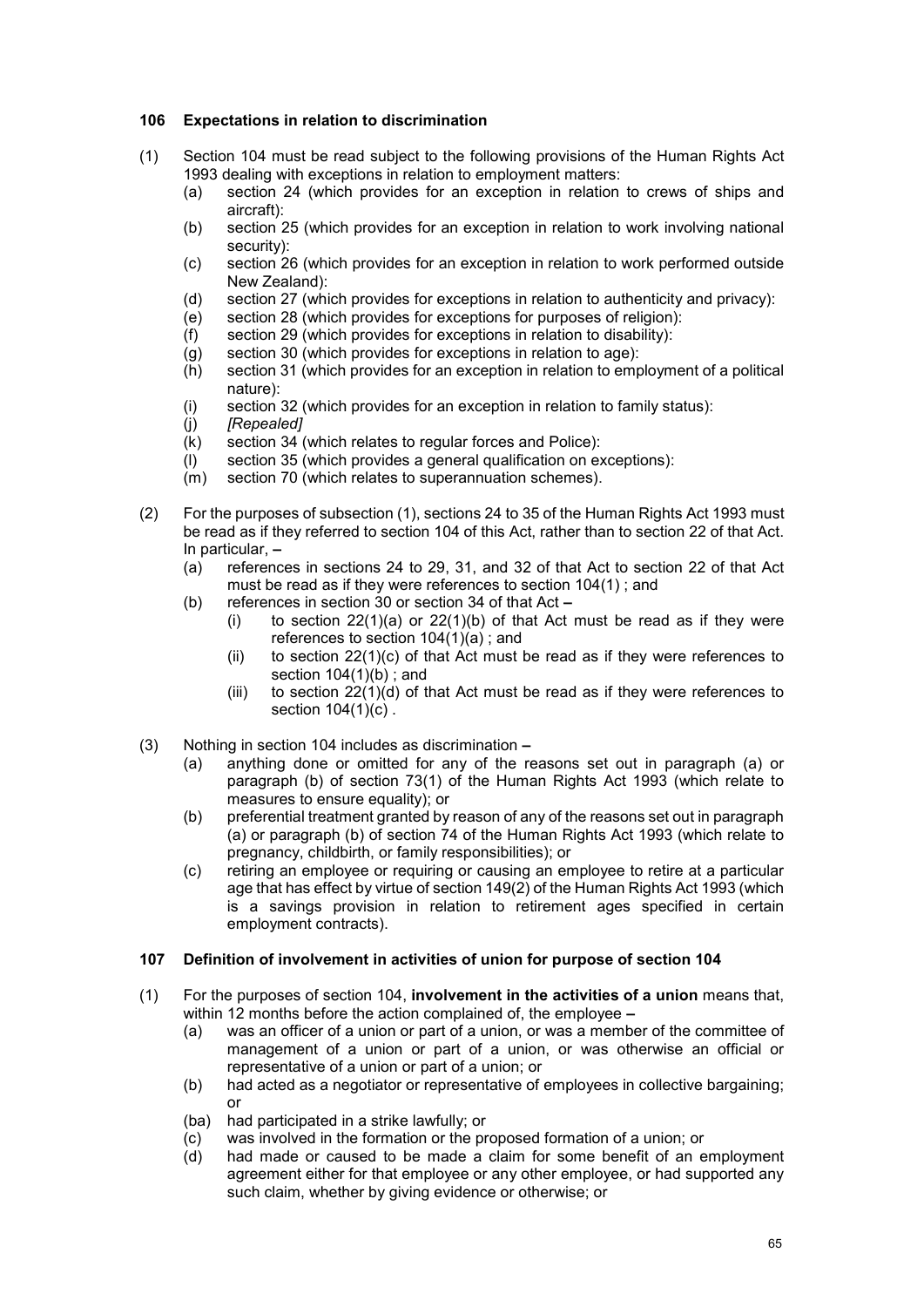- (e) had submitted another personal grievance to that employee's employer; or
- (f) had been allocated, had applied to take, or had taken any employment relations education leave under this Act; or
- (g) was a delegate of other employees in dealing with the employer on matters relating to the employment of those employees.

### (2) *[Repealed]*

## **108 Sexual harassment**

- (1) For the purposes of sections 103(1)(d) and 123(d), an employee is **sexually harassed in that employee's employment** if that employee's employer or a representative of that employer **–**
	- (a) directly or indirectly makes a request of that employee for sexual intercourse, sexual contact, or other form of sexual activity that contains **–**
		- an implied or overt promise of preferential treatment in that employee's employment; or
		- (ii) an implied or overt threat of detrimental treatment in that employee's employment; or
		- (iii) an implied or overt threat about the present or future employment status of that employee; or
	- (b) by-
		- (i) the use of language (whether written or spoken) of a sexual nature; or
		- (ii) the use of visual material of a sexual nature, or  $(iii)$  physical behaviour of a sexual nature,  $-$
		- (iii) physical behaviour of a sexual nature, **–**

directly or indirectly subjects the employee to behaviour that is unwelcome or offensive to that employee (whether or not that is conveyed to the employer or representative) and that, either by its nature or through repetition, has a detrimental effect on that employee's employment, job performance, or job satisfaction.

(2) For the purposes of sections 103(1)(d) and 123(d), an employee is also **sexually harassed in that employee's employment** (whether by a co-employee or by a client or customer of the employer), if the circumstances described in section 117 have occurred.

#### **109 Racial harassment**

- (1) For the purposes of sections 103(1)(e) and 123(d), an employee is **racially harassed in the employee's employment** if the employee's employer or a representative of that employer uses language (whether written or spoken), or visual material, or physical behaviour that directly or indirectly **–**
	- (a) expresses hostility against, or brings into contempt or ridicule, the employee on the ground of the race, colour, or ethnic or national origins of the employee; and
	- (b) is hurtful or offensive to the employee (whether or not that is conveyed to the employer or representative); and
	- (c) has, either by its nature or through repetition, a detrimental effect on the employee's employment, job performance, or job satisfaction.

## **110 Duress**

- (1) For the purposes of section 103(1)(f), an employee is **subject to duress in that employee's employment in relation to membership or non-membership of a union or employees organisation** if that employee's employer or a representative of that employer directly or indirectly **–**
	- (a) makes membership of a union or employees organisation or of a particular union or employees organisation a condition to be fulfilled if that employee wishes to retain that employee's employment; or
	- (b) makes non-membership of a union or employees organisation or of a particular union or employees organisation a condition to be fulfilled if that employee wishes to retain that employee's employment; or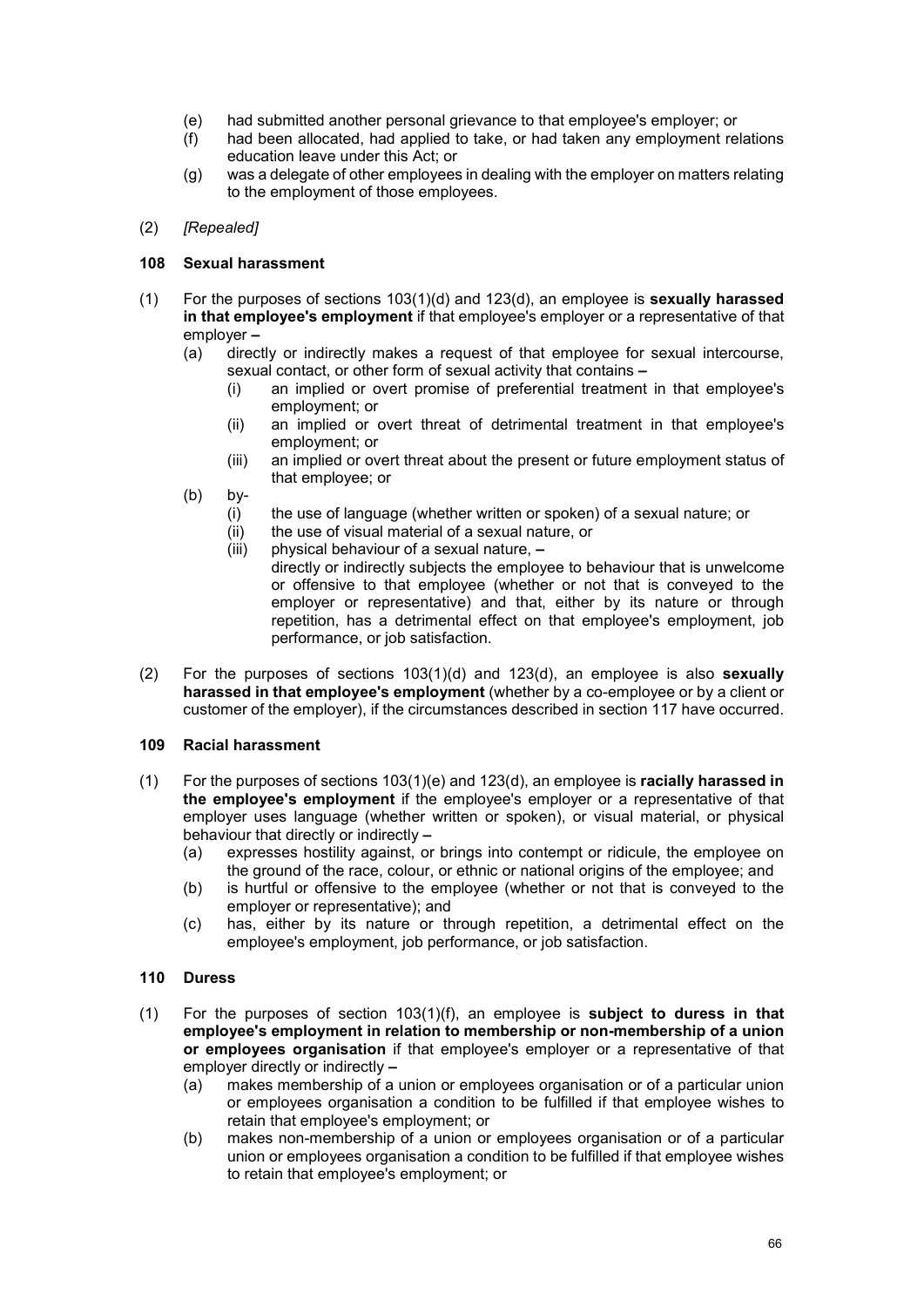- (c) exerts undue influence on that employee, or offers, or threatens to withhold or does withhold, any incentive or advantage to or from that employee, or threatens to or does impose any disadvantage on that employee, with intent to induce that employee **–**
	- (i) to become or remain a member of a union or employees organisation or a particular union or employees organisation; or
	- (ii) to cease to be a member of a union or employees organisation or a particular union or employees organisation; or
	- (iii) not to become a member of a union or employees organisation or a particular union or employees organisation; or
	- (iv) in the case of an employee who is authorised to act on behalf of employees, not to act on their behalf or to cease to act on their behalf; or
	- (v) on account of the fact that the employee is, or, as the case may be, is not, a member of a union or employees organisation or of a particular union or employees organisation, to resign from or leave any employment; or
	- (vi) to participate in the formation of a union or employees organisation; or (vii) not to participate in the formation of a union or employees organisation
	- not to participate in the formation of a union or employees organisation.
- (2) In this section and in section 103(1)(f), **employees organisation** means any group, society, association, or other collection of employees other than a union, however described and whether incorporated or not, that exists in whole or in part to further the employment interests of the employees belonging to it.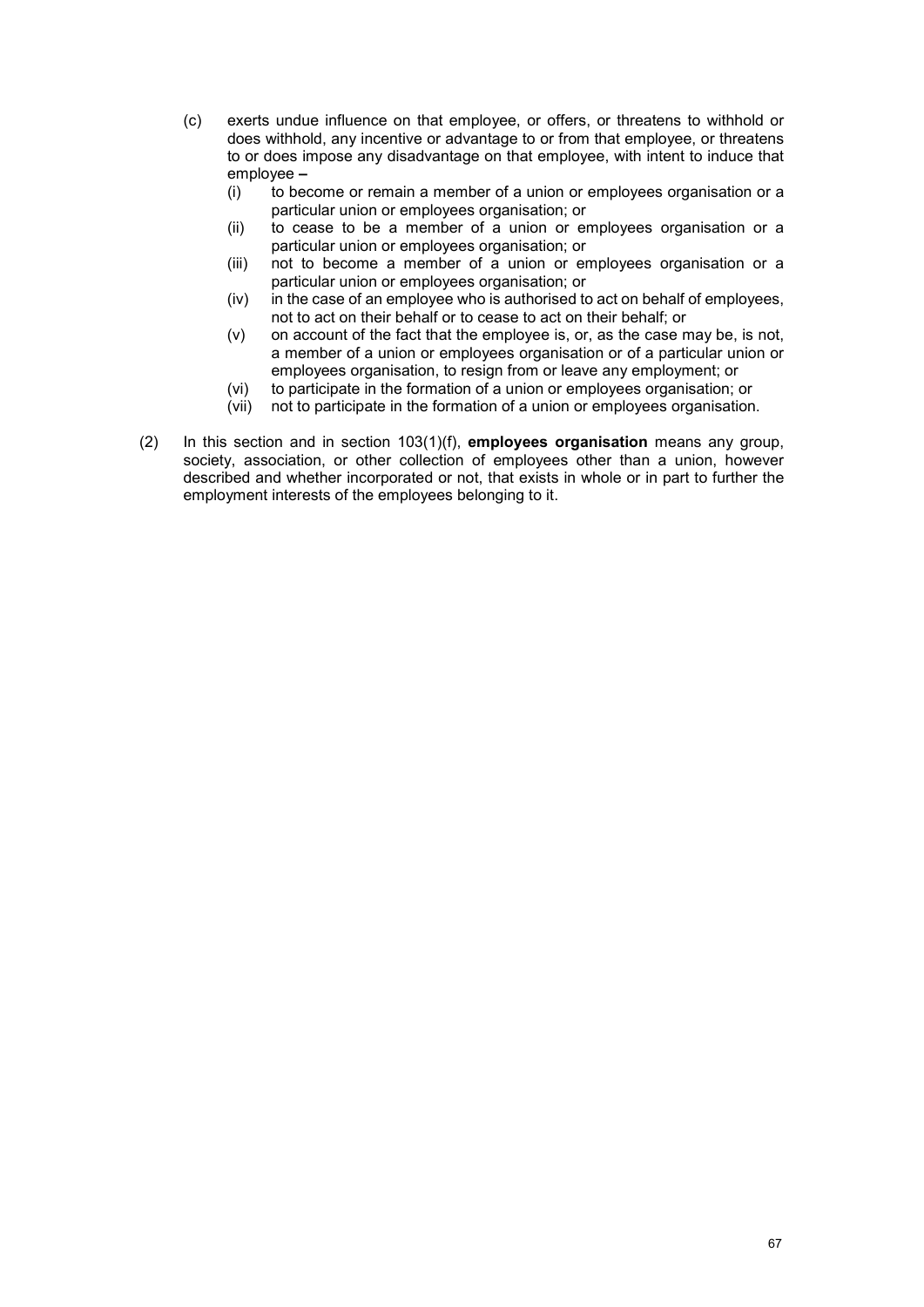## **Appendix 3 Relevant Specialist Level 7 Qualifications and Other Qualification Matters**

Teachers who hold a bachelor degree together with a recognised teaching qualification (e.g. Diploma of Teaching), or a degree conjointly completed with a bachelor degree of teaching, or an honours degree of teaching, or a Diploma of Teaching together with an Advanced Diploma of Teaching together with a level 7, 120 credit relevant specialist diploma, or a bachelor degree of teaching together with a level 7, 120 credit relevant specialist diploma.

A "bachelor degree together with a recognised teaching qualification" in the Q3+ definition includes the four year conjoint Bachelor of Education programme.

The two new categories added to Q3+ namely "a Diploma of Teaching together with an Advanced Diploma of Teaching together with a level 7, 120 credit relevant specialist diploma, or a bachelor degree of teaching together with a level 7, 120 credit relevant specialist diploma" are for teachers who can demonstrate that the two qualifications have been completed separately and without any cross-credits or recognition of prior learning being awarded between the two.

## **Requirement for Relevant, Specialist, Level 7 (120 Credit) Diplomas**

Relevant qualifications will include the graduate and postgraduate diplomas contained on the New Zealand Register of Quality Assured Qualifications, and in the fields of:

- Science
- Arts e.g. History
- **Mathematics**
- Commerce
- Computing and technology
- Education technology
- Information and communication technology
- Educational management and leadership
- Communication and media
- Language teaching
- **Counselling**
- Educational studies
- Special needs resource
- **Literacy**
- **Fine Arts**
- Arts and crafts
- Māori development
- Te Reo and/or Tikanga
- Music
- Visual Arts
- Performing Arts
- **TESOL**
- **Psychology**
- **Physiotherapy**
- Occupational therapy
- Child advocacy
- Plus any other relevant, specialist, 120 credit level 7 or higher qualification listed on the register

Plus any other diploma or qualification that the parties agree to from time-to-time.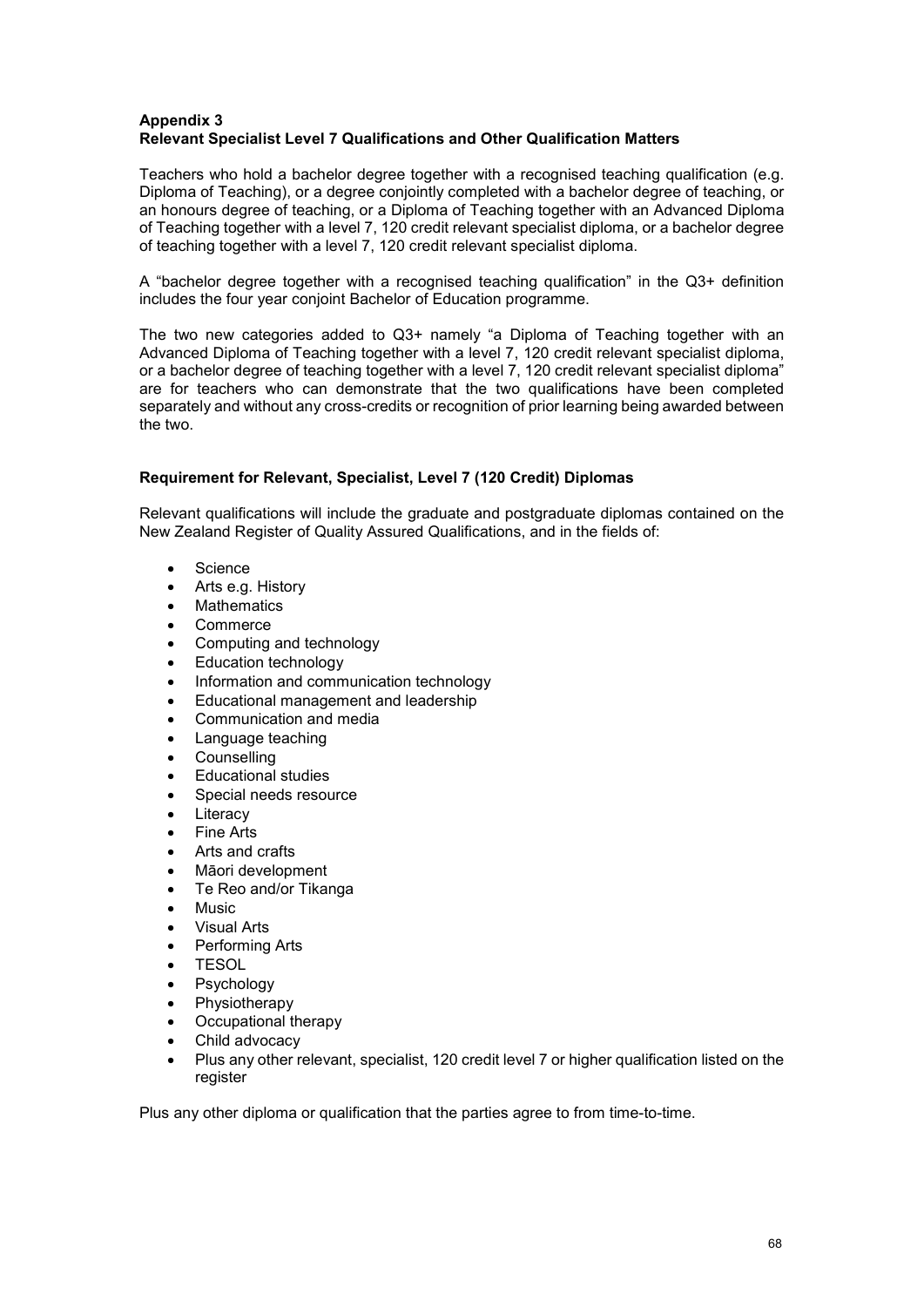#### **Review of the Qualifications Chart**

The parties agree to review the current qualifications chart within the term of the Agreement. Any or all of the qualifications in the above categories may be placed on the qualifications chart at that time.

#### **The Conjoint Bachelor of Teaching**

The parties are aware of a group of teachers who are currently completing the conjoint B Ed programme at Massey University based on its original content. Where a teacher, currently engaged in that study programme can demonstrate that they have completed the programme, through the original provider studying the original programme content then that teacher shall be provided with Q3+ status. Study must be completed prior to the end of 2006.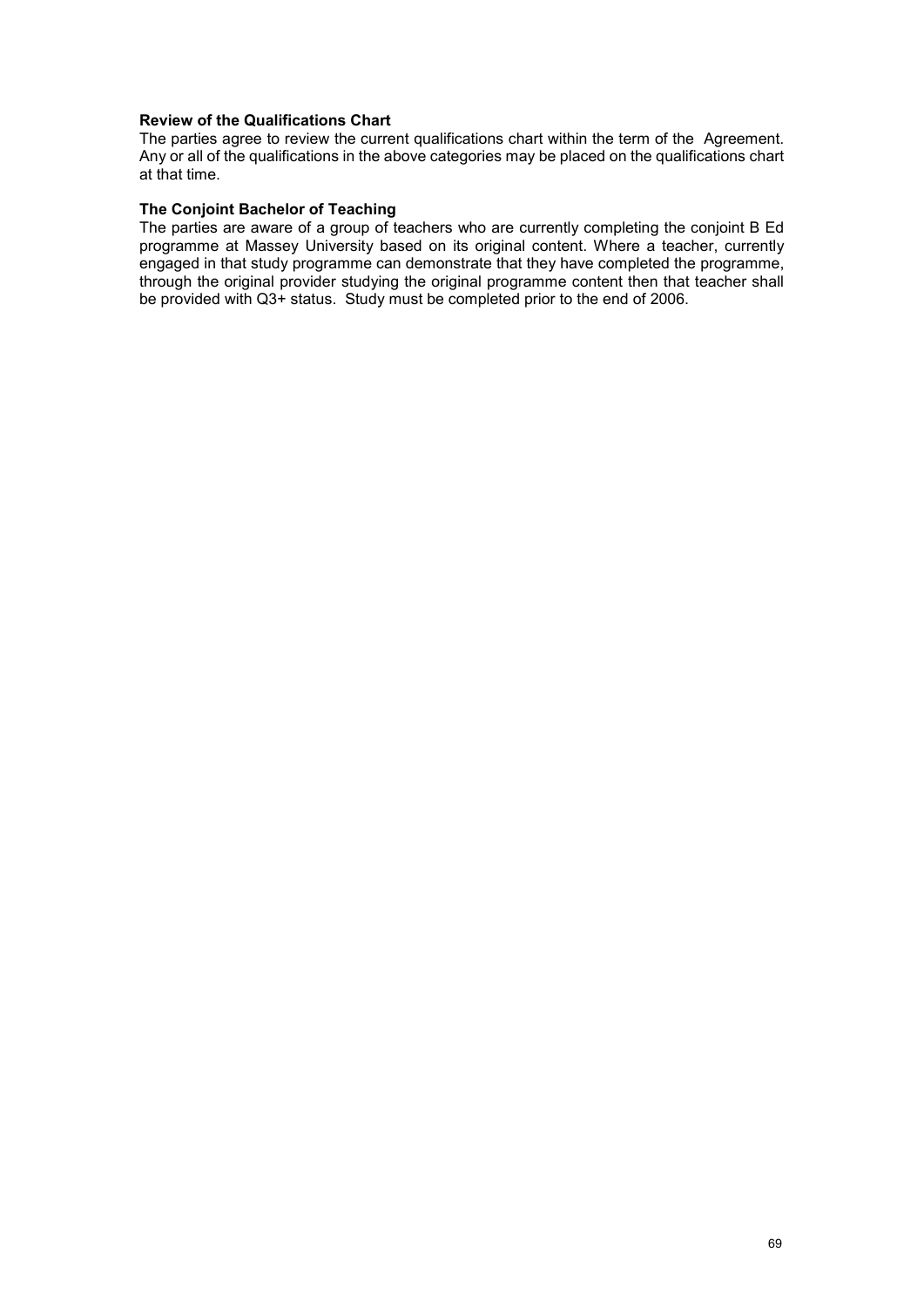## **Appendix 4 School Reorganisation Staff Surplus Provisions**

# **1 Definitions for the Purposes of this Appendix**

- "School reorganisation process" shall mean a process which is Ministry of Education initiated and/or approved by the Minister in which the future class, or designation, or structure of a school is being reviewed in conjunction with the future class, or designation, or structure of any other school or schools.
- 1.2 "Reorganising schools" shall be the schools determined by the Minister of Education in accordance with the State Sector Act 1988 section 77HA (3).
- 1.3 "Reorganised school" is the continuing school/s from the gazetted commencement date of reorganisation. This includes schools that have also decapitated or recapitated in addition to physically merging with another school or schools whether or not there is a change of class or designation.
- 1.4 "Class of school" shall mean 'primary', 'intermediate', 'secondary', 'composite' as defined in section 145 of the Education Act.
- 1.5 "Designation" shall mean 'contributing, area, restricted composite, special character, or kura kaupapa Māori as defined in sections 148, 149, 150, 151, 152, 155 and 156 of the Education Act.
- 1.6 "Decapitation" shall mean where a primary school is redesignated as a contributing school or a composite school is reclassified as a secondary school or a primary school.

# **2 Purpose of the Provisions**

These provisions recognise the unique processes applicable to staff employed in schools involved in school reorganisation processes. In all processes, the principles of the "good employer" as contained in Part VII of the State Sector Act 1988 shall apply.

The purposes of these provisions are to:

- (a) Provide, as far as is possible, employment protection for employees involved in a school reorganisation process;
- (b) Provide a process that facilitates a fair and orderly transition from existing to new arrangements;
- (c) Ensure an appropriate management structure is in place to enable the reorganised school to function efficiently and effectively;
- (d) Ensure continuity of curriculum delivery at the schools involved in a school reorganisation process and at the reorganised school;
- (e) Ensure that as many employees as possible currently employed are reassigned or re-confirmed to positions in the reorganised school/s;
- (f) Ensure the curriculum, management and pastoral needs of the reorganised school are met.
- 2.2 For the purpose of the following clauses 'employee' shall mean a permanent employee of a school involved in a school reorganisation process and includes an employee who is subject to any staff surplus process that occurs as a consequence of the school reorganisation process.

## **3 Initiation of a School Reorganisation Process**

- The Secretary shall notify NZEI Te Riu Roa of the initiation of a school reorganisation process, and the schools involved in that process, as follows:
	- (a) Upon the Minister of Education's announcement of a school reorganisation process; or
	- (b) At the date the Minister of Education approves an application for two or more schools to enter into a school reorganisation process.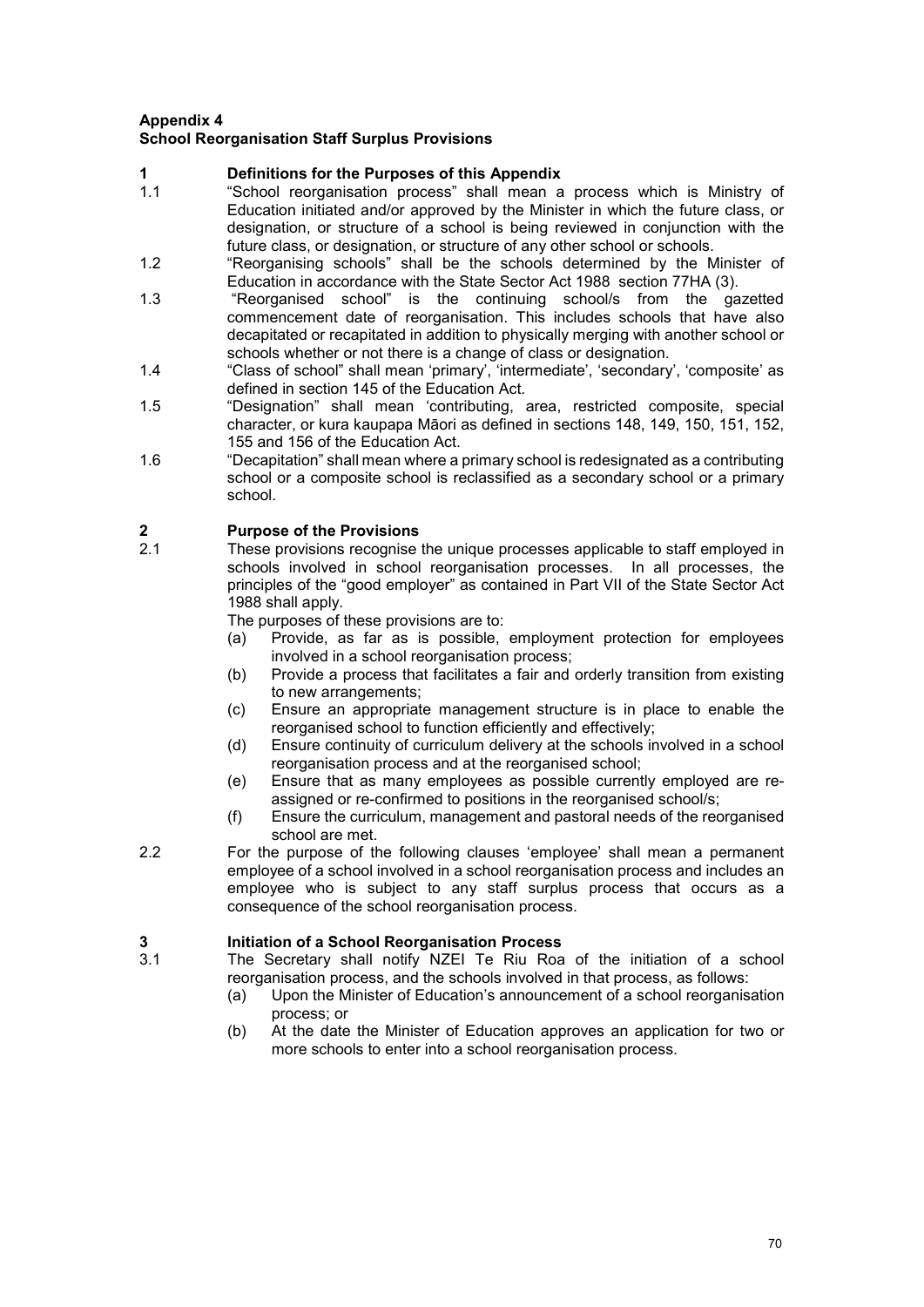# **4 Employment Protection During the School Reorganisation Process**

- All staff vacancies that arise at all schools involved in a school reorganisation process following the announcement as described in clause 3 above shall be filled with temporary appointments. However, if curriculum delivery is threatened, the employer may determine, in consultation with the Ministry of Education, that any such position may be made permanent, subject to any staffing limitations. This restriction applies until the completion of the reassignment/reconfirmation process and notification period, except as provided elsewhere in this Appendix.
- 4.2 Throughout the school reorganisation process and subsequent staff surplus process the employer shall attempt to meet any reduction required by the use of attrition. No school, identified as being a part of a school reorganisation process shall be required to undergo a staffing needs analysis until the completion of the school reorganisation process as described in this Appendix.
- 4.3 The provisions of this clause shall remain in place and apply to all schools involved in a particular school reorganisation process until the staff surplus process of all involved schools is complete.
- 4.4 Resource teachers attached to a school shall not be included in the school reorganisation process and employment will be continued, except as specifically identified by the Ministry of Education. The Ministry of Education shall notify NZEI Te Riu Roa of any such exception immediately.

#### **5 The Announcement of the Final Outcome of a School Reorganisation Process**

- 5.1 At the conclusion of the school reorganisation process the Secretary shall announce the final class, designation or structure for the schools involved in the school reorganisation process.
- 5.2 The final announcement shall identify the schools as follows:
	- (i) Retained unchanged or recapitated
	- (ii) Closed<br>(iii) Decapi
	- Decapitated but not reorganised
	- (iv) Reorganised.
- 5.3 Each identified school shall then proceed with a Staffing Needs Analysis in accordance with this Appendix.
- 5.4 In regard to the staffing needs analysis the provisions of clause 6 shall apply to closed or decapitated but not reorganised schools and the provisions of clause 7 shall apply to reorganised schools.

## **6 Staffing Needs Analysis for a Closure of a School or a Decapitated but not Reorganised School**

- 6.1 Where a school closes no needs analysis shall be done and all employees shall be entitled to the provisions of clause 17 of this Appendix except where a school directly affected by the school reorganisation process has an equivalent position and this is offered to an employee.
- 6.2 Where a school is decapitated but not reorganised:
	- the provisions of Part 9 of this Agreement shall be used to conduct the needs analysis.
	- any employee(s) identified as surplus as a result of the needs analysis shall be entitled to the provisions of clause 17 of this Appendix except where a school directly affected by the school reorganisation process offers an equivalent position to an employee.

## **7 Staffing Needs Analysis for Reorganised Schools**

- The needs analysis shall determine the staffing structure for the reorganised school. This will be conducted by representatives of all the Boards which are being restructured, reclassified or redesignated to form the reorganised school/s (the joint schools' committee). Where applicable this will include representation from the establishment Board of a newly created school.
- 7.2 This committee shall conduct a needs analysis in consultation with employees and NZEI Te Riu Roa.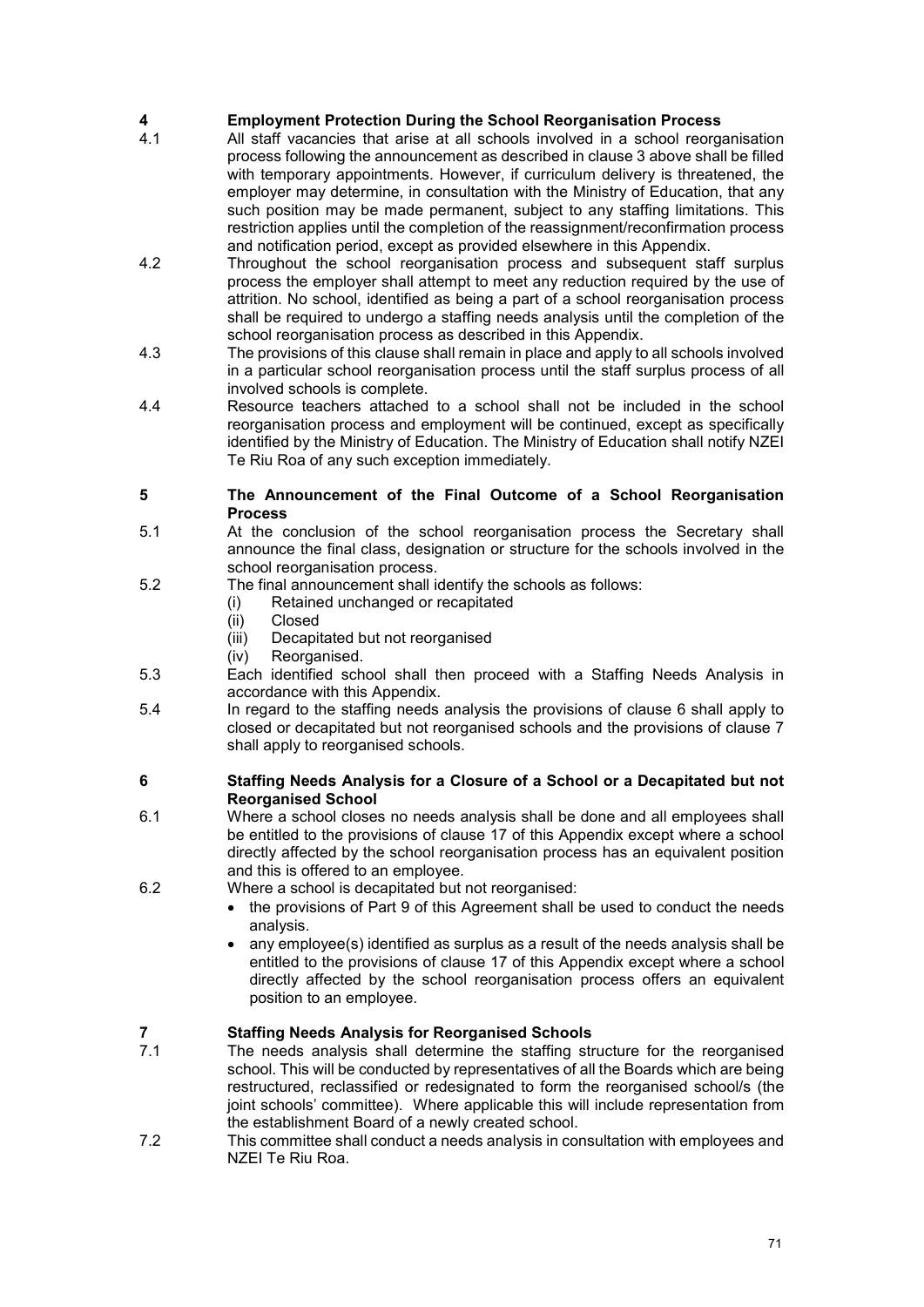7.3 The needs analysis shall analyse:

- (a) The current staffing usage at the reorganising schools; and<br>(b) The subjects taught at each year level over recent years; an
- 
- (b) The subjects taught at each year level over recent years; and (c) the likely curriculum, pastoral, and management requiren the likely curriculum, pastoral, and management requirements of the reorganised school(s); and
- 
- (d) The positions that will be allocated permanent units; and<br>(e) Position/s with permanent units, if any, that will be design Position/s with permanent units, if any, that will be designated as assistant or deputy principal under clause 3.9.6 of this Agreement.
- 7.4 As a result of this process, draft staffing schedules shall be developed and made available to each employee, and to the nominee(s) of NZEI Te Riu Roa, for comment and feedback to the employer.
- 7.5 No less than ten (10) working days be made available for this feedback to occur before any further step is taken, unless otherwise agreed between the reorganised school and NZEI Te Riu Roa.
- 7.6 If there are alterations to these drafts, the amended versions shall also be made available for a further five (5) working days.

## **8 Expressions of Preference in Teaching Positions**

- When the new staffing structure is announced, the employer shall invite all employees of the reorganising schools to express a preference (or preferences) in writing, for a teaching position (or positions) at the reorganised school. For the purpose of this clause "employer" shall mean the continuing Board.
- 8.2 Employees shall have at least seven (7) days' notice of the closing date for expressions of preference in the position(s) at the reorganised school.
- 8.3 The employer shall acknowledge in writing any expression of interest arising under this clause.

# **9 Voluntary Options**

- 9.1 Following the announcement of the final staffing structure, the employer shall seek written expressions of interest in the following voluntary options. For the purpose of this clause "employer" shall mean the continuing Board.
	- (a) Redeployment/supernumerary employment of 40 (forty) school weeks at any of the reorganised school/s involved in the particular school reorganisation process (clauses 17.2-17.9);
	- (b) Redeployment/supernumerary employment of 30 (thirty) school weeks in another school (clauses 17.2-17.9);
	- (c) Retraining (clause 17.10);
	- (d) Long-service payment; (clause 17.11);<br>(e) Severance (clause 17.12).
	- Severance (clause 17.12).

The employer shall acknowledge in writing any expression of interest arising under this clause.

- 9.2 Employees may continue to volunteer for the options without prejudice or withdraw from them at any point following the announcement of the final staffing structure, providing the employer has not already accepted the offer in writing.
- 9.3 The employer shall not be bound to agree to any voluntary offer. The employer's decision shall be final.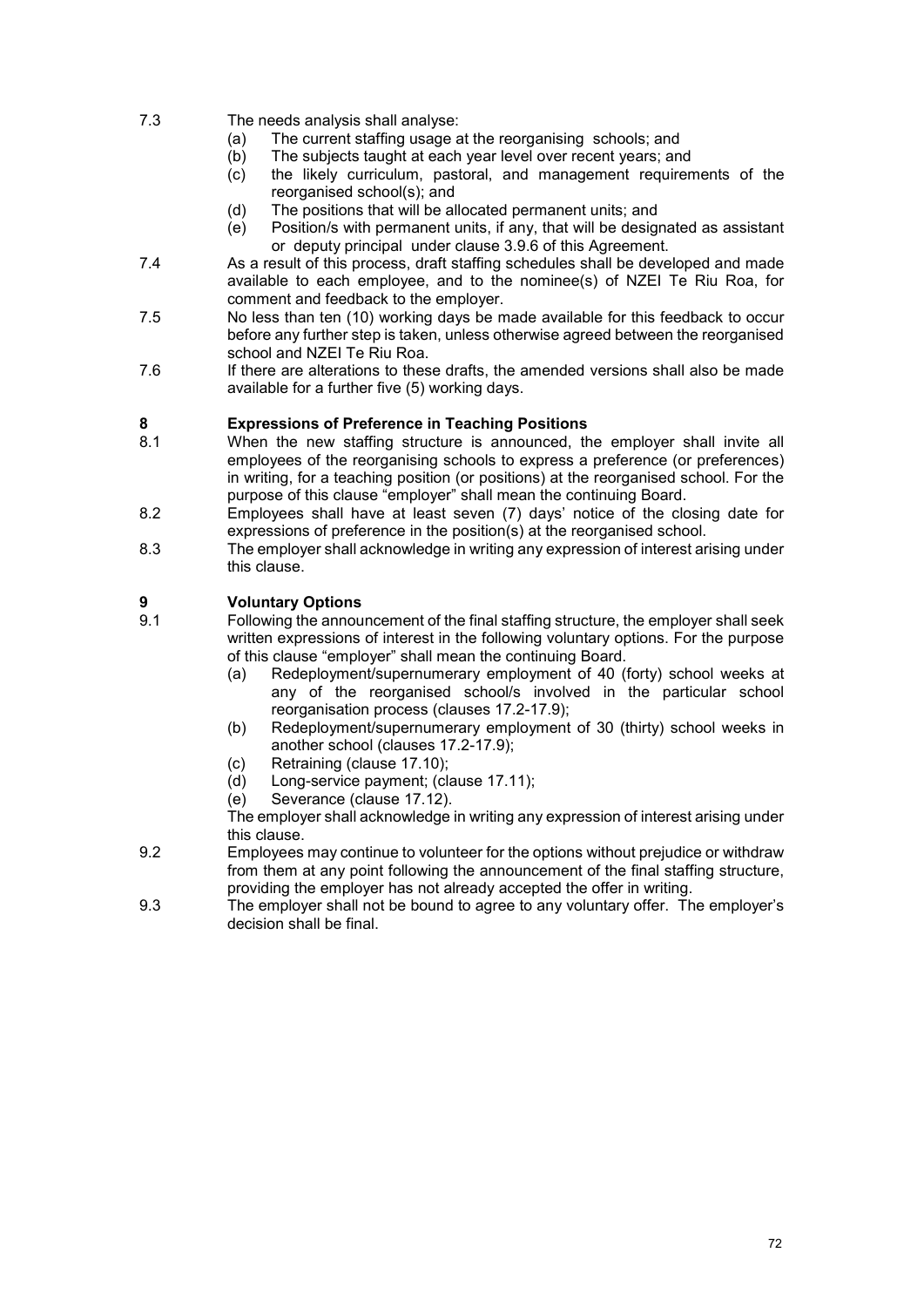# **10 Reconfirmation/Reassignment**<br>10.1 For the purpose of the clauses be

- For the purpose of the clauses below:
	- (a) 'Reconfirmation' shall mean the process whereby employees without permanent units are transferred to suitable positions at the reorganised school. A suitable position is one which has similar duties and/or for which the applicant is appropriately qualified and experienced or could become so with reasonable access to re-training.
	- (b) 'Reassignment' shall mean the process that applies to equivalent positions in the reorganised school.
	- (c) 'Equivalent position' shall mean employment in an equivalent position, in relation to the employee's previous position, that is:
		- generally similar in role, duties and status; and
		- requires similar qualifications, training, skills and experience but may have a different title/or unit allocation; and
		- is in the same general locality; and
		- is on terms and conditions of employment that are no less favourable than those that applied to the employee immediately before the offer of employment.
	- (d) 'Merit' means the most suitable person and primarily includes assessment of qualifications, training, skills and experience.
- 10.2 Where any employee directly affected by a school reorganisation declines the offer of reconfirmation or reassignment to an equivalent position in a reorganised school, that employee's employment shall be terminated without further compensation pursuant to State Sector Act 1988 section 77HA.

## **11 Reconfirmation**

- The employer shall reconfirm (as defined in clause 10.1(a) above) employees to suitable positions at the reorganised school. Reconfirmation may be to an employee's preferred position or to a position for which they are appropriately qualified and experienced.
- 11.2 Where there are two or more employees eligible for re-confirmation to a single position, the employer shall reconfirm the most suitable candidate(s) based upon merit.
- 11.3 Employees who are not reconfirmed in a position in which they have expressed interest at the reorganised school may, by mutual agreement, be reconfirmed in any vacant position for which they could become suitable with reasonable access to retraining.

## **12 Reassignment**

- If an employee expresses a preference for a position that is determined to be the equivalent of his/her current position, and she/he is the only suitably qualified and experienced employee for that position, she/he shall be reassigned to that position, subject to the provisions in this section.
- 12.2 Employees may be reassigned to the employee's preferred position or to a position for which they are appropriately qualified and experienced.
- 12.3 Where there are more employees in positions that are equivalent, than there are such positions at the reorganised school, the employer shall seek internal applications for the position(s) from those employees and shall reassign the most suitable candidate(s) based upon merit.
- 12.4 The number of units held by an employee shall not on its own give a greater or lesser entitlement to an equivalent position at the reorganised school.
- 12.5 Employees who are not appointed to an equivalent position at the reorganised school may, by mutual agreement and consistent with the reassignment process above, be appointed to any vacant position for which they could become suitable with reasonable access to retraining.
- 12.6 An employee who was designated as an Assistant/Deputy Principal at a reorganising school and who is not appointed to a position with an Assistant/Deputy Principal designation as a consequence of the reassignment process, may elect to access the provisions in clause 17 of this Appendix except as provided in clause 10.2.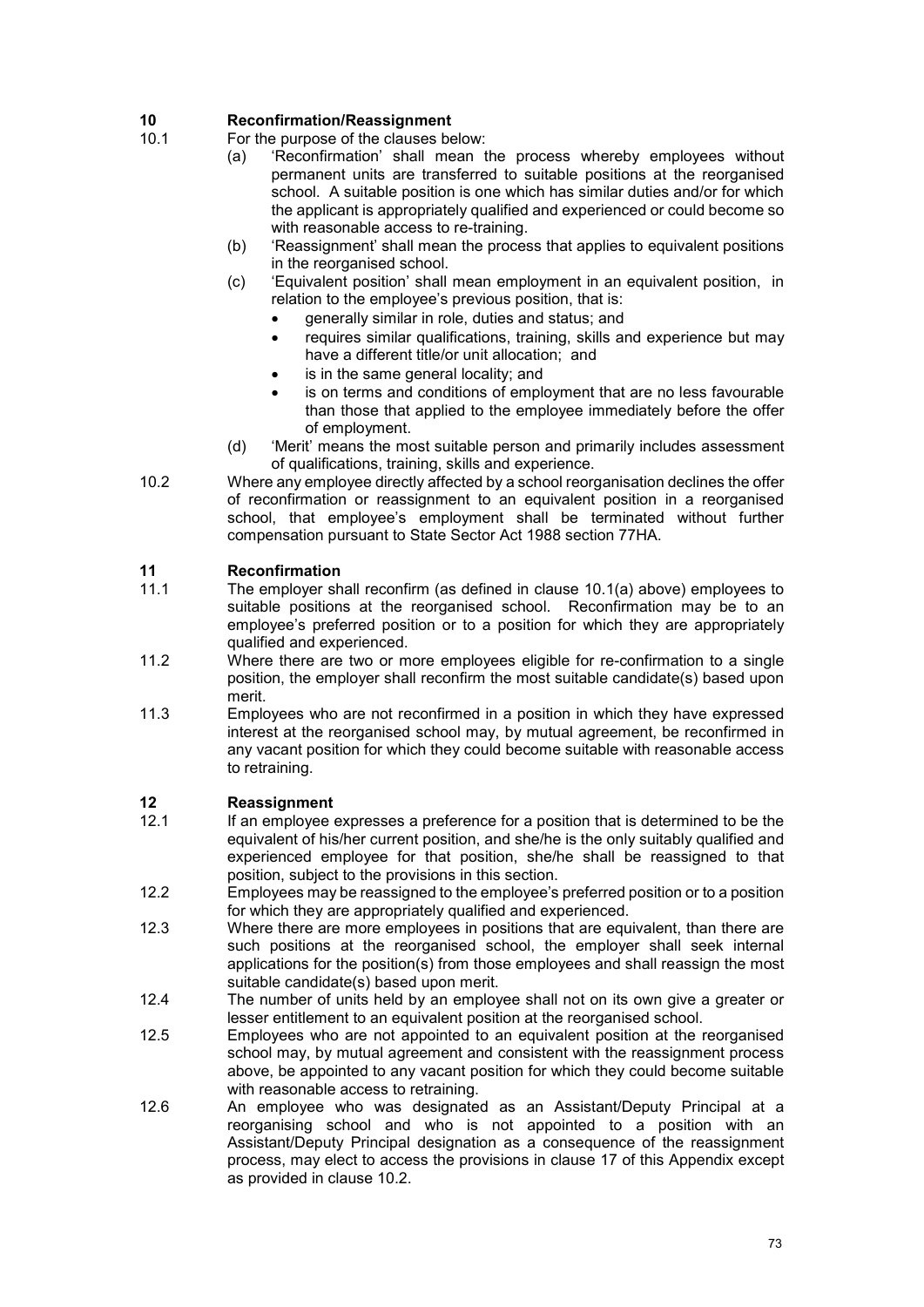12.7 In a situation where an employee accepts a position or reassignment to a position with lesser remuneration (i.e. salary plus units) the provisions of clause 15 shall apply.

## **13 Unfilled Positions**

## **Purpose**

13.1 The purpose of these provisions is to provide opportunities for employees directly affected by the closure of their school to gain employment in the reorganised school. The final decision to make any or all appointments, to the vacant positions, lies with the Board of the reorganised school.

#### **Process**

- 13.2 At the completion of the reconfirmation and reassignment processes described in clauses 11 and 12 above, every unfilled position in the reorganised school shall, in the first instance, be advertised in all the other schools which are identified as being part of the school reorganisation process in accordance with clause 3.1 of this Appendix and section 77 HA 3 of the State Sector Act 1988 and which are being closed as a result of that process.
- 13.3 Employees whose positions were disestablished at any other school which is identified as being part of the school reorganisation process as described in clause 13.2 and is being closed as a result of that process, may seek appointment to any position advertised at the reorganised school.
- 13.4 Where there are unfilled positions in a reorganised school and where there are applicants from the closing school, the Board of the closing school may nominate a parent member of its Board to participate in the appointment process except for the decision making process.
- 13.5 Employees whose positions were disestablished at any other school which is identified as being part of the school reorganisation process and is being closed as a result of that process may, by mutual agreement, be appointed to any vacant position for which they could become suitable with reasonable access to retraining.
- 13.6 Where the employer makes an offer of an equivalent position as defined in section 77HA (2) of the State Sector Act 1988 to an applicant from the closed school and that applicant chooses not to accept the offer, section77HA of the State Sector Act 1988 applies whether or not the employee applied for the position.
- 13.7 If, at the completion of the processes described in clauses 13.1-13.6 above, any position or positions remain unfilled, they may be advertised externally.

## **14 Notice and Disestablishment of Positions**

- Any employee who is not reconfirmed or reassigned shall be deemed to have had their position disestablished and clause 17.1 shall apply.
- 14.2 A minimum of two month''s notice shall be given of all positions which are to be disestablished.
- 14.3 Employees whose positions are disestablished, and who have not already identified voluntary options, shall be offered the options identified in clause 17.1 at least two months before the effective date of disestablishment.
- 14.4 If, during the two-month notice period, a suitable permanent position arises at the reorganised school or any of the schools involved in the merger process, the employee may seek appointment to that position and if he/she is suitably qualified and experienced he/she shall be appointed to that position.
- 14.5 The options identified in clause 17.1 shall be available at the date of disestablishment.
- 14.6 If no staff surplus option is elected by the employee by the effective date of disestablishment, the employee will be deemed to have redeployment/ supernumerary status in the reorganised school.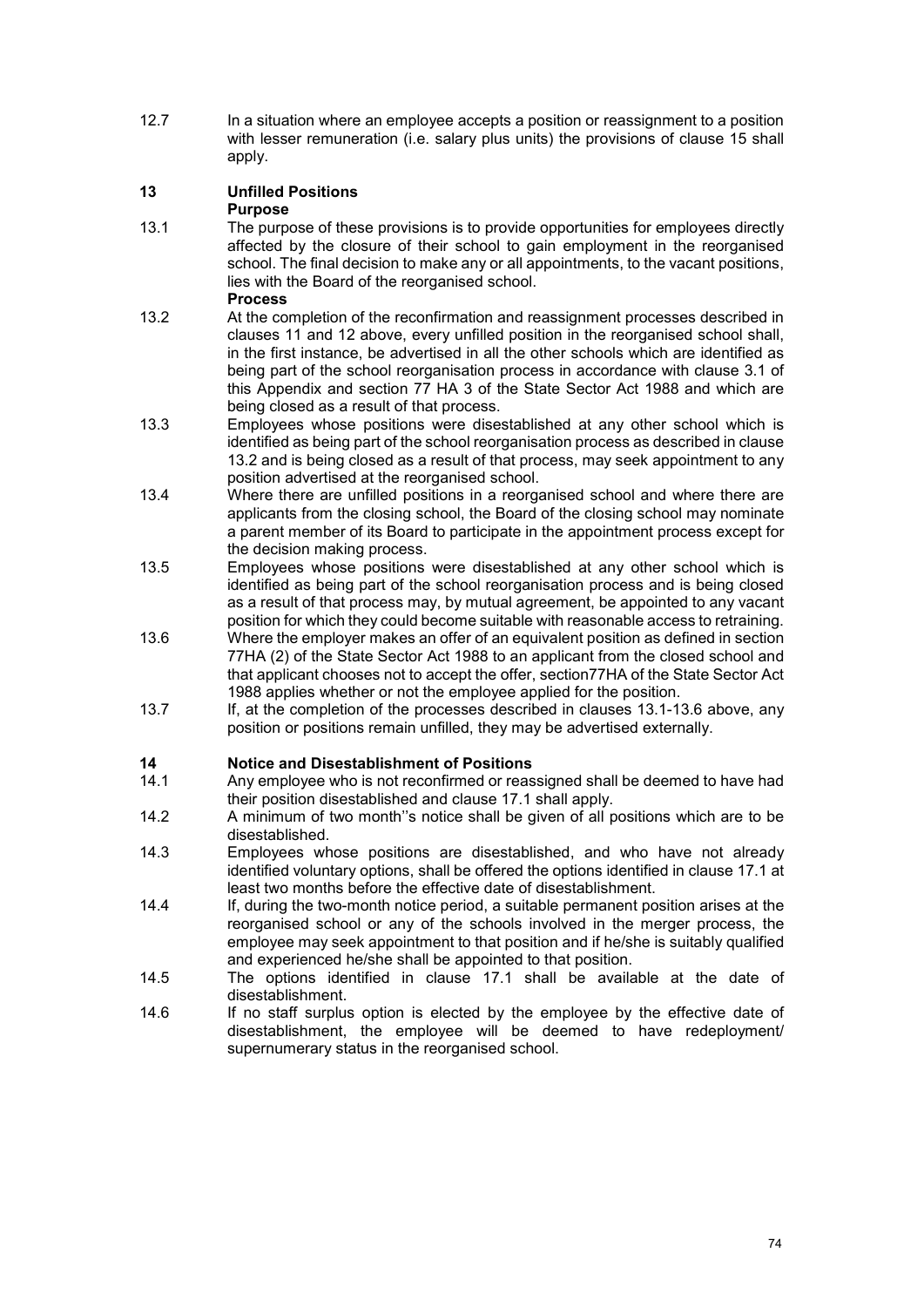## **15 Units and Salary Protection for Teachers**

*Note: For the purpose of this clause 'full salary' shall mean base salary plus units.*

- 15.1 All holders of permanent units who are reconfirmed or reassigned to positions at the reorganised school that have less units, and/or represents the loss of Assistant or Deputy Principal designation shall have full salary protection for one year from the date of disestablishment of those units and/or loss of designation.
- 15.2 Fixed term units already allocated to employees prior to the announcement of the initiation of a school reorganisation process described in clause 3 shall continue until the agreed expiry date of those units where the employee is reconfirmed or reassigned at the reorganised school.
- 15.3 Attention is drawn to clause 3.9.1 of this Agreement, which requires the employer to consult with teachers in developing a policy to determine the use of units.

## **16 Reduction of Hours for Permanent Part-time Teachers**

- 16.1 A permanent part-time teacher who is offered a position with reduced hours at the reorganised school may elect either:
	- (a) That the position has been disestablished and the provisions of clause 17 shall apply; or
	- (b) To accept the position in which case a partial redundancy payment will be payable by the employer.
- 16.2 Partial redundancy compensation will be calculated on the basis of applying the severance pay formula described in clause 17.12 of this Appendix to the reduction in salary rate between the two positions. This compensation shall be paid as an allowance over the number of weeks of entitlement. Should the employee's salary rate increase over this period the allowance will be reduced or removed accordingly.

## **17 Staff Surplus Entitlements in Reorganising Schools**

*Note: the provisions in this clause are not in addition to the staff surplus provisions in Part 9 of this Agreement.*

- 17.1 Employees in a disestablished position are entitled to elect one of the following options:
	- (a) Redeployment/supernumerary
		- (i) be redeployed for 40 school weeks within the reorganised school, or (ii) be redeployed for 30 school weeks at any other school requested by
		- be redeployed for 30 school weeks at any other school requested by the employee with the approval of the original Board and of the Board of that other school; or
		- (iii) where the employee has been directly affected by their school's closure, be redeployed for 40 school weeks in any other school requested by the employee with the approval of the Board of that other school.

During this time the employee shall continue to seek a suitable alternative position; or

- (b) Retraining undertake a suitable course of retraining approved by the Secretary, for 30 school weeks which enhances or upgrades the employee; or
- (c) Long service payment as per clause 17.11; or<br>(d) Severance payment as per clause 17.12.
- Severance payment as per clause 17.12.
- 17.2 The following redeployment/supernumerary procedures shall apply to a permanently employed employee who is redeployed under clause 17.1(a).
- 17.3 The employer shall assist the employee to find a suitable alternative position and will meet the reasonable costs of attending relevant interviews.
- 17.4 Where an employee elects redeployment under clause 17.1(a) and a position at the same or lower level becomes vacant at the school at which the employee is redeployed, the employee shall be offered the vacant position unless the position is either a Māori immersion teacher or special education teacher position requiring skills not possessed by the employee.
- 17.5 Where an employee declines placement under clause 17.4 at the same level or declines a reasonable offer of appointment at the same or higher level from another Board, that employee's employment shall be terminated without further compensation.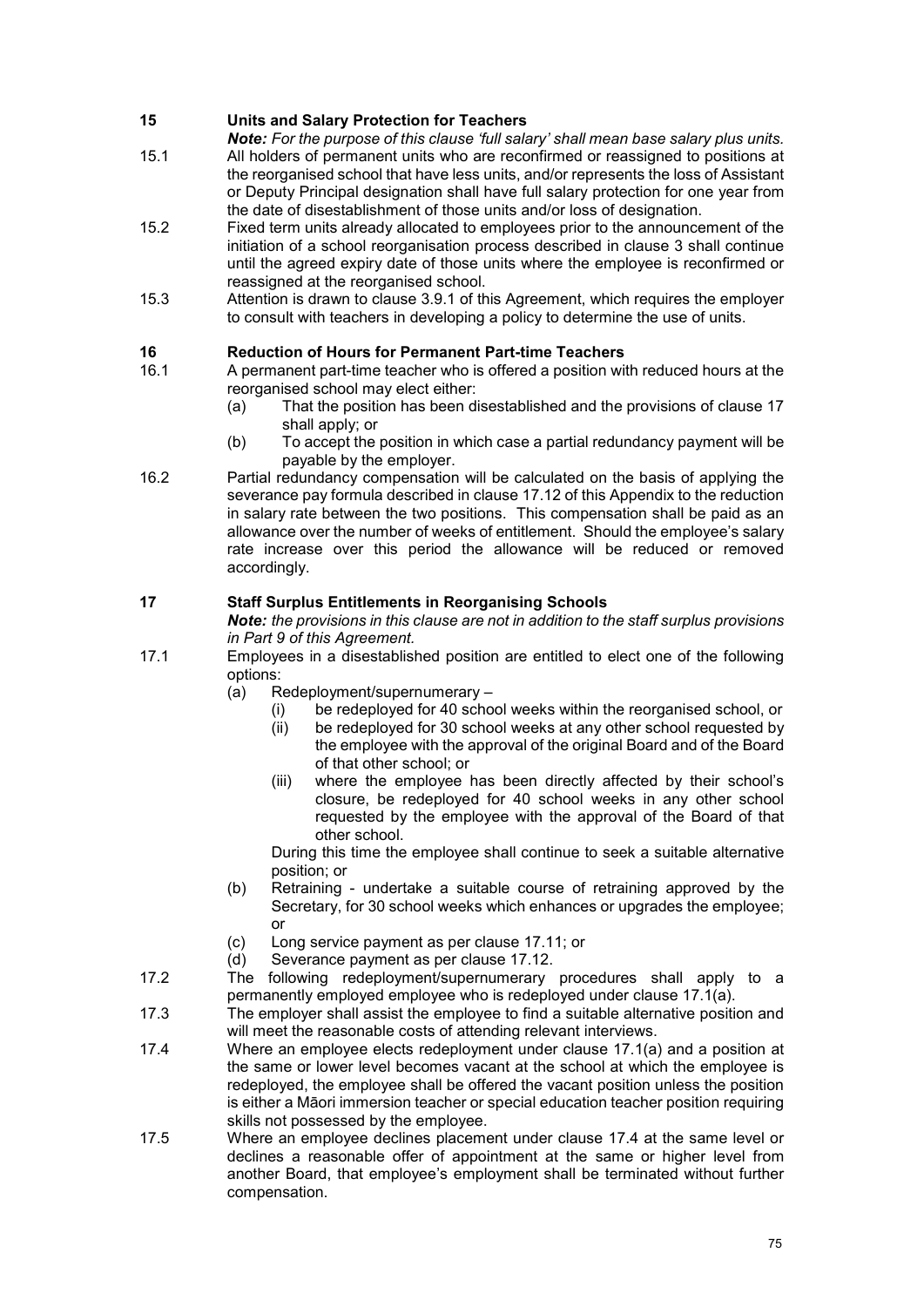- 17.6 An employee may, during their period of redeployment, subject to agreement between the employee and their employer, undertake a defined special project(s) of work.
- 17.7 At the end of the period of redeployment if a permanent position has not been secured the employee's employment shall be terminated. If the employment is likely to be terminated in these circumstances the Board of Trustees shall advise the employee in writing of this not less than one month before the expiry of the period of redeployment.
- 17.8 If a transfer of location is involved, employees employed under clause 17.1(a) may elect to be reimbursed removal expenses according to Part 6 of this Agreement in one or another but not both of the following circumstances:
	- (a) Where the employee transfers to another school to continue employment pursuant to clause 17.1(a); or
	- (b) Where the employee transfers to a school where they have been appointed to a new permanent position.
- 17.9 Upon termination of the supernumerary period as per clause 17.1(a)(i) or clause 17.1(a)(iii), employees who complete their supernumerary period and have yet to secure a permanent position in another state or state-integrated school, will retain an entitlement to removal expenses as per Part 6 of this Agreement for a period of 12 months from the cessation of their supernumerary employment. This entitlement will cease on permanent appointment to another teaching position in a state or state-integrated school.
- 17.10 The following shall apply to an employee who is retraining under clause 17.1(b):
	- (a) There is no requirement on the employer to meet any costs and expenses of training, including course fees.
	- (b) At the end of the period of retraining if a permanent position has not been secured the emplovee's employment shall be terminated. If the secured the employee's employment shall be terminated. employment is likely to be terminated in these circumstances the Board of Trustees shall advise the employee in writing of this not less than one month before the expiry of the period of retraining.
- 17.11 An employee may elect to receive Long Service Payment in accordance with clause 17.1(c). To be entitled to a long service payment the employee must have not less than twenty five years service. The payment will be based on the following table at the time of termination.

| Length of Service          | <b>Weeks of Payment</b> |
|----------------------------|-------------------------|
| Over 25 and up to 30 years | 25 weeks                |
| Over 30 years              | 30 weeks                |

17.12 An employee may elect to receive a severance payment in accordance with clause 17.1(d). Severance is to be paid based on the following table:

| Length of Service        | Weeks of Payment<br>(Ordinary Pay) |
|--------------------------|------------------------------------|
| Up to 3 years            | 7 weeks                            |
| Over 3 and up to 5 years | 15 weeks                           |
| Over 5 years             | 23 weeks                           |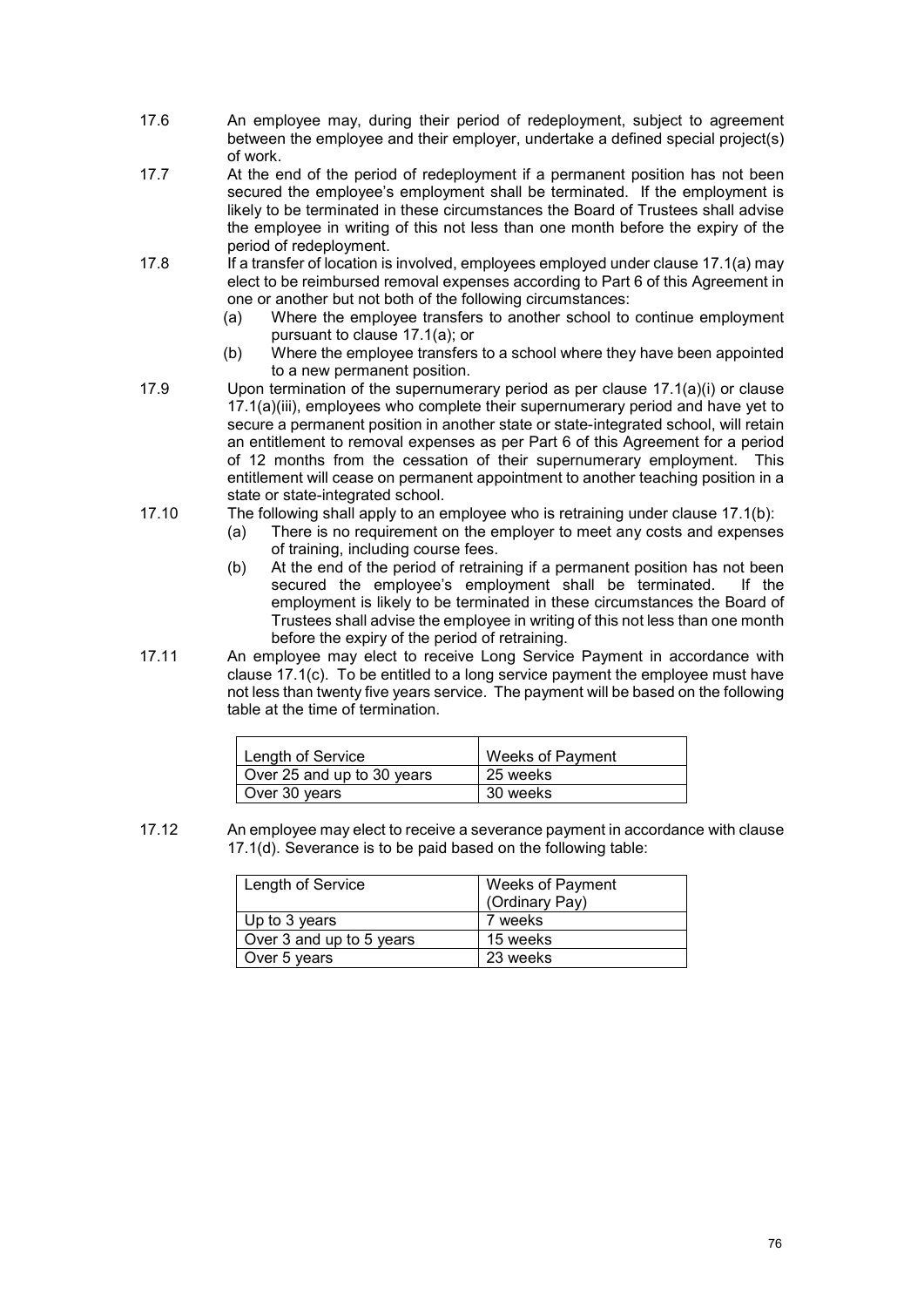- 17.13 Payment of long service payment or severance under clauses 17.11 or 17.12 is
	- subject to the following provisions:<br>(a) Where an employee who has Where an employee who has received a long service payment or severance commences permanent employment in a state or state-integrated school within a number of weeks which is less than the number of weeks of payment received under clauses 17.11 or 17.12 the employee shall refund the difference between the number of weeks for which they were without employment and the number of weeks for which severance or long service payment was received;
	- (b) Payment under this provision is conditional on the employee finishing on an agreed date. Where the employee resigns her/his position or is appointed to another permanent teaching position in a state or state-integrated school before the date of payment, no payment will be made;
	- (c) Any employee receiving the long service payment or severance payment will be deemed to have been paid in full for service to that date for the purpose of calculating service for any future sick leave, severance, or long service payment entitlements. Provided that an employee who is subject to clause 17.13(a) shall receive pro rata reinstatement of these service entitlements;
	- (d) For the purpose of these provisions ordinary pay is defined as basic taxable salary plus regular taxable allowances paid on a continuous basis as at the effective date that the surplus staffing takes effect. For employees on leave without pay, ordinary pay shall be the ordinary pay at the time of taking leave.
- 17.14 For the purpose of clauses 17.11 and 17.12 "service" is defined as the aggregate of all employment as a teacher in state or state-integrated schools and/or service as a trained and certificated teacher in the employment of a Free Kindergarten Association and any credit (to a maximum of five years credit) given for time spent on childcare pursuant to Appendix 6 of this Agreement.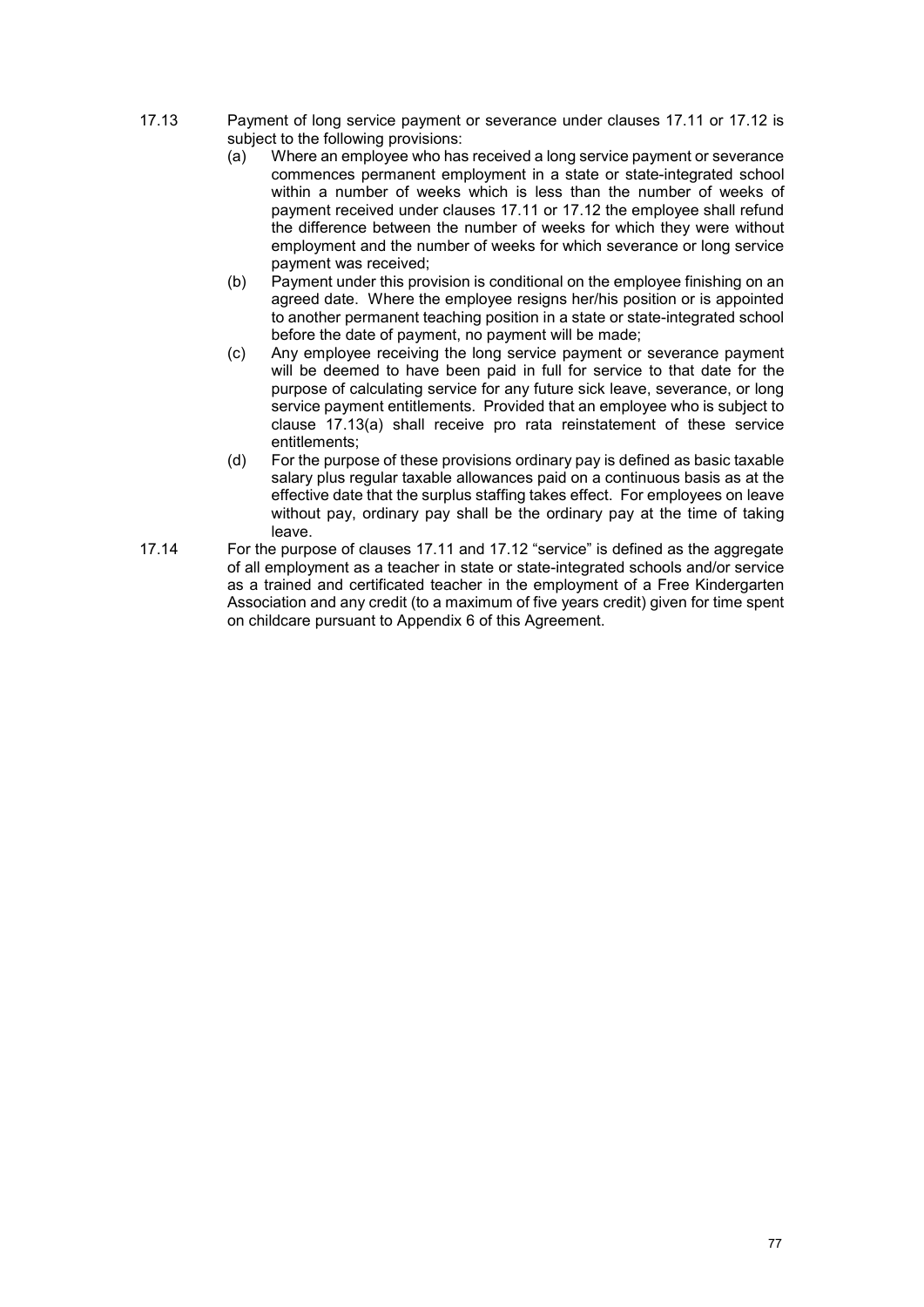## **Appendix 5 Resource Teacher Surplus Staffing Process**

## **Part A - Resource Teacher Surplus Staffing Process**

*The following is intended to inform Boards/clusters of the process they are to follow if they are required to reduce the number of resource teachers employed within their cluster. It is intended to be read in conjunction Part 9 of this Agreement.*

- 1. Ministry of Education notifies employing Boards in affected clusters, NZEI Te Riu Roa and NZSTA that they are overstaffed for Resource Teachers:
	- 1 March: Ministry of Education identifies clusters that are over-staffed based on March role return. Employing Board informed if there is a possibility of over-staffing for the following school year.
	- 1 July: Ministry of Education sends out notices of withdrawal of funding the following school year for positions to Boards of affected schools.
- 2. The cluster convenes to discuss the needs of the cluster in light of having to reduce Resource Teacher positions.
- 3. In consultation with Resource Teachers within the cluster, the cluster attempts to meet the required reduction through attrition.
- 4. If attrition does not achieve the required reductions the cluster notifies the relevant parties and facilitates a surplus staffing committee within the cluster comprised of one representative from each employing school Board of Trustees in the cluster, provided that where there are fewer than three employing schools within the cluster the surplus staffing committee will invite participation from other Boards within the cluster to ensure that the surplus staffing committee comprises representatives of no less than three Boards.
- 5. In identifying positions for disestablishment the committee will conduct a needs analysis in consultation with the resource teachers within the cluster in accordance with clause 9A.4(c) of this Agreement, provided that, the criteria to be applied in order to identify the position(s) shall be as set out in the table below. This is in place of the criteria described in clause 9A.4(a) of this Agreement.

| <b>Current situation</b>                                  | Future needs                                      |
|-----------------------------------------------------------|---------------------------------------------------|
| positions                                                 | positions<br>п                                    |
| allocation policies                                       | allocation policies<br>п                          |
| specific Resource Teacher<br>characteristics <sup>1</sup> | specific Resource Teacher<br>п<br>characteristics |
| Resource Teachers caseloads<br>٠.                         | employer schools<br>п                             |
| employer schools                                          | projected roll number and distribution<br>п       |
| roll numbers and distribution                             | changes                                           |

- (i) If the needs analysis does not result in the identification of the teacher(s) whose position(s) will be disestablished, duration of service in the cluster of Resource Teachers may be applied as an additional criterion.
- 6. The surplus staffing committee on behalf of the cluster shall formally notify the employing school Board(s) of position(s) identified for disestablishment.
- 7. The employing Board notifies its affected Resource Teacher(s) of the disestablishment of their position(s)[2](#page-78-1).

<span id="page-78-0"></span>j <sup>1</sup> Specific characteristics – sector background (primary/secondary experience); Māori language speaker (where immersion students present); Resource Teachers Māori.

<span id="page-78-1"></span> $2$  Employer may elect to retain the position – resourced from its own funds.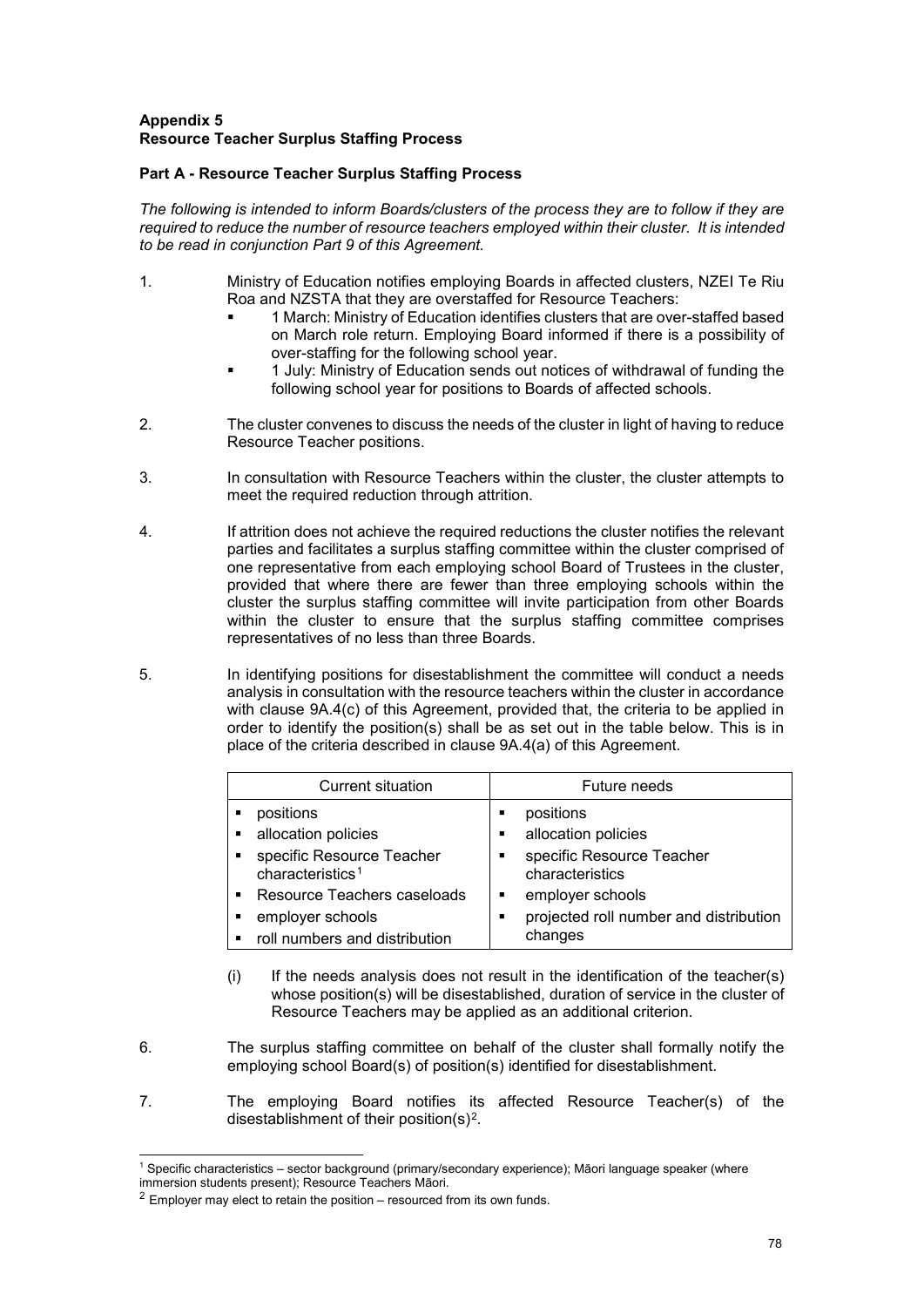8. If disestablishment occurs, clauses 9A.5-9A.11 (inclusive) of this Agreement will apply.

## **Part B - Transfer of Employer Within a Cluster**

- *Note: This process is separate to the one outlined in Part A above.*
- 1. Where the cluster committee decides that a Resource Teacher position is to be transferred between employing schools within the cluster, the current employer shall disestablish the position, and the new employer must offer the transferred position to the Resource Teacher in the disestablished position as a priority right of appointment.
- 2. If the employee declines the new position then the position is offered to any Resource Teachers who have had their position disestablished but not transferred. Where there are more disestablished Resource Teachers than unfilled transferred positions a normal appointments process would follow for those Resource Teachers. If a position remains unfilled after this process it is advertised nationally.
- [3](#page-79-0). If the employee declines a transfer to a suitable position<sup>3</sup>, the employee shall not be entitled to receive any payment or other benefit (including surplus staffing entitlements) on the ground that his or her position has ceased to exist. If the position is not considered a suitable position and the employee declines a transfer then the employee shall be entitled to the surplus staffing entitlements outlined in Part 9 of this Agreement.

### **Part C - Transfer of Employer when Resource Teachers Learning and Behaviour (RTLB) Clusters Change**

## *Note: This process is separate to the one outlined in Part A above.*

The following provisions shall apply in regard to the 2011 reorganisation of the RTLB service to deal with the formation of new clustering arrangements to provide an orderly process to retain employment opportunities.

- 1. For the purpose of the clauses below:
	- (a) A 'lead school employer' is a school in a new or transformed cluster which has taken on the role of employing all RTLB within the new cluster.
	- (b) A 'ceasing school employer' is a school that is ceasing to receive cluster resourcing for the RTLB they currently employ and who is therefore disestablishing existing RTLB positions.
- 2. When the new lead school employer is identified, and where it is not the current employing school, the ceasing school employer shall write to each RTLB it employs giving notice of disestablishment of her/his position from 27 January 2012.
- 3. Concurrently the new lead school employer will write to all permanent RTLB in ceasing employing schools in the transformed cluster and offer her/him a suitable<sup>[4](#page-79-1)</sup> RTLB position in the transformed cluster.

j

<span id="page-79-0"></span> $3$  A 'suitable position' is a position that is:

generally similar in role, duties and status; and

<sup>•</sup> requires similar qualifications, training, skills and experience but may have a different title/or unit allocation; and

is in the same general locality; and

<sup>•</sup> is on terms and conditions of employment that are no less favourable than those that applied to the employee immediately before the offer of employment

<span id="page-79-1"></span><sup>4</sup> A 'suitable position' is a position that is:

<sup>•</sup> generally similar in role, duties and status; and

<sup>•</sup> requires similar qualifications, training, skills and experience but may have a different title/or unit allocation; and

is in the same general locality; and

is on terms and conditions of employment that are no less favourable than those that applied to the employee immediately before the offer of employment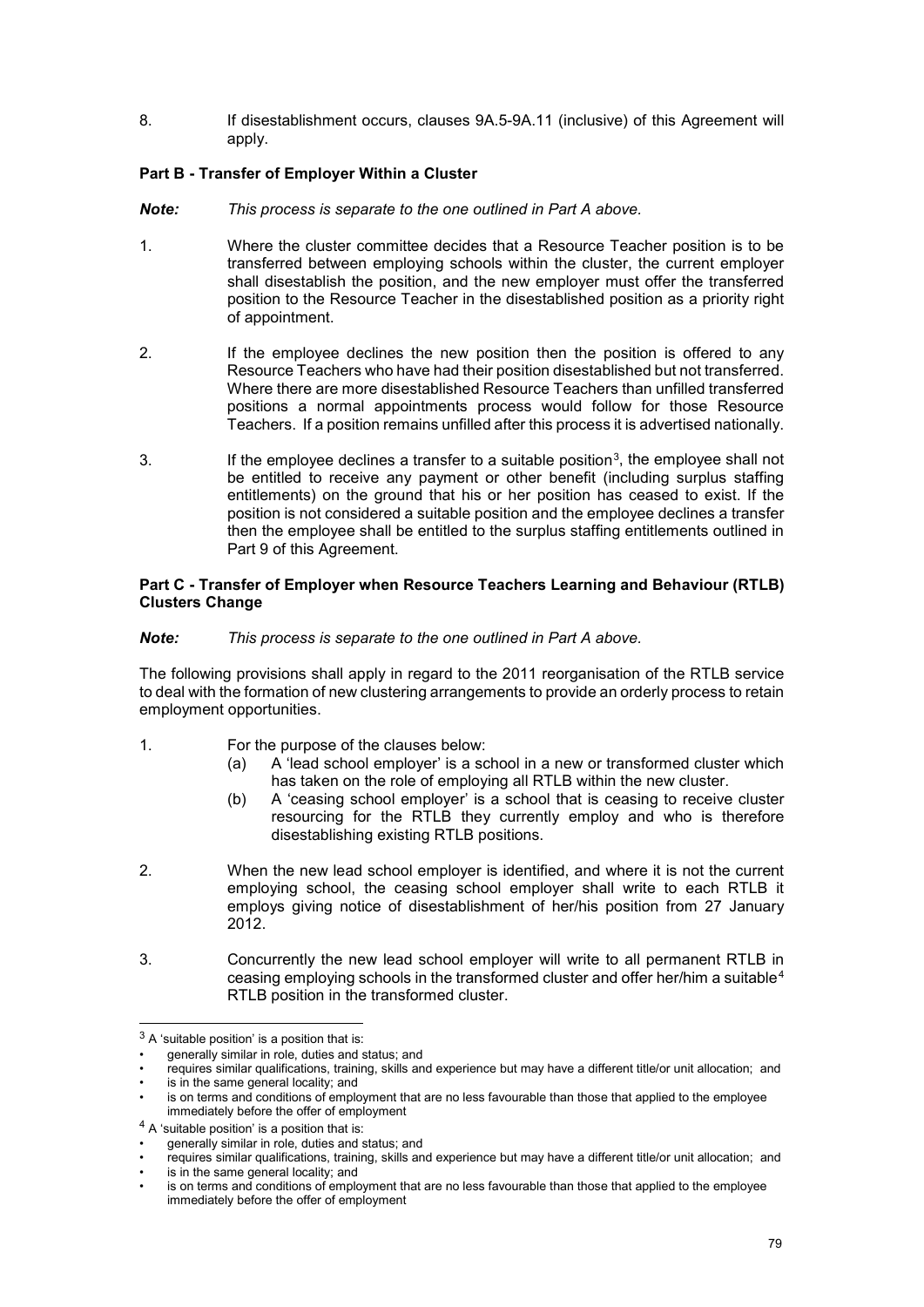- 4. If the employee declines a transfer to a suitable position, the employee shall not be entitled to receive any payment or other benefit (including surplus staffing entitlements) on the ground that his or her position has ceased to exist. If the position is not considered a suitable position and the employee declines a transfer then the employee shall be entitled to the surplus staffing entitlements outlined in Part 9 of this Agreement.
- 5. Any position remaining unfilled after this process will be part of a normal appointment process (clause 2.2 of this Agreement refers).

For the purposes of this transformation only the RTLB:

- (a) Will transfer on to a base salary step no less than currently received.
- (b) Retain additional permanent unit(s) allocated by the current employer under clause 3.9.1 of this Agreement for one year from the date of commencement with the new employer whilst the RTLB continues to hold an RTLB position in the new cluster.
- (c) Retain additional fixed term unit(s) allocated by the current employer under clause 3.9.1 of this Agreement for the lesser of the term of the appointment agreed or for a maximum of one year whilst the RTLB continues to hold an RTLB position in the new cluster.
- (d) Retain payments made under the Isolation Allowance provisions clause 3.15, the Staffing Incentive Allowance clause 3.16.1 or the Priority Teacher Supply Allowance (PTSA) provisions clause 3.16.2 of this Agreement as long as they continue to be located in the school which attracts such allowances.
- (e) Will retain continuous service for leave purposes.
- 6. RTLB who are or who become housed in host schools which attract the Isolation Allowance, PTSA or the Staffing Incentive Allowance, shall also be entitled to such allowances, provided that these allowances are not payable in respect of both the lead and host school.
- 7. For the purposes of this variation those RTLB employed in a fixed term position which will extend beyond 28 January 2012 will be offered employment to an equivalent RTLB position with the new lead employer for a fixed term corresponding with the remaining period of their original fixed term position.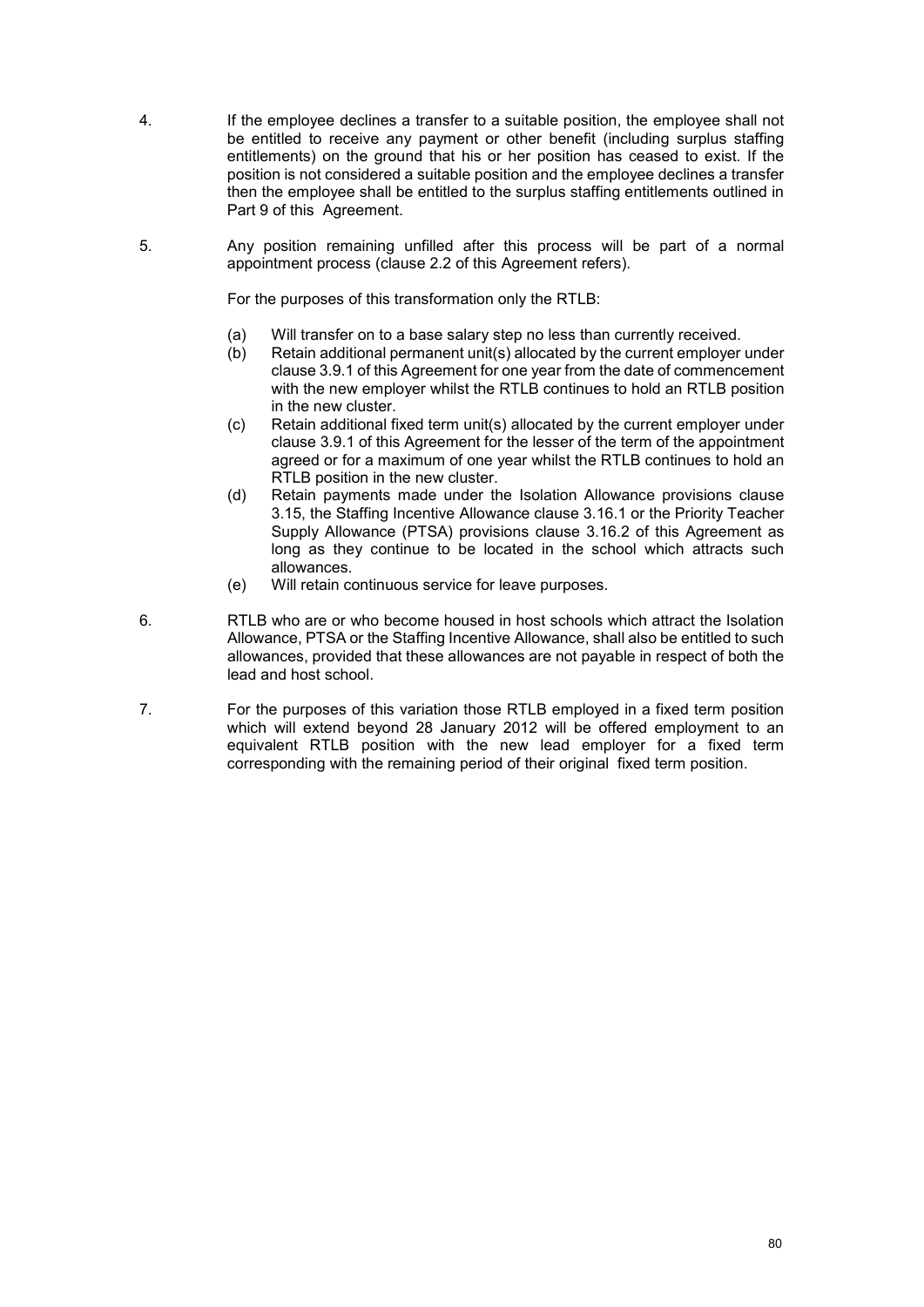## **Appendix 6 Salary on Appointment**

*Note: These provisions shall be applied in accordance with any administrative conditions that were in effect at the commencement of this Agreement. Nothing in these provisions shall be read as extending any entitlement beyond that which existed at the commencement of this Agreement except as may be expressly agreed to by the Secretary for Education after consultation with the unions.*

# **1. General**<br>**1.1. Salary of**

- Salary on appointment depends on qualifications and credit for previous service as set out in clauses 5 to 8 below.
	- *Note: The Ministry of Education verifies the level(s) of qualification(s) for salary purposes using information from the New Zealand Qualifications Authority and the Teaching Council.*
- 1.2. Service credits for salary purposes may be made up of teaching service in a New Zealand state or state integrated school (as outlined in clause 5.1 below), other teaching service (as outlined in clauses 6.1-6.4 below), relevant work experience other than teaching (as outlined in clause 7.1 below) and/or childcare (as outlined in clause 8.1 below).
- 1.3. Credit for each period of other teaching service, relevant work experience other than teaching, and childcare shall be calculated and credited only once, on appointment or reappointment to a teaching position in a New Zealand state or state integrated school.
- 1.4. For salary credit purposes the following definitions will apply:
	- Full credit means that each year of equivalent service (or part thereof) will count as one year (or part thereof) of teaching service.
	- Half credit means that each year of equivalent service (or part thereof) will count as six months (or part thereof) of teaching service.
	- One third credit means that each year of equivalent service (or part thereof) will count as four months (or part thereof) of teaching service.

# **2. First appointment**<br>**2.1.** When a teacher is

When a teacher is appointed to their first teaching position in a state or state integrated school the qualification group determines the entry point on the base salary scale. Service credits are added to that entry point to determine a teacher's salary on appointment.

## **3. Reappointment after a break in service**

- When a teacher returns to a teaching position in a New Zealand state or state integrated school after a break their re-entry point on the base salary scale shall be the equivalent of the step held on the date of cessation.
- 3.2. Where the qualification group of a returning teacher is higher than the one previously held and the entry step for the new qualification group is higher than the step the teacher had progressed to at the date of cessation, the higher step shall be the teacher's entry point on the base salary scale.
- 3.3. Service credit, for service that has not already been credited, shall be added to that entry point to determine a teacher's salary on appointment.

## **4. Improved qualifications for teachers in an ongoing appointment**

4.1. Teachers in current positions may request assessment of improved or additional qualification(s) as set out in clause 3.8 of Part Three of this Agreement.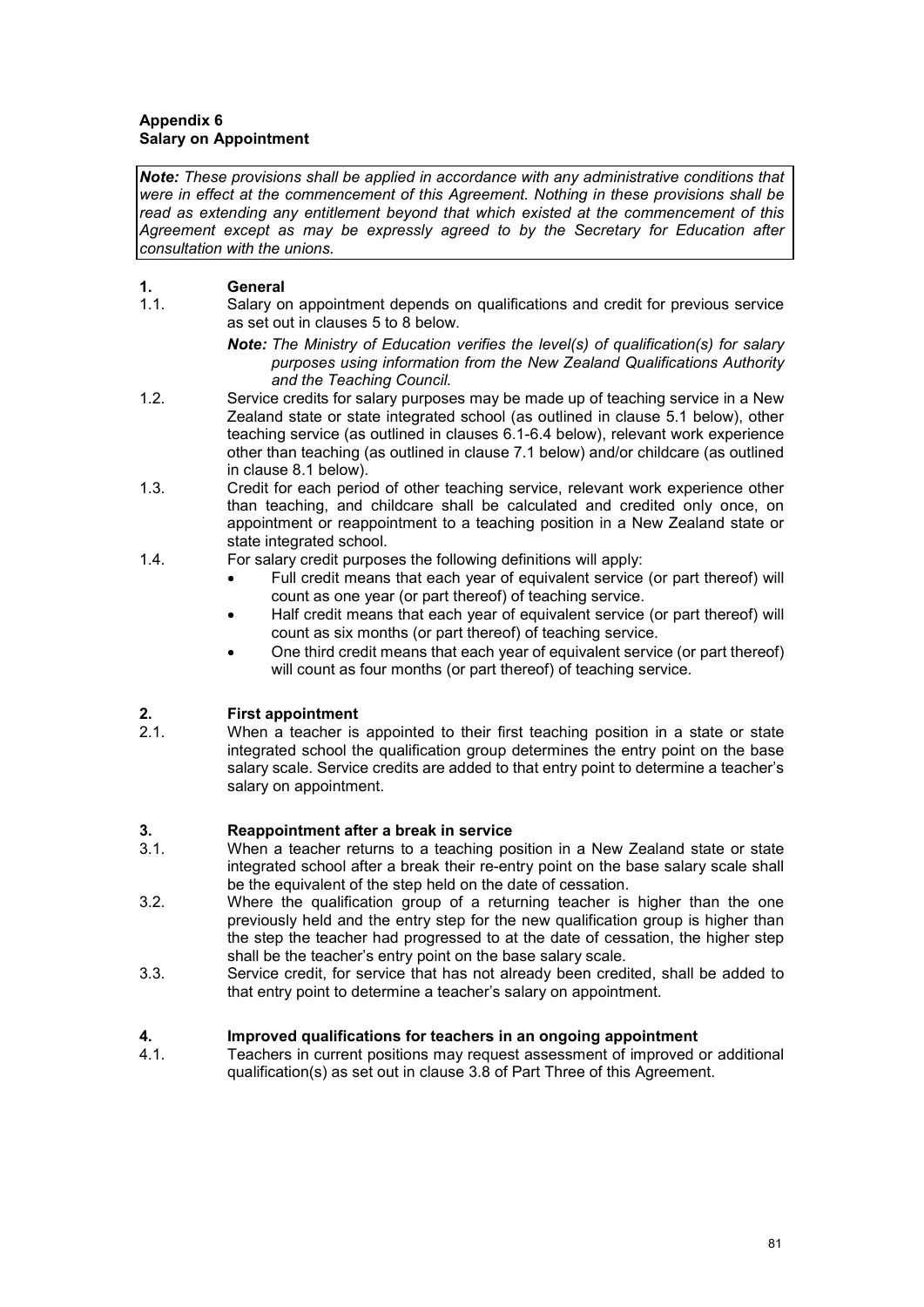# **5. Teaching service in a state or state integrated school**

- Unless otherwise stated, teaching service shall be the aggregate of service paid as a teacher in any New Zealand state or state integrated school, or as a qualified teacher employed within the Ministry of Education, the New Zealand Qualification Authority or the Education Review Office in a role to which their teaching service is relevant as follows:<br>(a) the aggregate of
	- the aggregate of teaching service that is:
		- (i) full-time service where permanent and/or non-permanent full-time and/or non-permanent part-time for 20 hours or more per week shall be counted as full- time
		- (ii) non-permanent part-time teaching service of less than 20 hours per week, where 80 hours equals one month of full-time service or 1000 hours equals one year of full- time service
		- (iii) all paid holidays, paid leave, periods of sick leave (with or without pay) and any period without pay during a holiday arising from periods of sick leave without pay
		- (iv) special leave without pay, not exceeding an aggregate of three months in any school year. Where a teacher completes verified recognised employment during special leave without pay, the teacher can receive salary credit for either the employment or the aggregate of leave without pay, but not both.
		- *Note: Where special leave without pay of more than three months is taken, and the teacher is not employed during that time in a position on which salary credit is allowable, any period of the leave in excess of three months will not count as service towards the teacher's next incremental date.*

## **6. Other teaching service**

- 6.1. Other teaching service for salary purposes shall include an aggregate of all teaching service in the employment of:<br>(a) a university
	- (a) a university<br>(b) a registered
	- (b) a registered initial teacher education provider
	- a polytechnic
	- (d) a New Zealand registered private school<br>(e) a free kindergarten association and/
	- a free kindergarten association and/or registered teacher-led early childhood centre; and/or
	- (f) an overseas school provided it was a state school or a school subject to state inspection subject to clause 6.3 below.
- 6.2. Full credit shall be granted where the service in clause 6.1(a) to (f) above was as a certificated teacher or was a teacher who held the equivalent of a recognised New Zealand teaching qualification, otherwise where the service in clause 6.1(a) to (f) above was not as a certificated teacher or evidence of certification cannot be provided, half credit shall apply.
- 6.3. Overseas teachers who gain certification through either the Teaching Council's comparable qualifications or core components pathways will be deemed to have met the requirements for certification from the date they completed that/those qualification(s). For the purposes of Appendix 6 clause 6.1, overseas teaching service will count from the date the NZQA deems those qualification(s) to have been completed. Relevant work experience (including overseas teaching service completed prior to that date) will be determined under Appendix 6 clause 7.1.
- 6.4. Overseas teachers who gain certification through the Teaching Council's discretionary pathway will be deemed to have met the certification requirements from the date certification is granted in New Zealand. Overseas teaching service completed after the date certification is granted in New Zealand will be determined under Appendix 6 clause 6.1 and relevant work experience (including overseas teaching experience completed prior to the date certification is granted in New Zealand) will be determined under Appendix 6 clause 7.1.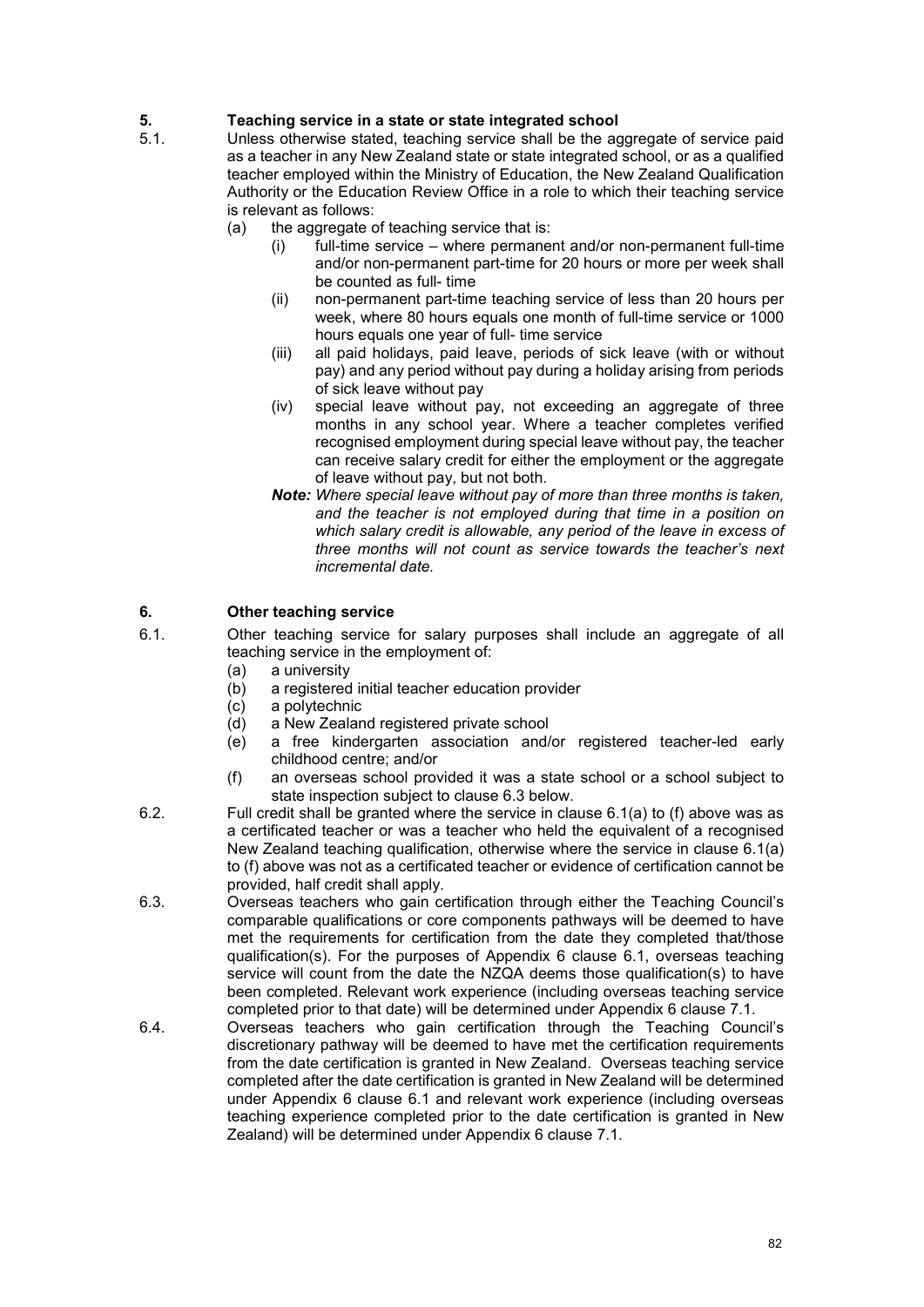# **7. Relevant work experience other than teaching**<br>**7.1.** Work experience other than teaching, attested by

- Work experience other than teaching, attested by the employer as being directly relevant to a teacher's curriculum and/or pastoral duties, shall receive the following service credit for salary purposes:
	- (a) half credit for relevant work experience completed after the completion of a recognised and appropriate vocational qualification that is at least Level 5 on the National Qualifications Framework.
	- (b) one third credit for relevant work experience completed after the completion of a recognised and appropriate vocational qualification that is at least Level 4 on the National Qualifications Framework.
	- (c) one third credit to a maximum of two salary steps for relevant work experience where no vocational qualification at Level 4 or higher on the National Qualifications Framework was completed prior to that work.
	- (d) half credit up to a maximum of two steps additional service credit on the salary scale, shall be given for relevant paid work experience as a Kaiarahi i te Reo, Kaiawhina, Teacher Aide, Special Education Assistant or Assistant to Teachers of Students with Severe Disabilities.
	- *Note: Where a teacher has service credits under both (c) and (d) above, the service under (d) shall be credited first and any additional service under (c) will then be credited.*

## **8. Childcare**

- One third credit shall be given where a teacher resigns or takes leave from the New Zealand teaching service in order to care for her/his own children provided that the teacher was a certificated teacher (or equivalent) at the time of resigning or taking leave, otherwise no credit will be given.
- *Note: The one third credit shall apply to the total time away from teaching, excluding any periods for which salary credit is given under clauses 5, 6 or 7 above.*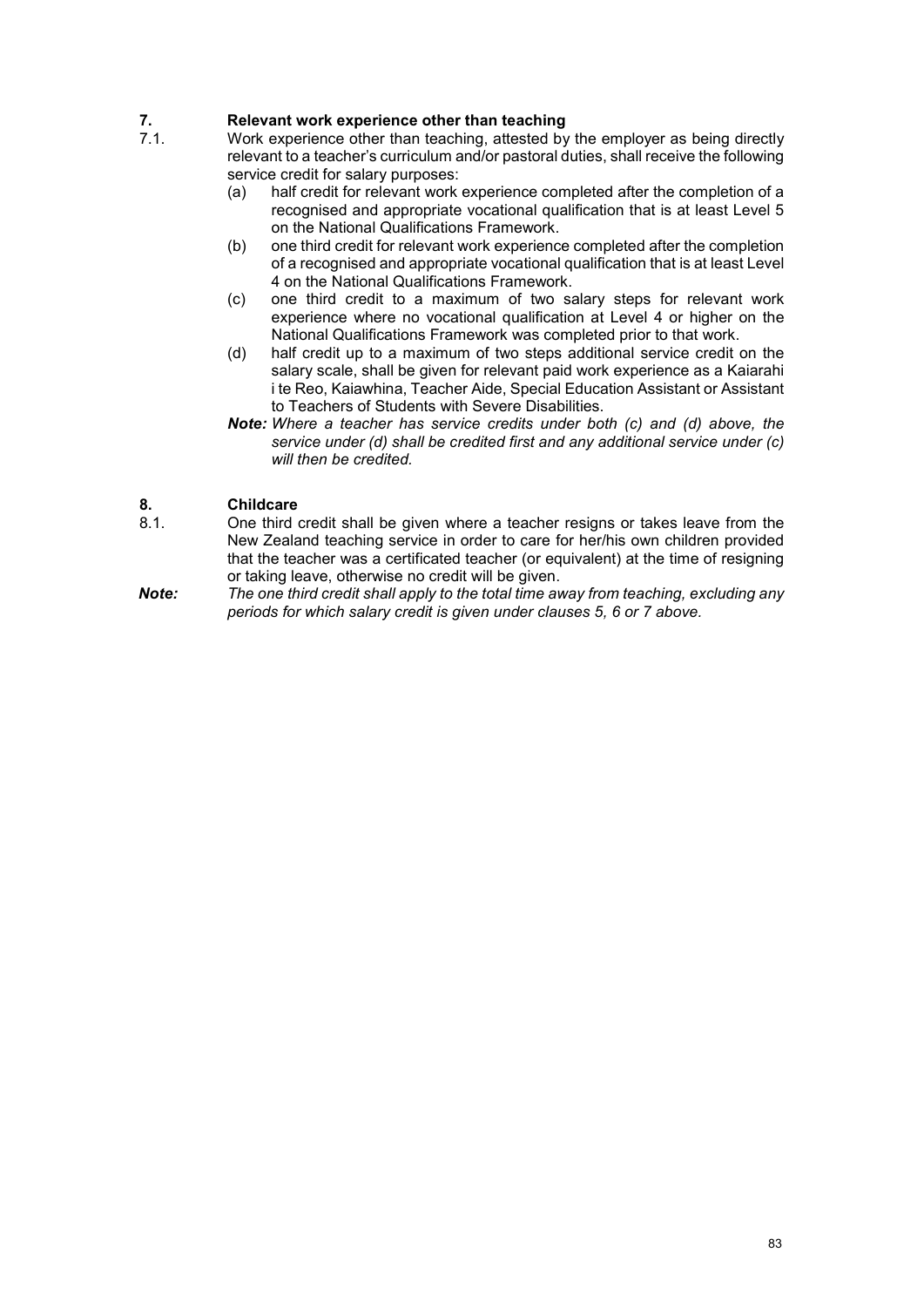## **Appendix 7 Terms of Settlement and Elements from Previous Settlements**

### **Terms of Settlement – Primary Teachers' Collective Agreement Dated 13 June 2019**

This document sets out the agreed components of the settlement of the Primary Teachers' Collective Agreement 2019-2022. This agreement has been settled between the Secretary for Education and the New Zealand Educational Institute Te Riu Roa (NZEI Te Riu Roa) and shall be subject to ratification by NZEI Te Riu Roa members pursuant to section 51 of the Employment Relations Act 2000.

The terms outlined in this document are valid for ratification by NZEI Te Riu Roa members, provided ratification is confirmed and the new collective agreement is signed no later than 3 pm on 1 July 2019.

## **1. Term**

The Primary Teachers' Collective Agreement shall be effective from 1 July 2019 to 30 June 2022.

A joint pre-bargaining process with NZEI Te Riu Roa and Post Primary Teachers' Association Te Wehengarua (PPTA) will begin four months before the expiry of the first collective agreement of the Primary Teachers' Collective Agreement (PTCA), Secondary Teachers' Collective Agreement (STCA) and Area School Teachers' Collective Agreement (ASTCA), to discuss the Unified Base Salary Scale (UBSS) and any other matter relating to bargaining.

## **2. Remuneration (clause 3.2)**

## • **Increases to the base salary scale**

The parties agree that the increases to base salary will take effect from 1 July 2019, 1 July 2020 and 1 July 2021 respectively.

Below is the table outlining the changes to the base salary scale from 1 July 2019.

| Unified Base Salary Scale for Trained Teachers |                                            |                                     |                |                                            |                                      |      |                                            |                                      |                                      |
|------------------------------------------------|--------------------------------------------|-------------------------------------|----------------|--------------------------------------------|--------------------------------------|------|--------------------------------------------|--------------------------------------|--------------------------------------|
| Step                                           | Qualification<br>Group<br><b>Notations</b> | Rates<br>effective<br>2 May<br>2017 | Step           | Qualification<br>Group<br><b>Notations</b> | Rates<br>effective<br>1 July<br>2019 | Step | Qualification<br>Group<br><b>Notations</b> | Rates<br>effective<br>1 July<br>2020 | Rates<br>effective<br>1 July<br>2021 |
| 1                                              | Q1E                                        | \$36,692                            |                |                                            |                                      |      |                                            |                                      |                                      |
| 2                                              | Q2E                                        | \$39,513                            |                | Q <sub>2</sub> E,<br>Q1E.                  |                                      |      | Q1E.<br>Q2E,                               |                                      |                                      |
| 3                                              |                                            | \$43,745                            | 1              | Q3E                                        | \$48,410                             | 1    | Q3E                                        | \$49,862                             | \$51,358                             |
| 4                                              | Q3E                                        | \$47,980                            | $\overline{2}$ |                                            | \$50,470                             | 2    |                                            | \$51,984                             | \$53,544                             |
| 5                                              | Q3+E                                       | \$49,588                            | 3              | $Q3+E$                                     | \$52,736                             | 3    | $Q3+E$                                     | \$54,318                             | \$55,948                             |
| 6                                              | Q4E                                        | \$51,508                            | 4              | Q4E                                        | \$54,796                             | 4    | Q4E                                        | \$56,440                             | \$58,133                             |
| 7                                              | Q5E                                        | \$54,330                            | 5              | Q5E                                        | \$58,247                             | 5    | Q5E                                        | \$59,994                             | \$61,794                             |
| 8                                              | Q1M                                        | \$59,621                            | 6              | Q1M                                        | \$62,000                             | 6    |                                            | \$63,860                             | \$65,776                             |
| 9                                              | Q2M                                        | \$63,929                            | 7              | Q2M                                        | \$66,100                             | 7    |                                            | \$68,000                             | \$70,040                             |
| 10                                             |                                            | \$68,446                            | 8              |                                            | \$71,000                             | 8    |                                            | \$73,000                             | \$75,190                             |
| 11                                             | Q3M                                        | \$71,891                            | 9              | Q3M                                        | \$75,200                             | 9    |                                            | \$77,100                             | \$79,413                             |
| 12                                             | Q3+M, Q4M,<br>Q5M                          | \$75,949                            | 10             | Q3+M, Q4M,<br>Q5M                          | \$80,500                             | 10   | Q1M,<br>Q2M<br>Q <sub>3</sub> M            | \$83,000                             | \$85,490                             |
|                                                |                                            |                                     |                |                                            |                                      | 11   | Q3+M, Q4M,<br>Q5M                          | \$87,000                             | \$90,000                             |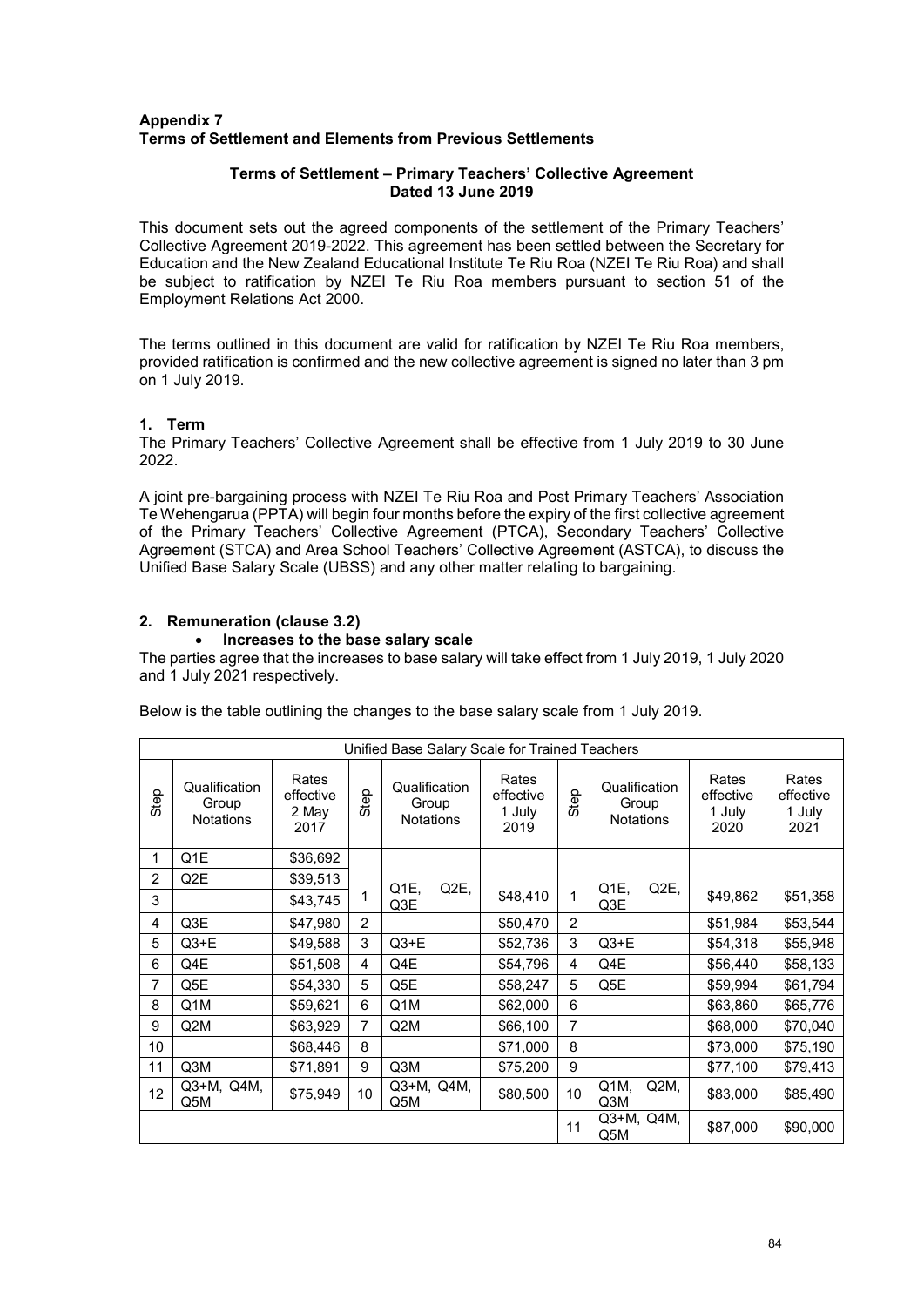## • **Qualification Maxima for Q3+ Q4 and Q5**

The parties also agree that from 1 July 2020 a new step will be added to the base scale, increasing the Q3+, Q4 and Q5 maximum steps one step accordingly from step 10 to step 11.

Teachers, who as at 1 July 2020 have been on their qualification maximum step (Q3+, Q4 or Q5) for at least 12 months will receive a salary increment of one step on that date.

#### • **Qualification Maxima for Q1, Q2 and Q3**

The parties also agree that from 1 July 2020 the Q1 maximum step will move from step 6 to step 10, the Q2 maximum step will move from step 7 to step 10 and Q3 maximum step move from step 9 to step 10. Thereby from 1 July 2020 the qualification maxima for Q1, Q2 and Q3 will be step 10.

Teachers, who as at 1 July 2020 have been on their qualification maximum step for at least 12 months will receive a salary increment of one step on that date. This date will become the teacher's anniversary date for pay progression purposes and a teacher will be entitled to progress to the next step as per clause 3.7, and subject to their applicable qualification maximum step provided in clause 3.2.

#### • **Transitional arrangements**

Transitional arrangements and consequential changes to the Primary Teachers' Collective Agreement needed to incorporate the changes to the base salary scale have been agreed by the parties.

#### • **Untrained Employees**

The parties agree to increase the entry salary rate and the maximum salary rate for untrained employees in clause 3.4 as follows:

|         | Rates effective | Rates effective | Rates effective | Rates effective |
|---------|-----------------|-----------------|-----------------|-----------------|
| Step    | 2 May 2017      | 1 July 2019     | 1 July 2020     | 1 July 2021     |
| Entry   | \$32,456        | \$40.491        | \$41.706        | \$42.957        |
| Maximum | \$33.868        | \$41.042        | \$42.273        | \$44.847        |

## **3. Resource Teachers (clause 3.6.2)**

The parties agree to include wording to ensure payment of the additional unit upon appointment to resource teachers is limited to one additional unit per person, paid at the substantive rate for all new appointments from 1 July 2019.

#### **4. Unified Base Salary Scale (clause 3.1)**

The parties agree to replace clause 3.1 approaches to remuneration comparability with a new clause 3.1 Unified Base Salary Scale from 1 July 2019 to reflect the movement to a unified base salary scale for trained teachers.

#### **5. Mentor Teacher Allowance (clause 3.27)**

The parties agree to reframe the tutor teacher allowance to mentor teacher allowance from 1 July 2019, and extend the circumstances when a teacher can be designated as a mentor teacher, to better align the resourcing time allowances allocated to schools currently to the payment of the mentor teacher allowance.

## **6. Kāhui Ako Leadership Role (clause 3.33)**

The parties agree to introduce a clause to enable teachers appointed to the Kāhui Ako Leadership role, by agreement of the Secretary for Education, to access the relevant provisions of the *Primary Principals' Collective Agreement,* aligning provisions across the sector.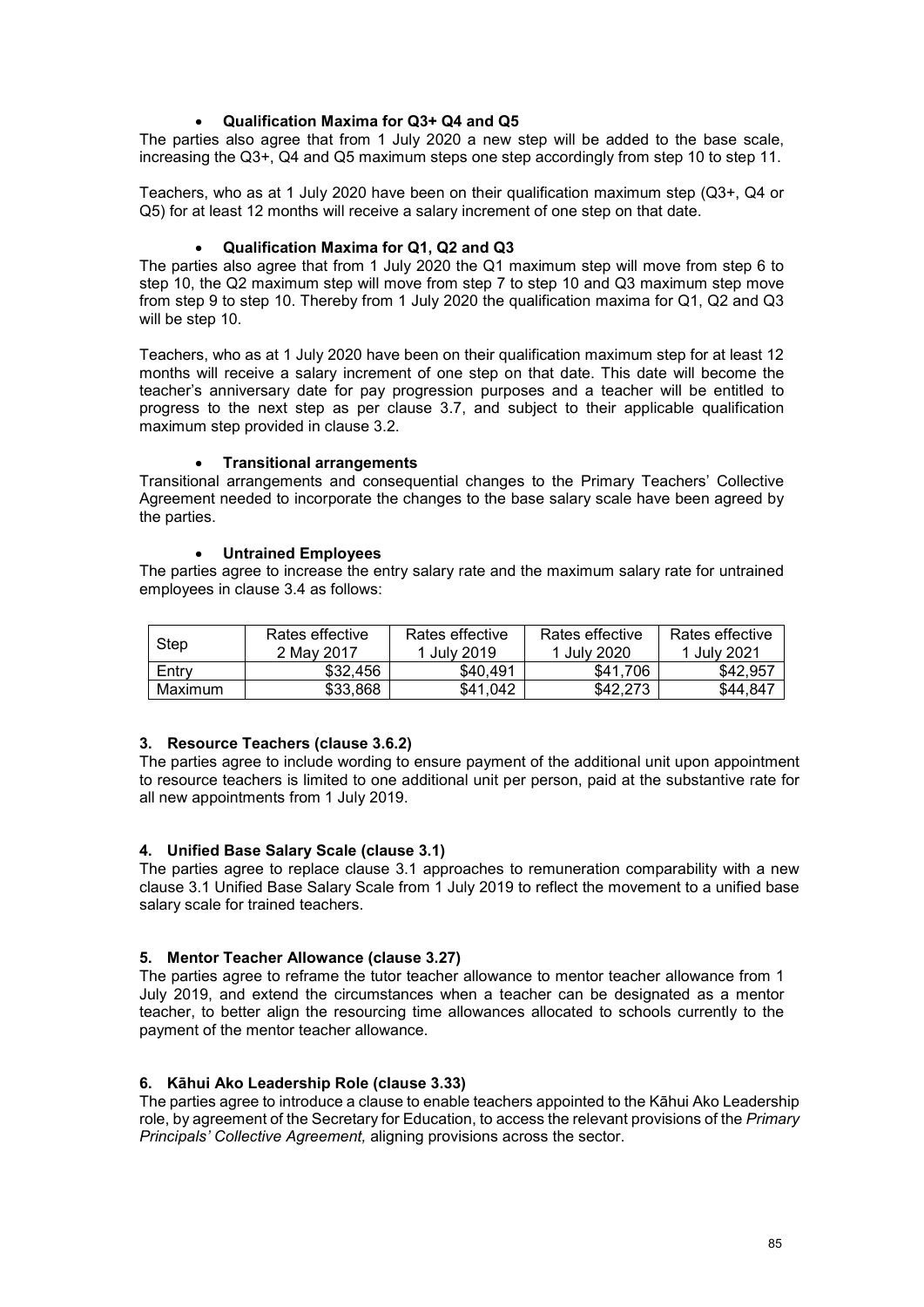## **7. Parental Leave (clause 4.5)**

The parties agree to amend the Parental Provisions to reflect gender neutral language from 1 July 2019. The intention of the amendment to the Parental Grant payment is that any teacher (regardless of gender) who is the primary carer receives the grant.

### **8. Isolation Allowance (clause 3.15)**

The parties agree to amend the isolation allowance, including the deletion of Appendix 1: Isolation Allowance Rates, from 1 July 2019 to simplify the range of rates to two allowances.

- *Note: Puketitiri, Taharoa, Little Barrier Island, Kapiti Island, Kawau Island, Motuihe Island, Motutapu Island, Rakino Island and Rangitoto Island are not included in clause 3.15.4 or 3.15.5 as there is no longer a school at these locations.*
- *Note: Omarama has been deleted from the locations listed in Appendix 1 because it is now in Category 2, i.e. its location is between 101-150kms from a population of greater than 1,500 people.*

#### **9. Surplus Staffing**

The parties agree to review the surplus staffing provisions to improve the flow and language during the term of the new collective agreement.

#### **10. Additional payment**

The parties agree that all full-time employees who are members of NZEI Te Riu Roa and are covered by the Primary Teachers' Collective Agreement as at 13 June 2019 are entitled to receive a one-off gross payment of \$1,500. The payment will be pro-rated for part-time teachers based on their full-time teacher equivalent (FTTE) as at 13 June 2019.

Employees who are members of NZEI Te Riu Roa and are covered by the Primary Teachers' Collective Agreement as at 13 June 2019 and on that day were on approved leave under Part 4 of this collective agreement are entitled, upon application on their return, to receive the oneoff gross payment of \$1,500 on the return to their position providing that they return on or before 28 January 2020.

Short-term relievers, as defined in clause 3.23.3, covered by the Primary Teachers' Collective Agreement as at 3pm on 13 June 2019 shall be entitled to receive the one-off gross payment of \$1,500 pro-rata based both on their employment status and on the proportion of the total number of school days (140) between 24 October 2018 to 30 June 2019 inclusive, for which they have been employed.

A teacher may not receive more than \$1,500 gross in total.

#### **11. Accord between the Ministry of Education, PPTA and NZEI Te Riu Roa**

The parties agree to enter into an accord, alongside settlement of the collective agreement with the purpose of transparently giving effect to building a high trust environment where the teaching profession is highly regarded, sustainable, and is fit for now and the future of learning.

#### **12. Letter to Boards about member only provisions**

The Secretary agrees to write to all Boards of Trustees that employ primary teachers employed on a promulgated individual employment agreement to remind each Board that it has no legal authority to pay the Additional Payment to any non NZEI Te Riu Roa members and that Boards must not do so.

#### **13. Technical changes**

The parties agree to make any technical changes that are mutually agreed prior to the collective agreement going out for ratification.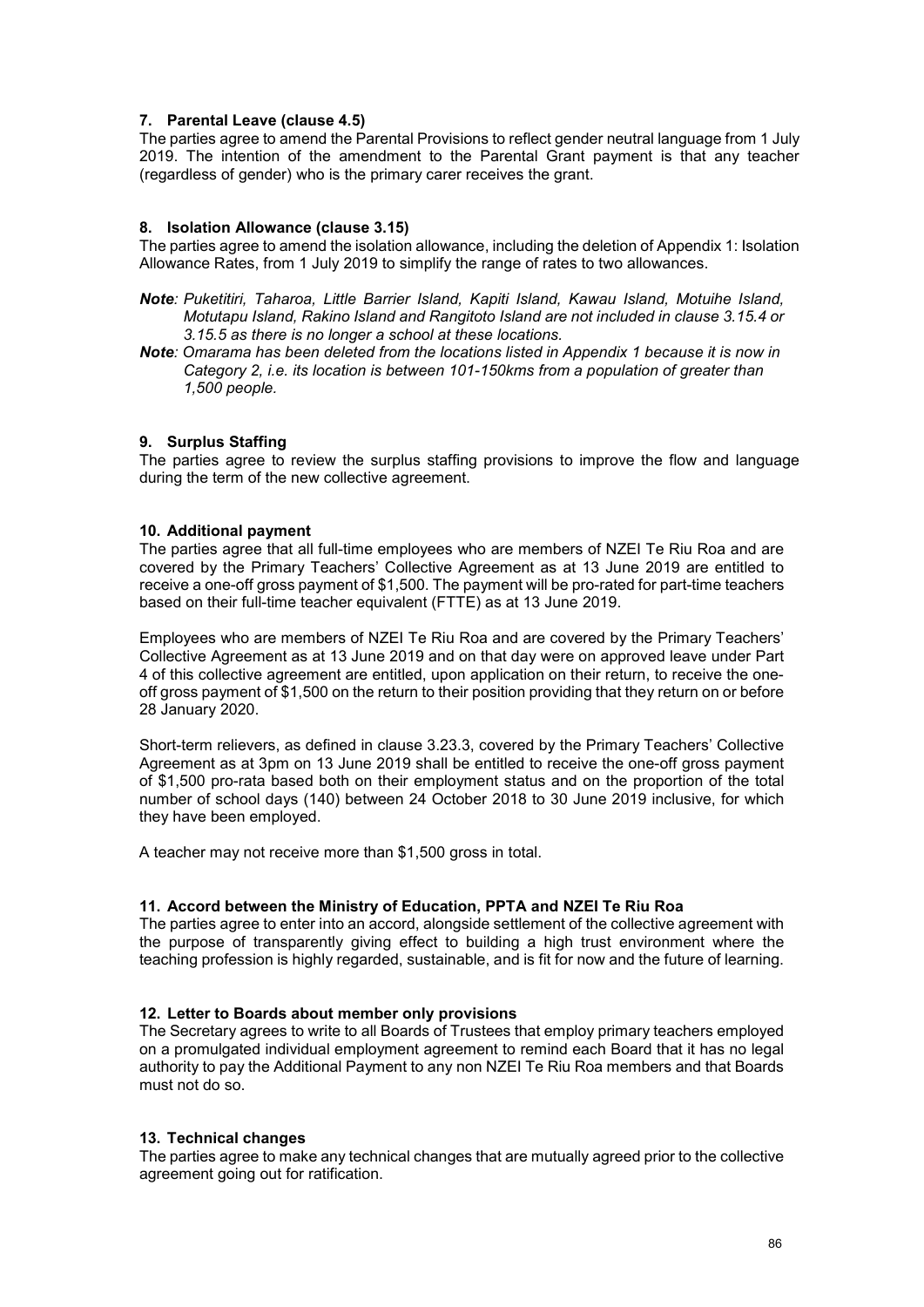The parties on signing this document acknowledge, subject to any subsequent agreed editorial and technical changes, that this reflects the agreements reached in the settlement of the *Primary Teachers' Collective Agreement 2019-2022*.

Signed in Wellington on 13 June 2019:

Alex Davies<br>
Advocate<br>
Advocate<br>
Advocate<br>
Advocate Advocate Advocate

for the Secretary for Education

Witnessed:

Patrick Ikiua for NZSTA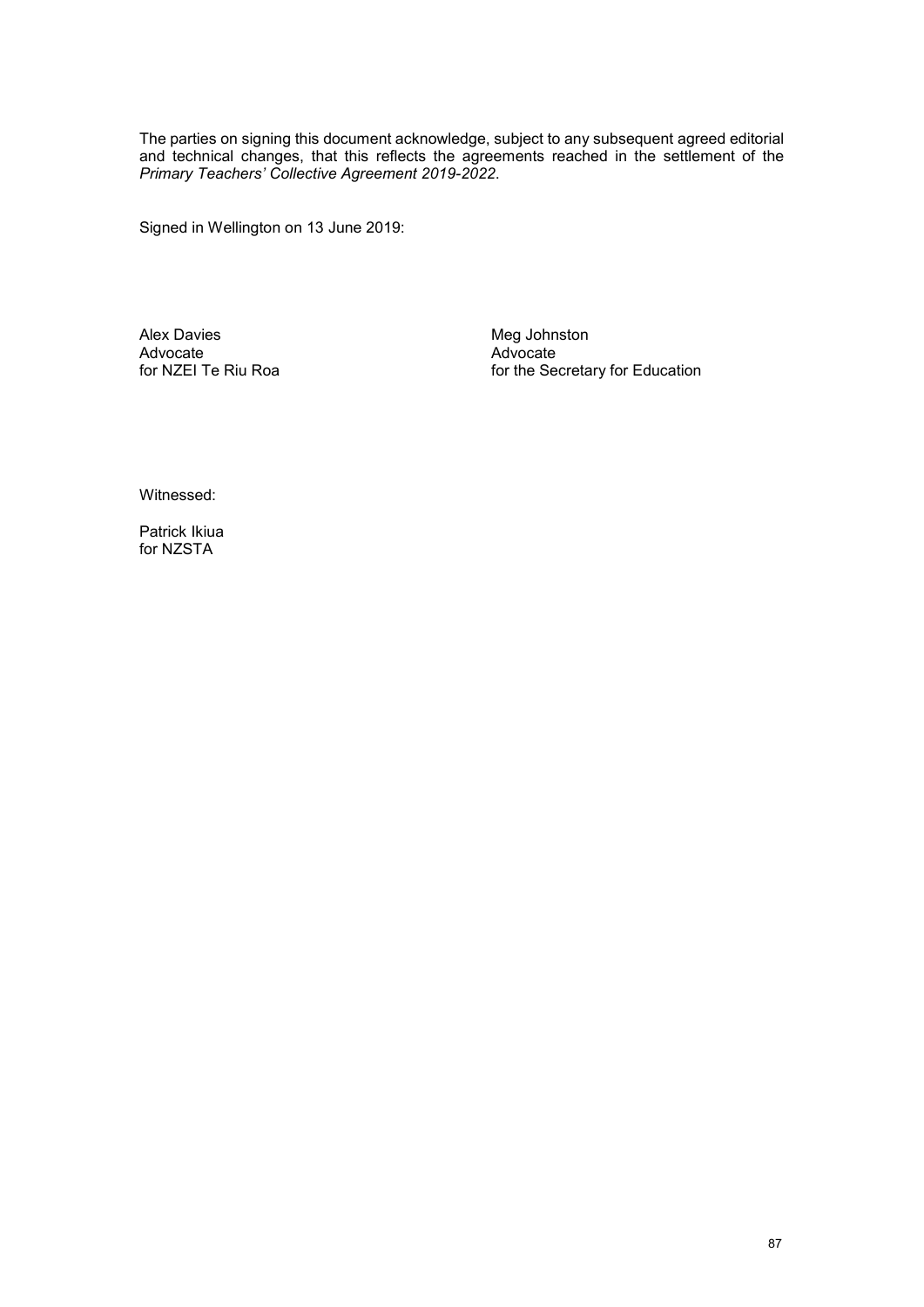### **Elements From Previous Settlements**

#### **1. Transfers and Removals**

The parties acknowledge that the intent of clause 6.6 is that reimbursements will be made for costs in relation to the sale and purchase of the teachers' primary place of residence and not for holiday homes or investment properties but note that, in giving effect to the intention of the clause, consideration may be given to an individual teacher's circumstances.

### **2. Professional Standards**

The parties acknowledge that the professional standards used for the purpose of pay progression agreed to as part of this agreement are interim standards. The parties also acknowledge that the development of a set of standards for teachers could be achieved by the Teaching Council. The parties agree that it is desirable in the medium term for there to be a single set of standards for teachers. Therefore the parties agree to work co-operatively to review and if necessary to revise the standards in the agreement to ensure that the standards in the agreement are wherever possible consistent with any standards subsequently developed.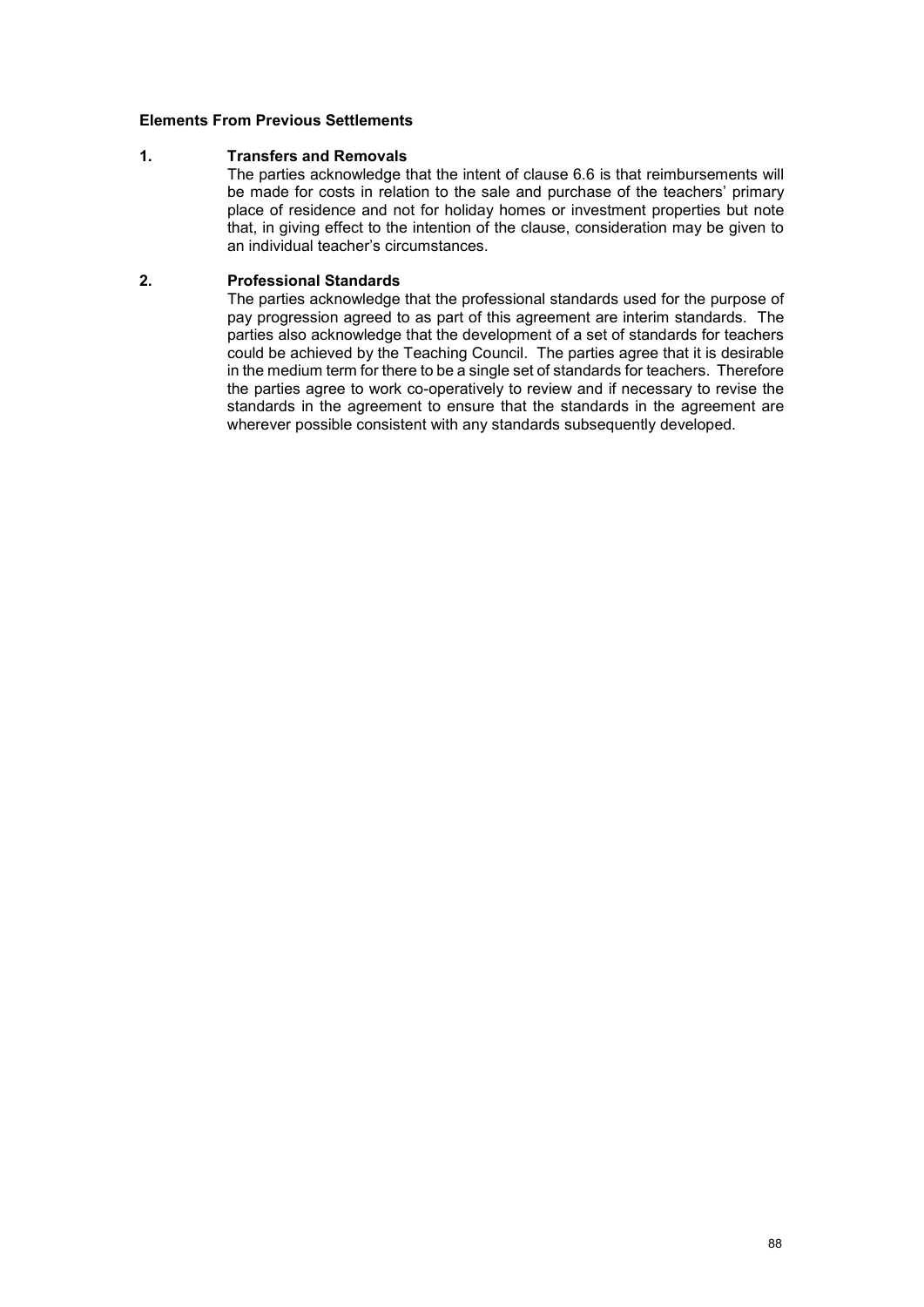## **APPENDIX 8**

#### **2012 Amalgamation of the Supplementary Learning Support (SLS) and Resource Teacher: Learning and Behaviour (RTLB) services Surplus Staffing Provisions.**

# **1. Definitions for the purpose of this Appendix**

- "Amalgamation" shall mean the 2012 Amalgamation of the Supplementary Learning Support (SLS) and Resource Teacher: Learning and Behaviour services in the period from August 2012 to February 2013.
- 1.2 "Employing board" shall mean a school board employing SLS teachers at the time of the amalgamation.
- 1.3 "Employee" shall mean a teacher designated as an SLS who is a permanent employee of a school employing SLS teachers and who are subject to any staff surplus process that occurs as a consequence of the amalgamation process.

## **2. Purpose of the Provisions**

- These provisions recognise that the amalgamation is a one-off event involving the disestablishment of the SLS positions and the advertising of new RTLB positions in 2012.
- 2.2 The purpose of these provisions is to provide a process that facilitates a fair and orderly transition from existing to new arrangements.

## **3. Initiation of the Amalgamation**

The Secretary for Education shall notify NZEI Te Riu Roa of the initiation of the amalgamation upon the Minister of Education's decision on the options under which the amalgamation shall proceed.

#### **4. Voluntary Options**

- 4.1 Following written confirmation by the Secretary to the employing boards and the union that existing SLS positions are to be disestablished and of the appointment process for filling new RTLB positions in the course of the amalgamation the employing board shall seek written expressions of interest in the following voluntary options:
	- (a) Redeployment/supernumerary employment of 40 (forty) school weeks with the employing board where this assists in the transition of students in the amalgamation;
	- (b) Redeployment/supernumerary employment of 30 (thirty) school weeks in another school (clauses 8.2-8.9) where this assists in the transition of students in the amalgamation);
	- (c) Retraining (clause 8.10);<br>(d) Long-service payment; (
	- Long-service payment; (clause 8.11);
	- (e) Severance (clause 8.12).

The employing board shall acknowledge in writing any expression of interest arising under this clause.

- 4.2 Employees may continue to volunteer for the options without prejudice or withdraw from them at any point following the announcement of the final staffing structure of the RTLB Service.
- 4.3 The employing board shall not be bound to agree to any voluntary offer.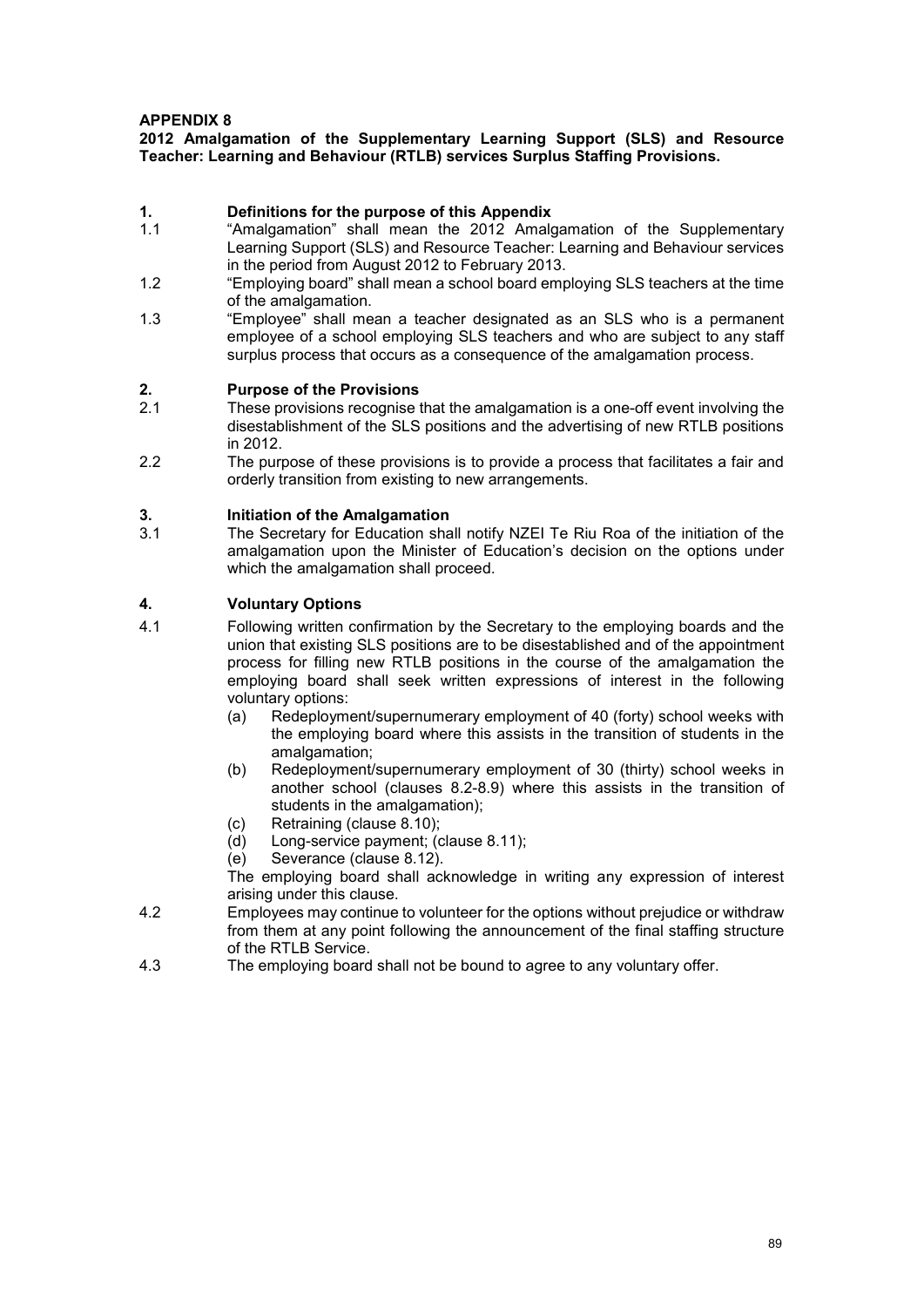# **5. Alternative or Equivalent Positions**

- Where the employing board is able to provide an alternative position within the school then this may be offered to the SLS and if accepted the provisions of clause 8.1 will not apply.
- 5.2 Where an equivalent position is offered by the employing board, the provisions of 8.1 will not apply.

"Equivalent position" shall mean employment in an equivalent position, in relation to the employee's previous position, that is:

- generally similar in role, duties and status; and
- requires similar qualifications, training, skills and experience but may have a different title/or unit allocation; and
- is in the same general locality; and
- is on terms and conditions of employment that are no less favourable than those that applied to the employee immediately before the offer of employment.

#### **6. Notice and Disestablishment of Positions**

- 6.1 Any employee who is not appointed in terms of clause 5 or who is not appointed to an RTLB position shall be deemed to have had their position disestablished and clause 8.1 shall apply.
- 6.2 A minimum of two month's notice shall be given of all positions which are to be disestablished.
- 6.3 Employees whose positions are disestablished, and who have not already identified voluntary options, shall be offered the options identified in clause 8.1 at least two months before the effective date of disestablishment.
- 6.4 If, during the two-month notice period, a suitable permanent position arises at the employing board the employee may seek appointment to that position and if he/she is suitably qualified and experienced he/she may be appointed to that position and no options under clause 8.1 will apply.
- 6.5 The options identified in clause 8.1 shall be available at the date of disestablishment or earlier by agreement with the employing board. The final date of disestablishment shall be the end of the 2012 school year.

## **7. Reduction of hours for permanent part-time teachers**

- A permanent part-time employee who is offered a position with reduced hours at the employing board may elect either:
	- (a) That the position has been disestablished and the provisions of clause 8 shall apply; or
	- (b) To accept the position in which case a partial redundancy payment will be payable by the employer.
- 7.2 Partial redundancy compensation will be calculated on the basis of applying the severance pay formula described in clause 8.12 of this Appendix to the reduction in salary rate between the two positions. This compensation shall be paid as an allowance over the number of weeks of entitlement. Should the employee's salary rate increase over this period the allowance will be reduced or removed accordingly.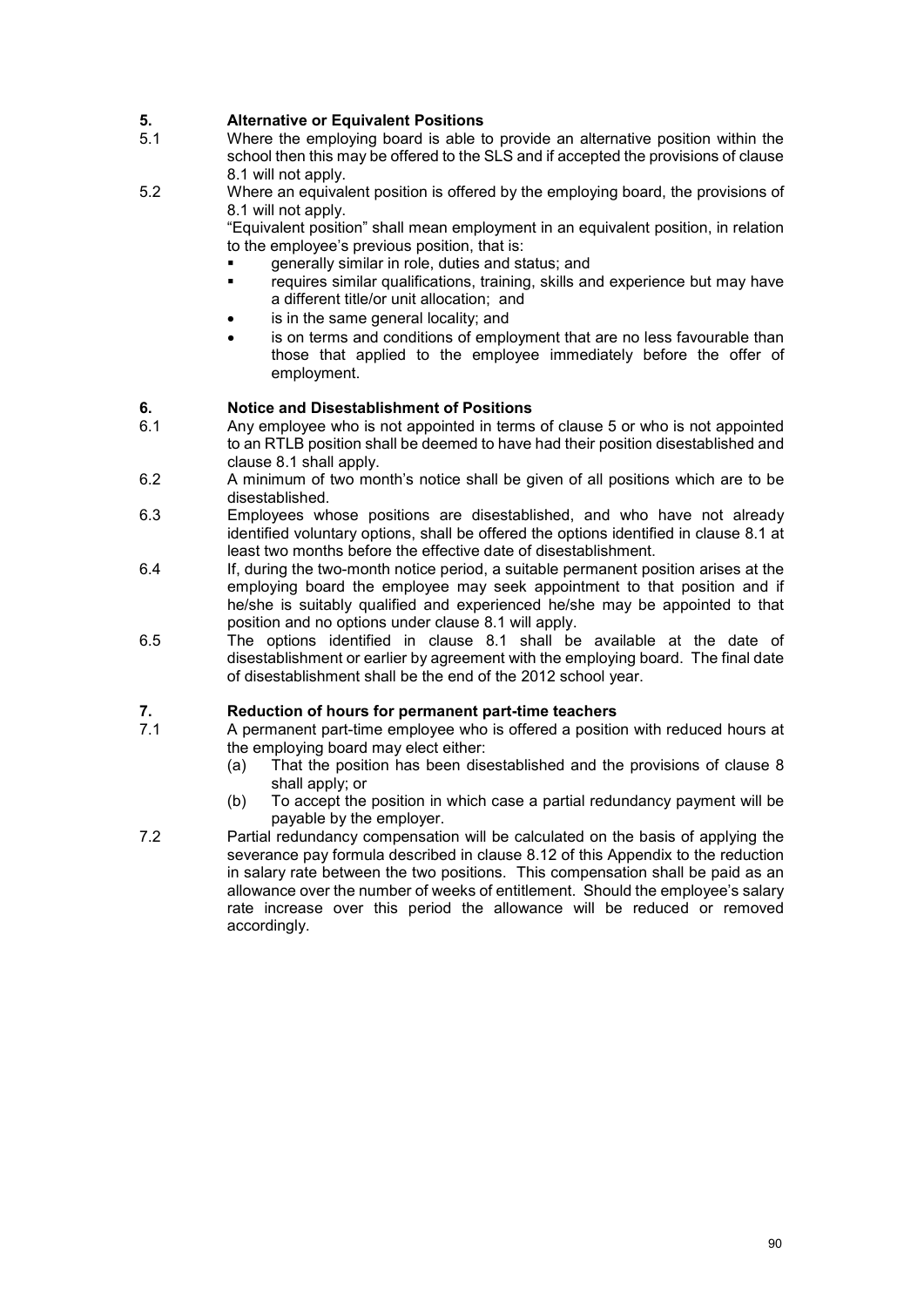# **8. Staff Surplus entitlements in employing boards**

*Note: the provisions in this clause are not in addition to the staff surplus provisions in Part 9 of this Agreement.*

- 8.1 Employees in a disestablished position are entitled to elect one of the following options:
	- (a) Redeployment/supernumerary
		- (i) Be redeployed for 40 school weeks within the employing school, where this assists in the transition of students in the amalgamation; or
		- (ii) Be redeployed for 30 school weeks at any other school requested by the employee with the approval of the employing board and of the board of that other school where this assists in the transition of students in the amalgamation;
		- (iii) During this time the employee shall continue to seek a suitable alternative position; or
	- (b) Retraining undertake a suitable course of retraining approved by the Secretary for Education, for 30 school weeks which enhances or upgrades the employee; or
	- (c) Long service payment as per clause 8.11; or
	- (d) Severance payment as per clause 8.12.
- 8.2 The following redeployment/supernumerary procedures shall apply to a permanently employed employee who is redeployed under clause 8.1(a).
- 8.3 The employer shall assist the employee to find a suitable alternative position and will meet the reasonable costs of attending relevant interviews.
- 8.4 Where an employee has been granted redeployment under clause 8.1(a) and a position equivalent to that held previously as an SLST becomes vacant at the school at which the employee is redeployed, the employee shall be offered the vacant position.
- 8.5 Where an employee declines placement under clause 8.4 in a position that is equivalent to that held previously as an SLST or accepts an offer of appointment at the same or higher level from another board, that employee's employment shall be terminated without further compensation.
- 8.6 An employee may, during their period of redeployment, subject to agreement between the employee and their employer, undertake a defined special project(s) of work.
- 8.7 At the end of the period of redeployment if a permanent position has not been secured the employee's employment shall be terminated. If the employment is likely to be terminated in these circumstances the Board of Trustees shall advise the employee in writing of this not less than one month before the expiry of the period of redeployment.
- 8.8 If a transfer of location is involved for a full-time SLS, employees employed under clause 8.1(a) may elect to be reimbursed removal expenses according to Part 6 of this Agreement in one or another but not both of the following circumstances:
	- (a) Where the employee transfers to another school to continue employment pursuant to clause 8.1 (a); or
	- (b) Where the employee transfers to a school where they have been appointed to a new permanent position.
- 8.9 Upon termination of the supernumerary period as per clause 8.1(a)(i) or clause 8.1(a)(iii), employees who complete their supernumerary period and have yet to secure a permanent position in another state or state-integrated school, will retain an entitlement to removal expenses as per Part 6 of this Agreement for a period of 12 months from the cessation of their supernumerary employment. This entitlement will cease on permanent appointment to another teaching position in a state or state-integrated school.
- 8.10 The following shall apply to an employee who is retraining under clause 8.1(b):
	- (a) There is no requirement on the employer to meet any costs and expenses of training, including course fees.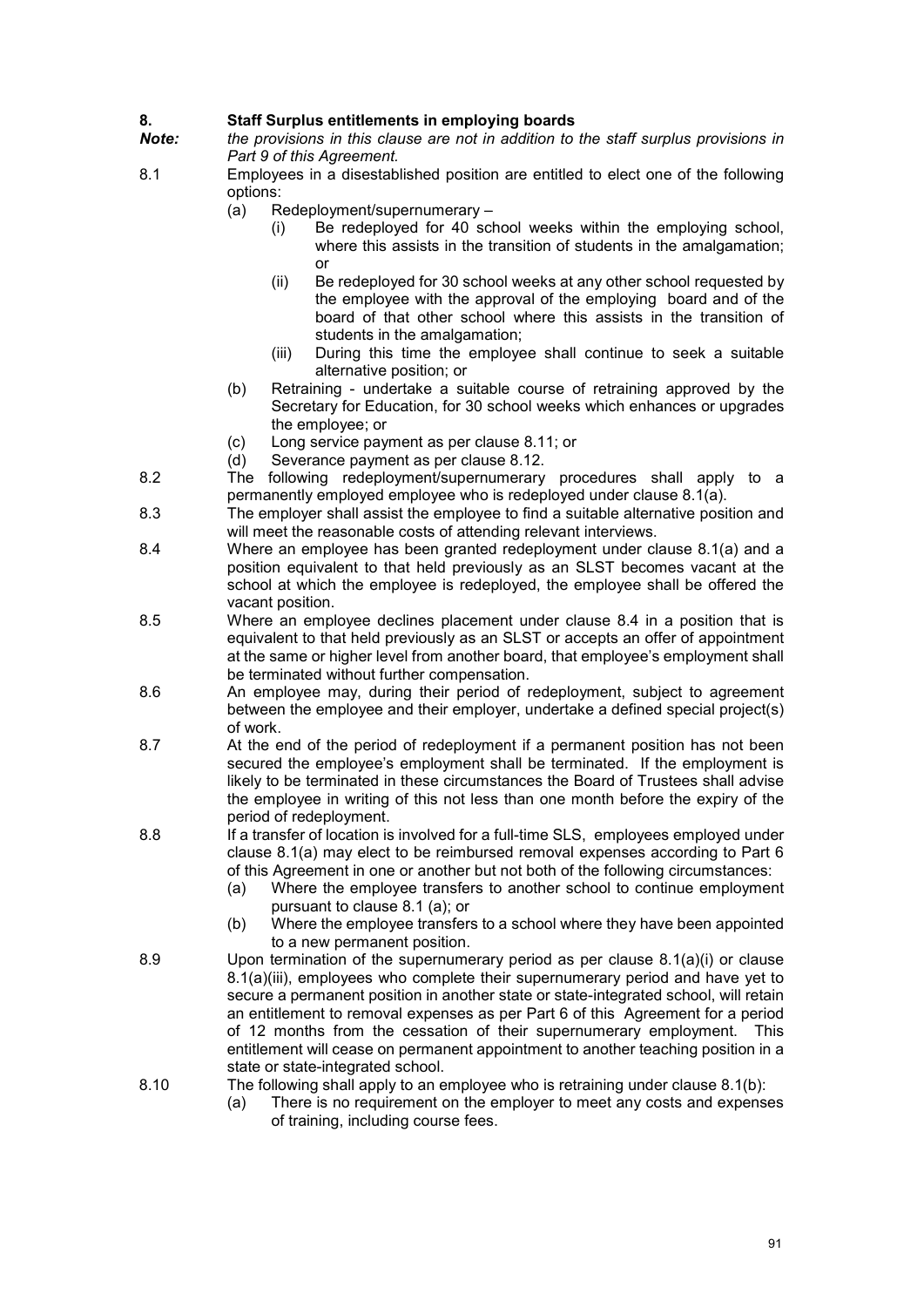- (b) At the end of the period of retraining if a permanent position has not been secured the employee's employment shall be terminated. If the employment is likely to be terminated in these circumstances the Board of Trustees shall advise the employee in writing of this not less than one month before the expiry of the period of retraining.
- 8.11 An employee may elect to receive Long Service Payment in accordance with clause 8.1(c). To be entitled to a long service payment the employee must have not less than twenty five years service. The payment will be based on the following table at the time of termination.

| Length of service          | Weeks of payment |
|----------------------------|------------------|
| Over 25 and up to 30 years | 25 weeks         |
| Over 30 years              | 30 weeks         |

8.12 An employee may elect to receive a severance payment in accordance with clause 8.1(d). Severance is to be paid based on the following table:

| Length of service        | Weeks of payment<br>(ordinary pay) |
|--------------------------|------------------------------------|
| Up to three years        | 7 weeks                            |
| Over 3 and up to 5 years | 15 weeks                           |
| Over 5 years             | 23 weeks                           |

- 8.13 Payment of long service payment or severance under clauses 8.11 or 8.12 is subject to the following provisions:
	- (a) Where an employee who has received a long service payment or severance commences employment in a state or state-integrated school within a number of weeks which is less than the number of weeks of payment received under clauses 8.11 or 8.12 the employee shall refund the difference between the number of weeks for which they were without employment and the number of weeks for which severance or long service payment was received;
	- (b) Payment under this provision is conditional on the employee finishing on an agreed date. Where the employee resigns her/his position or is appointed to another permanent teaching position in a state or state-integrated school before the date of payment, no payment will be made;
	- (c) Any employee receiving the long service payment or severance payment will be deemed to have been paid in full for service to that date for the purpose of calculating service for any future sick leave, severance, or long service payment entitlements. Provided that an employee who is subject to clause 8.13(a) shall receive pro rata reinstatement of these service entitlements;
	- (d) For the purpose of these provisions ordinary pay is defined as basic taxable salary plus regular taxable allowances paid on a continuous basis as at the effective date that the surplus staffing takes effect. For employees on leave without pay, ordinary pay shall be the ordinary pay at the time of taking leave.
- 8.14 For the purpose of clauses 8.11 and 8.12 "service" is defined as the aggregate of all employment as a teacher in state or state-integrated schools and/or service as a trained and certificated teacher in the employment of a Free Kindergarten Association and any credit (to a maximum of 5 years credit) given for time spent on childcare pursuant to 8.1.of Appendix 6 of this Agreement.

92